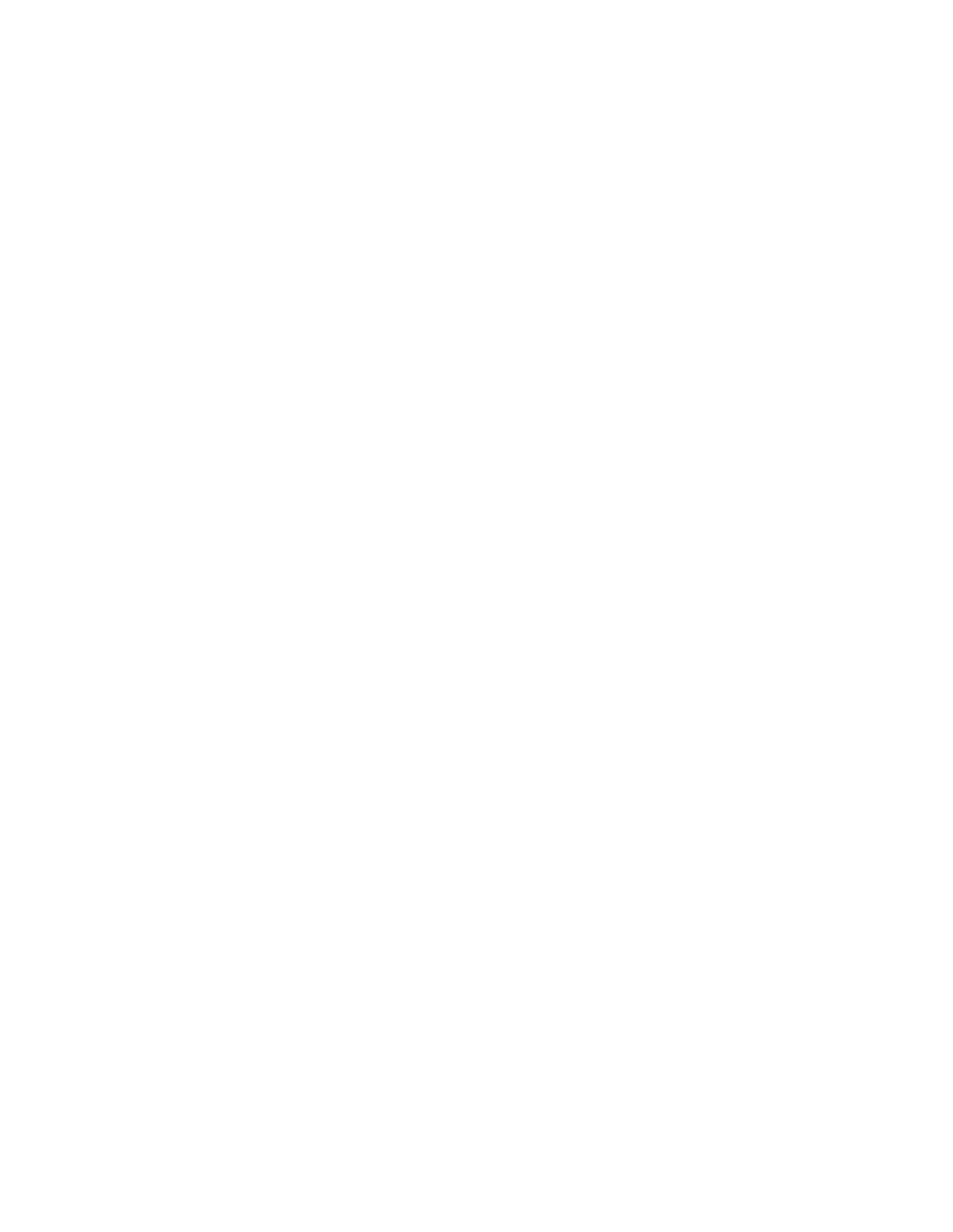# **Optimal harvest policies for Bristol Bay sockeye salmon considering biological and economic returns**

Prepared by

# **Brian G. Bue**

Bue Consulting LLC P.O. Box 641, Palmer, Alaska, 99645 bbue@mtaonline.net

#### **Ray Hilborn**

School of Fisheries and Aquatic Sciences University of Washington Box 355020 Seattle, Washington 98195-5020  $r \alpha \nu h \omega u$ .washington.edu

#### **Michael R. Link**

LGL Alaska Research Associates, Inc. 1101 East  $76<sup>th</sup>$  Avenue, Suite B Anchorage, Alaska 99518 mlink@lgl.com

For

**Bristol Bay Science and Research Institute**  Box 1464, Dillingham, Alaska 99518

November 2006

Suggested format for citation:

Bue, B.G., R. Hilborn, and M.R. Link. 2006. Optimal harvest policies for Bristol Bay sockeye salmon considering biological and economic returns. Unpublished report prepared by Bue Consulting LLC, University of Washington, and LGL Alaska Research Associates, Inc., for the Bristol Bay Science and Research Institute, Dillingham, AK, 48 p. + appendices.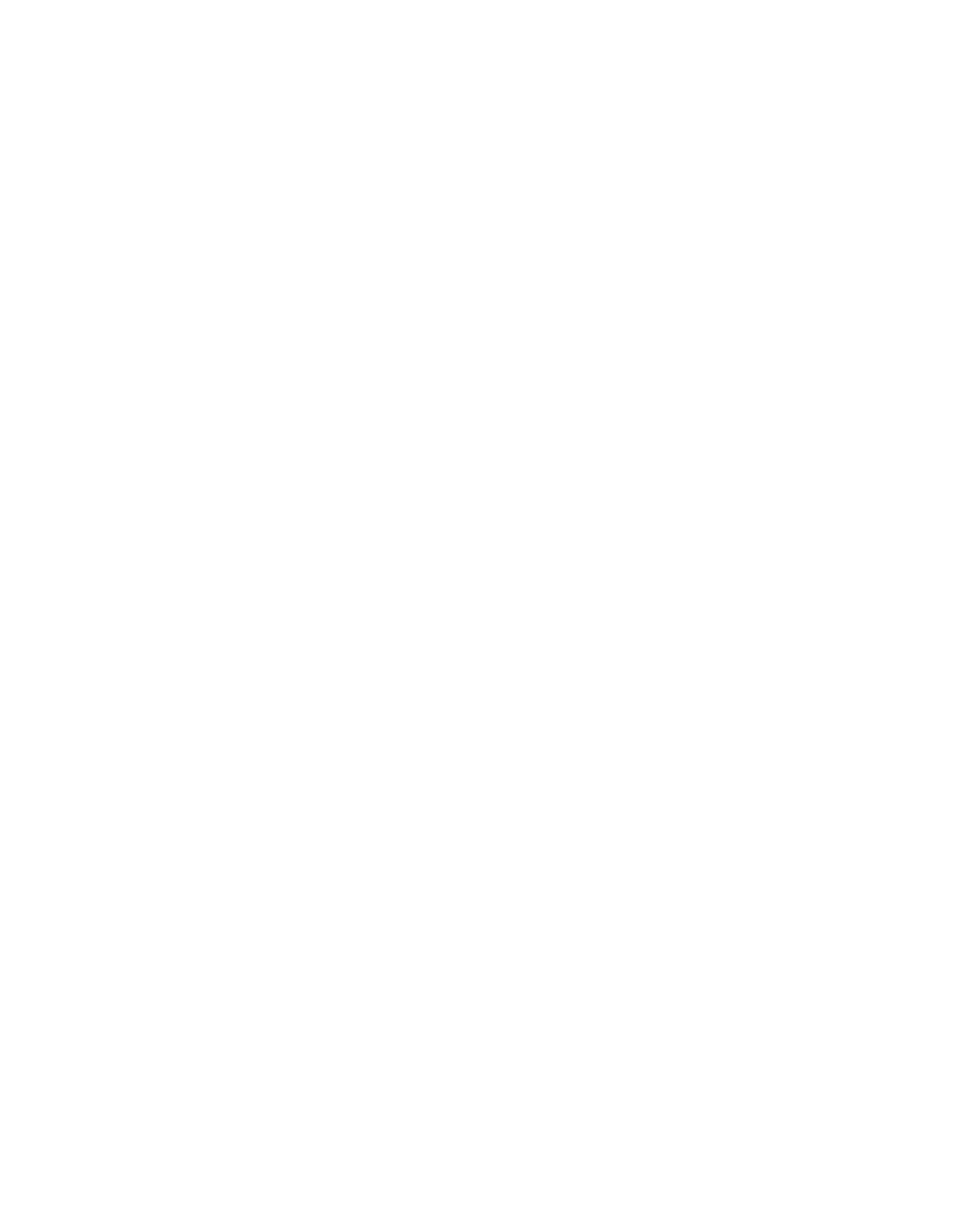# **Executive summary**

We estimated stock-specific biological escapement goals for six Bristol Bay sockeye salmon stocks and determined the optimal management of these systems considering both biological and economic objectives. Our escapement goal analysis was intended to identify fixed escapement goal ranges that could be expected to produce 90 % of the maximum sustained yield (MSY). To examine the biological impacts of alternate harvest policies, we modeled the long-run population dynamics and yield from each stock under a range of escapement levels and harvest rates. The economic analyses were intended to quantify the expected net revenue from each river under different harvest policies and were done by combining the biological model with an economic model that incorporated the declining relationship between salmon price and annual catches, and the costs of processing and harvesting salmon in Bristol Bay.

To estimate these escapement goals we used stock-specific 50-year datasets and two different models to characterize the relationship between spawners and subsequent returns (Ricker and Beverton and Holt spawner-recruit models), accounted for variation in the age structure of the adult return, took into consideration covariation in returns among years (autocorrelation in process errors), and used an alternate statistical approach (Bayesian methods) for estimating model parameters.

While our method of computing escapement goals added a number of factors that have not been considered in past Bristol Bay analyses, the results were generally not qualitatively different from answers obtained using traditional methods. The method did provide a means for estimating the escapement that produces MSY for systems such as Egegik where the traditional method does not work. In general, these more elaborate techniques resulted in wider and higher escapement goal ranges than the escapement goals that are currently in place (see Figure ES-1 below). The broader ranges are partially due to the Bayesian analysis, which takes into account more of the uncertainty in the data.

Based on our results, we speculate that additional and more sophisticated technical analysis of *existing* stock-recruit data will not yield radically different estimates of the escapement level required to produce MSY than the traditional methods. The greatest improvements in estimating the appropriate goals may come from improving the brood tables by better accounting for stock contributions to the catch in all fishing districts. Genetic stock identification is a rapidly evolving tool which shows a great deal of promise for estimating these contributions for both future and historic catches. With additional years' return data, particularly those from higher or lower escapement levels than seen historically, further analysis may yield some new insights into the relationship between escapement and subsequent returns and provide for scientifically justified changes to MSY-based BEGs. Furthermore, in light of the economic state of the fishery and the results presented in this report, it may be beneficial to shift focus from traditional MSY-based analyses to explore and evaluate the biological implications of managing for economic objectives.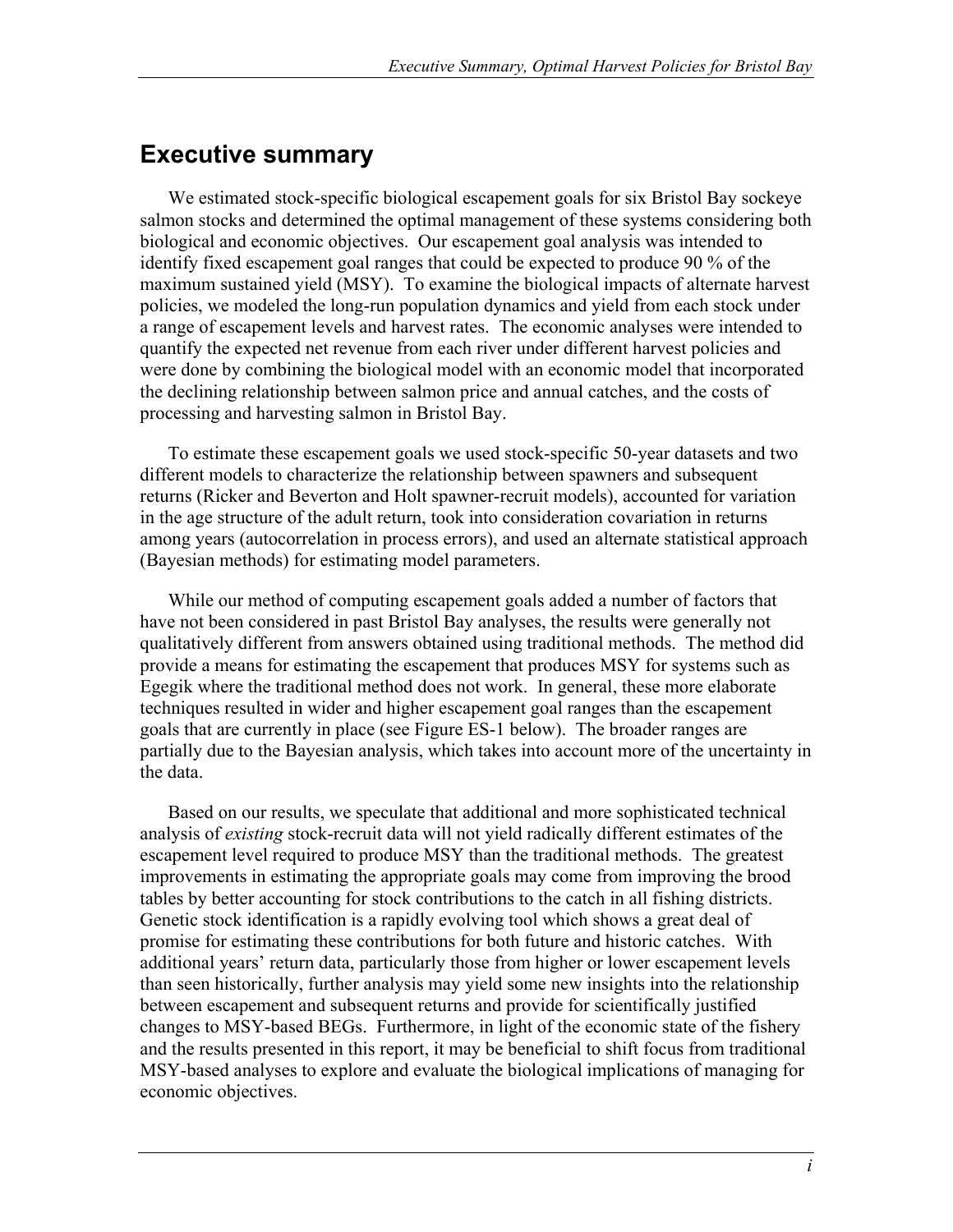

*Figure ES-1. Comparison of current escapement goals to the range of escapements that produce 90% or greater of the simulated maximum yield for the Ricker and Beverton Holt models developed here. The solid black line at the top of each plot indicates the range of escapement in the present escapement goal while the blue lines (middle group) indicate Beverton-Holt models and the red lines (bottom group) indicate Ricker models. The long dashed lines indicate the 90% or greater range obtained using the Bayesian method while the short dashed lines indicate the 90% or greater range obtained using the more traditional maximum likelihood method.*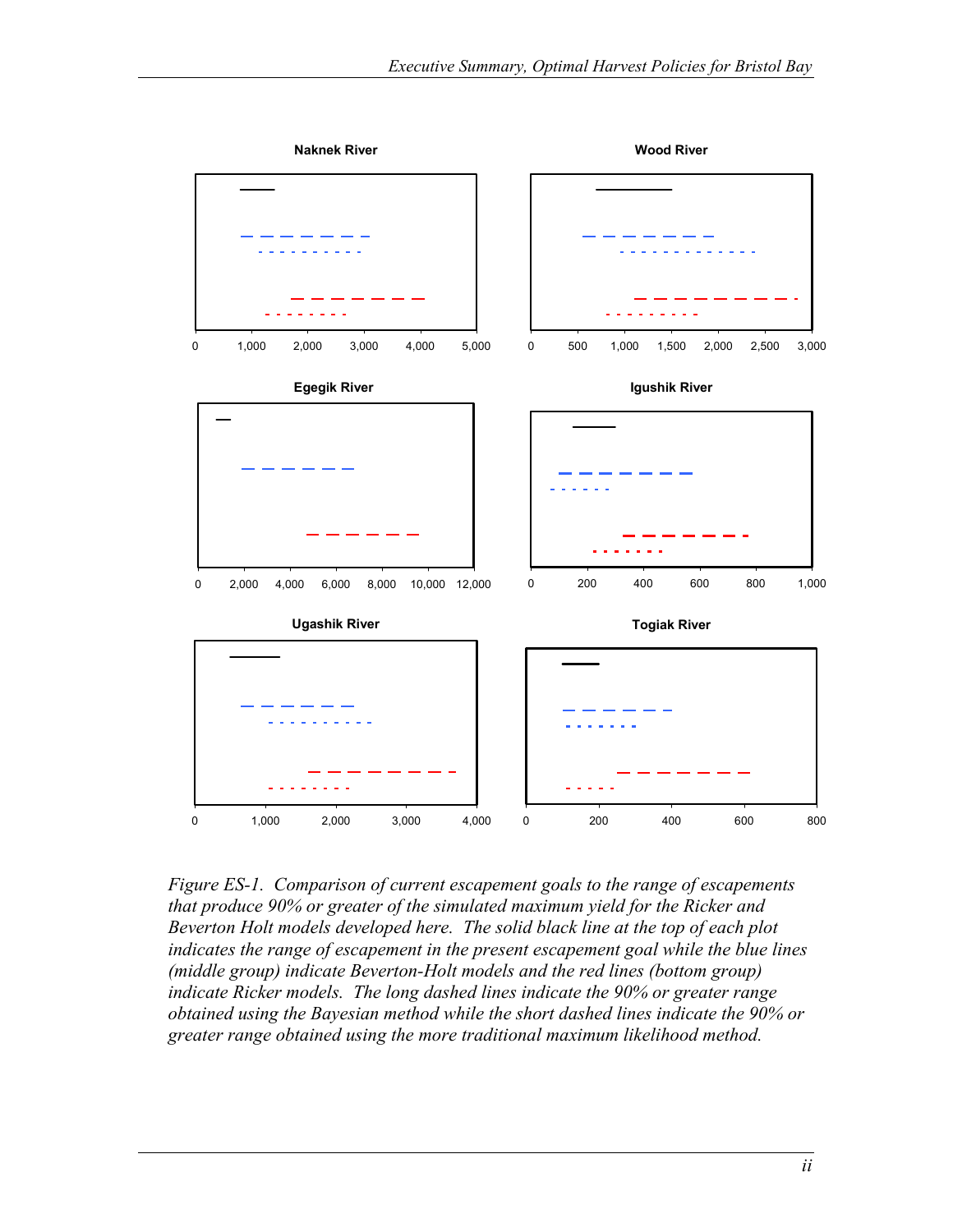It is commonly believed that escapements very near the level of escapement which theoretically produces MSY will yield substantially greater catches in the long run than lower or higher escapement levels. Although Bristol Bay salmon have at least in theory been managed using a fixed-escapement policy, there is a wide range of other harvest policies available. For instance, constant harvest rates and constant catch policies. Constant harvest rates remove a fixed proportion of the adult return each year and let escapement vary with the size of the return whereas constant catch policies remove the same number of fish each year and all the annual variation in run size is reflected in the escapement. An important result from this study was the wide range of harvest policies that produced large, sustained catches similar to the theoretical maximum yield (MSY). This result is counter to the commonly accepted belief that the highest yield from these stocks will occur with fixed escapements within a relatively narrow range.

To quantify the effects of different harvest policies, we used a computer-based simulation model to examine a range of harvest policies that might be considered for a salmon fishery like Bristol Bay. The goal of the exercise was to find the policy or policies that maximized the average annual catch. The model took into account the underlying biological dynamics of each Bristol Bay stock and simulated annual catches under management policies that 1) varied the minimum escapement levels and 2) varied the annual harvest rate on fish above the minimum escapement goal. In the model, each year's return to a district was subjected to a set harvest rate above a minimum escapement goal. The model measured the impact of that harvest policy on the stock's dynamics over a very long term (i.e., 100 years). Returns simulated within the model were a function of the escapement in the previous generation and therefore reflected the impact of the harvest policy over time. Average yields were then calculated for the entire period. The model was run across a range of minimum escapement levels and a range of harvest rates with the same stock-specific biological dynamics.

The results from each harvest policy (a particular minimum escapement level combined with a harvest rate on fish above the minimum goal) are best illustrated by showing how large the average catches were under that policy *relative* to the maximum average catch (theoretical MSY). Figure ES-2 shows the expected performance of a range of minimum escapement goals and annual harvest rate policies for the Wood River stock. The harvest rate is expressed as a proportion, with 0.5 being a harvest of 50% of all the fish above the minimum escapement level and 1.0 representing a harvest of 100% of all the fish above the minimum goal. The contour lines within Figure 2, which are labeled 0.1 through 0.9, represent the corresponding combinations of minimum escapement level and harvest rate that produce from 10 to 90% (0.1 to 0.9) of the maximum average catch (theoretical MSY). The green shaded area inside the 0.9 contour represents all combinations of the minimum escapement goal and harvest rate that produced 90 to 100% of the maximum average catch (theoretical MSY). As can be seen in Figure ES-2, there is a wide range of policy combinations represented by the shaded area that would produce large, sustained yields. For example (and reading from Figure ES-2), we would expect similar average catches (about 90% of the maximum) from a minimum escapement goal of 250,000 fish and a harvest rate of about 62% on all fish above the minimum escapement as would be achieved from a minimum escapement goal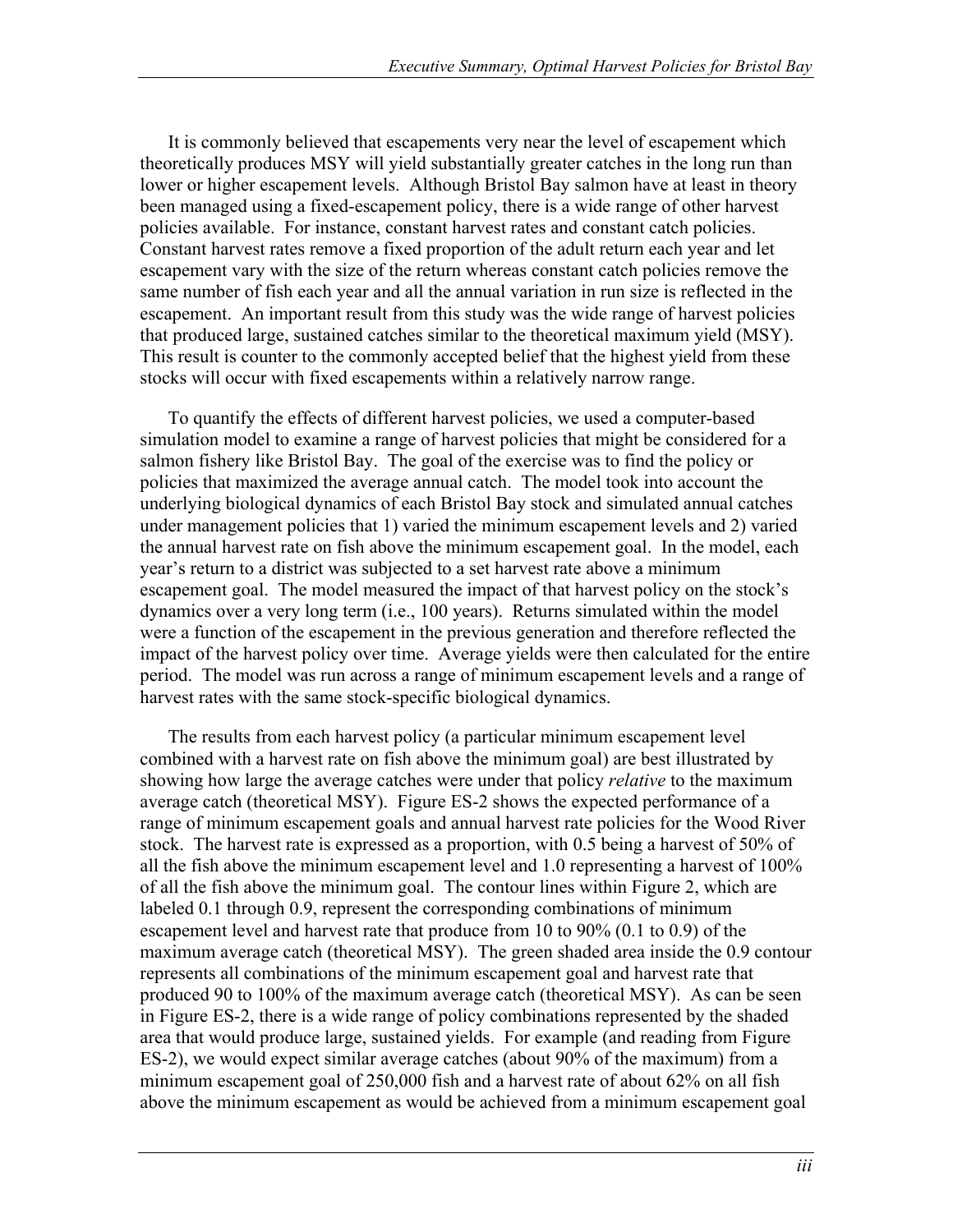of 1.7 million fish (1700 thousand in Figure 2) and harvesting all fish above that escapement (i.e., at a harvest rate of 1.0 or 100%).



*Figure ES-2. Contours of the proportion of maximum yield for a range of harvest policies where the minimum escapement goal and harvest rate for returns in excess of the minimum goal are varied, Wood River, Beverton-Holt spawnerrecruit model.* 

The next step in our analysis was to examine the economic impacts of different harvest policies for each river by combining an economic model of the fish harvesting and processing sectors with the biological model. The economic model incorporated published estimates of the negative relationship between Bristol Bay salmon price and annual catch and published estimates of the cost of processing and harvesting salmon. Similar to the quantifying of the biological impacts of different harvest policies, the economic model, which was combined with the biological model, would keep track of the net revenue in each year over a very long period. Rather than calculating an average economic value by harvest policy (as was done for catch when evaluating biological impacts of harvest policies), the economic model would sum the economic values for the catch over the years. The gross revenue each year was determined by the total catch, weight of the fish, and year-specific price. The price varied as a function of the total catch. The net revenue was determined by taking into account the size of the run and the cost structure for the harvesting and processing sectors in Bristol Bay.

The economic value of each harvest policy was expressed in dollars and was not simply a sum of financial returns across 100 years of harvesting and processing. Instead, the value was expressed as the net present value or NPV. The NPV is calculated by discounting future catches by about 2% per year (7% per salmon generation).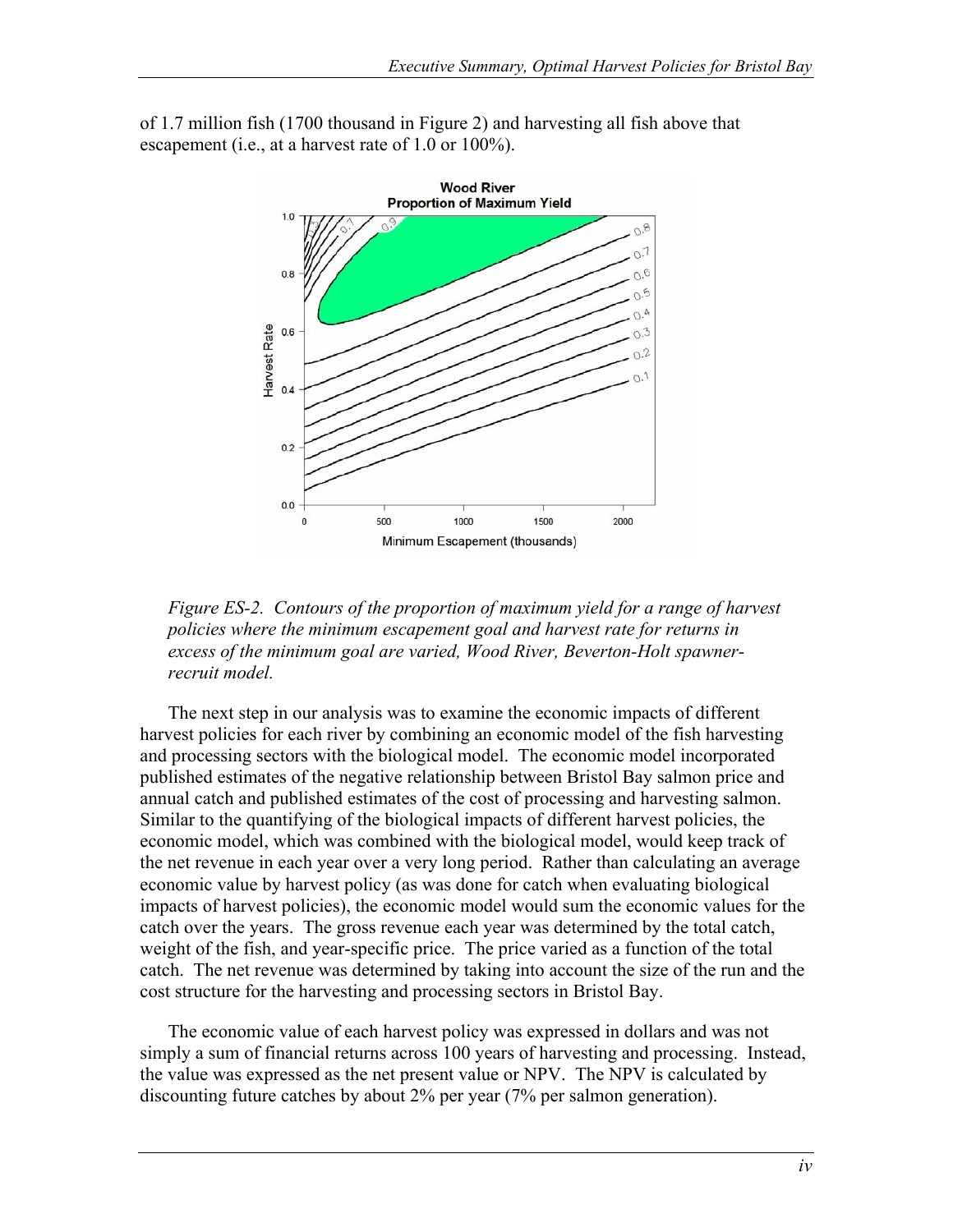Discounting is a common practice when examining a future stream of income and is done to reflect the fact that the same catch in the future is generally believed to be worth less than it is today. The end result is that catches early in a simulation were given greater weight than those 100 years into the future. More specifically, catches 35 years from the present are discounted by about 50% relative to catches today and catches in 100 years are worth about 2% of the value of fish today. Therefore differences in NPV among harvest policies are heavily dependent on the economic returns from the first two or three decades of the simulation.

First, we used the simulation model to estimate the net present value of catch across a wide range of capacity for both the processing industry and commercial fishermen. We found that the NPV of the catch in each district was heavily influenced by the level of harvesting and processing capacity (Figure ES-3). Although this exercise ignores the Bay-wide dynamics of the fleet and processing capacity, it is useful nonetheless. These plots show that the maximum NPV of Egegik catch for the processors would come from having a capacity for about 9 million fish; for the drift fleet the value is the greatest from a capacity 8 million; for the set net fleet, it would be 1.4 million fish. Note that for the processors, the long-run net value of the catch when they maintain a capacity to process 20 million fish is about 1/3 as much as it would be if they optimized their capacity at 9 million fish (\$50 million NPV vs \$150 million; Figure ES-3)



*Figure ES-3. Modeled relationship between the long-run value of the catch (NPV) and capacity for the fish processors, drift fleet and set net fleet, Egegik District.* 

Although these results are interesting and their implications are important, the influence of capacity on the NPV from a fishery isn't surprising. A significant portion of the costs in both the harvesting (boats and gear) and processing (size of processing plants) sectors are fixed costs; they are incurred year in, and year out, whether all the capacity is used or not. These results show that there is an optimum capacity for each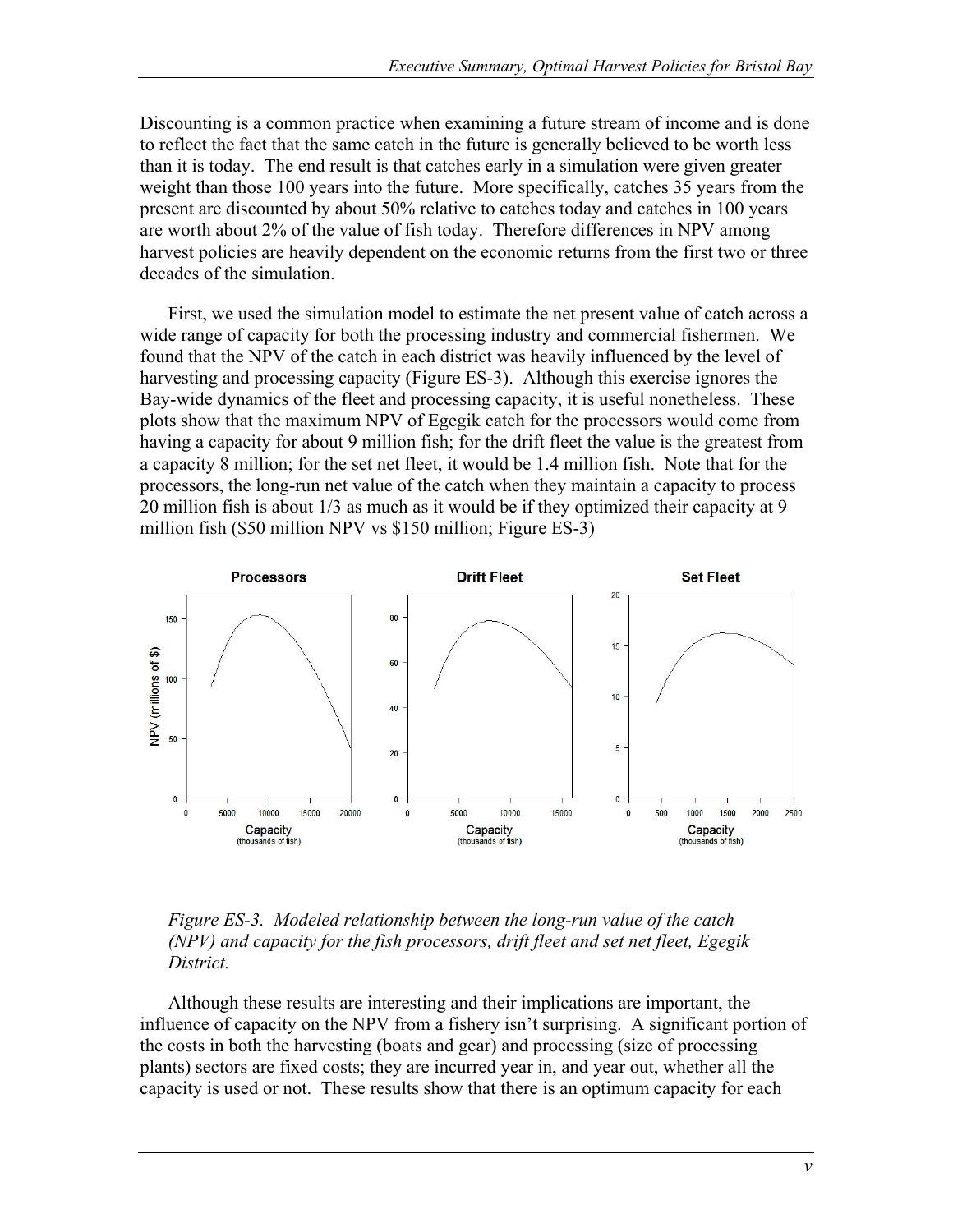sector and that across all sectors there is no economic advantage to maintaining a capacity capable of handling the occasional large harvest possible in Bristol Bay. The costs of maintaining a processor or fishing operation capable of handling very large catches is not made up by the income from that occasional large catch.

Next, we estimated the NPV of catches across the range of harvest policies that we had examined for biological impacts. This time, rather than finding the average catch for each harvest policy, we estimated the NPV of the catch (which was dependent on the annual catches, prices, and harvesting and processing costs). We found that harvest policies that maximize the NPV of the catch are more aggressive harvest policies (lower minimum escapement levels and higher harvest rates) than those required to maintain MSY catches. To illustrate the difference between policies, we plotted two contour lines on a figure similar to Figure ES-2 (see Figure ES-4 below using Egegik as an example). The solid contour line encompasses the harvest policies that produce 90 to 100% of the maximum yield for Egegik while the dashed line represents the area that encompasses 90 to 100% of the maximum long run NPV (net \$) to the fish processors. It is the shift of the dashed line to the left in this figure (relative to the solid line) that illustrates the shift to a more aggressive harvest policy to maximize NPV. Our results suggest that the combination of the cost of maintaining capacity and the underlying productivity of the stocks act to make it less profitable over the long run to manage for large minimum escapements.



*Figure ES-4. Ninety-percent density contours for yield (solid line) and long-run value or NPV to the fish processors (dotted line) Beverton Holt spawner-recruit models, Egegik District.*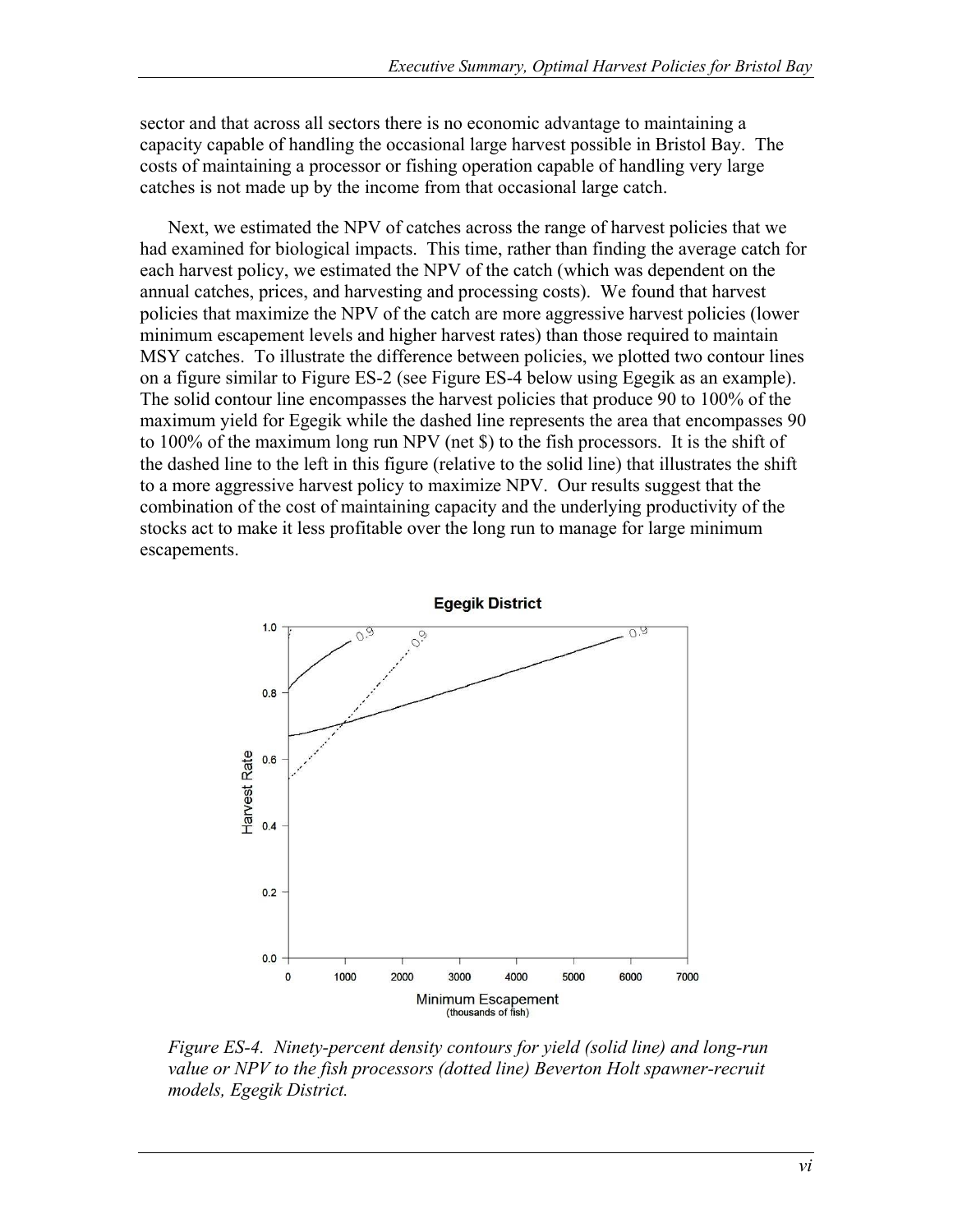Clearly what is optimal from a harvest policy perspective is dependent on the management objective. The results from the biological analysis of different harvest policies suggested that large sustained yields were possible across a wide range of harvest policies – from large minimum escapement goals combined with high harvest rates on fish in excess of the escapement goal to low minimum escapement goals combined with modest harvest rates. When you factor in the economic performance from the fishery as an objective, the large minimum escapement goals become less ideal.

The economic results described above were for simplified single-district fisheries. While this approach provides insight into how the biology and economics interact, these models simplify a very dynamic fishery. All of the district fisheries in Bristol Bay interact both biologically and economically with each other. A large catch in one fishing district will have an effect on the price of salmon in a district with a very small catch; similarly, a large smolt population and subsequent adults from one river system will compete for food throughout its life in the marine environment with fish from another river system.

To provide a more accurate assessment of different harvest policies for the Bristol Bay fishery as a whole, we evaluated harvest policies for the entire fishery and searched for the optimal harvest policy for four different management objectives: (1) maximum sustainable yield (MSY), (2) maximum gross value of catch, (3) maximum profit (net income) to the harvesting sector, and (4) maximum profit to the processing sector. To model the biological response to different harvesting strategies we used an aggregate Beverton-Holt spawner-recruit model applied to all Bristol Bay sockeye salmon stocks. We then used stochastic dynamic programming to determine the optimal harvesting policy for each management objective.

The optimal harvest policies differed for the four objectives. To illustrate the differences, we plotted the optimal catch at each level of total return to Bristol Bay (Figure ES-5). We found that when managing for maximum catch (MSY), the optimal approach is to not harvest any fish in years when the return is less than the aggregate escapement goal (a little under 8 million fish) and then harvest all fish in excess of the escapement goal. Theoretically, this is the goal of the existing management program in Bristol Bay. In reality, fleet and processing capacity as well as salmon run timing make it difficult to achieve this goal. The optimal catch for management for the other three objectives was quite different from managing for MSY.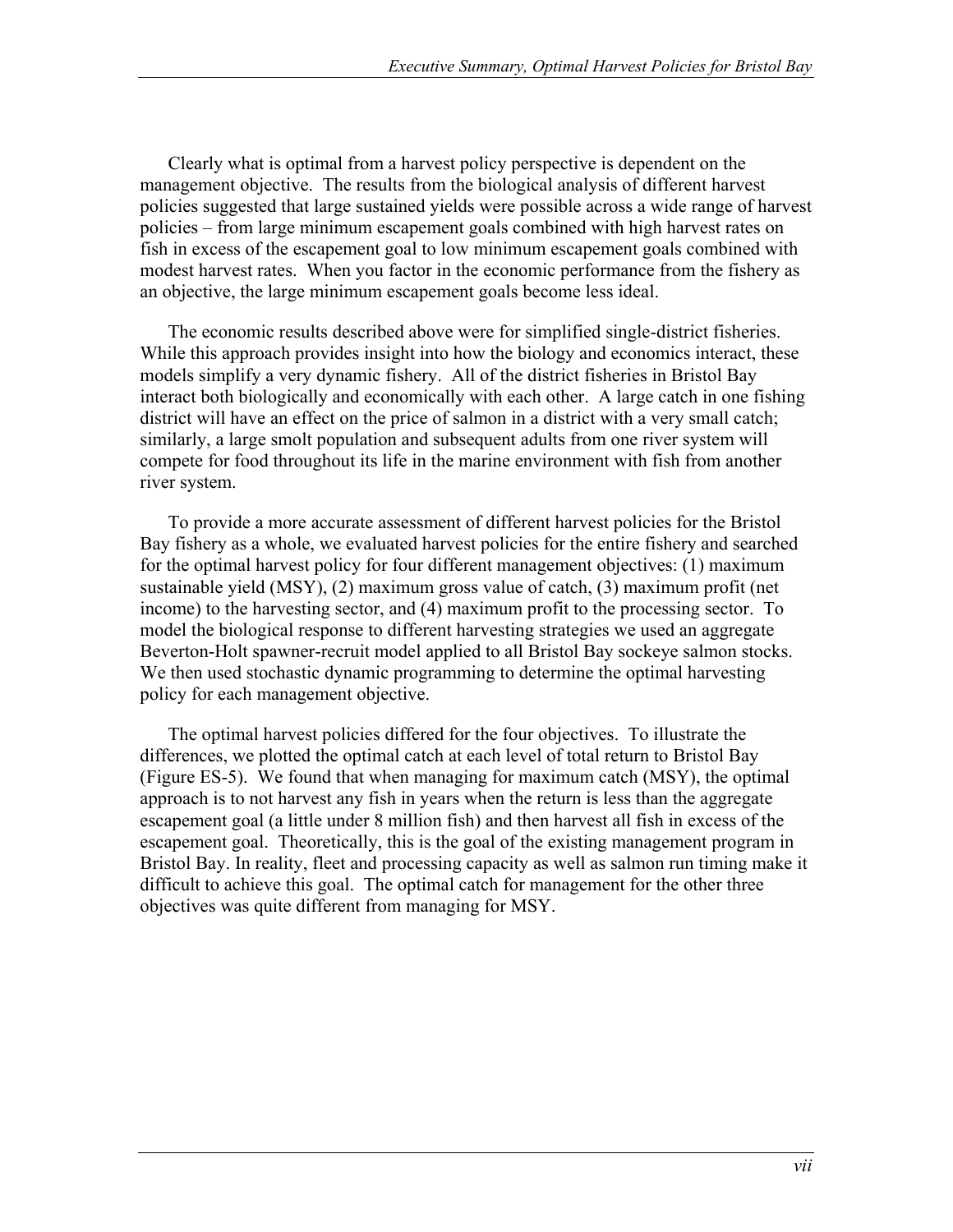

*Figure ES-5. Optimal catch at different levels of total return to Bristol Bay for four management objectives. Both plots are for the same results but at different scales; the plot on the left shows the results for returns less than 10 million fish and the plot on the right for returns up to 50 million fish. Note that for the figure on the right the lines for processor and fleet profit follow each other so closely that they appear as the same line.*

In contrast to the MSY objective, the three other objectives suggest that some harvest is optimal for Bay-wide returns from 1 to 8 million fish. When economic factors are considered in the management objective, it makes sense to harvest some fish at returns below the MSY escapement goal even though doing so will produce lower average catches. This is consistent with our economic analyses of harvest strategies for single districts. As total returns approach 20 million fish, the optimal harvest level diverges again among the different objectives. At this point, it is optimal to cap the catch (i.e., limit capacity) to near 15 million fish if the objective is to maximize harvester profit or processor profit (Figure ES-5; right).

The impacts of the size of the catch on the price of fish seem to primarily affect the performance of the harvesting policy at low return sizes, where the analysis suggests that the bottom end of the escapement range should be a "soft landing" rather than a hard floor. When returns are low the price is high, and it is economically optimum to allow some harvesting even at low stock sizes. It is important to note that this applies only to Bay-wide catch. If an individual district has a poor return, but other districts have good returns, then the total Bay-wide production will not be low, and the price will not be particularly high. Consequently, there are few price benefits from harvesting below the escapement floor in the individual weak district.

Considering the impacts of catch on the price of fish and the cost structure of fishing and processing provides very different views on what optimal management is compared to MSY-based management. The most striking effect was the importance of capping capacity; it simply does not pay to have large fleets or processing capacity that are only used every few years. It seems worthwhile for the official harvesting policy to recognize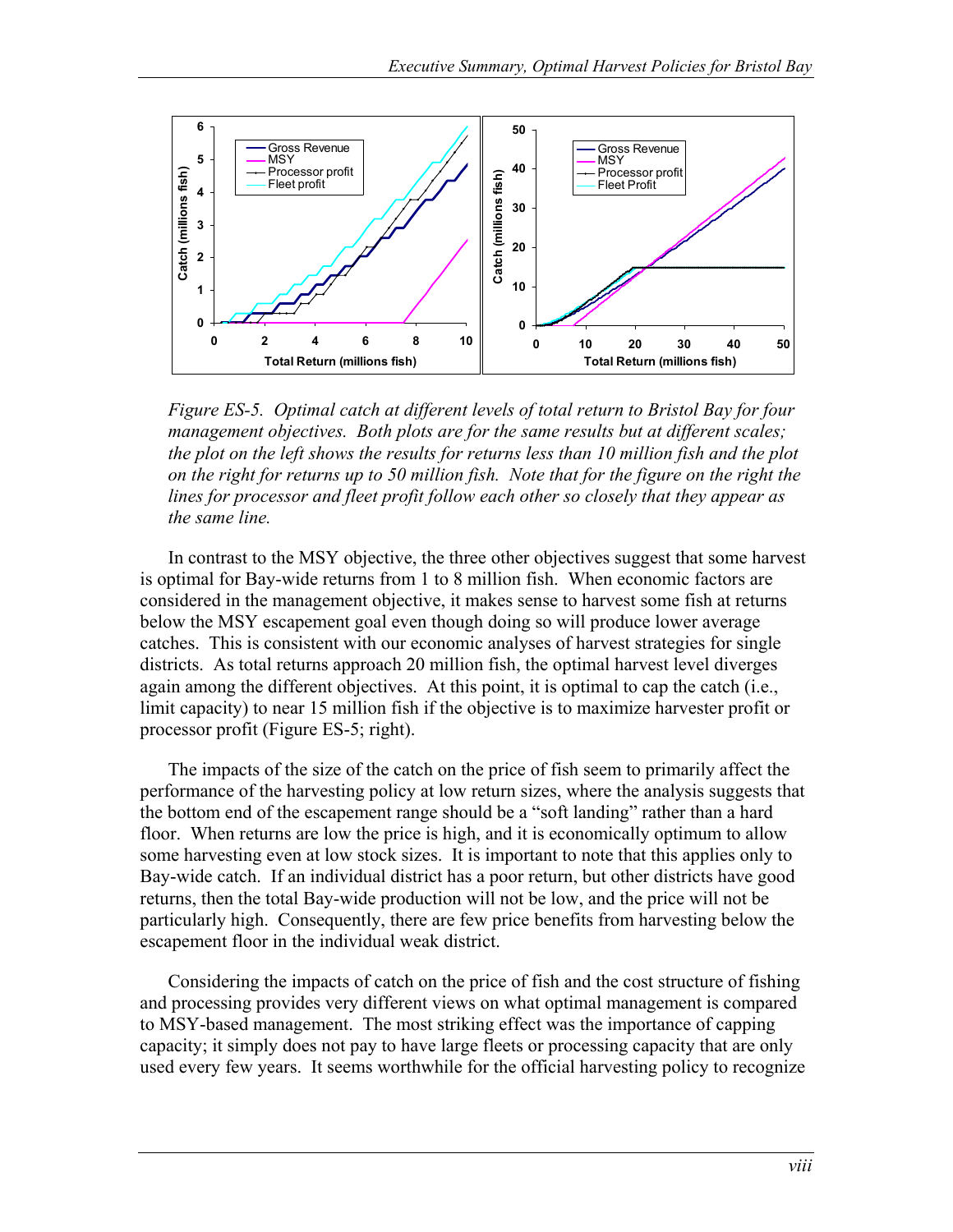that the economic viability of the industry would be enhanced if there was a maximum catch limit for the Bay.

As with all modeling exercises, our results are dependent on the underlying assumptions about the productivity of the stocks and the shape of the relationship between spawners and subsequent recruitment. In addition, we made several economic assumptions about salmon prices, the effect of harvest levels on salmon prices, fixed and variable costs of the harvesting and processing sectors, the allocation between user groups, and the assumed maximum catch level set by the harvest policy. Our results have illustrated some qualitative benefits from changes to escapement goal policy and limiting harvesting and processing capacity. However, more sophisticated analyses that include capturing the inseason dynamics of the fish and the industry are needed to make accurate quantitative assessments of these changes.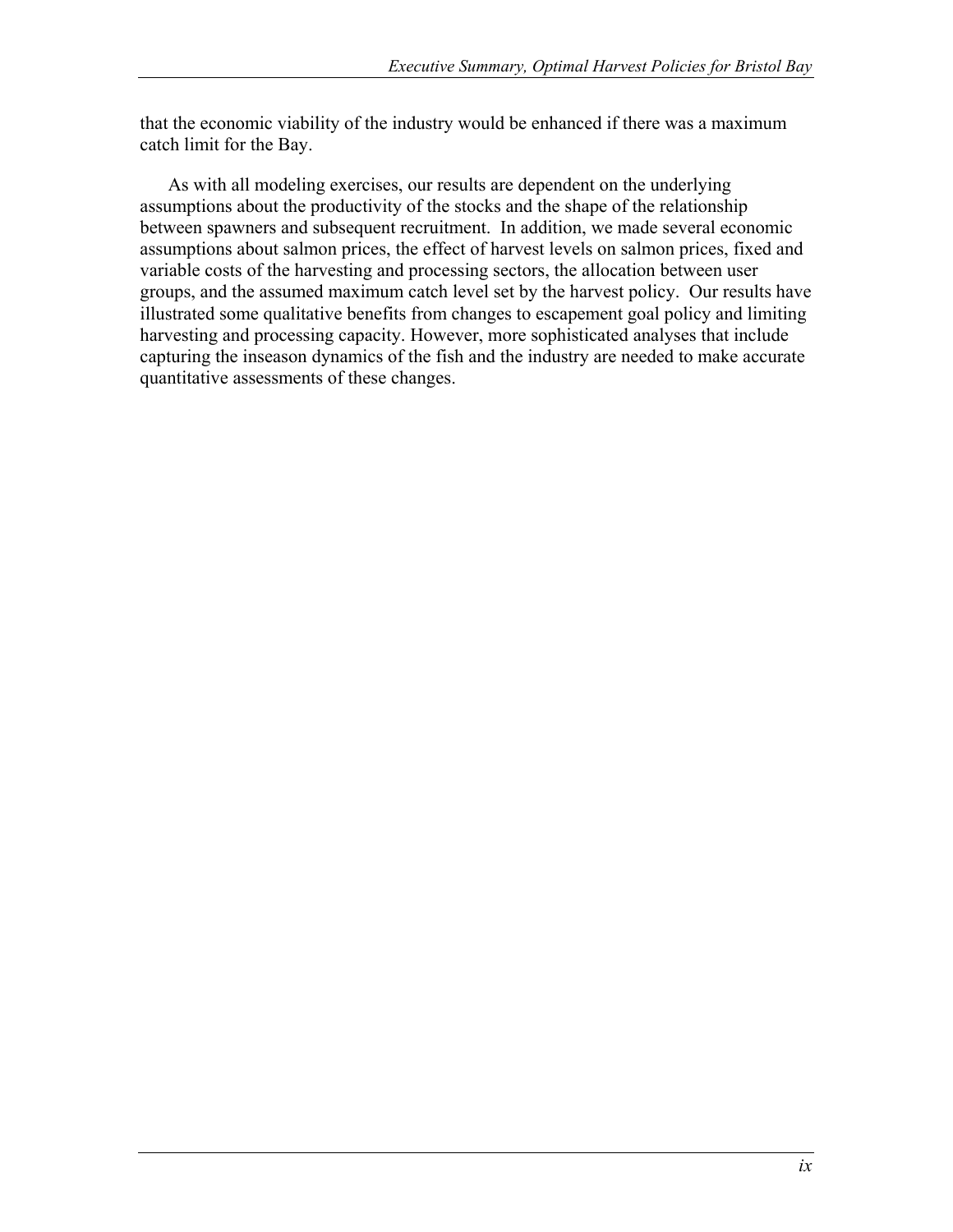# **TABLE OF CONTENTS**

| 2. Estimating MSY escapement goals and examining alternative harvest policies for      |    |
|----------------------------------------------------------------------------------------|----|
|                                                                                        |    |
|                                                                                        |    |
|                                                                                        |    |
|                                                                                        |    |
|                                                                                        |    |
|                                                                                        |    |
| 2.3. Results of escapement goal analysis and alternate harvest policies that           |    |
|                                                                                        |    |
|                                                                                        |    |
|                                                                                        |    |
|                                                                                        |    |
| 2.4. Discussion – escapement goal analysis and alternate harvest policies to           |    |
|                                                                                        |    |
| 3. Economic value of catch from a single district across a range of harvest policies18 |    |
|                                                                                        |    |
| 3.1.1. Ex-vessel and August Japanese wholesale price sub models  18                    |    |
|                                                                                        |    |
|                                                                                        |    |
| 3.2. Results – district-by-district economic value to harvester and processor          |    |
|                                                                                        |    |
|                                                                                        |    |
| 3.2.2. Sensitivity to the proportion of catch processed by shore-based                 |    |
|                                                                                        | 22 |
| 3.2.3. Sensitivity to the average annual capacity by permit for the drift and set      |    |
|                                                                                        | 22 |
|                                                                                        |    |
| 3.3. Discussion - district-by-district economic value to harvester and processor       |    |
|                                                                                        |    |
| 4. Harvest policies for optimal economic returns from a single aggregate fishery 37    |    |
|                                                                                        |    |
|                                                                                        |    |
|                                                                                        |    |
|                                                                                        |    |
|                                                                                        |    |
|                                                                                        |    |
|                                                                                        |    |
| 4.4. Results for optimal economic returns from an aggregate fishery  40                |    |
| 4.5. Discussion – policies for optimal economic returns from an aggregate fishery 41   |    |
|                                                                                        |    |
|                                                                                        |    |
|                                                                                        |    |
|                                                                                        |    |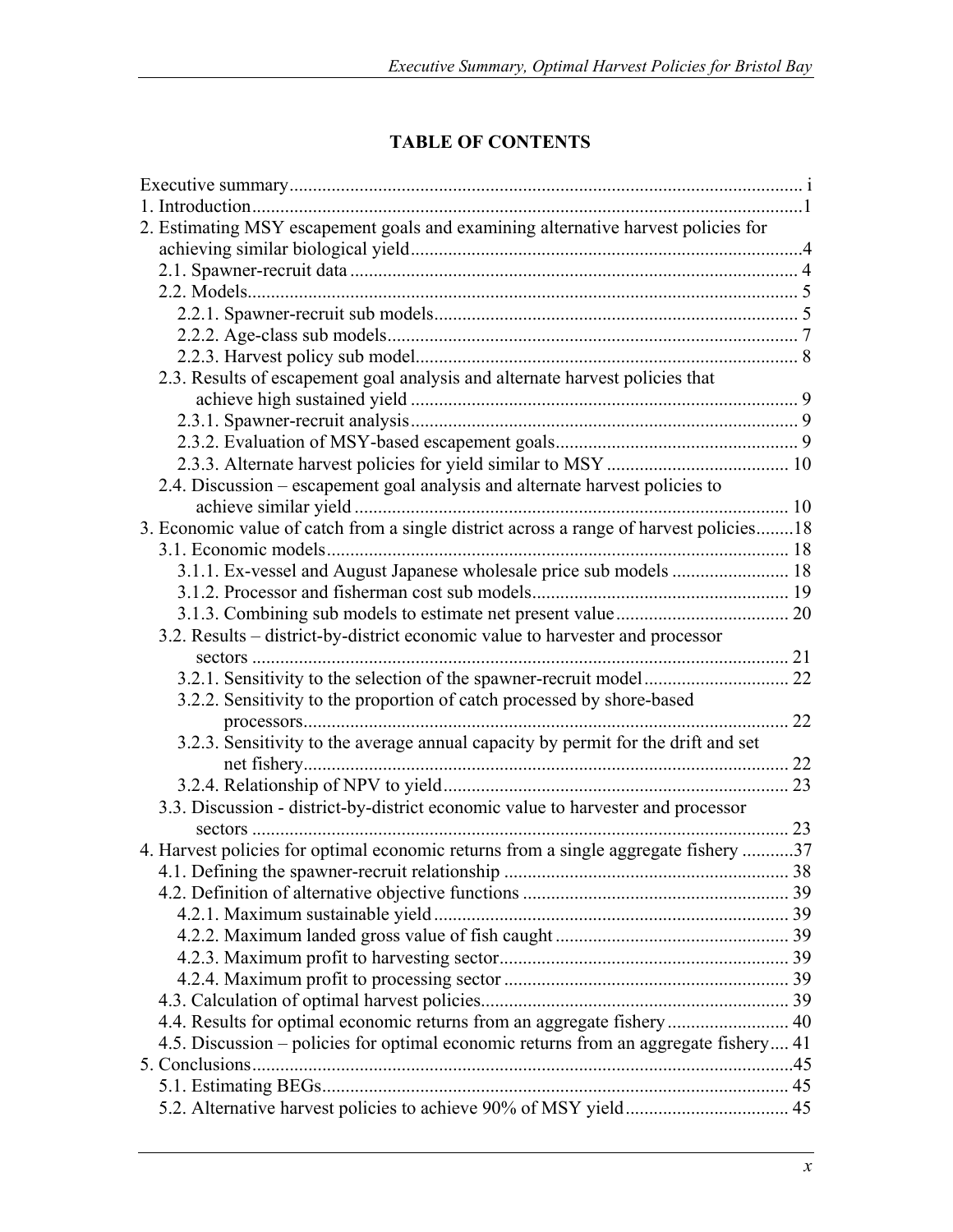# **LIST OF TABLES**

| Table 3.1. Proportion of maximum catch for an array of minimum escapement<br>goals and harvest rates for returns in excess of the minimum escapement,<br>Egegik River, Beverton Holt spawner-recruit relationship. 34                |    |
|--------------------------------------------------------------------------------------------------------------------------------------------------------------------------------------------------------------------------------------|----|
| Table 3.2. Average escapement for an array of minimum escapement goals and<br>harvest rates for returns in excess of the minimum escapement, Egegik                                                                                  |    |
| Table 3.3. Proportion of maximum net present value for the processors, for an array<br>of minimum escapement goals and harvest rates for returns in excess of<br>the minimum escapement, Egegik River, Beverton Holt spawner-recruit | 36 |

# **LIST OF FIGURES**

|                | Figure ES-1. Comparison of current escapement goals to the range of escapements that      |
|----------------|-------------------------------------------------------------------------------------------|
|                | produce 90% or greater of the simulated maximum yield for the Ricker and                  |
|                |                                                                                           |
|                | Figure ES-2. Contours of the proportion of maximum yield for a range of harvest           |
|                | policies where the minimum escapement goal and harvest rate for returns in                |
|                | excess of the minimum goal are varied, Wood River, Beverton-Holt                          |
|                | spawner-recruit model.                                                                    |
|                | Figure ES-3. Modeled relationship between the long-run value of the catch (NPV) and       |
|                | capacity for the fish processors, drift fleet and set net fleet, Egegik District. v       |
|                | Figure ES-4. Ninety-percent density contours for yield (solid line) and long-run value or |
|                | NPV to the fish processors (dotted line) Beverton Holt spawner-recruit                    |
|                | models, Egegik District.<br>. <b>V1</b>                                                   |
|                | Figure ES-5. Optimal catch at different levels of total return to Bristol Bay for four    |
|                | $\frac{1}{2}$ viii<br>management objectives                                               |
| Figure $2.1$ . | Ricker (solid line) and Beverton Holt (dashed line) curves fit using                      |
|                | traditional nonlinear methods to the Wood River sockeye salmon data,                      |
|                |                                                                                           |
| Figure 2.2.    | Estimated yield for the Egegik River sockeye salmon population in                         |
|                | thousands of fish. The heavy solid line indicates the estimated relationship              |
|                | for the traditional nonlinear fit for both the Ricker and Beverton Holt                   |
|                | models while the thin solid and dashed lines indicate the results using                   |
|                |                                                                                           |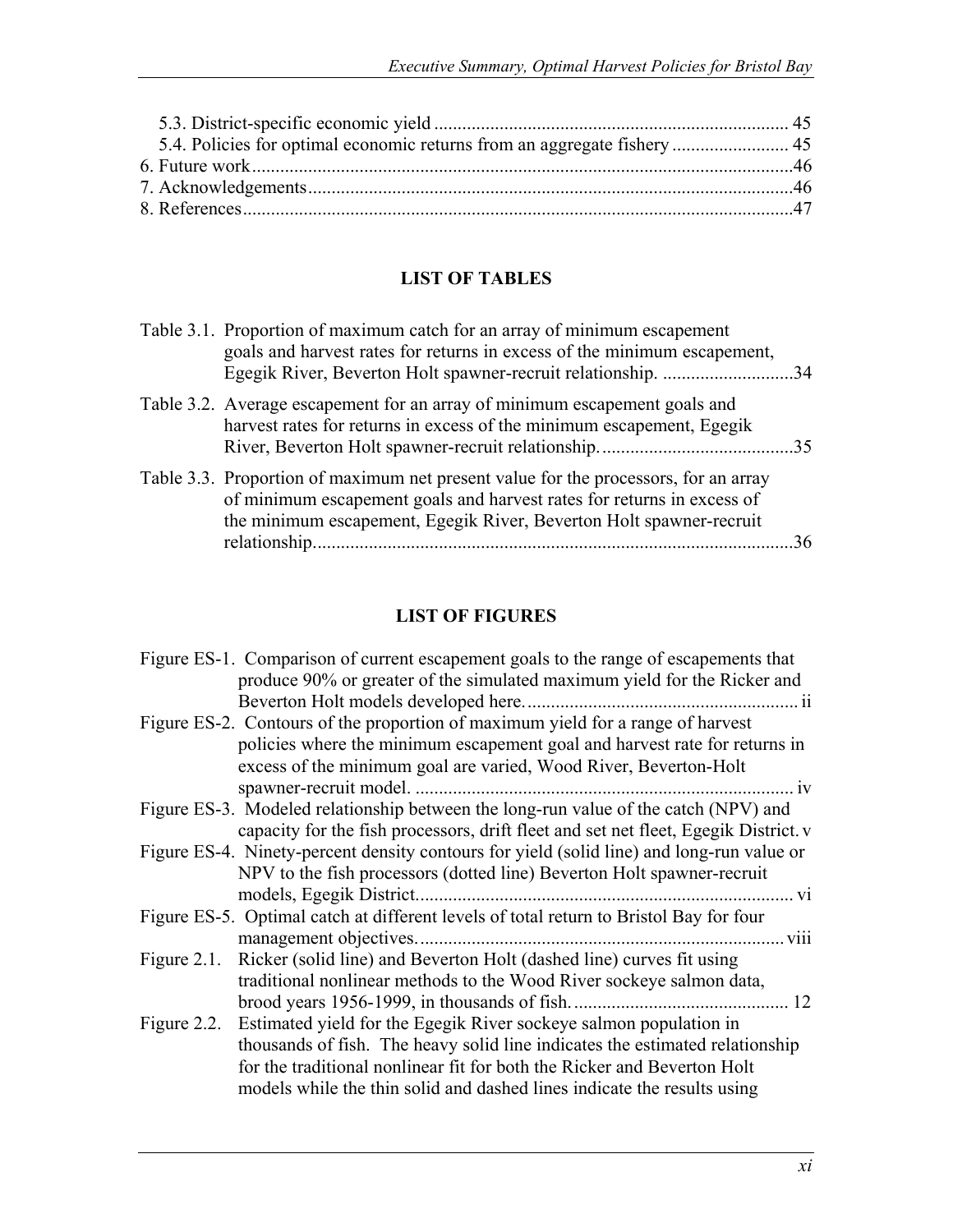|             | MCMC to obtain parameter estimates for the Ricker and Beverton Holt                 |
|-------------|-------------------------------------------------------------------------------------|
| Figure 2.3. | Distributions of the parameter estimates obtained from the Markov Chain             |
|             | Monte Carlo (MCMC) for the Ricker and Beverton Holt models for Egegik               |
|             |                                                                                     |
| Figure 2.4. | Yield curves obtained using Bayesian methods for the major sockeye                  |
|             | salmon systems in Bristol Bay. Solid line indicates the results for the Ricker      |
|             | Model while the dashed line indicates the Beverton Holt Model 15                    |
| Figure 2.5. | Comparison of current escapement goals to the range of escapements that             |
|             | produce 90% of the simulated maximum yield for the Ricker and Beverton              |
|             | Holt models developed here. The solid black line at the top of each plot            |
|             | indicates the range of escapement in the present escapement goal while the          |
|             | blue lines (middle group) indicate Beverton-Holt models and the red lines           |
|             | (bottom group) indicate Ricker models. The long dashed lines indicate the           |
|             | 90% range obtained using the Bayesian method described here while the               |
|             | short dashed lines indicate the more traditional way of fitting the model           |
|             |                                                                                     |
| Figure 2.6. | Contours of proportion of maximum yield for a range of harvest policies             |
|             | where the minimum escapement goal and harvest rate are varied for Egegik            |
|             |                                                                                     |
| Figure 3.1. | Modeled ex-vessel price function and corresponding process error (approach          |
|             |                                                                                     |
| Figure 3.2. | Maximum net present value (NPV) to the processors, drift, and set net               |
|             | fisheries for a 100-year simulation of the Naknek River sockeye salmon              |
|             | fishery. The models examined both the Ricker (solid line) and Beverton              |
|             | Holt (dashed line) production models and restricted the number of                   |
|             | Processors, Drift, and Set net fishermen in the fishery based on the                |
|             | 25                                                                                  |
| Figure 3.3. | Maximum net present value (NPV) to the processors, drift, and set net               |
|             | fisheries for a 100-year simulation of the Egegik River sockeye salmon              |
|             | fishery. The models examined both the Ricker (solid line) and Beverton              |
|             | Holt (dashed line) production models and restricted the number of                   |
|             | Processors, Drift, and Set net fishermen in the fishery based on the<br>$\ldots$ 26 |
| Figure 3.4. | Maximum net present value (NPV) to the processors, drift, and set net               |
|             | fisheries for a 100-year simulation of the Ugashik River sockeye salmon             |
|             | fishery. The models examined both the Ricker (solid line) and Beverton              |
|             | Holt (dashed line) production models and restricted the number of                   |
|             | Processors, Drift, and Set net fishermen in the fishery based on the                |
|             |                                                                                     |
| Figure 3.5. | Maximum net present value (NPV) to the processors, drift, and set net               |
|             | fisheries for a 100-year simulation of the Wood River sockeye salmon                |
|             | fishery. The models examined both the Ricker (solid line) and Beverton              |
|             | Holt (dashed line) production models and restricted the number of                   |
|             | Processors, Drift, and Set net fishermen in the fishery based on the                |
|             | 28                                                                                  |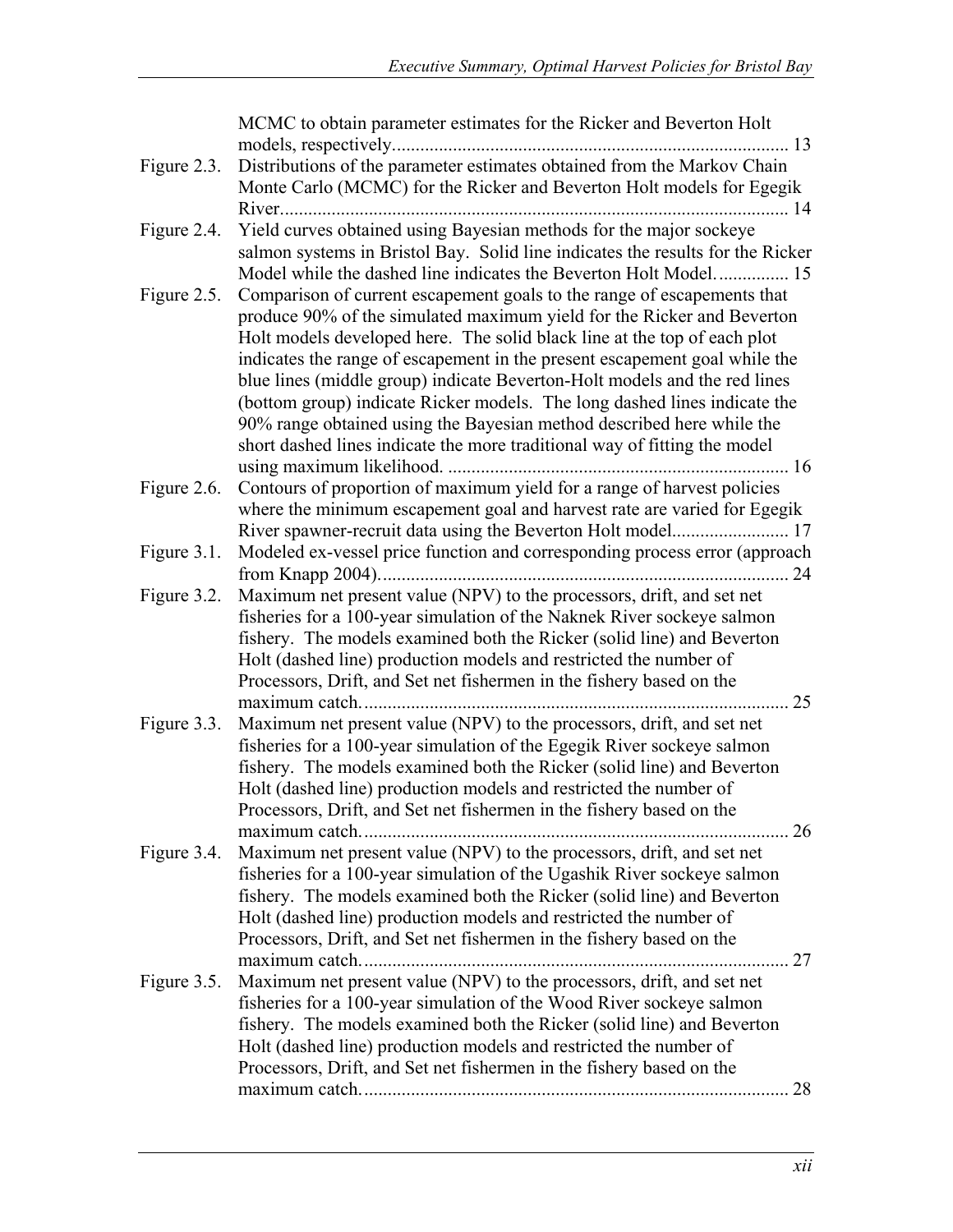| Figure 3.6. | Maximum net present value (NPV) to the processors, drift, and set net<br>fisheries for a 100-year simulation of the Igushik River sockeye salmon<br>fishery. The models examined both the Ricker (solid line) and Beverton<br>Holt (dashed line) production models and restricted the number of<br>Processors, Drift, and Set net fishermen in the fishery based on the<br>29 |  |
|-------------|-------------------------------------------------------------------------------------------------------------------------------------------------------------------------------------------------------------------------------------------------------------------------------------------------------------------------------------------------------------------------------|--|
| Figure 3.7. | Average net present value (NPV) to the processors, drift, and set net<br>fisheries for a 100-year simulation of the Togiak River sockeye salmon<br>fishery. The models examined both the Ricker (solid line) and Beverton<br>Holt (dashed line) production models and restricted the number of<br>Processors, Drift, and Set net fishermen in the fishery based on the        |  |
|             | 30<br>maximum catch                                                                                                                                                                                                                                                                                                                                                           |  |
| Figure 3.8. | Results of a sensitivity analysis to examine the effect of changing the                                                                                                                                                                                                                                                                                                       |  |
| Figure 3.9. | Results of a sensitivity analysis to examine the effect of changing the<br>average capacity per permit for the drift and set net fisheries for Egegik and                                                                                                                                                                                                                     |  |
|             | Figure 3.10. Ninety-percent density contours for yield and NPV to the fish processors,<br>drifters, and set netters for the Ricker and Beverton Holt spawner-recruit<br>33                                                                                                                                                                                                    |  |
| Figure 4.1. | Spawner-recruit curve for Bristol Bay, brood years 1975-1999, all major<br>river systems combined except Kvichak and Nushagak. Solid dots are<br>spawner-recruit data, solid thick line is the best fit curve, and the thin line is<br>the surplus production across the range of spawning stock sizes 43                                                                     |  |
| Figure 4.2. | Optimal catch as a function of total return for four management objectives at                                                                                                                                                                                                                                                                                                 |  |
| Figure 4.3. | Optimal catch as a function of total return for four management objectives at                                                                                                                                                                                                                                                                                                 |  |
| Figure 4.4. | Net present value versus fleet capacity for 3 different levels of current stock                                                                                                                                                                                                                                                                                               |  |

### **LIST OF APPENDICES**

|            | Appendix A. Brood tables for eight Bristol Bay sockeye salmon stocks groups, 1950-                                                         |     |
|------------|--------------------------------------------------------------------------------------------------------------------------------------------|-----|
|            | 2004                                                                                                                                       | 49  |
| Table A-1. | Egegik River sockeye salmon escapement and return by brood year<br>including estimated interception catch (in thousands), 1949 - 2004      | .50 |
| Table A-2. | Kvichak River sockeye salmon escapement and return by brood year<br>including estimated interception catch (in thousands), $1950 - 2004$ . | .51 |
| Table A-3. | Naknek River sockeye salmon escapement and return by brood year<br>including estimated interception catch (in thousands), $1950 - 2004$ .  | .52 |
| Table A-4. | Ugashik River sockeye salmon escapement and return by brood year<br>including estimated interception catch (in thousands), $1950 - 2004$   | .53 |
| Table A-5. | Wood River sockeye salmon escapement and return by brood year<br>including estimated interception catch (in thousands), $1950 - 2004$ .    | 54  |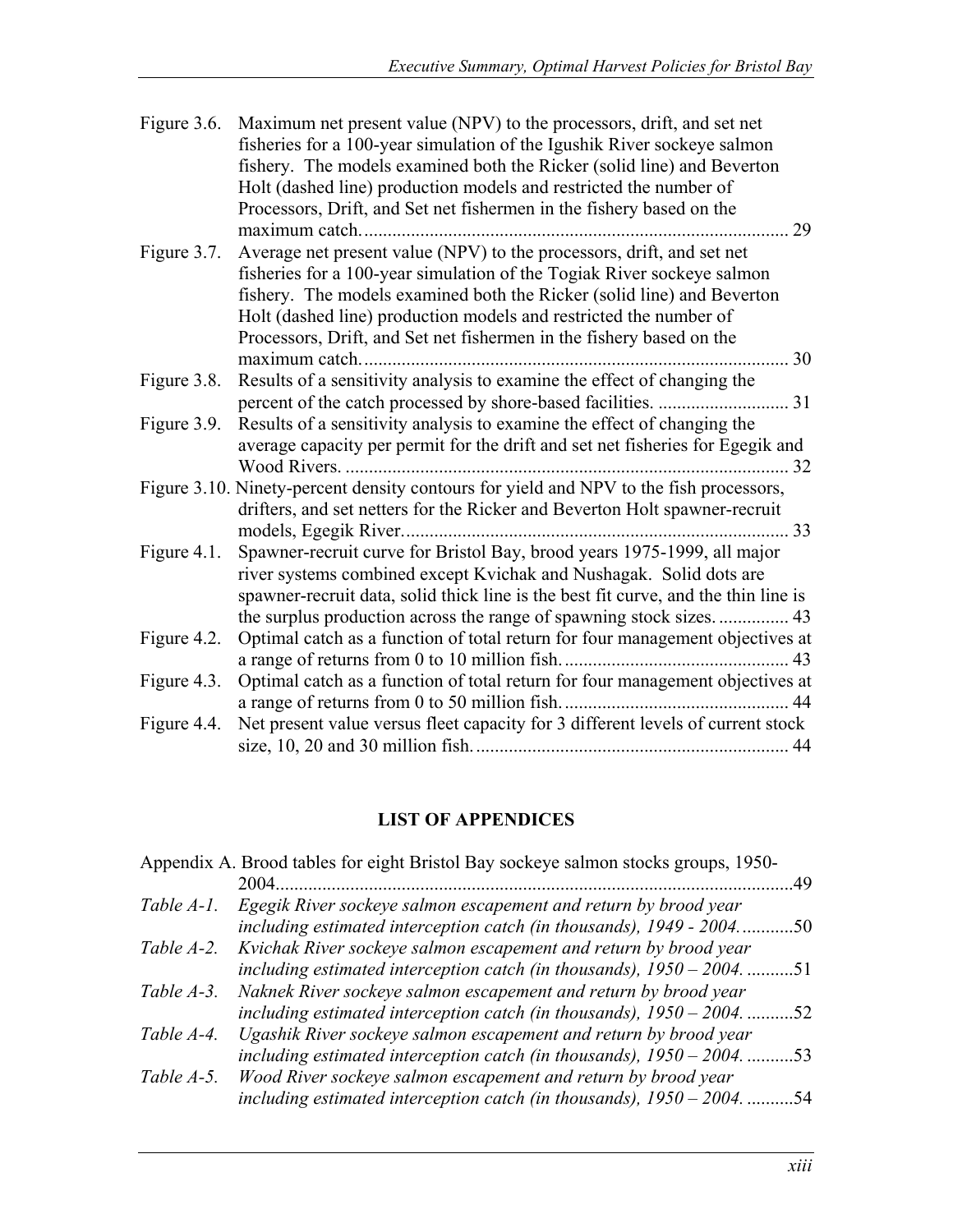| Table A-6. | Igushik River sockeye salmon escapement and return by brood year                                                                                    | .55 |
|------------|-----------------------------------------------------------------------------------------------------------------------------------------------------|-----|
|            | including estimated interception catch (in thousands), $1950 - 2004$ .                                                                              |     |
| Table A-7. | Nushagak River sockeye salmon escapement and return by brood year                                                                                   |     |
| Table A-8. | including estimated interception catch (in thousands), $1950 - 2004$ 56                                                                             |     |
|            | Togiak River sockeye salmon escapement and return by brood year                                                                                     | 57  |
|            | including estimated interception catch (in thousands), $1950 - 2004$                                                                                |     |
|            | Appendix B. Distributions of parameter estimates obtained from the Markov Chain                                                                     |     |
|            | Monte Carlo (MCMC) and the biological and economic parameters used                                                                                  |     |
|            |                                                                                                                                                     | 58  |
|            | Figure B-1. Distributions of the parameter estimates obtained from the Markov                                                                       |     |
|            | Chain Monte Carlo (MCMC) for the Ricker and Beverton Holt models                                                                                    |     |
|            |                                                                                                                                                     | 59  |
|            | Figure B-2. Distributions of the parameter estimates obtained from the Markov                                                                       |     |
|            | Chain Monte Carlo (MCMC) for the Ricker and Beverton Holt models                                                                                    |     |
|            |                                                                                                                                                     | .60 |
|            | Figure B-3. Distributions of the parameter estimates obtained from the Markov                                                                       |     |
|            | Chain Monte Carlo (MCMC) for the Ricker and Beverton Holt models                                                                                    |     |
|            |                                                                                                                                                     | .61 |
|            | Figure B-4. Distributions of the parameter estimates obtained from the Markov                                                                       |     |
|            | Chain Monte Carlo (MCMC) for the Ricker and Beverton Holt models                                                                                    |     |
|            |                                                                                                                                                     | 62  |
|            | Figure B-5. Distributions of the parameter estimates obtained from the Markov                                                                       |     |
|            | Chain Monte Carlo (MCMC) for the Ricker and Beverton Holt models                                                                                    |     |
|            |                                                                                                                                                     | .63 |
| Table B-1. | Priors used to initialize and constrain the Markov Chain Monte Carlo                                                                                |     |
|            | used to estimate the Ricker and Beverton Holt spawner recruit models64                                                                              |     |
| Table B-2. | Statistics reflecting the fit of the Dirichlet distribution to the age                                                                              |     |
|            | composition data for the major sockeye salmon producing systems65                                                                                   |     |
| Table B-3. | Data used for the development of the ex-vessel and August Japanese                                                                                  |     |
|            |                                                                                                                                                     |     |
| Table B-4. | Parameters used to simulate processor operating costs                                                                                               | .67 |
|            |                                                                                                                                                     |     |
|            |                                                                                                                                                     |     |
| Table B-7. | Additional model inputs for the estimation of net present value (NPV). 70                                                                           |     |
|            |                                                                                                                                                     |     |
|            |                                                                                                                                                     |     |
|            | Figure C-1. Ninety-percent density contours for yield and NPV to the fish<br>processors, drifters, and set netters for the Ricker and Beverton Holt |     |
|            |                                                                                                                                                     |     |
|            | Figure C-2. Ninety-percent density contours for yield and NPV to the fish                                                                           |     |
|            | processors, drifters, and set netters for the Ricker and Beverton Holt                                                                              |     |
|            |                                                                                                                                                     |     |
|            | Figure C-3. Ninety-percent density contours for yield and NPV to the fish                                                                           |     |
|            | processors, drifters, and set netters for the Ricker and Beverton Holt                                                                              |     |
|            |                                                                                                                                                     | .74 |
|            |                                                                                                                                                     |     |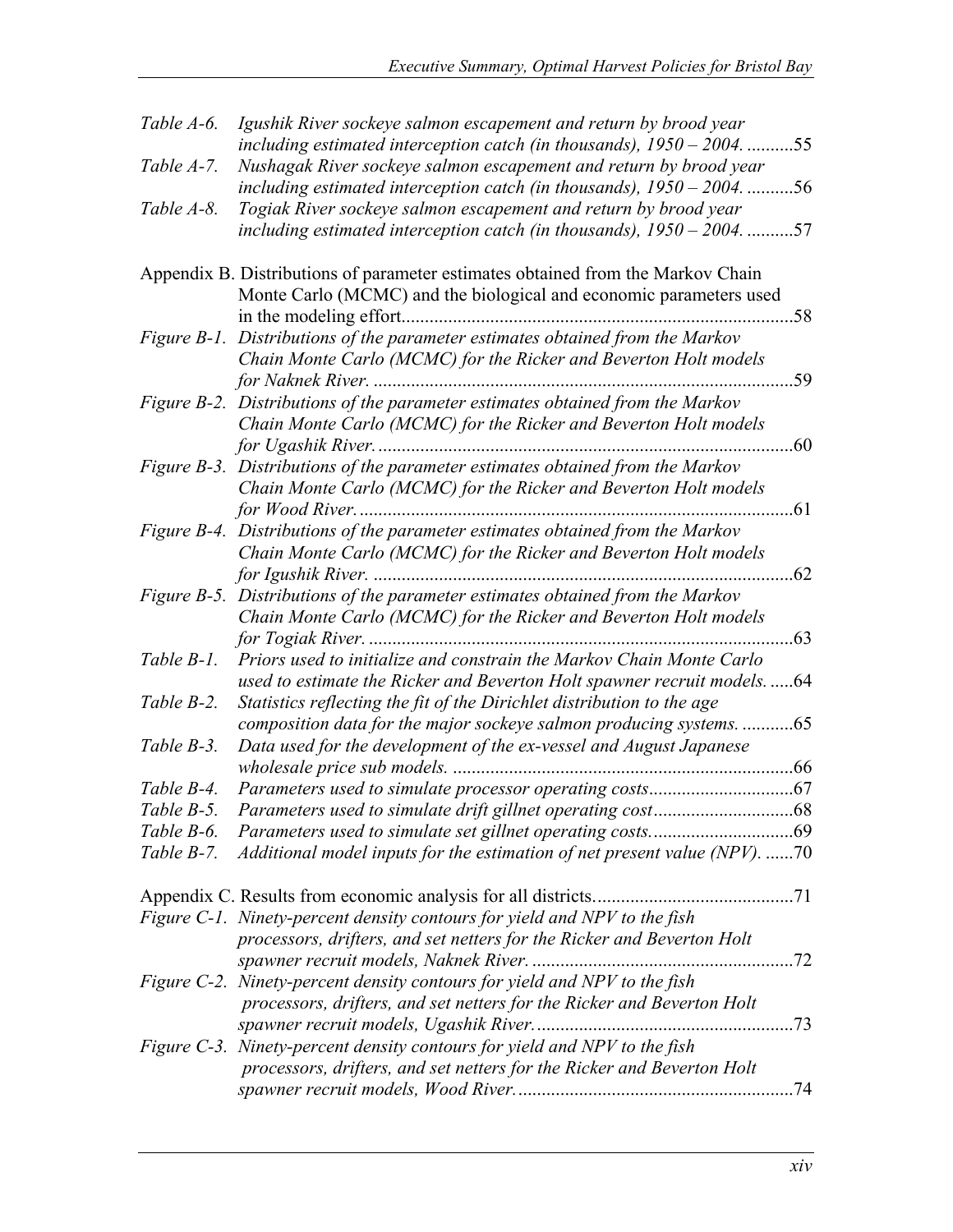| Figure C-4. Ninety-percent density contours for yield and NPV to the fish |    |
|---------------------------------------------------------------------------|----|
| processors, drifters, and set netters for the Ricker and Beverton Holt    |    |
|                                                                           |    |
| Figure C-5. Ninety-percent density contours for yield and NPV to the fish |    |
| processors, drifters, and set netters for the Ricker and Beverton Holt    |    |
|                                                                           | 76 |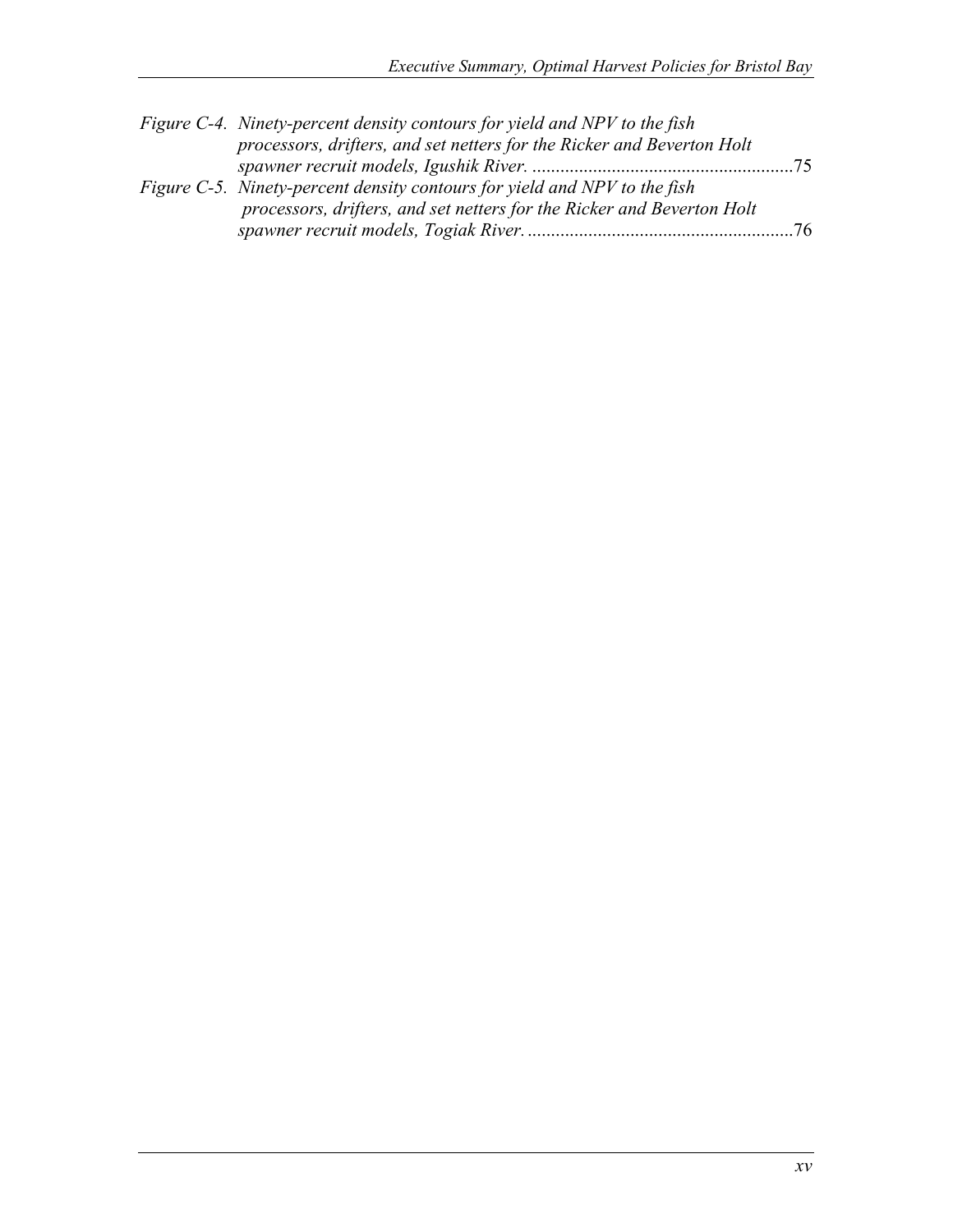# **1. Introduction**

The theory of optimal harvesting has shown that maximization of biological yield from a fish population is achieved by holding the spawning population at a constant level (Clark 1976). This population size is known as the number of fish that produces maximum sustainable yield or MSY, and is often called the optimal escapement. Policies that hold spawning stock constant are referred to as fixed escapement policies (Hilborn and Walters 1992). The assumptions of this theoretical result are (1) that the underlying average relationship between spawning stock and recruitment is time invariant, (2) that there is perfect knowledge about the underlying production relationship, (3) that there is perfect controllability of spawning stock size, and (4) the objective is to maximize the long-term *average* annual catch.

Among the few commercial fisheries that are theoretically managed on the basis of fixed escapement policies are most of Alaska's terminal salmon fisheries. For these fisheries the annual harvest is regulated in an attempt to hold the spawning stock size within a range of sizes close to that calculated to provide MSY (Minard and Meacham 1987). The typical approach for many Alaskan salmon fisheries, including for Bristol Bay, has four steps in formulating the escapement goal. First is the construction of brood tables from previous annual catches and escapement to determine adult production from historical escapements. Second is fitting of resultant spawner-recruit data using a mathematical model, usually the Ricker curve. Third is the calculation of the spawning stock level that produces the highest long-term average catch (MSY), and finally establishment of a range of escapement targets near the point estimate of the "optimum" spawning stock, generally the range of spawning stock sizes thought to produce 90% of the maximum long-term yield.

These calculations are performed and biologically based escapement goals are determined by the Alaska Department of Fish and Game (ADF&G). The results are presented to the Alaska Board of Fisheries, which usually accepts the recommended escapement range. During the fishing season as the salmon return to their natal streams, the fisheries managers manipulate the number of days or hours fishing is permitted and the size of fishing areas to achieve the escapement goal. If the total return is large, then the catch may be much greater than the escapement, but if the total return is small there may be little if any harvesting permitted.

There have been a number of recent technical developments in the analysis of spawner-recruit data and evaluation of alternative harvest policies that are just now being considered for setting salmon escapement goals. These include the use of Bayesian statistics to evaluate uncertainty (Adkision and Su 2001; Punt and Hilborn 1997), and allowing for autocorrelation of residuals and management implementation error in the evaluation of alternative harvest policies (Hilborn 2001).

Fixed-escapement management has provided the basis for remarkably successful management of salmon in Alaska (Eggers 1992) with record catches since the late 1970s.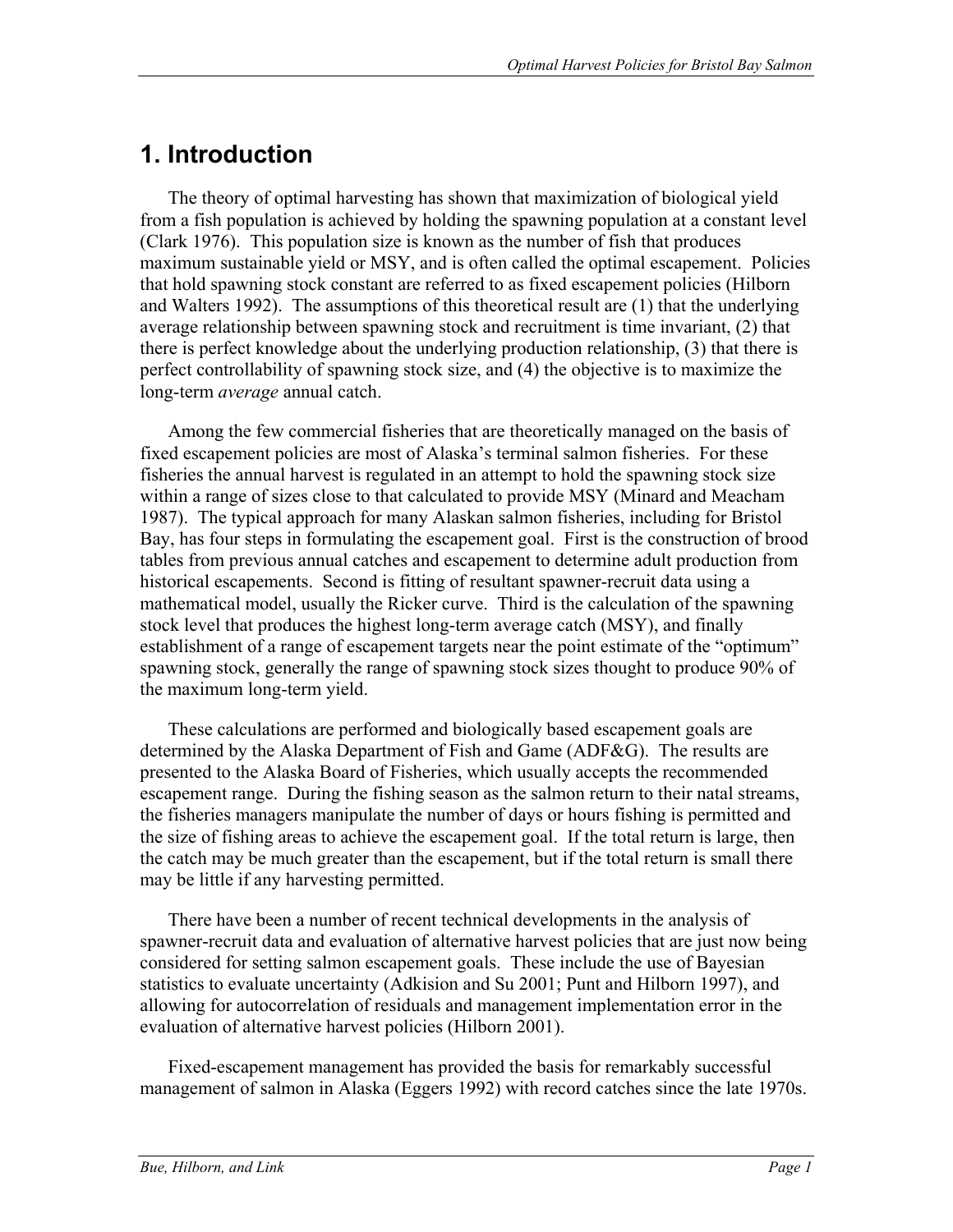However, the economic success of the fisheries in the 1980s and 1990s has evaporated as salmon prices declined dramatically due to competition with farmed salmon (Link et al. 2004, Hilborn 2006). The maximum allowable fishing effort in these fisheries has been managed by a limited entry permit system (Koslow 1982). During the 1980s and 1990s the transferable permits for many of the State's salmon fisheries were valued at hundreds of thousands of dollars, reflecting very high expected economic returns to fishermen from future catches. With the decline in price of salmon the value of permits has collapsed, and fishermen are struggling, with many fishermen unable to operate (Link et al. 2003, Commission 2004). Returns to processors have similarly declined dramatically (Link et al. 2003).

In Bristol Bay, the State's largest sockeye salmon fishery, where there are 1,857 driftnet and 992 setnet permits, the economic hardship is obvious. Whereas average annual economic profit for driftnet vessels from 1982 to 1996 was between \$13,000 and \$47,000 the fishery now operates at a net loss (CFEC 2004), with average profit negative for all years between 1997 and 2003 except in 1999. Link et al. (2003) report that in 2001 permit holders averaged \$4,000 in income after operating costs, but before debt service on permits and vessels. In 2003, only 77% of eligible driftnet permits were active. Given the large number of unused permits in other Alaskan salmon fisheries, and the low market value of limited entry permits, the economic results in Bristol Bay are likely typical of most Alaskan salmon fisheries.

A traditional and prevalent assumption among salmon fishery managers has been that if the resource is managed to produce maximum sustained yield the economics will take care of themselves. Economists have long recognized that the economically optimal harvesting policy is not the same as the policy that maximizes sustainable biological yield (Clark 1976). The general result, derived for a stylized marine fishery in which catch per unit effort is proportional to abundance, is that the optimal stock size is larger than the stock size that produces maximum sustained yield.

There are several factors that can create differences between the optimum biological yield and the optimum economic yield from a salmon stock. For example, because Bristol Bay produces such a large volume of catch on the world market it actually affects the world-wide price. Knapp (2004) estimated that when the Bristol Bay catch is 10 million fish the price would be \$0.65 per pound ex-vessel, and if the catch was 30 million fish the price would be \$0.36 per pound. This has clear implications on the optimal harvesting where the basic logic of the fixed-escapement policy is that if the expected production of one additional fish in the spawning stock produces one or more fish in the future return then that fish should be added to the spawning stock, whereas if the expected production of one additional fish in the spawning stock is less than one, then that fish should be added to catch now rather than spawning. If the objective is to maximize the value of the catch, and if small catches have a higher value per fish than large catches, then when the run is small and the catch is low, the expected value of the fish produced from the spawning stock in the future will be average. However the value of a fish in the catch now is above average, so the expected number of fish produced for an additional spawner will need to be large enough to offset the expected differential in price. *A priori*, we would expect that an objective of maximizing revenue will suggest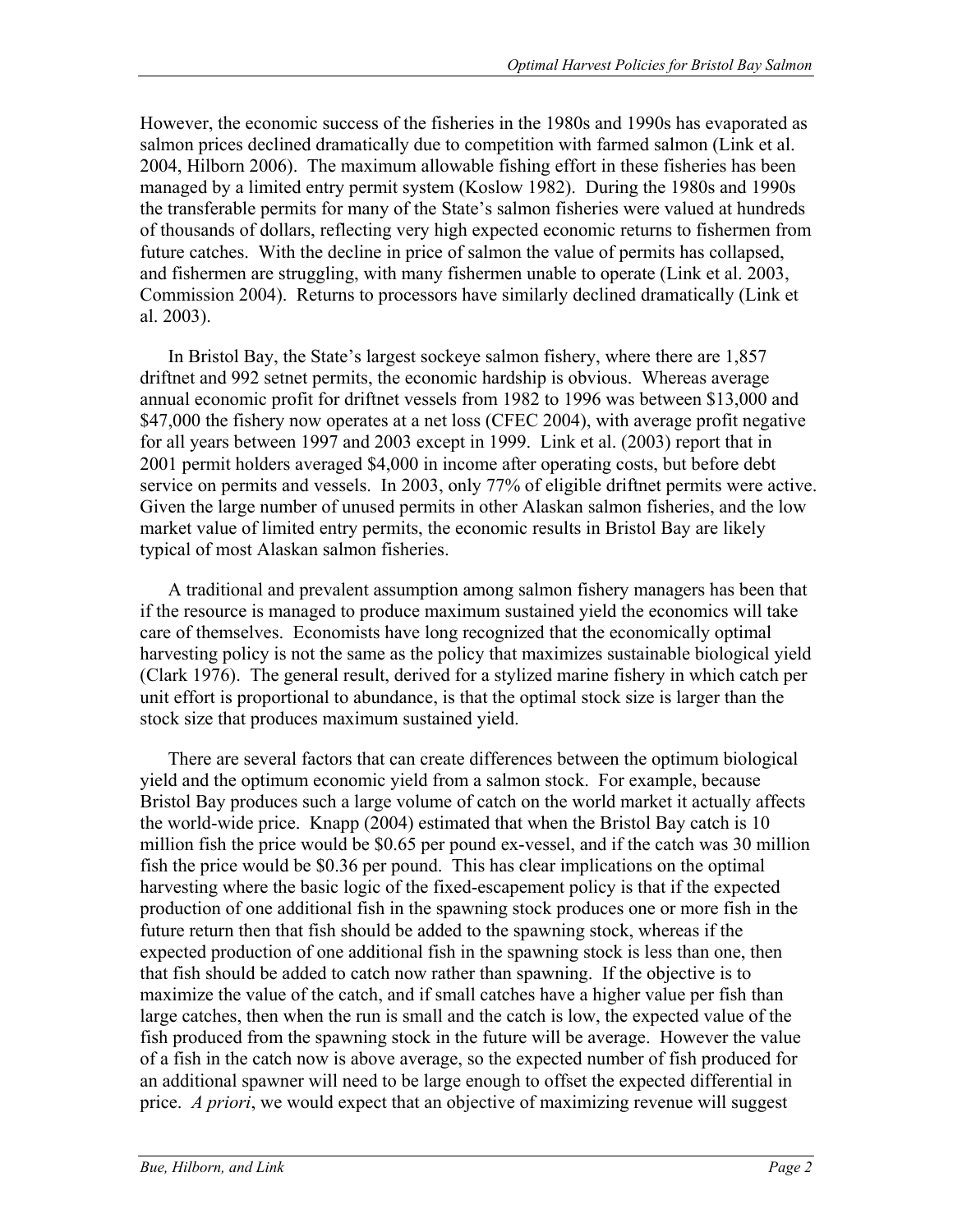some harvesting to levels lower than the traditional optimum "biological-yield" escapement.

The economic profitability of the harvesting sector will depend upon the size of the fishing fleet. Taking into consideration average net income per permit holder, it has been estimated that the optimal number of drift net permits in Bristol Bay is from 800 to 1,200, rather than the current 1,857 (Commission 2004). A considerably smaller fishing fleet would be unable to harvest frequent large catches and a much larger fleet results in undesirably low incomes per permit holder. Charles (1983) has shown for marine fisheries that net revenues are maximized by a choosing a combination of harvesting and investment strategies (rather than basing on only one factor) and that there is a level of harvesting capacity which maximizes net revenue. Similarly there is presumably an optimum processing capacity; the fixed costs in maintaining large processing plants that might only be used for a week every few years would far outweigh the benefits from the fish processed.

Thus, we would expect that a goal of maximizing net revenue will suggest some harvesting at total returns lower than the traditional MSY escapement, and a maximum level of harvest constrained by the fixed costs of harvesting and processing.

In this study we used a new approach to setting escapement goals and determined optimal harvesting policies for Bristol Bay sockeye salmon across a range of objectives: traditional maximum sustained yield, maximum landed value, economic profit to harvesting, and economic profit to processing. In all of these evaluations we consider autocorrelation of residuals, consider both Ricker and Beverton-Holt spawner-recruit relationships, and use Bayesian methods to consider uncertainty.

The impetus for this study came from a combination of recent poor economic conditions in the fishery and ADF&G recommendations in 2003 to increase many of the escapement goals to Bristol Bay river systems. The goal of the study was to characterize and quantify expected trade-offs between maximizing average biological yield and maximizing economic returns from the fishery.

The structure of this report is as follows. First we explore calculation of optimal harvesting policies for strictly biological objectives using recent technical advances in analysis of spawner-recruit data. We present a detailed analysis of alternative harvest policies for a single district (Egegik) and compare them to the current fixed-escapement goal policy (and include in an appendix the analysis for all districts). Then we examine the impact of the economics, and the consequences of alternative harvest policies on the net present value (NPV) of catch to harvesters and processors for each district. Again, in the main body of the report we consider a single district, with detailed results for all districts in an appendix. District-by-district analysis does not, however, adequately consider the implications of the relationship between aggregate Bay-wide catch and price. Therefore, we then conduct an analysis of all districts simultaneously as if they were a single aggregate fishery.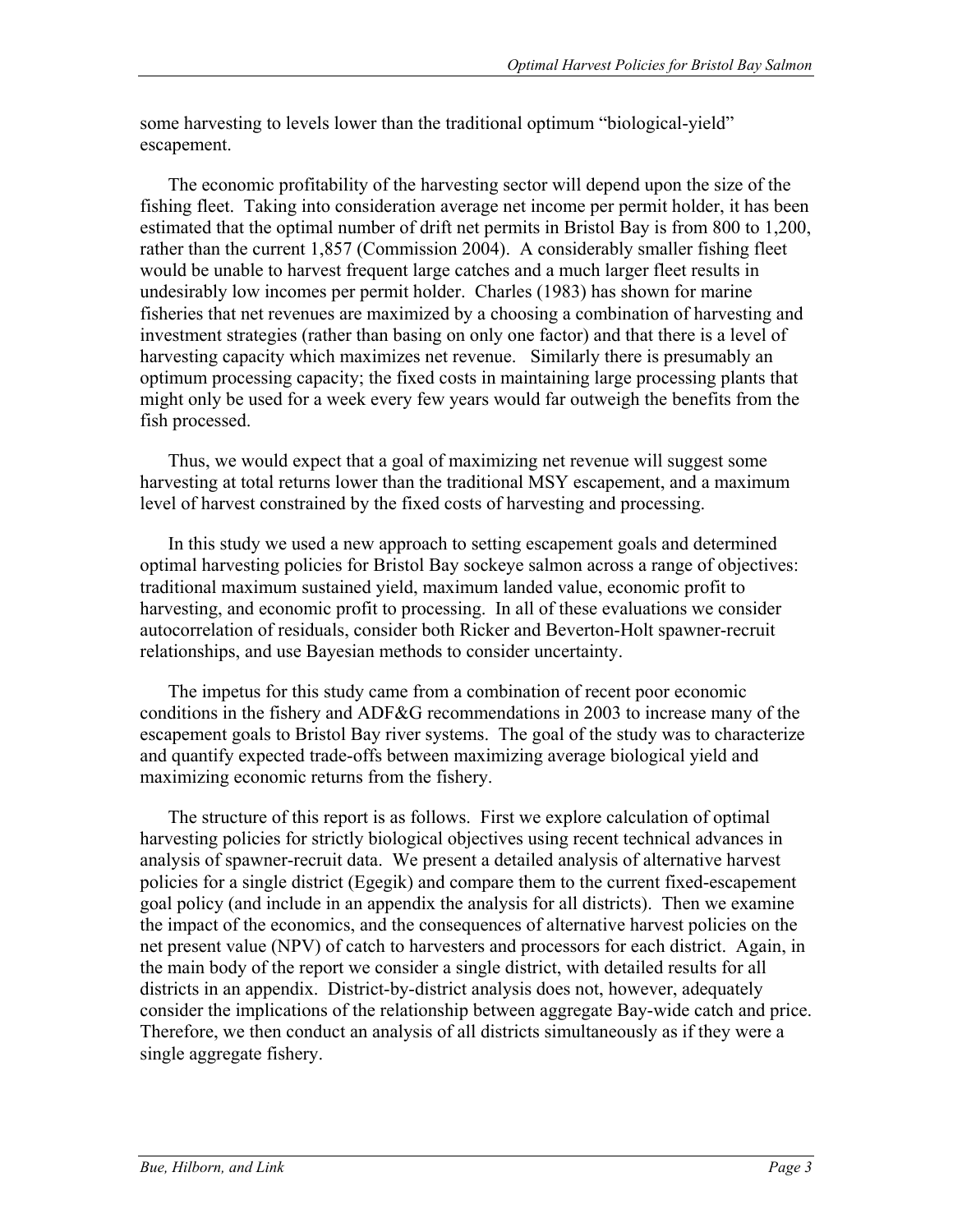# **2. Estimating MSY escapement goals and examining alternative harvest policies for achieving similar biological yield**

Biological escapement goals (BEGs) have traditionally been defined within ADF&G as the range of spawning escapements expected to produce greater than 90% of the theoretical maximum average annual catch. The traditional approach to spawner-recruit analyses is to find the best-fit relationship between spawners and subsequent recruits using least squares or maximum likelihood, and from the curve, calculate the escapement level that produces the theoretical MSY. In addition, a simple yield analyses is often performed where a smooth curve is fit to the actual yield and escapement data to estimate the escapement level which has provided the greatest average yield in the past. Together these analyses produce a range of escapement levels that are thought to produce the greatest average annual catch from a stock or stock complex. Annual catch and escapement levels are measured with error and this error, combined with high natural (and time varying) variation in the relationship creates uncertainty in estimates of the escapement level that produces MSY. For heavily fished stocks (e.g., most Alaska salmon stocks), there is often little information on stock productivity at high escapement levels and this lack of information introduces additional uncertainty in the estimates of the escapement level expected to produce maximum average yield (i.e., MSY).

The escapement goals used to manage Bristol Bay sockeye salmon fisheries are a product of a formal analyses performed by ADF&G and a formal public process undertaken by the Alaska Board of Fisheries (BOF). An ADF&G escapement goal committee composed of research and management personnel takes into account the theoretical MSY estimate as well as the current escapement goal range in formulating a BEG for the Alaska Board of Fisheries to consider. ADF&G's Director of Commercial Fisheries formally adopts BEGs. Based on public input, the BOF may modify the recommended BEG to take into account the public's concerns. A BEG which has been modified by the BOF is called an Optimum Escapement Goal or OEG. Fisheries Managers are then directed to achieve the escapement goal (either BEG or OEG) adopted by the Director or the BOF. Fisheries are managed by "time-and-area" openings to achieve escapement levels within the sanctioned escapement goal range.

In this section of the report we present methods for calculation of BEGs that include the autocorrelation of residuals, Bayesian analysis of uncertainty, and both Ricker and Beverton-Holt spawner recruit curves. To examine the biological yield from alternatives to managing to meet fixed-escapement goals, we developed a model that took into account the underlying dynamics of Bristol Bay salmon populations (and our uncertainty in them) and simulated annual catches under management policies that varied the minimum escapement level and the annual harvest rates.

# *2.1. Spawner-recruit data*

The data used for this project came from the database of catch and escapement data maintained by the Alaska Department of Fish and Game (West 2003, with updates from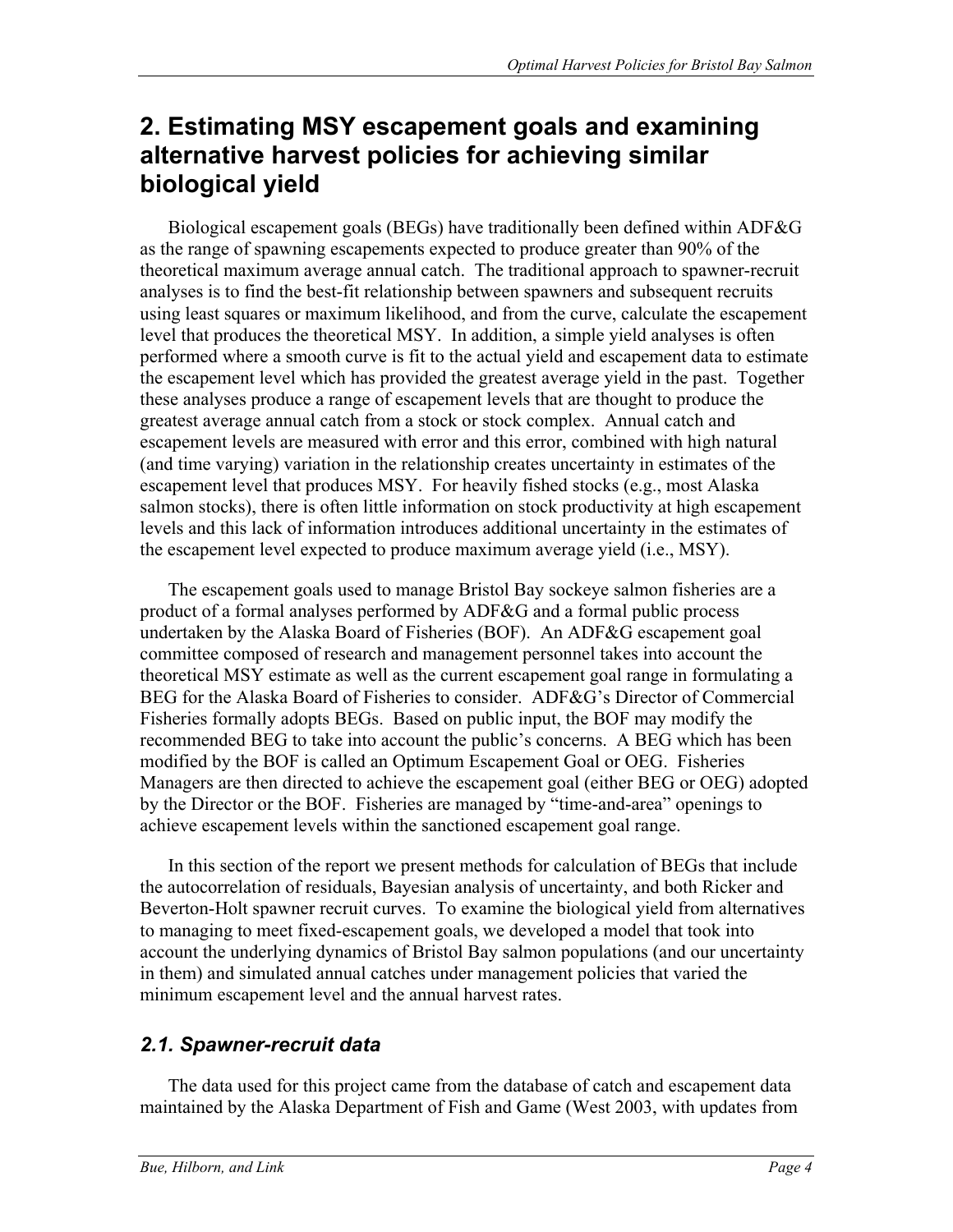Lowell Fair, Personal Communication). Escapement data are collected annually using counting towers while catch numbers come from fish ticket data. Age data are collected from both the catch and escapement. The brood-year data for the traditional eight stock groups in Bristol Bay are in Appendix A.

A longstanding issue in analysis of Bristol Bay BEGs is the range of years to use in data analysis. Many of the stocks showed a significant increase in recruits per spawner after the 1977 regime shift, and analysts always debate whether to use the entire available time series (1956 to present) or to confine the data to the years after the regime shift. We explore both of these options.

While historic returns to the Kvichak River have shown a pronounced 5-year cycle, recent returns indicate the cycle may no longer be occurring. The cycle has greatly complicated interpretation of Kvichak data and hindered traditional spawner-recruit analysis. Attempts have been made to analyze the data by splitting the data set into "peak" years and non-peak years; although this method has also only met with limited success. Since the issue of cycles in Kvichak is unresolved and a successful spawnerrecruit analysis has been elusive, we elected to not include Kvichak in this modeling effort.

# *2.2. Models*

### *2.2.1. Spawner-recruit sub models*

Spawner-recruit relationships were used to drive the population dynamics of the modeled sockeye salmon returns for each system. These relationships were estimated from the historical Bristol Bay catch and escapement by age class database maintained by ADF&G. Both the Beverton-Holt

$$
(2.1) \t R_i = \frac{S_i}{\frac{1}{\alpha} + \frac{S_i}{\beta}},
$$

and Ricker

(2.2) 
$$
R_i = S_i e^{\alpha (1 - \frac{S_i}{\beta})}
$$
,

models were used (Hilborn and Walters 1992, Quinn and Deriso 1999) where *Si* and *Ri* are the spawning stock and subsequent return for brood year *i,* respectively. Autocorrelation in the process error associated with the fit of the models to the historic data was accounted for in both models.

The basic Beverton Holt model with process error can be written as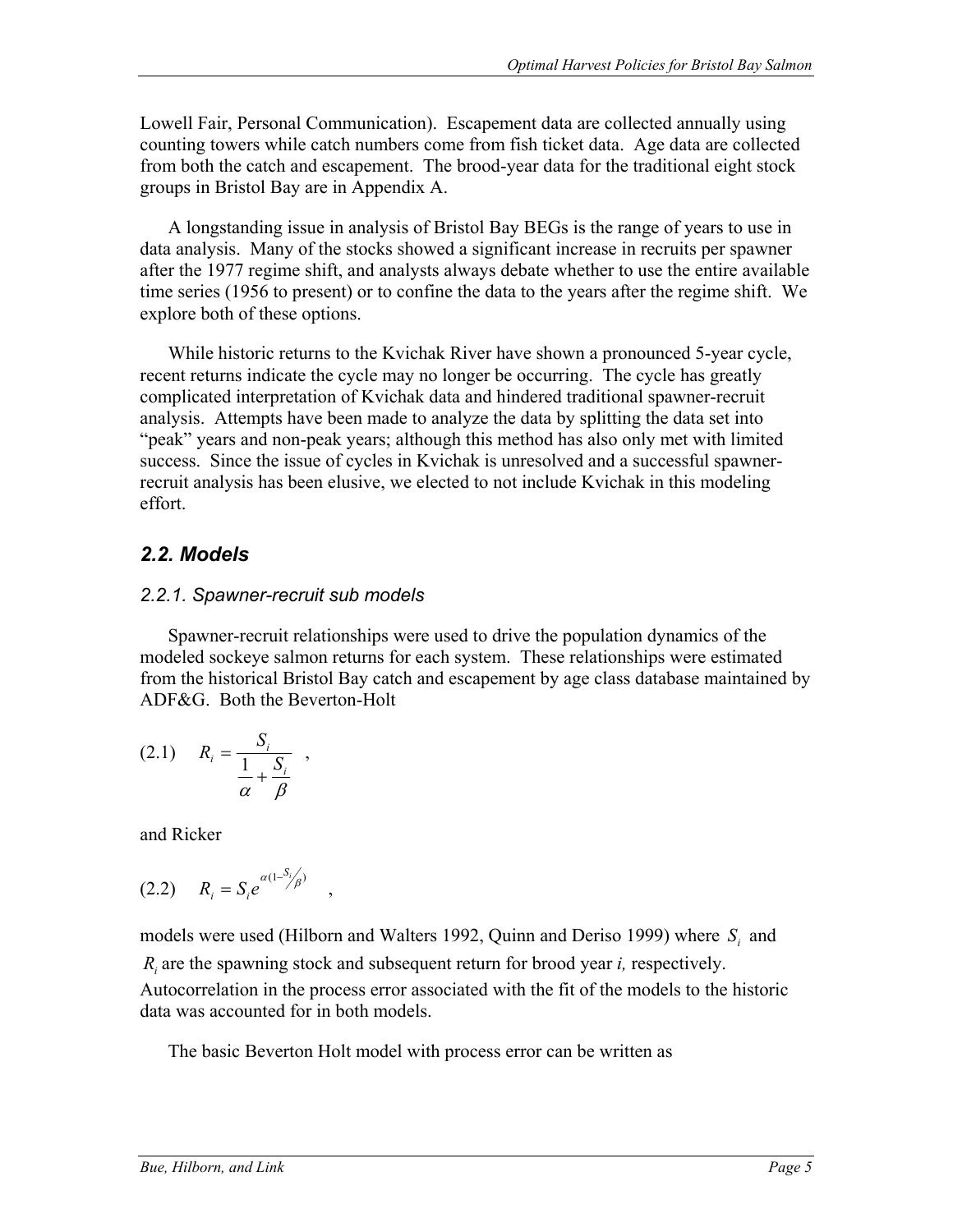$$
(2.3) \quad \hat{R}_i = \frac{S_i}{\frac{1}{\alpha} + \frac{S_i}{\beta}} \exp(w_i) \quad ,
$$

where  $\hat{R}_i$  is the deterministic predicted recruitment from brood year *i* and  $w_i$  is the process error. The autocorrelation in the process error can be written as,

$$
(2.4) \t w_i = zw_{i-1} + \sigma_{w^*} w_i^* \sqrt{1 - z^2} ,
$$

where  $w_i^*$  is the white noise random error at time *i* with mean 0 and standard deviation 1, *z* is the autocorrelation term, and  $\sigma_{w^*}$  is the standard deviation of the random process error component (Morris and Doak 2002). The value for  $w_t^*$  can be found by

$$
(2.5) \t w_t^* = \frac{w_t - zw_{t-1}}{\sigma_{w^*} \sqrt{1 - z^2}} \t .
$$

The Ricker model with process error was written as,

(2.6) 
$$
\hat{R}_i = S_i e^{\alpha (1 - S_i/\beta)} \exp(w_i)
$$
,

with likelihood

$$
(2.7) \qquad L\{R|\alpha,\beta,\sigma,z\} = \prod_{t} \frac{1}{\sigma\sqrt{2\pi}} \exp\left(\frac{-\left(\frac{w_{t}-zw_{t-1}}{\sigma_{w^*}\sqrt{1-z^2}}\right)}{2\sigma^2}\right) \qquad .
$$

This likelihood was also used for the Beverton Holt model.

Parameters were estimated using Bayesian methods and the Metropolis algorithm for Markov chain simulation (MCMC, Gelman et al. 1995, Carlin and Louis 1996). Five hundred samples of the model parameters were collected from a 105,000 sample chain. The first 55,000 samples were discarded to allow the model to stabilize and every  $100<sup>th</sup>$ sample after the first 55,000 was collected. The priors used for each system reflected our general thoughts for sockeye salmon production in Bristol Bay systems. The standard deviation for the priors was selected to reflect our uncertainty in the model parameters and to allow the MCMC model to search a wide range of possible parameter values. Minimum and maximum limits were used to keep the parameters within a reasonable range. The most often used limitation was for the  $\beta$  parameter, which is not well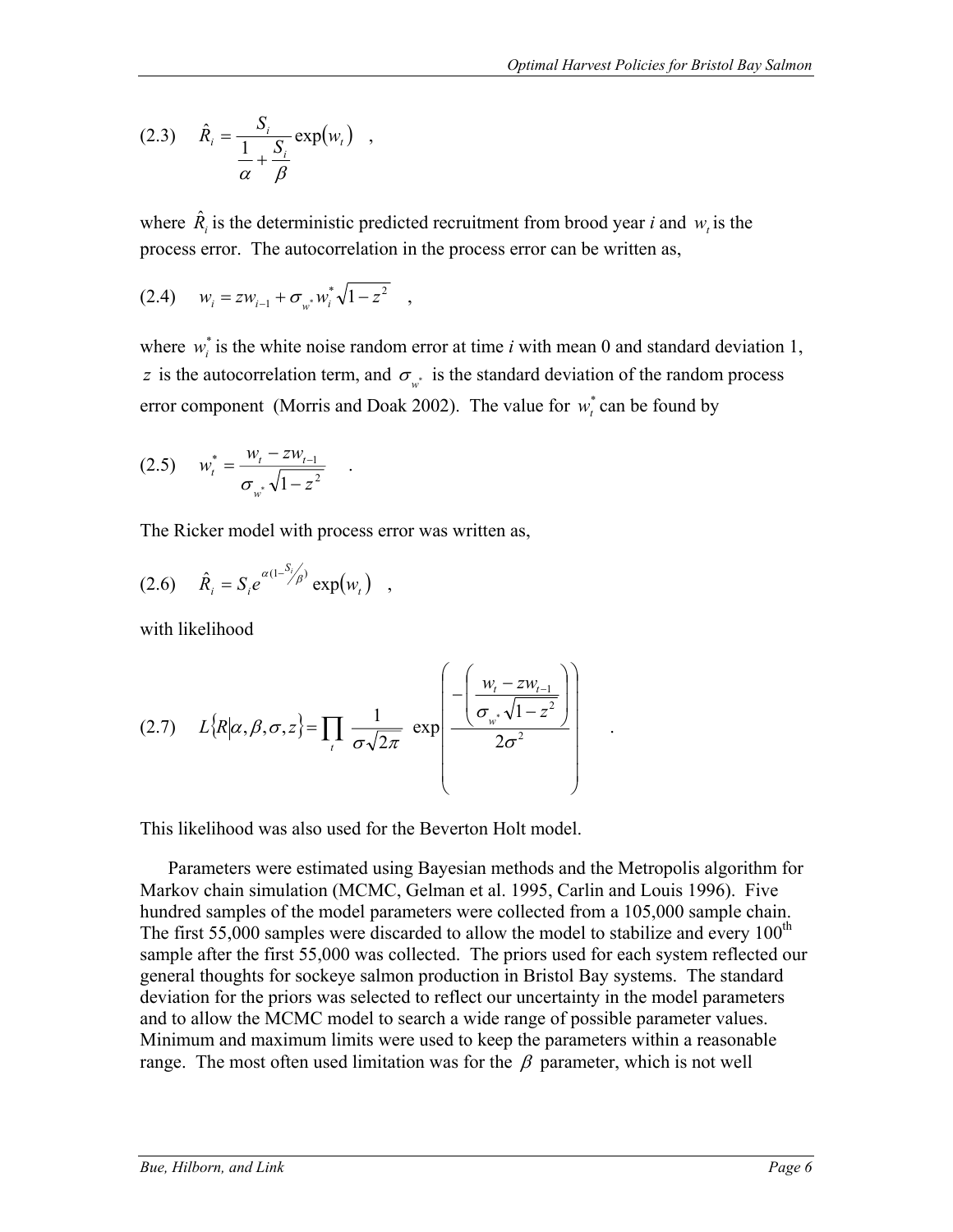defined for several systems. For example, we limited the size of the unfished stock ( $\beta$ ) for Egegik to 50 million fish or less (Table B-1).

#### *2.2.2. Age-class sub models*

Bristol Bay sockeye salmon return at a range of ages with most fish returning between 4 and 6 years after spawning. In evaluating the consequences of any harvest policy, particularly the inter-annual variability in catch or spawning stock, we want to consider the age at return, rather than consider the stock only on a brood-year basis. A river-specific age-class model was estimated for each of the major Bristol Bay sockeye salmon stocks using the methods described in Evans et al. (2000). These models determine how many of the returns generated by the spawner recruit models will mature at each age. The sub model partitions the returns into four age classes, ages 1.2, 1.3, 2.2 and 2.3. Summing across age classes provided annual run sizes for each of the rivers.

Age structure was modeled using the Dirichlet distribution. This is the multivariate form of the beta distribution, sometimes used to model the Bernoulli parameter defining the probability in a success-failure situation. The Dirichlet distribution generalizes the beta in that it can be used to model more than one yes/no parameter at once. Random numbers generated from both the beta and Dirichlet distributions lie between zero and unity, making them suitable for generation of proportions. A Dirichlet distribution was fitted by maximum likelihood to age-class data collected from the major Bristol Bay returns.

The form of the Dirichlet distribution is

.

$$
f(\underline{\theta}|\alpha_1,\ldots,\alpha_k) = \frac{\Gamma(\alpha_1+\ldots+\alpha_k)\theta_1^{\alpha_1-1}\ldots\theta_k^{\alpha_k-1}}{\Gamma(\alpha_1)\ldots\Gamma(\alpha_k)},
$$
\n(2.8)

where  $\alpha_k$  are parameters of the Dirichlet distribution and  $\theta_k$  is the proportion of age-class *k* subject to the constraints  $\theta_1$ ,....,  $\theta_k \ge 0$  and  $\sum \theta_k = 1$  $\sum_{k=1}^K \theta_k =$ *k*  $\theta_k = 1$ . A Dirichlet distribution was fitted to *m* years of historical age-class data using maximum likelihood. The log likelihood for *m* years of observations is

$$
\ln(L(\underline{\alpha} \mid \{\underline{\theta}_m\}) = \sum_{m=1}^M \left[ \ln \Gamma(\alpha) - \sum_{k=1}^K \ln \Gamma(\alpha_k) + \sum_{k=1}^K (\alpha_k - 1) \ln(\theta_{km}) \right],
$$

with

$$
\alpha_{\rm o} = \sum_{k=1}^{K} \alpha_k
$$

A multivariate random vector was sampled from the fitted Dirichlet distribution for each brood year in the simulation with the resulting vector defining the age composition for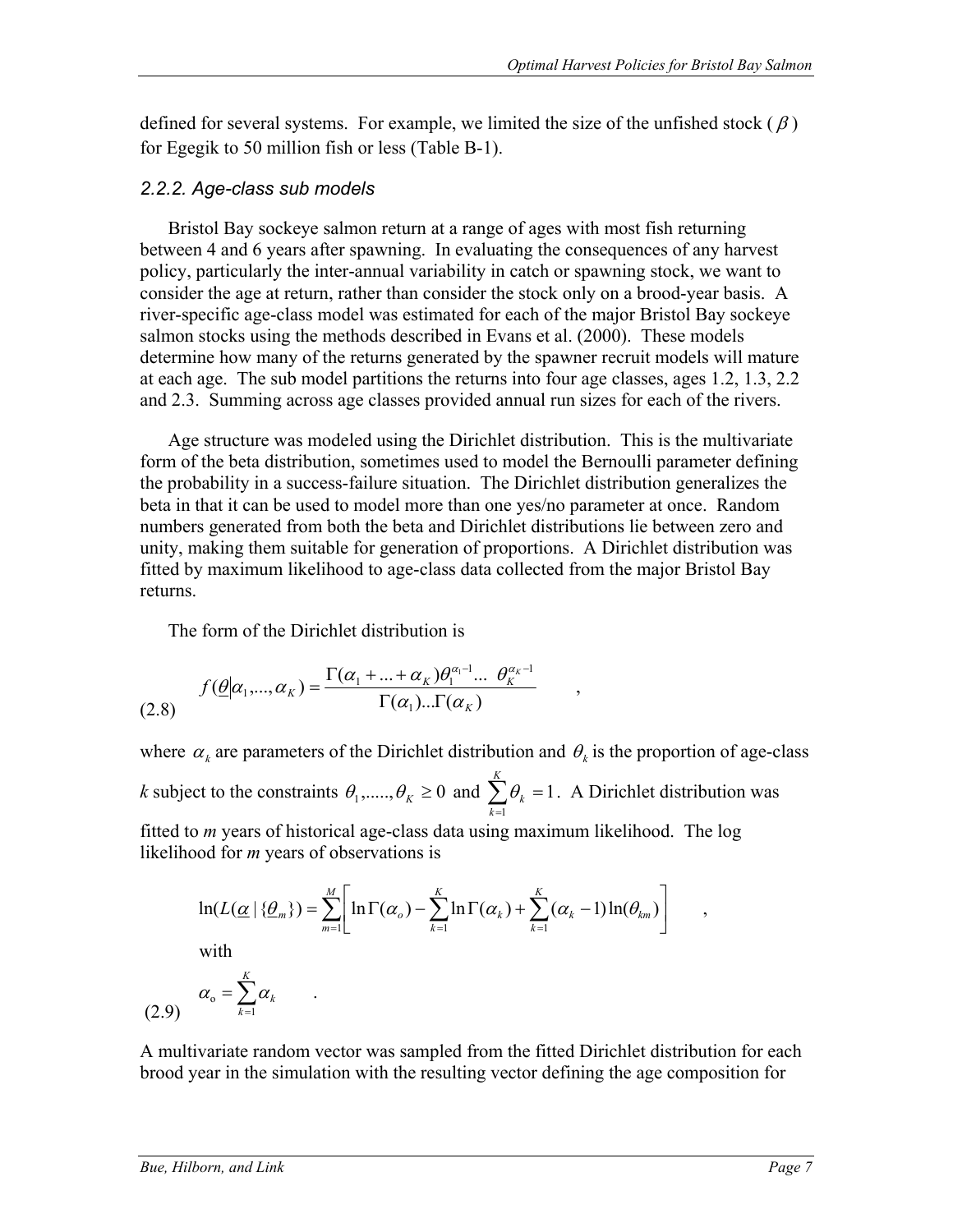that simulated brood year (Age 1.2, 1.3, 2.2, and 2.3). Fitted and observed means and variances by river system are shown in Table B-2.

# *2.2.3. Harvest policy sub model*

While Bristol Bay salmon have been managed, in theory, by fixed-escapement policies, there is a wider range of harvest policies available. For instance, constant harvest rates and constant catch policies. Constant harvest rates remove a fixed proportion of the adult return each year and let escapement vary with the size of the return. Constant catch policies remove the same number of fish each year and all the annual variation in run size is reflected in the escapement.

From a technical perspective, constant escapement, constant harvest rate, and constant catch are all special cases of a general harvest policy in which catch is a linear function of total return, constrained to be less than the total return and greater than or equal to zero (Hilborn and Walters 1992). A constant harvest rate has an intercept of zero and a slope of the harvest rate. A constant escapement policy has a slope of 1 and an intercept of negative the escapement goal. A constant catch policy has a slope of zero and an intercept of the constant catch. We can further generalize this by capping the catch at a maximum. We call this type of policy a "floor-ceiling model" where the "floor" is the return size at which harvesting begins, the "harvest rate" is the slope of the line, and the "ceiling" is the maximum harvest. Note that the "harvest rate" in this terminology is only the fraction of all returns harvested if the "floor" is zero. It could be more properly called the "marginal harvest rate" that is the fraction of each additional return that would be harvested. This harvest policy model has the potential of identifying the combination of escapement goal, harvest rate, and catch ceiling that has the greatest potential of maximizing parameters such as yield or net present value. The model can be written as,

(2.10) 
$$
\hat{C}_i = \begin{cases} C_{\text{max}} & \text{if } -E + hr\hat{T}_i > C_{\text{max}} \\ -E + hr\hat{T}_i & \text{if } \hat{T}_i > E \\ 0 & \text{if } \hat{T}_i < E \end{cases}
$$

 $(2.11)$   $0 \leq hr \leq 1.0$ 

where  $\hat{T}_i$  is the estimated total return and  $\hat{C}_i$  is the estimated catch for return year *i*,  $C_{\text{max}}$  is the ceiling or maximum allowable catch,  $E_i$  is the minimum escapement goal, and  $hr$  is the harvest rate.

We can use this generalized harvest policy to identify the combination of *E*, *hr*, and  $C_{\text{max}}$  that maximizes a desired outcome (catch, profits etc.), but it will be the responsibility fisheries managers to determine how to reach that goal (*E, hr, and C*) through in-season management.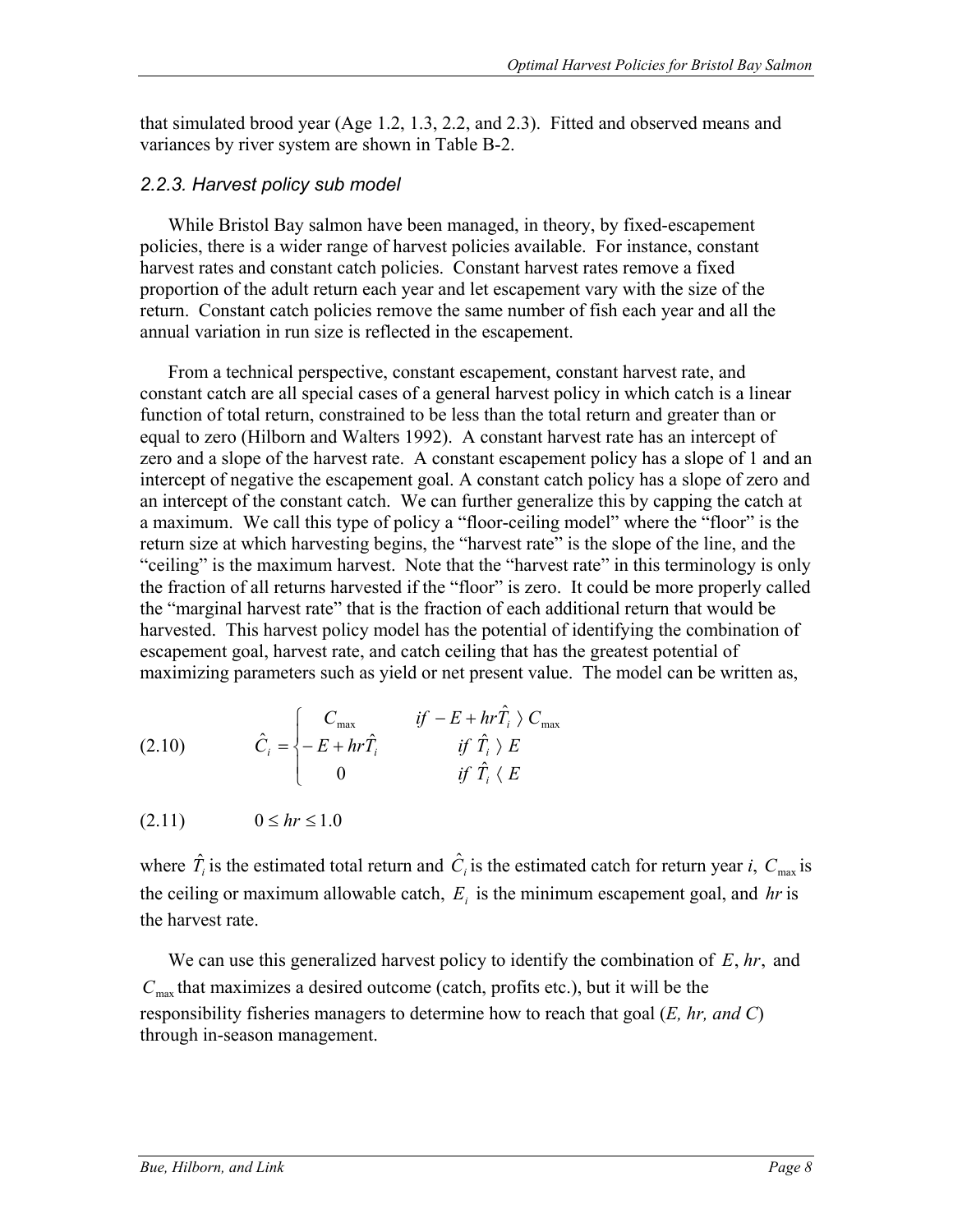# *2.3. Results of escapement goal analysis and alternate harvest policies that achieve high sustained yield*

# *2.3.1. Spawner-recruit analysis*

The traditional approach in spawner-recruit analysis is to find the best fit relationship using least squares or maximum likelihood, and from that curve calculate the MSY BEG. Figure 2.1 shows these fits for the Wood River system. The parameters estimated are  $\alpha$ ,  $β$ , and  $σ$ , and the parameter for autocorrelation *z*. Generally speaking, the  $α$  and  $σ$ parameters were well defined while  $\beta$  and at times, the autocorrelation parameter *z*, were poorly defined. The problems with  $\beta$  are primarily due to the increase in recruits per spawner after 1977. For Egegik and Ugashik in particular this was a period of increasing returns, and increasing escapement, so the overall pattern in spawner-recruit data is increasing escapements "leading" to increasing returns – the curves reflect no sign of density dependence. However, it is widely accepted that this is an artifact of the increase in recruits per spawner due to the change in climatic conditions and for this reason the BEGs are often calculated using only post 1977 data.

Including the uncertainty in parameter estimation via Markov Chain Monte Carlo (MCMC) in many cases provided more reasonable results, especially when the estimation of  $\beta$  was problematic. The most dramatic illustration of this effect can be seen for the estimation of maximum yield for Egegik River (Figure 2.2). The traditional fit suggests that there is no upper bound to the number of fish produced by the Egegik system, in essence the more fish that escape, the more fish that will return. This goes against traditional ecological thought where habitat characteristics such as rearing space or food availability eventually limit population size. The use of the Bayesian technique MCMC allows for the incorporation of prior knowledge. In the case of Egegik, we incorporated our belief that it was highly unlikely that Egegik could sustain a production level of over 50 million fish by constraining  $\beta$  for both the Ricker and Beverton Holt models to 50 million fish through the prior described earlier (Table B-1). The distributions of the collected parameters from the MCMC draws for Egegik are presented in Figure 2.3 and the distributions for the other rivers are presented in Figures B-1 to B-5.

# *2.3.2. Evaluation of MSY-based escapement goals*

Yield curves for both the Ricker and Beverton Holt models were estimated for each river system using brood year data from 1956 to present, and our simulation model which incorporated MCMC methods to account for model variability (Figure 2.4). Yield for a specific level of constant escapement was estimated by setting the harvest policy parameters to a minimum escapement goal and a harvest rate of 1.0 for all returning fish in excess of the goal. Average yield for a wide range of minimum escapements was then estimated for each river using the brood year 1956-1999 data set and a valid spawner recruit model. The range of escapements that produced 90% or more of the maximum yield was then compared to the published BEG range.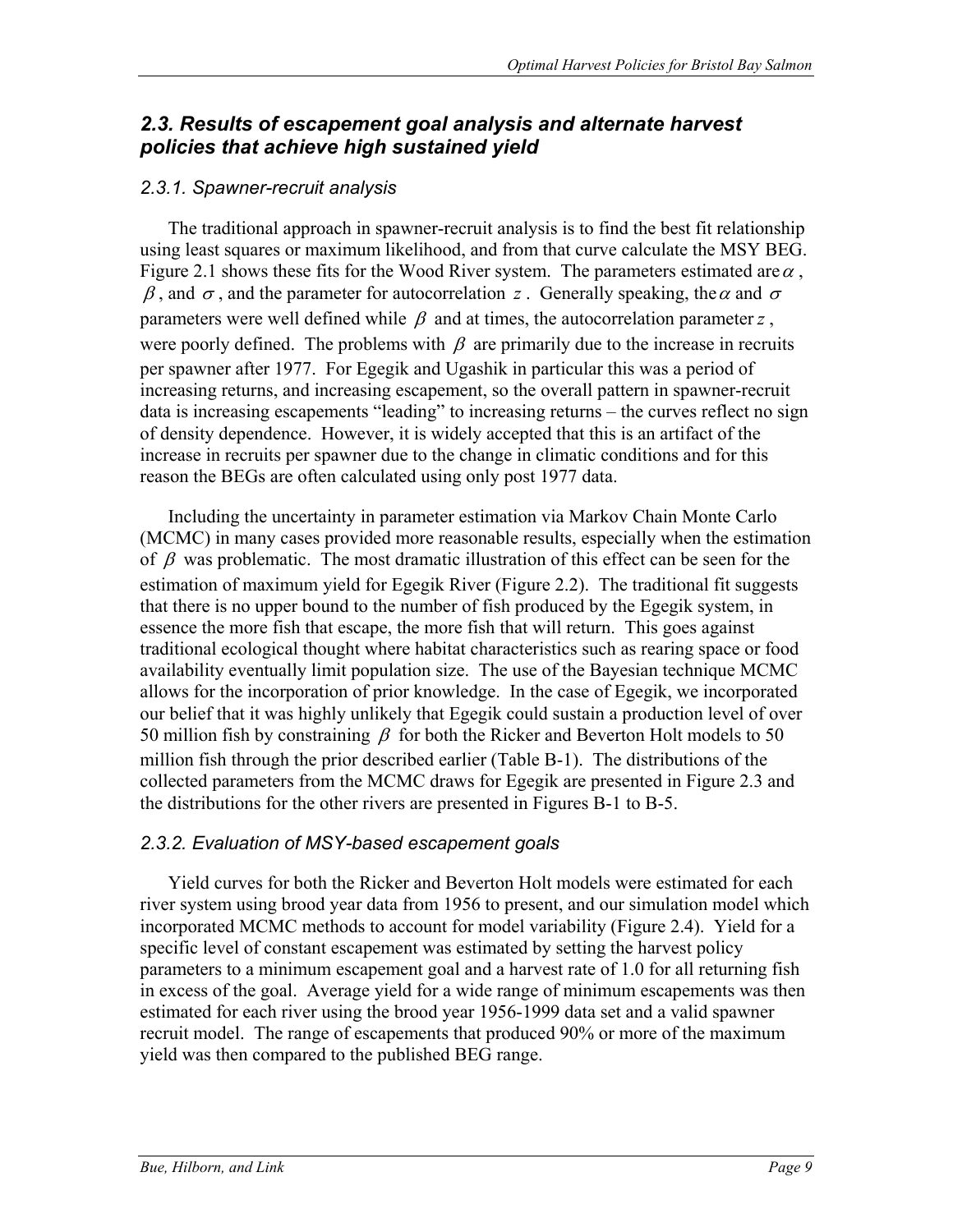The Beverton Holt model estimated all of the Bristol Bay stocks to be more productive at lower escapement levels than did the Ricker model (Figure 2.4). In addition, the range of escapements that produced 90% or greater of the maximum yield was broader for both the Ricker and Beverton Holt models than the published goal (Figure 2.5). The yield curve for the Beverton Holt model was broader than the curve for the Ricker model for all rivers except Ugashik. The published BEG for the Egegik River was lower than the 90% yield curve for either the Ricker or Beverton Holt model while the published goals were narrower and located towards the lower end of the simulated ranges of escapements for the other river systems.

#### *2.3.3. Alternate harvest policies for yield similar to MSY*

One of the important outputs of the simulation model was the estimation of the range of harvest policies that produced large, sustained catches similar to the theoretical MSY. Figure 2.6 depicts the average yield or catch for a wide range of minimum escapement goals (or escapement "floors") and harvest rates for fish returning in excess of the minimum escapement goal. For example, a fixed-escapement policy can be viewed as a minimum goal with an exploitation rate of 1.0 for all fish returning in excess of the minimum goal. Likewise, a minimum goal accompanied by a harvest rate of less than 1.0 for all fish returning in excess of the goal will produce an escapement greater than the minimum goal, the magnitude being dependent upon the number of excess fish and the harvest rate.

Biological escapement goals (BEG) in Alaska are often expressed as the range most likely to produce a catch that is 90% or greater of the maximum average catch. Figure 2.6 illustrates a range of escapement and harvest rate policies that will produce 90% or greater of the maximum modeled average catch.

# *2.4. Discussion – escapement goal analysis and alternate harvest policies to achieve similar yield*

Our method of computing MSY adds a number of factors that have not been considered in past Bristol Bay escapement goal analysis. While the estimates of MSY are not qualitatively different from estimates obtained using traditional methods, they do provide a means for obtaining reasonable estimates of MSY for systems such as Egegik where the traditional method was unable to provide an estimate at all.

In general, using more elaborate techniques we estimated that the range of escapements that would emerge under a "90% of MSY" rule would be broader, and in particular go to higher values of escapement than the current escapement goal ranges. The broader ranges are partially due to the Bayesian analysis taking into account more of the variability in the model. This variability provided larger escapements, which tends to produce good average returns over a long simulation because of the log-normal error assumption in the modeled spawner-recruit relationship. The log-normal error provides the possibility for rare but exceptionally large returns from a given escapement. When the model produced a very large escapement in a year of unusually good recruits per spawner, it would produce an exceptionally large return from the escapement, which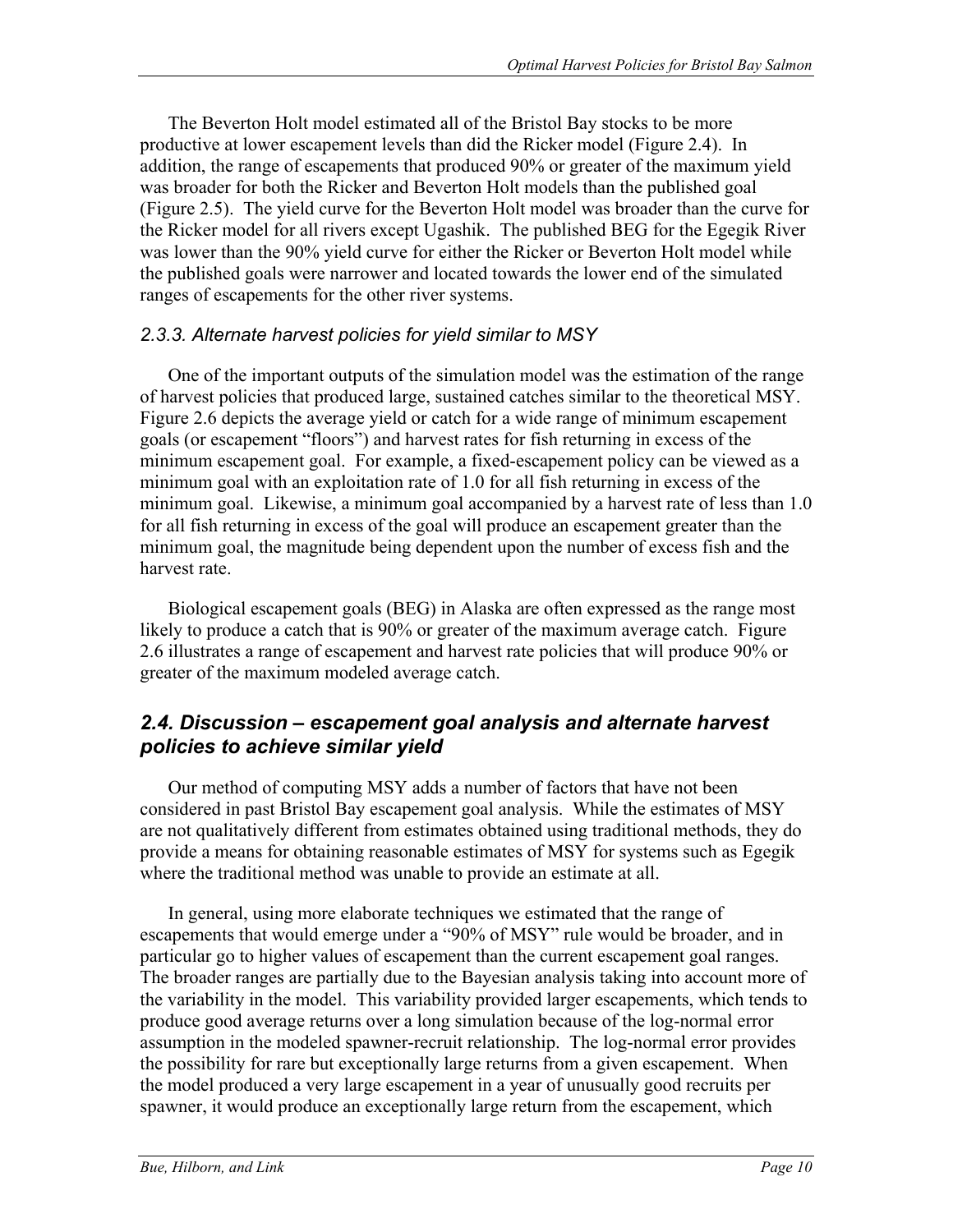affects the *average* return considerably. Care should be taken when interpreting these results as this phenomenon translates into higher average returns but also much higher variability in returns and catch (i.e., a periodic or rare very large return "pulls up" an otherwise mediocre average return and increases variation in returns).

Of course, it is the levels of annual catch *and* their associated year-to-year variation that affects the economics of the fishery as much (or more than) the long-term average catch. Sections 3 and 4 of this report set out to address the value of the harvest under different harvest policies and escapement levels.

Contrary to the prevailing salmon management theory, our results suggest that yields very similar to those from fixed-escapement goal management can be achieved by some combinations of fixed harvest rates and escapement "floors" that are lower than current BEG ranges in Bristol Bay. The obvious caveat on these results is our assumption of the general shape of the underlying stock-recruit relationship. The Ricker and Beverton Holt relationships assume that stocks will recover quickly from lower escapement levels and although most Bristol Bay sockeye stocks have demonstrated this dynamic in the past, care should be taken to assume that will be the case in the future. In addition, the Beverton Holt relationship assumes there is no strong negative effect from very high escapement levels, which is an assumption rarely tested with empirical data in Bristol Bay. It makes sense that any dramatic deviation from the fixed-escapement goal management be accompanied by monitoring of the biological responses of the stocks.

We speculate that additional and more sophisticated technical analysis of *existing* stock-recruit data will not yield radically different MSY BEGs than those calculated here or those used in the fishery today. The greatest improvements may be from improving brood tables by better accounting for historical catches from non-terminal districts using genetic stock identification. With additional years' return data, particularly those from higher or lower escapement levels than seen historically, further analysis may yield some new insights into the relationship between escapement and subsequent returns and provide for scientifically justified changes to MSY-based BEGs. Furthermore, in light of the economic state of the fishery and the results presented in this report, we speculate that it may be beneficial to shift focus from traditional MSY-based analyses to explore and evaluate the biological implications of managing for economic objectives.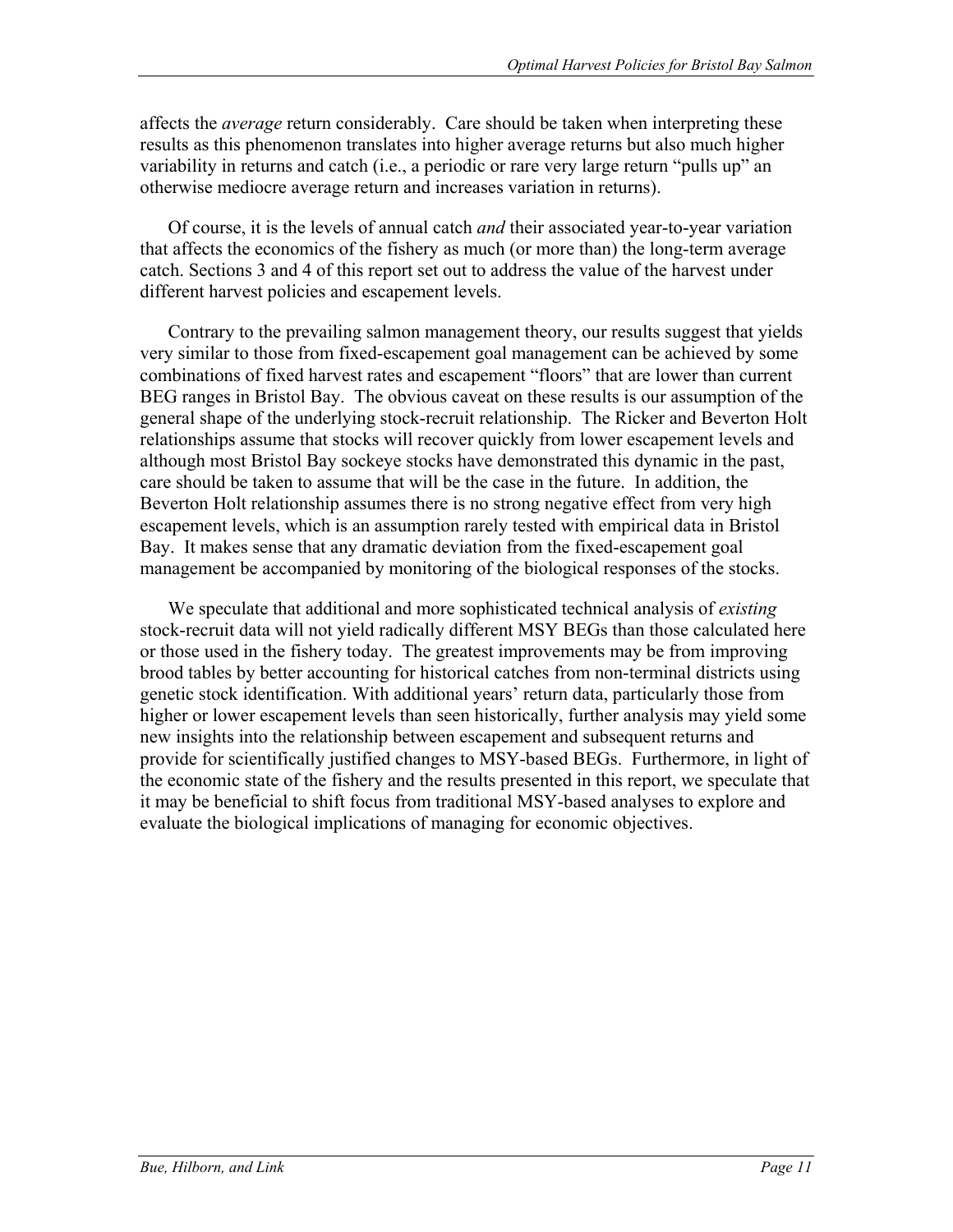

**Wood River**

*Figure 2.1. Ricker (solid line) and Beverton Holt (dashed line) curves fit using traditional nonlinear methods to the Wood River sockeye salmon data, brood years 1956-1999, in thousands of fish.*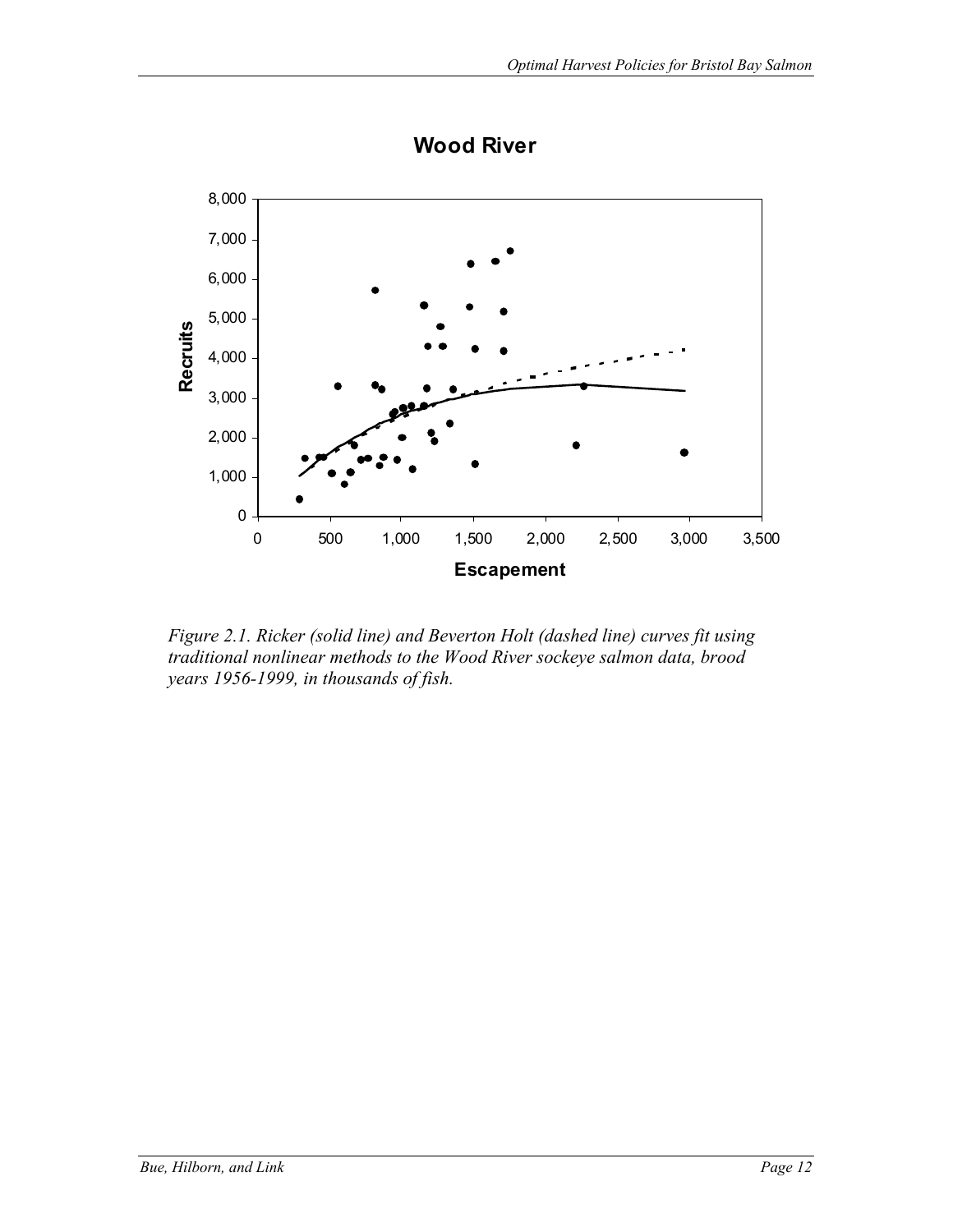

**Egegik River**

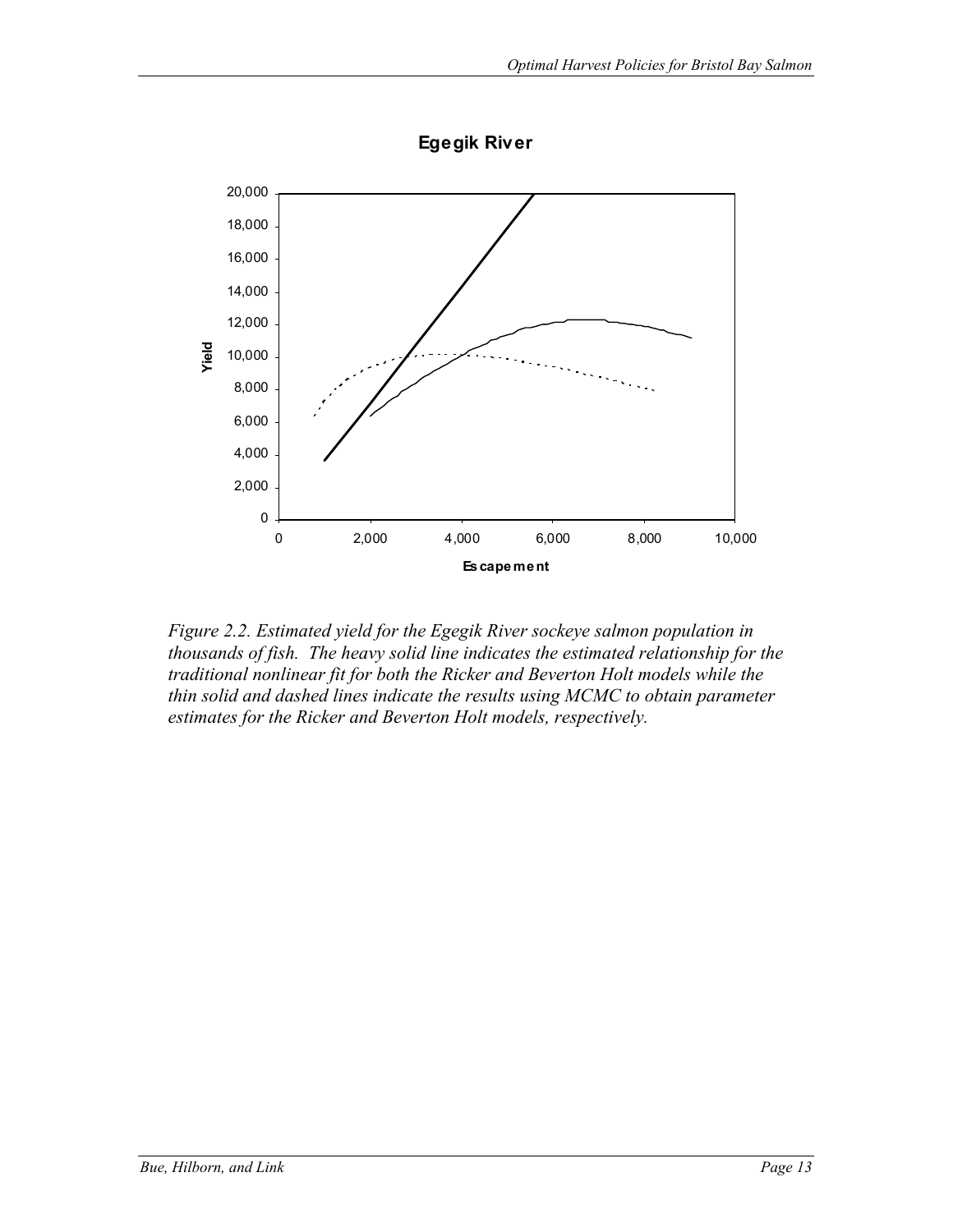# **Egegik River**





**Beverton Holt Parameters** 



*Figure 2.3. Distributions of the parameter estimates obtained from the Markov Chain Monte Carlo (MCMC) for the Ricker and Beverton Holt models for Egegik River.*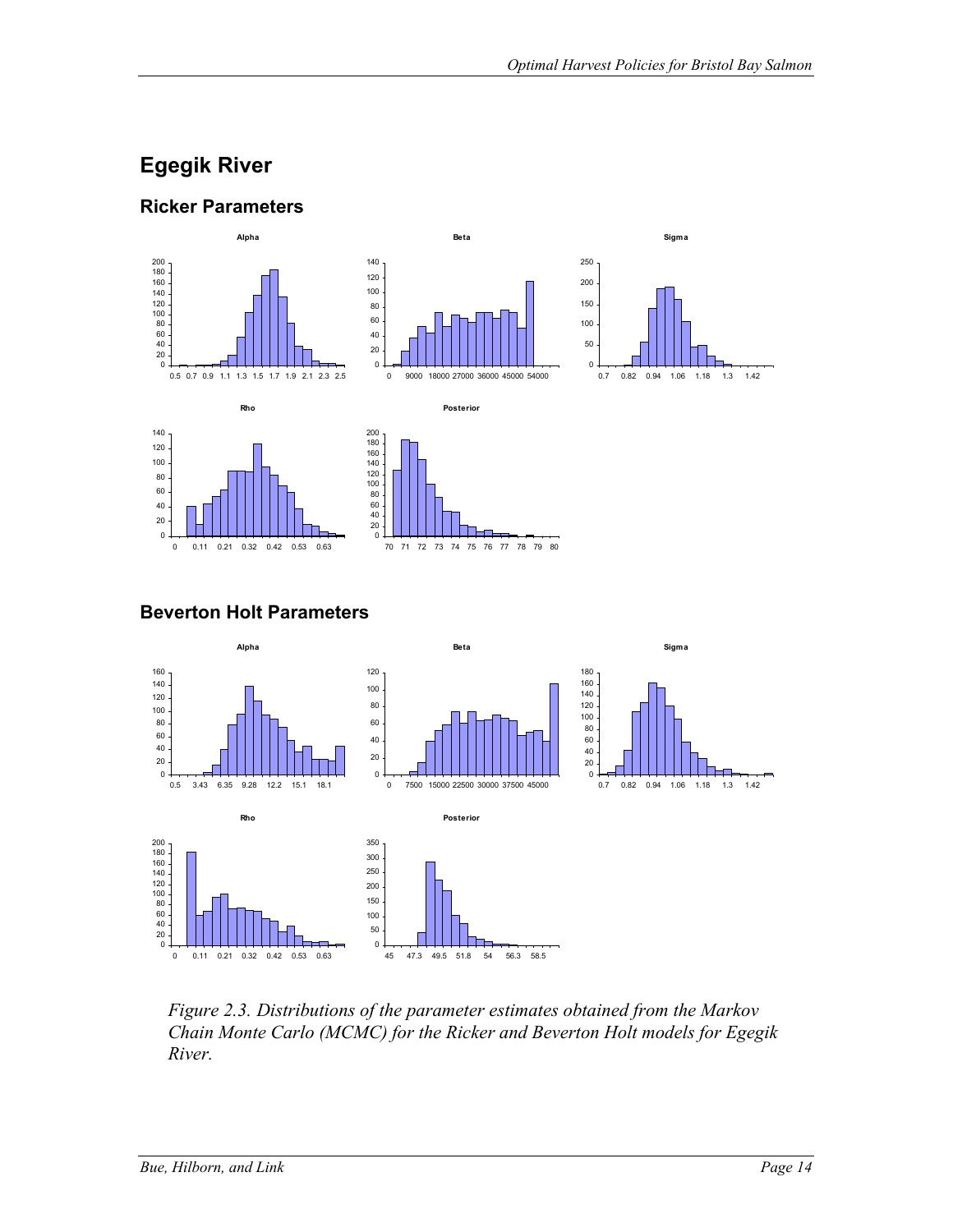

*Figure 2.4. Yield curves obtained using Bayesian methods for the major sockeye salmon systems in Bristol Bay. Solid line indicates the results for the Ricker Model while the dashed line indicates the Beverton Holt Model.*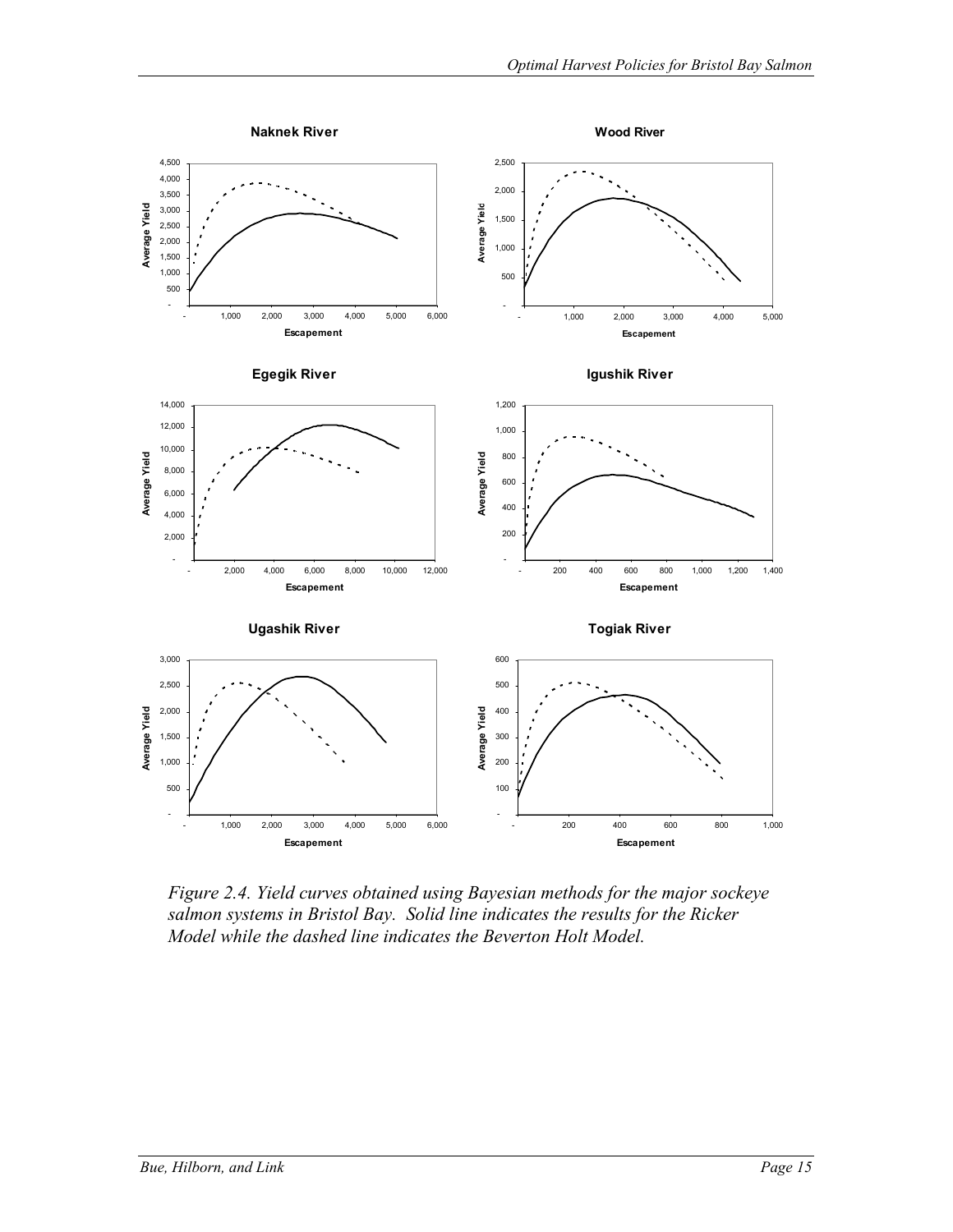

*Figure 2.5. Comparison of current escapement goals to the range of escapements that produce 90% of the simulated maximum yield for the Ricker and Beverton Holt models developed here. The solid black line at the top of each plot indicates the range of escapement in the present escapement goal while the blue lines (middle group) indicate Beverton-Holt models and the red lines (bottom group) indicate Ricker models. The long dashed lines indicate the 90% range obtained using the Bayesian method described here while the short dashed lines indicate the more traditional way of fitting the model using maximum likelihood.*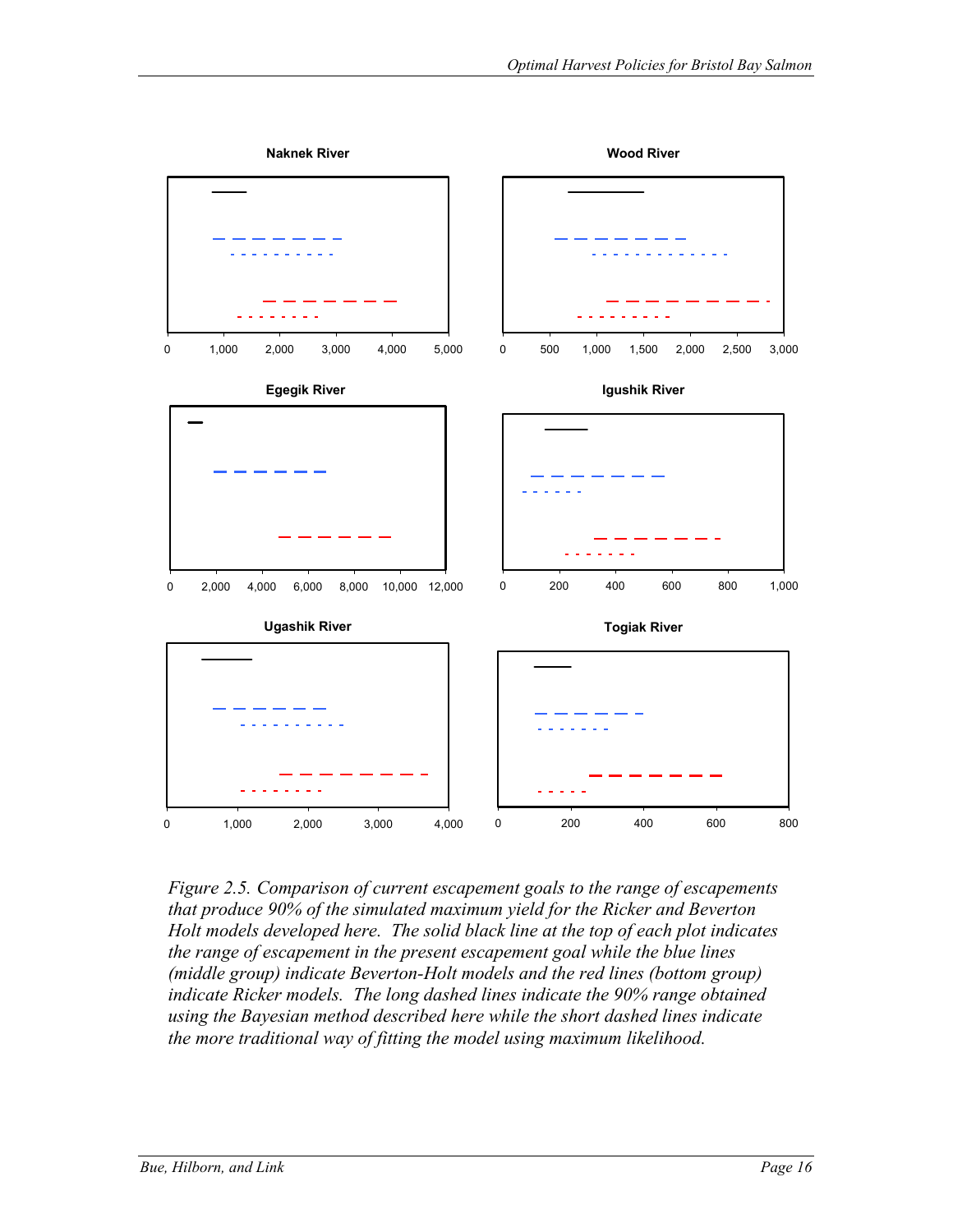

*Figure 2.6. Contours of proportion of maximum yield for a range of harvest policies where the minimum escapement goal and harvest rate are varied for Egegik River spawner-recruit data using the Beverton Holt model.*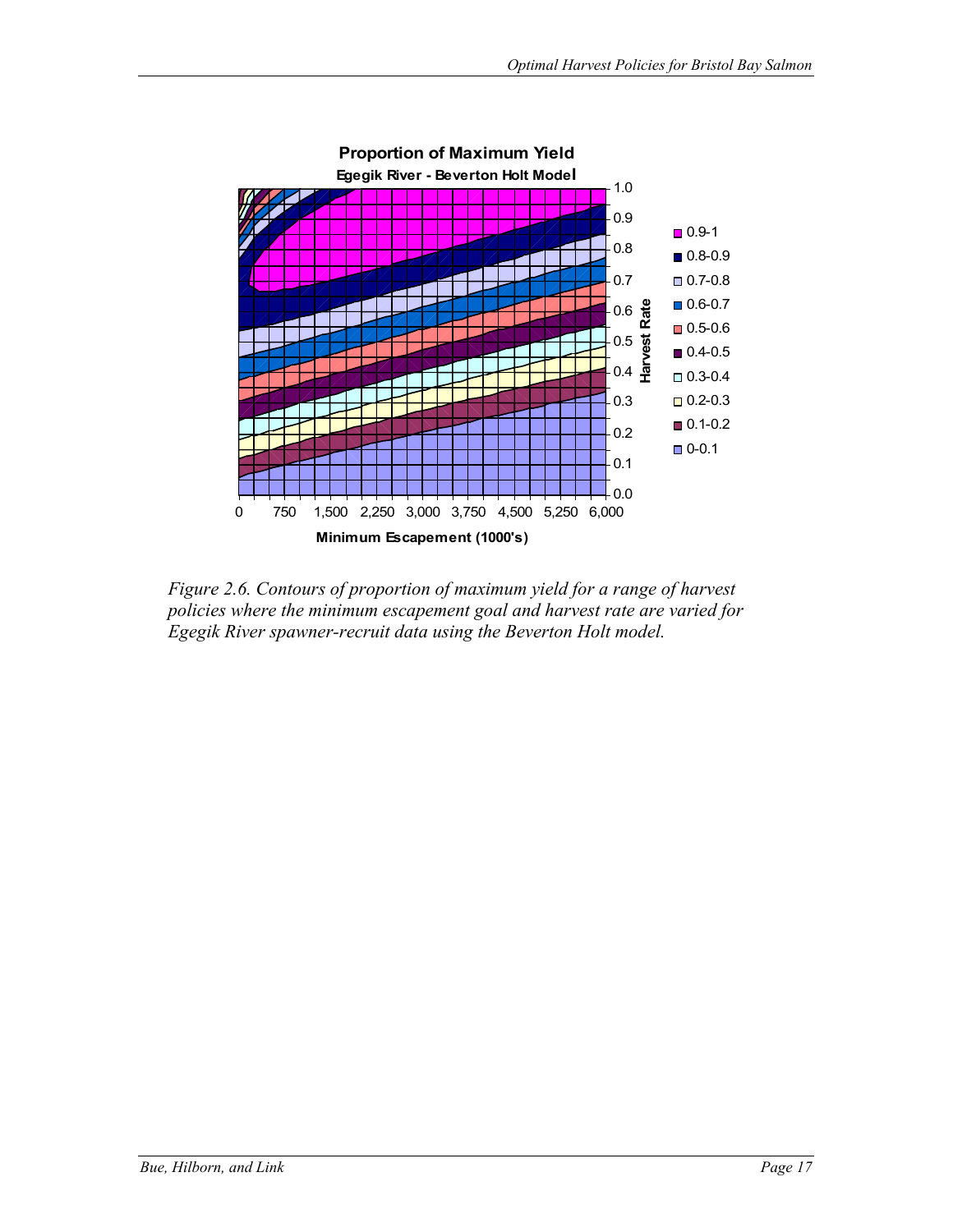## **3. Economic value of catch from a single district across a range of harvest policies**

In this section we develop an economic model to characterize how the economic value of the catch from a single fishery changes across harvest policy choices. The model combines the previously described salmon production models (spawner-recruit and age-class models) with the harvest policy model to produce theoretical catches over the long run. The wholesale and ex-vessel prices of these catches are then estimated using models based on historic Bristol Bay sockeye salmon prices. The cost of harvesting and processing the catch can be also estimated using other previously developed models. The ability to combine the production, harvest, and economic models into a single simulation allows for the estimation of the long-run value of catch (net present value or NPV) from different harvest policies and ultimately, the harvest policy which is most likely to produce the maximum economic benefit for each sector in the fishery.

### *3.1. Economic models*

### *3.1.1. Ex-vessel and August Japanese wholesale price sub models*

August Japanese wholesale price for sockeye salmon (*Pwhole,y*) and the magnitude of the harvest was used to estimate revenue to the fish processors. Knapp (2004) concluded that the ex-vessel price for Bristol Bay sockeye salmon was related to the volume of the Bristol Bay sockeye salmon harvested and the wholesale price for farmed coho salmon in Japan ( $P_{\text{coho},y}$ ) for that year. In addition, he implied that the Japanese wholesale price for sockeye salmon was directly related to the ex-vessel price. We developed a relationship to calculate the price that would be paid in year *y* using data presented in Knapp (2004; Table B-3),

$$
(3.1) \t Pwhole, y = exp[3.91 + (-0.34 * ln By) + (0.96 * ln Pcho, y) + \varepsilony],
$$

where  $B_{v}$  is the biomass of the Bristol Bay sockeye salmon harvest in metric tons in year *y* and  $\varepsilon$ <sub>v</sub> is the process error. Since we had no means of estimating  $P_{\text{coho},y}$  for our simulations without developing another model for world-wide farmed coho production, we assumed *Pcoho,y* would be the average price paid for the years 2000-2003 (\$1.88 per pound) for all years in the simulation. It was also assumed that the average weight of sockeye salmon was 2.68 kg for the conversion of numbers of fish obtained from the harvest policy model into biomass. Process error was simulated by drawing a random normal deviate with a mean of zero and a standard deviation of 0.129, calculated from the variability of the data in Knapp (2004). Revenue to the processors was then calculated by multiplying the harvest volume by the price.

Revenue to both drift gill net and set gill net fishermen was estimated using the exvessel price and the magnitude of the harvest. Ex-vessel price in year y  $(P_{ex, y})$  was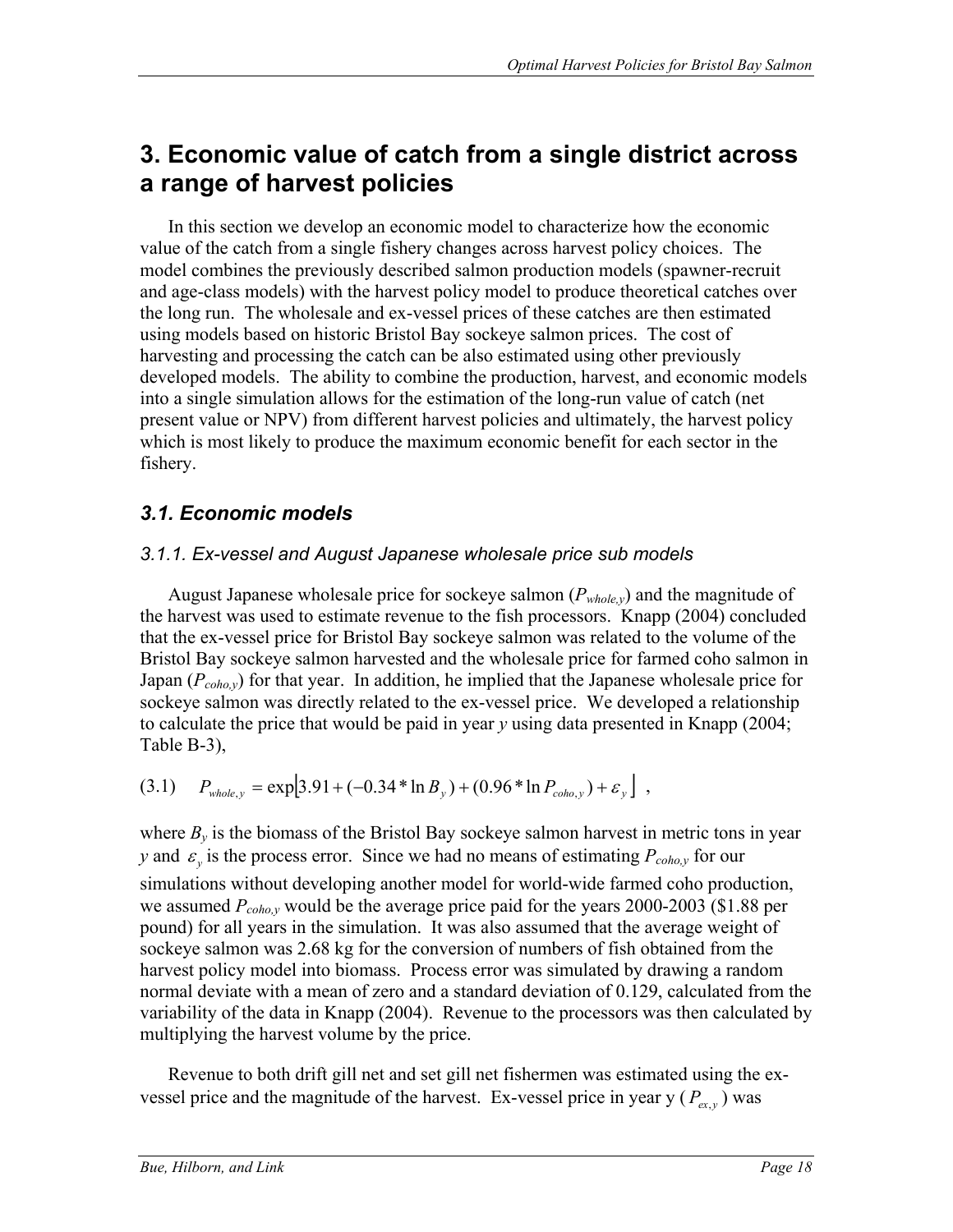estimated using the historic relationship between August Japanese Wholesale price and Ex-vessel price for the years 1991-2003 (data from Knapp 2004),

$$
(3.2) \t P_{ex,y} = 0.25 + 0.35 P_{whole,y} + \varepsilon_{ex,y}
$$

Process error was assumed to be normally distributed and was simulated by drawing a random normal deviate with a mean of zero and a standard deviation of 0.099 estimated from the data (Figure 3.1). Again, the average weight of sockeye salmon was assumed to be 2.68 kg (5.9 lbs) and revenue to the fishermen was calculated by multiplying the harvest volume by the ex-vessel price.

#### *3.1.2. Processor and fisherman cost sub models*

The cost sub models for the fish processors and both the drift and set gillnet fisheries were developed directly from Appendix F of *An Analysis of Options to Restructure the Bristol Bay Salmon Fishery* (Link et al. 2003). Both fixed and variable costs were estimated and incorporated into the economic models for processing and harvesting Bristol Bay salmon.

For their analysis, Link et al. (2003) developed hypothetical processing plants, both shore-based and floating, using information gathered through interviews with plant managers and owners. While neither of the hypothetical processors depicts an actual Bristol Bay processor, it was felt that a representative processing operation was described. The fixed or overhead cost for the hypothetical floating processor described by Link et al. (2003) was for an operation that processed crab and Pacific cod as well as salmon. Because of this we felt it inappropriate to charge all of the overhead cost to the salmon fishery and subsequently made the assumption that half of the total annual overhead cost would be charged to the Bristol Bay salmon fishery. All other costs for processing salmon described by Link et al. (2003) were included in our model (Table B-4). An option was added to the simulation model that allows the user to select the percentage of the catch that would be processed by shore-based processors.

The operating parameters for the drift and set gillnet fleets were also estimated by Link et al. (2003) using information acquired by the State of Alaska Commercial Fisheries Entry Commission for a study designed to determine the optimum number of permits holders for Bristol Bay (Commission 2004). This information was divided into three groups based on residency (1) residents of the immediate Bristol Bay area, (2) other Alaskan residents, and (3) non-Alaskan residents. Each residency group was further divided into three sub groups based on revenue rankings. We simplified our model by averaging the costs for each revenue group within a residency group, while maintaining the residency stratification (Tables B-5 and B-6). An option was included in the simulation where the user could select the residency makeup of either gillnet fleet. For the purpose of simplicity, we elected to use the average residencies by gear group presented by Link et al. (2003). Process error was not included in the cost sub model.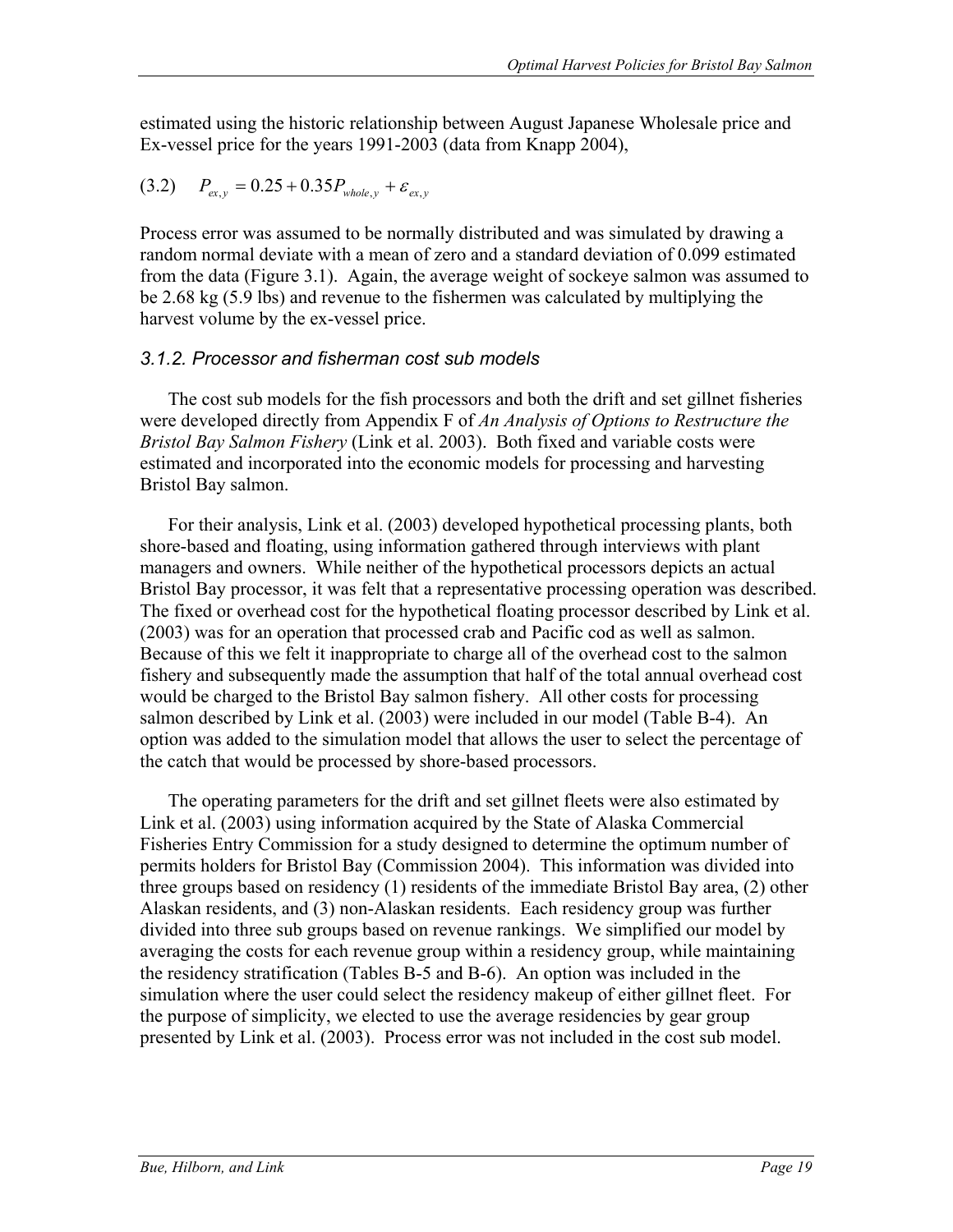#### *3.1.3. Combining sub models to estimate net present value*

Net Present Value (*NPV*) was estimated for the fish processors as well as the drift and set gillnet fishery using output from the previously described sub models. An average sockeye salmon weight of 5.9 pounds per fish was used to convert the number of fish estimated in the spawner-recruit, age-class, and harvesting sub models of the simulation into pounds of fish, the unit of measure required for the economic segment of the simulation. An option was incorporated into the simulation that allowed the user to specify a discount rate.

The estimation of *NPV* for all three user groups (fish processors, drift gill-netters, and set gill-netters) was similar. A time series of user-specified duration of recruitment, catch, and economic factors was generated for each MCMC draw. Average NPV for a particular harvest policy was then estimated by averaging across the number of MCMC draws.

*NPV* for Fish Processors. Gross revenue to the fish processors in year y  $(I_{proc, v})$  is a function of the magnitude of the catch  $(C_v)$ , the August Japanese wholesale price  $(P_{whole,v})$ , and the recovery rate or percentage of the catch converted to marketable product (*r*),

$$
(3.3) \tI_{proc,y} = C_y P_{whole,y} r.
$$

Total cost to process the catch for a year  $(H_{proc,v})$  is a function of the magnitude of the catch and, the variable ( $V_{proc,y}$ ) and fixed costs ( $F_{proc,y}$ ) of processing which differ between shore based (*Vshore,y*; *Fshore,y*) and floating processors (*Vfloat,y*; *Ffloat,y*). Variable cost for processing the catch for year *y* was estimated by,

$$
(3.4) \tV_{proc,y} = B_y (V_{shore,y} p_s + V_{float,y} (1 - p_s)) ,
$$

where  $p_s$  is the proportion of the catch processed by shore based plants. Fixed cost for year *y* was estimated by,

(3.5) 
$$
F_{proc,y} = G(F_{shore,y} p_s + F_{float,y} (1 - p_s))
$$

where *G* is the total processing capacity. The total cost to process the catch was then,

$$
(3.6) \tH_{proc,y} = V_{proc,y}C_y + F_{proc}.
$$

Net Present Value ( $NPV_{\text{mno}}$ ) to the fish processors for a time period *n* years in length is,

(3.7) 
$$
NPV_{proc} = \sum_{y}^{n} \frac{I_{proc,y} - H_{proc,y}}{(1+d)^{y}}
$$

where *d* is the discount rate.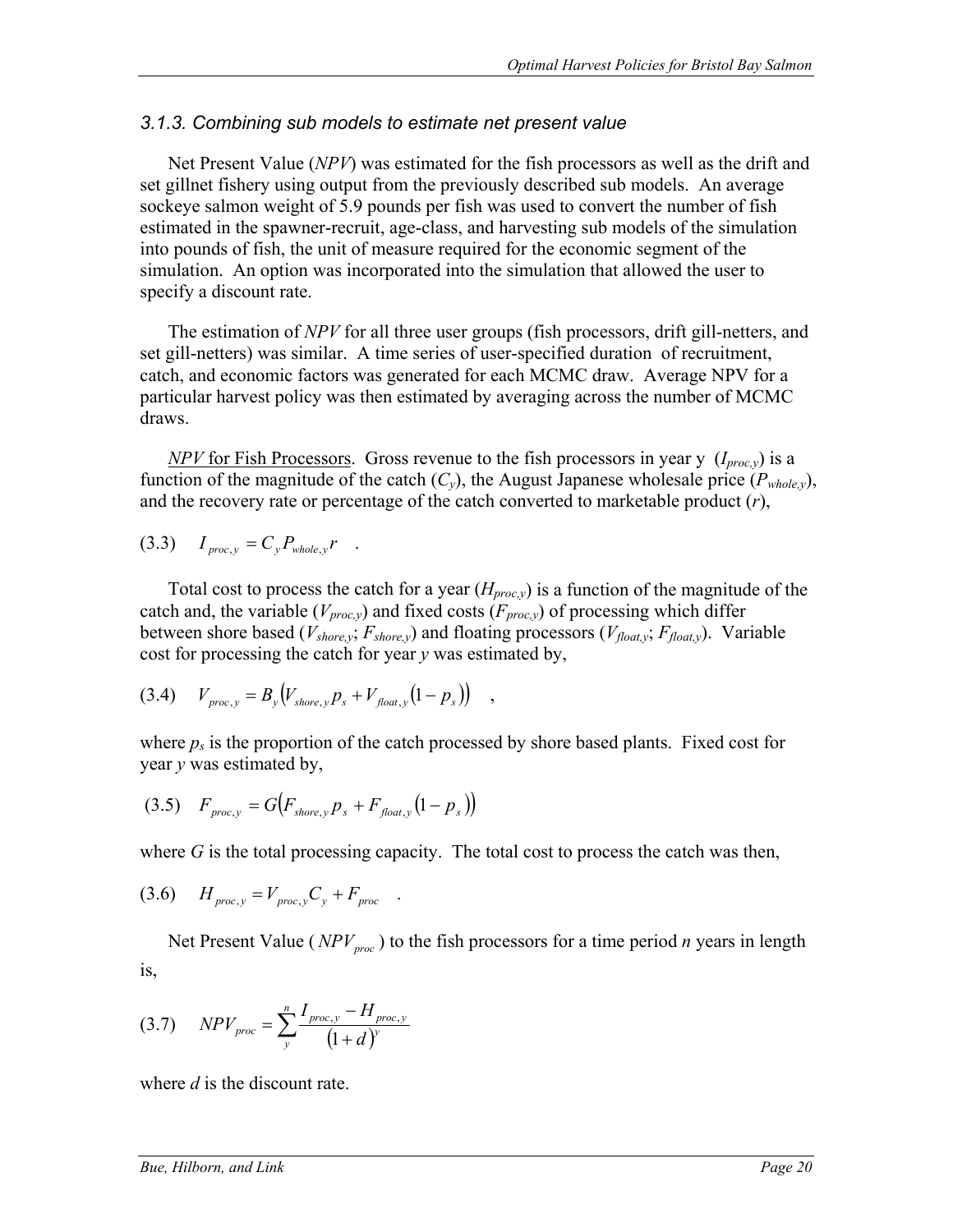Net Present Value to Drift and Setnet Fishermen. The calculation of net present value to the drift ( $NPV_{\text{det}}$ ) and setnet ( $NPV_{\text{set}}$ ) fishermen was similar to the calculations for the fish processors. The differences were (1) the use of ex-vessel price in the place of August Japanese Wholesale price in the calculation of gross revenue, (2) the determination of both variable and fixed costs using the proportions of local residents, other Alaskan residents, and non-Alaskans rather than the proportion of catch processed by shore based operations, (3) the inclusion of an average annual capacity estimate for each drift and setnet permit in place of processing capacity, and (4) an accounting for the allocation of catch between drift and setnet fisheries.

### *3.2. Results – district-by-district economic value to harvester and processor sectors*

The *net* economic value of the catch (or NPV) was heavily influenced by the level of available harvesting and processing capacity. Available capacity influences the net value of the catch because a significant portion of the costs in both sectors are fixed costs. In addition, the underlying productivity of the stocks as we have described by either a Ricker or Beverton Holt relationship becomes more variable as the size of the run increases.

A maximum for net present value was found for the processors, drifters, and set netters for all systems examined for both the Ricker and Beverton Holt models (Figures 3.2 to 3.7). These dome-shaped relationships show how there is insufficient processing and fishing capacity to deal with the stock's surplus catch for the ascending portion of the plot while there is excess capacity for the descending limb. The peak of the dome reflects the optimum capacity that strikes a balance between fleet and processing capacity and the gross value of the harvest.

An interesting product of these results is that the optimum number of processors or fishing permits for a district can be estimated from these plots by taking the catch where NPV is maximized, convert it into pounds of fish and then divide by the average annual capacity (in pounds). For example for the Naknek district (Figure 3.2), NPV for the drifters is maximized at 2.75 million fish or 16.23 million pounds; 16.23 million pounds divided by 150 thousand pounds per permit equals 108 permits. A similar exercise for Egegik provides an estimate of about 350 permits.

The presently used allocations between the drift and set net fleets for each of the fishing districts are being applied to the modeled catches. These allocations heavily influence the capacity which maximizes NPV for the fishing sectors. The maximum capacity will be different for each of the fishing groups with different allocations. For example the allocations used for Ugashik are 0.90 drift and 0.10 set net (Table B-7). If the modeled catch to the set net fleet is going to be increased by 100,000 fish, the total catch to the district will be increased by 1,000,000 fish resulting in a great deal of more variability in the salmon production model. Increasing the set net allocation will move the capacity at maximum NPV to a larger value while decreasing the capacity at maximum NPV for the drift fleet.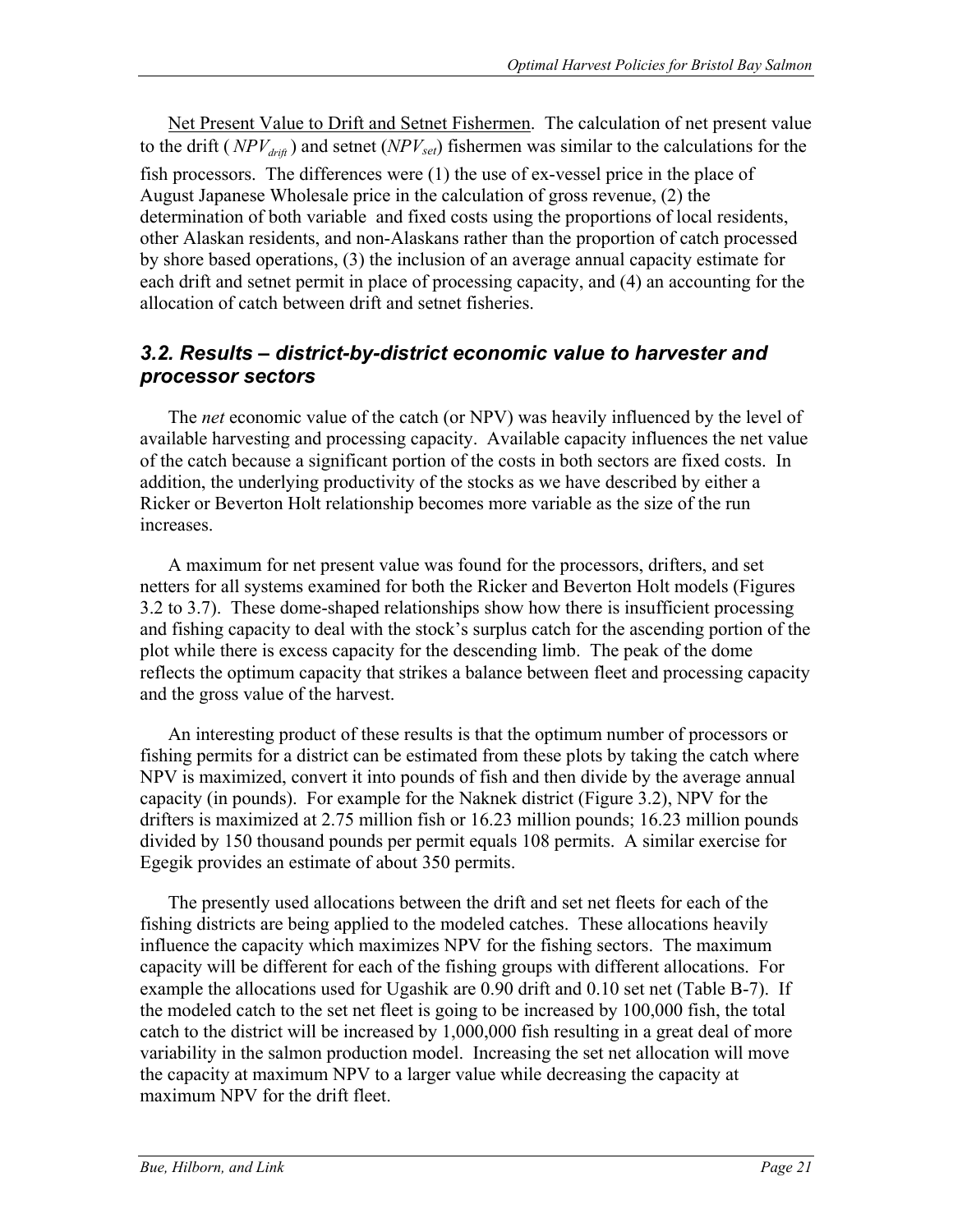While the results of the economic analysis are interesting, care should be taken when interpreting these results. The models developed here are quite complex and a number of assumptions have been made. Two notable assumptions are (1) the data for the revenue and cost portions of the model are the same for each river system; a situation which in reality is most likely not true; it costs more to operate in Ugashik than it does Naknek. (2) there are questions as to how sensitive the model is to the capacity assumptions we made for the drift and set net fisheries using very little information other than personal observation. Obviously more data would help to validate or strengthen our assumptions.

#### *3.2.1. Sensitivity to the selection of the spawner-recruit model*

The sensitivity of the NPV estimates due to the assumed spawner recruit relationship was evaluated by varying the spawner recruit model for otherwise identical simulations. No definite pattern emerged. The peak in NPV for the fish processors, drifters and set nets was higher for the Ricker model for both the Naknek and Egegik systems. In addition, the peaks for both models occurred at approximately the same Maximum Catch in the Naknek and Egegik system (Figures 3.2 and 3.3). The Beverton Holt model generally produced larger estimates of NPV with the peaks occurring at a higher maximum catch for the Ugashik, Wood, Igushik, and Togiak systems (Figures 3.4 through 3.7). Because there was no definitive evidence that pointed to one model being superior over the other for representing the spawner recruit relationship for the various river systems, the harvest policies were evaluated under both the Ricker and Beverton Holt models.

#### *3.2.2. Sensitivity to the proportion of catch processed by shore-based processors*

Sensitivity of the NPV estimates to the assumed proportion of the catch processed by shore-based facilities was evaluated by running identical simulation models for the Egegik fishery and varying the proportion of the catch processed by shore-based processors. Shore-based percentages of 50%, 75% and 100% were examined. Net present value increased with decreasing percentage of shore-based processing (Figure 3.8). In addition, NPV peaked at larger Maximum Catches with decreased shore-based proportion. A shore-based percentage of 75% was used for the evaluation of harvest policies.

#### 3.2.3. Sensitivity to the average annual capacity by permit for the drift and set net *fishery*

The sensitivity of the NPV estimates to the assumed average annual capacity by permit for both the drift and set net fishery was briefly examined. The simulations used to compare the various harvest policies for this project were run at drift and set net capacities of 150,000 and 60,000 pounds per permit. The effect of under and over estimating these capacities was examined by running identical simulation models for the levels 100,000, 150,000, and 200,000 pounds per permit for the drift fleet, and 40,000, 60,000, and 80,000 pounds per permit for the set net fleet while keeping all fixed costs the same. As may be expected, NPV increased with increasing capacity (Figure 3.9) implying that the more economically efficient the permit holder, the greater profit to be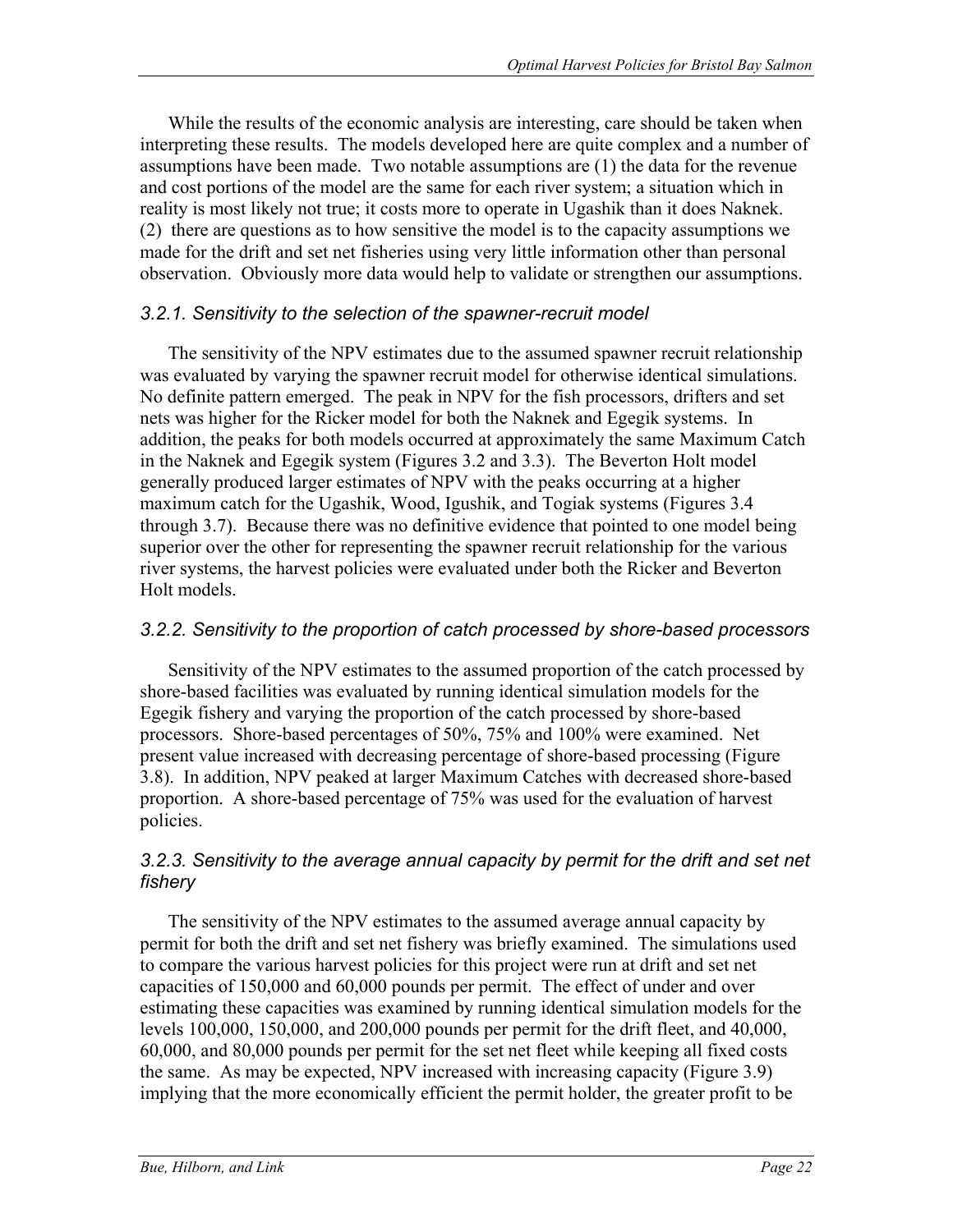made. While this analysis does provide a graphical illustration of how the simulation outcome can be affected by the selection of values for permit capacity, it does have practical limitations. In most real world situations it is extremely difficult to increase average annual permit capacity without increasing costs through adding additional crewmembers or upgrading fishing equipment.

#### *3.2.4. Relationship of NPV to yield*

The traditional method of determining the range of escapements that will produce 90 to 100% of maximum yield is based on the examination of a range of fixed escapements. Our approach expands upon the traditional approach by examining a wide range of minimum escapements and harvest rates for total returns in excess of a minimum goal. As an example, Table 3.1 presents the percent of the maximum catch observed for a range of minimum escapements and harvest rates for the Egegik River using the Beverton Holt spawner recruit model. The range of minimum escapements and harvest rates that produce 90% or greater of the maximum catch is encompassed by a polygon. As can be seen there are numerous combinations of minimum escapement goals and harvest rates that will produce high yields. An examination of the average escapements that produced these yields (Table 3.2) demonstrates that the escapements that provide high yield fall within a range. Escapements below the range don't produce enough fish to provide high yield while larger average escapements are typically the result of low harvest rates, which also don't produce large catches.

A similar approach can be taken to determine the harvest policy that produces 90% or greater of the maximum net present value for the processors, drifters, and set netters. Table 3.3 presents the percent of the maximum net present value for the processors for the same range of minimum escapements and harvest rates for the Egegik River using the Beverton Holt model.

Overlaying the 90% contours for the various NPV curves over the yield curve for a river system provides insight into how the harvest policies for maximizing NPV and yield vary. In general, for the economic parameters used in our simulation, NPV was maximized for the lower portion of the range of escapements that produced maximum yield (Figure 3.10, Figure C-1 through C-5).

### *3.3. Discussion - district-by-district economic value to harvester and processor sectors*

In this section, we demonstrated that net economic benefit (NPV) is maximized by capping utilization by the various user groups. The cost of maintaining a processor or fishing operation capable of handling very large catches is not made up by the value of that occasional large catch. This result is not surprising but demonstrates the importance of fixed costs in determining the optimal harvest levels from a fishery.

Our models also suggest that NPV was maximized at more aggressive harvest policies (lower minimum escapement levels and higher harvest rates) than those required to maintain maximum sustained yield (Figure 3.10 and Figures C-1 through C-5). This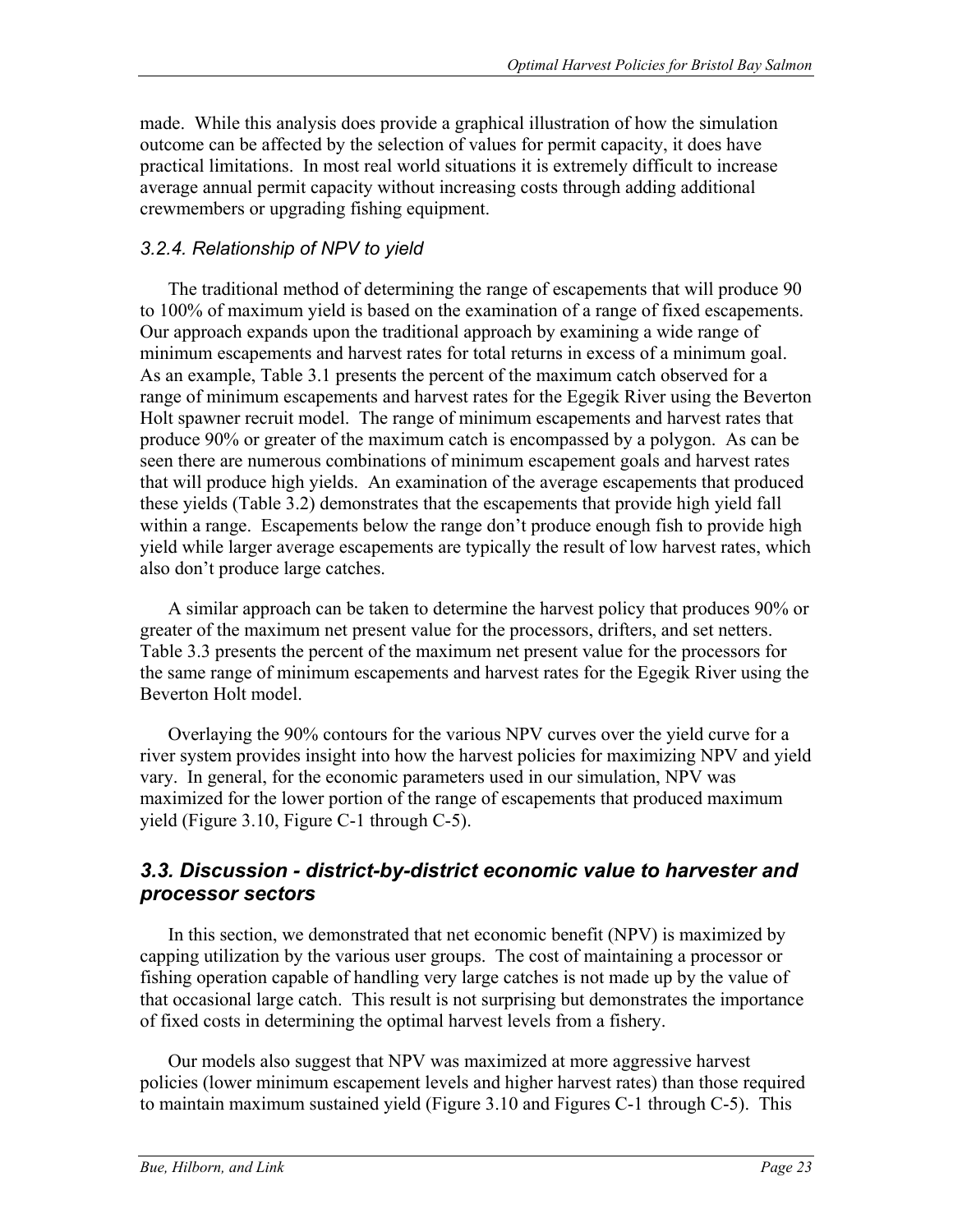was largely due to the fact that the Ricker and Beverton-Holt spawner-recruit models become more variable or produce an increasingly wider range of returns as the level of escapement increases.

NPV for each district fishery is dependent on the underlying assumptions about the productivity of the stock and the shape of the relationship between stock and recruitment. In addition, NPV is also heavily dependent on the underlying economic assumptions including salmon prices, fixed and variable costs, the allocation between user groups, and the assumed maximum catch level set by the harvest policy. These results are interesting and can be used to infer qualitative benefits to net income from limiting capacity but better data are needed to make useful quantitative estimates of district-specific maximum catch limits.



*Figure 3.1. Modeled ex-vessel price function and corresponding process error (approach from Knapp 2004).*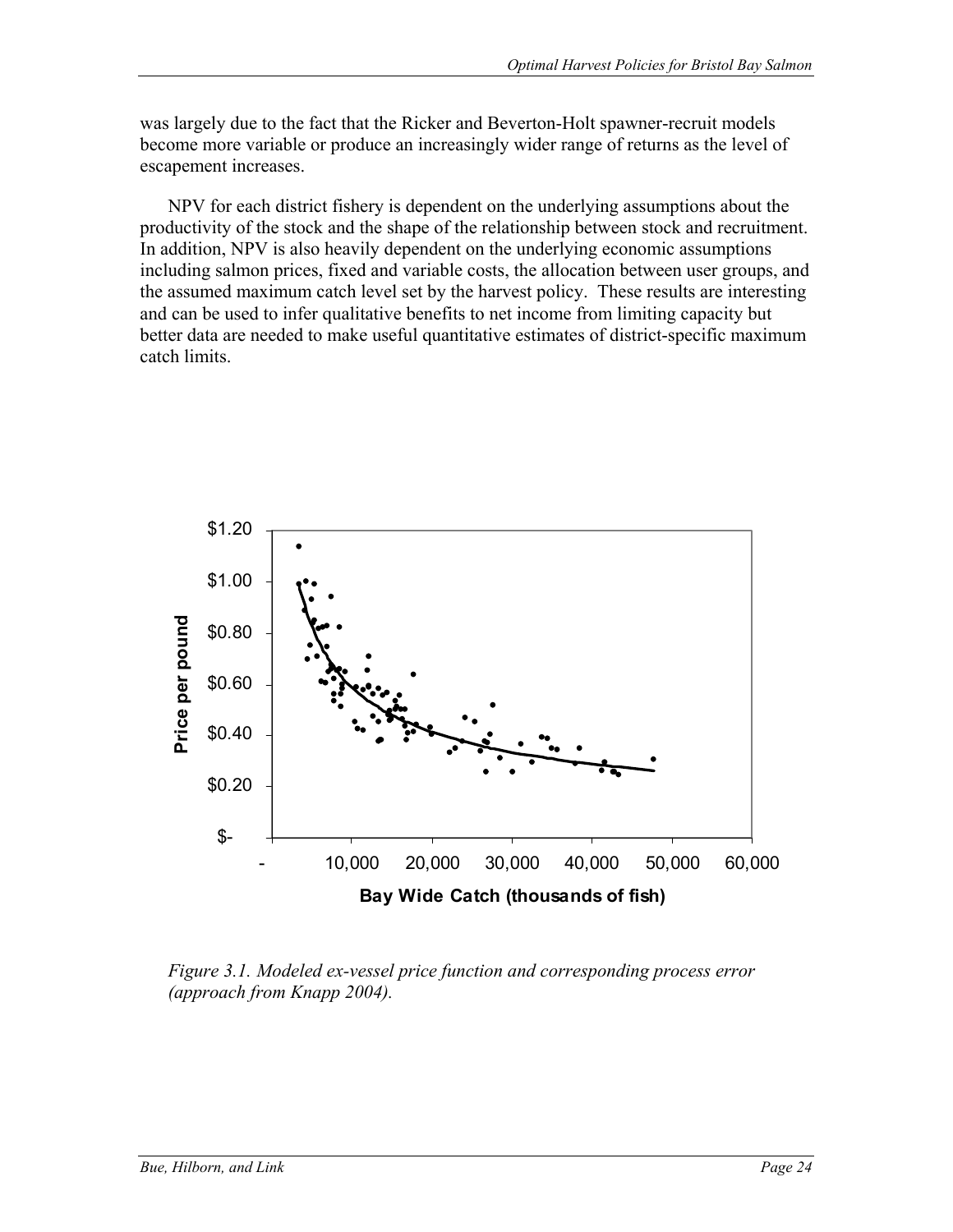

**Naknek - NPV to Fish Processors**







0 1,000 2,000 3,000 4,000 5,000 6,000 7,000 8,000 **Capacity (1000'sof fish)**

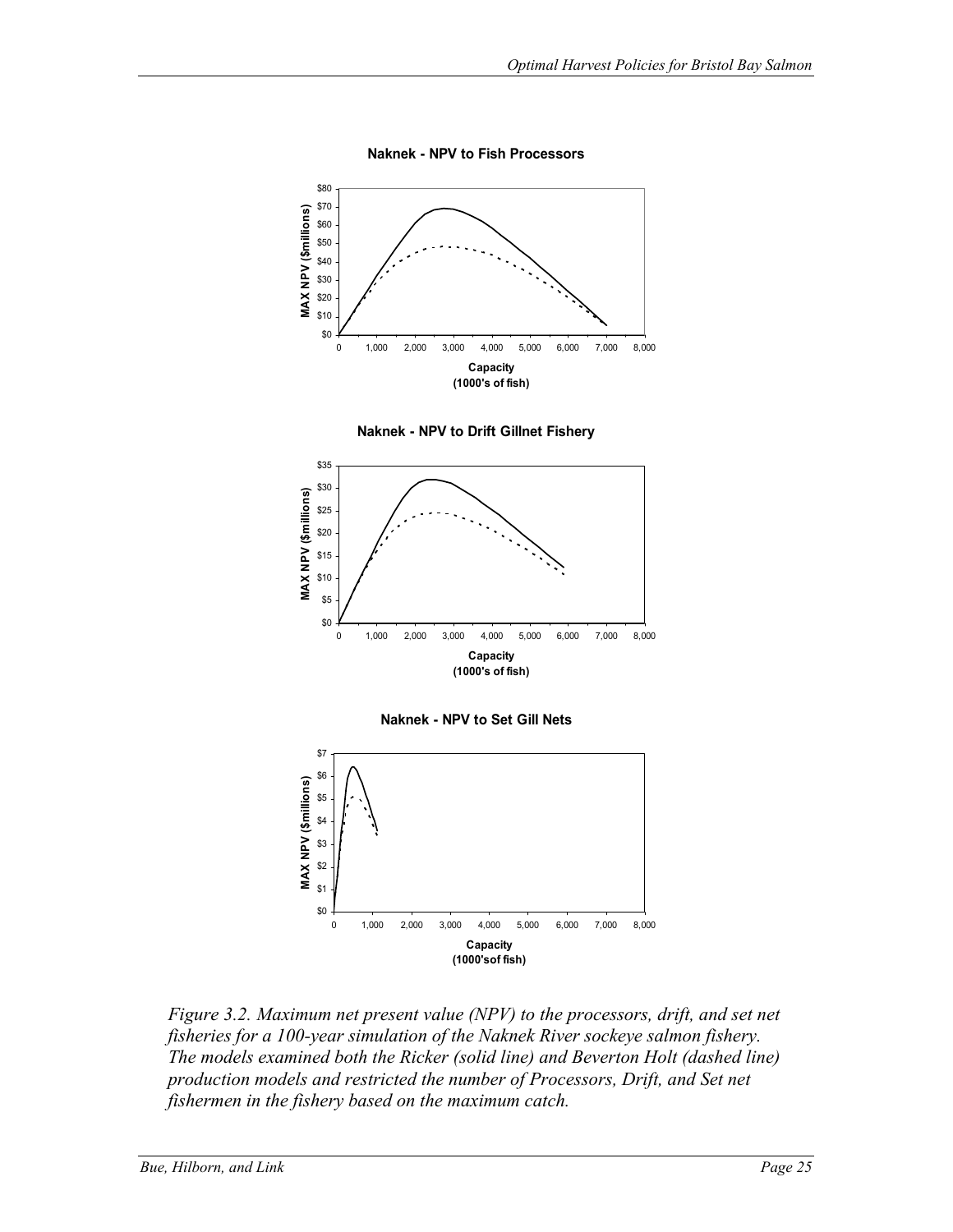

**Egegik - NPV to Fish Processors**





**Egegik - NPV to Setnet Fishery**



*Figure 3.3. Maximum net present value (NPV) to the processors, drift, and set net fisheries for a 100-year simulation of the Egegik River sockeye salmon fishery. The models examined both the Ricker (solid line) and Beverton Holt (dashed line) production models and restricted the number of Processors, Drift, and Set net fishermen in the fishery based on the maximum catch.*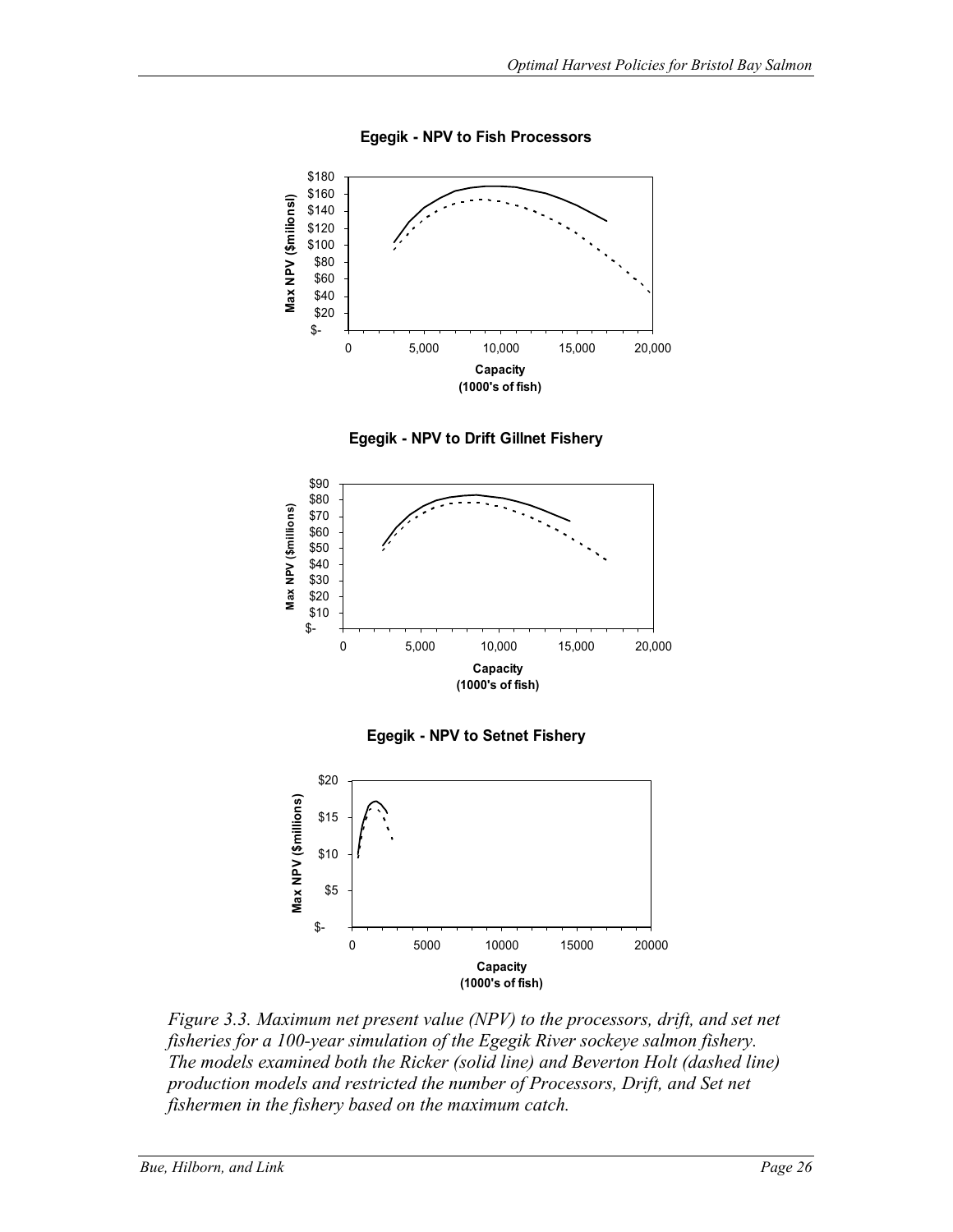

**Ugashik - NPV to Fish Processors**





**Ugashik - NPV to Setnet Fishery**



*Figure 3.4. Maximum net present value (NPV) to the processors, drift, and set net fisheries for a 100-year simulation of the Ugashik River sockeye salmon fishery. The models examined both the Ricker (solid line) and Beverton Holt (dashed line) production models and restricted the number of Processors, Drift, and Set net fishermen in the fishery based on the maximum catch.*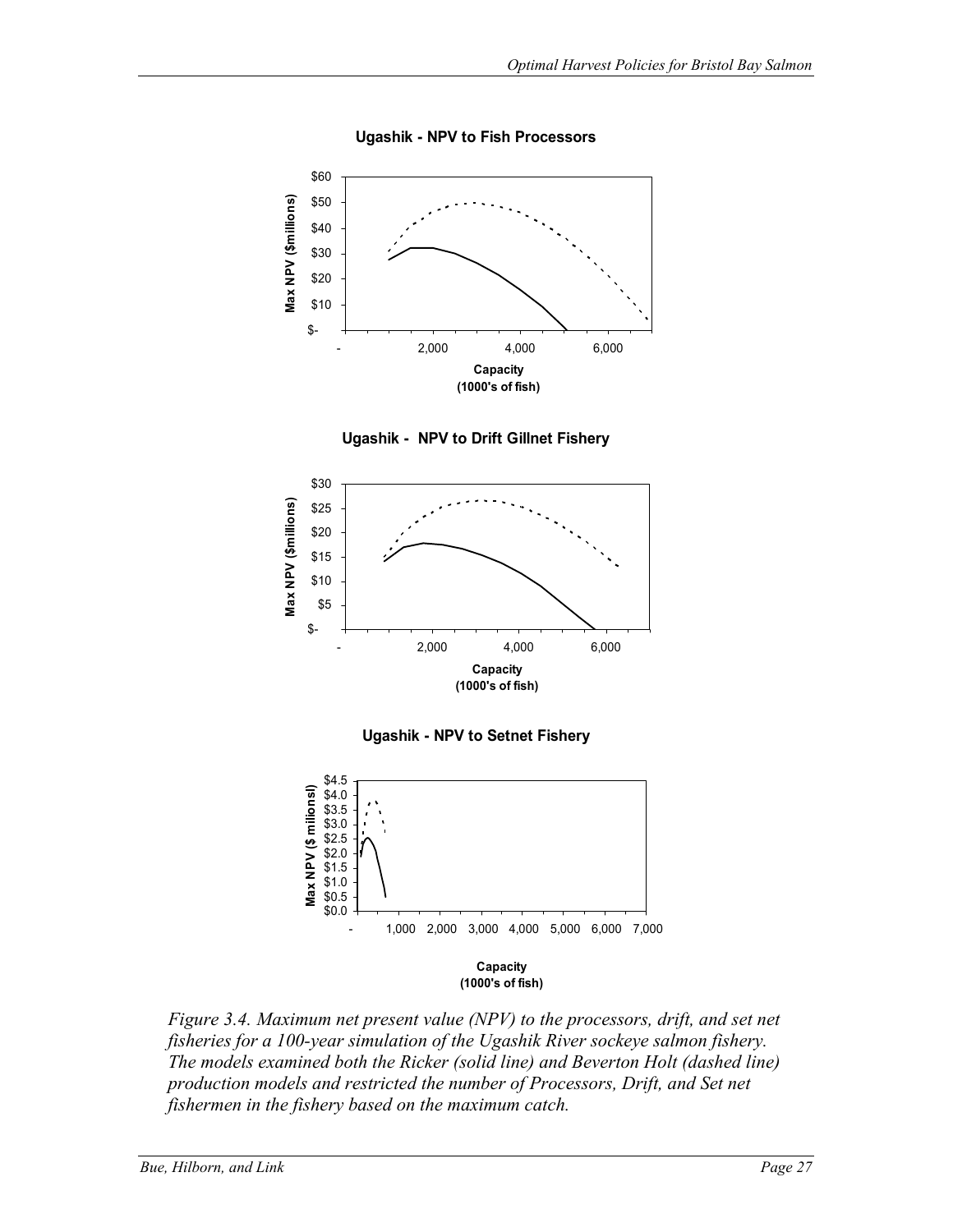

**Wood - NPV to Fish Processors**









*Figure 3.5. Maximum net present value (NPV) to the processors, drift, and set net fisheries for a 100-year simulation of the Wood River sockeye salmon fishery. The models examined both the Ricker (solid line) and Beverton Holt (dashed line) production models and restricted the number of Processors, Drift, and Set net fishermen in the fishery based on the maximum catch.*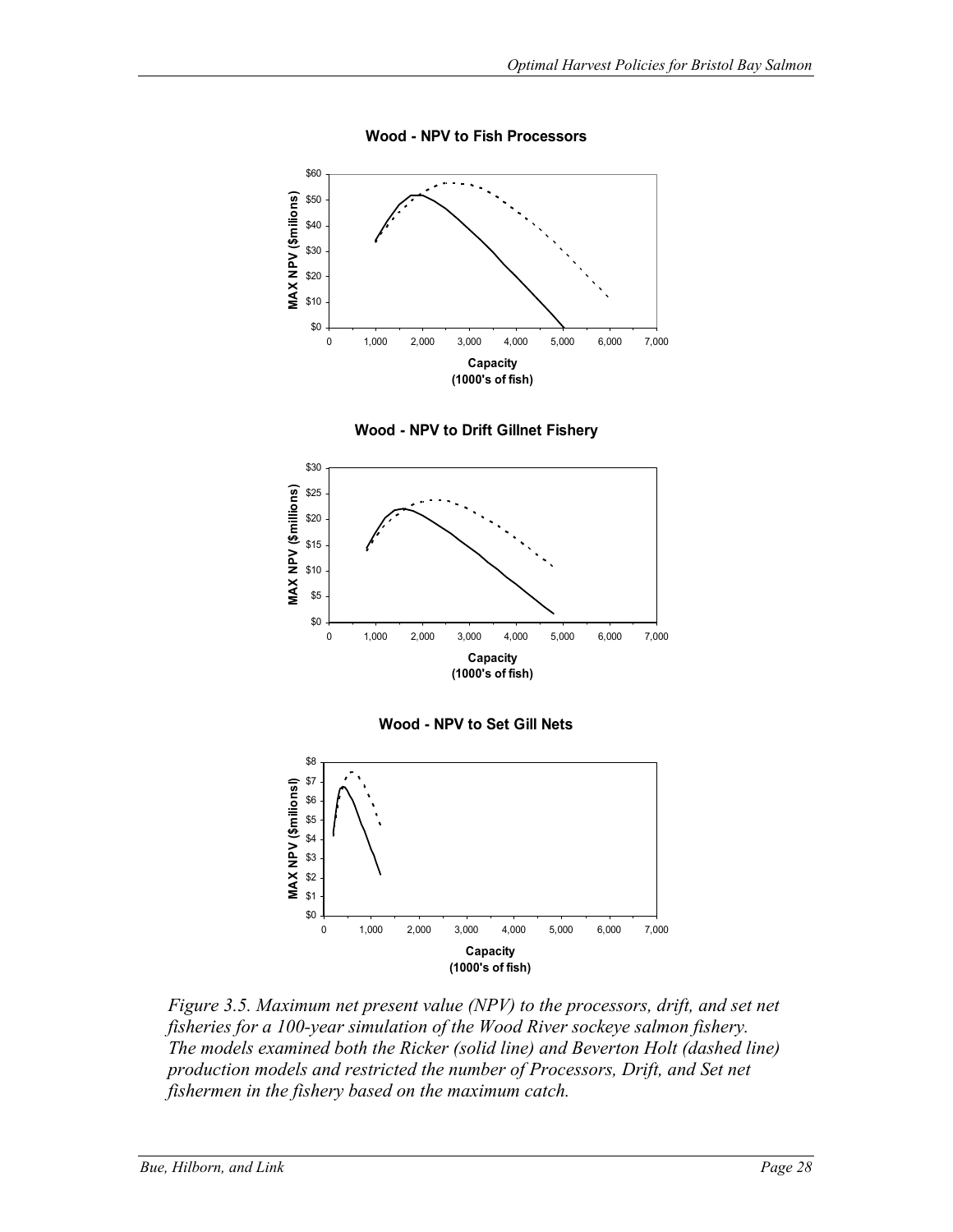

**Igushik - NPV to Fish Processors**









*Figure 3.6. Maximum net present value (NPV) to the processors, drift, and set net fisheries for a 100-year simulation of the Igushik River sockeye salmon fishery. The models examined both the Ricker (solid line) and Beverton Holt (dashed line) production models and restricted the number of Processors, Drift, and Set net fishermen in the fishery based on the maximum catch.*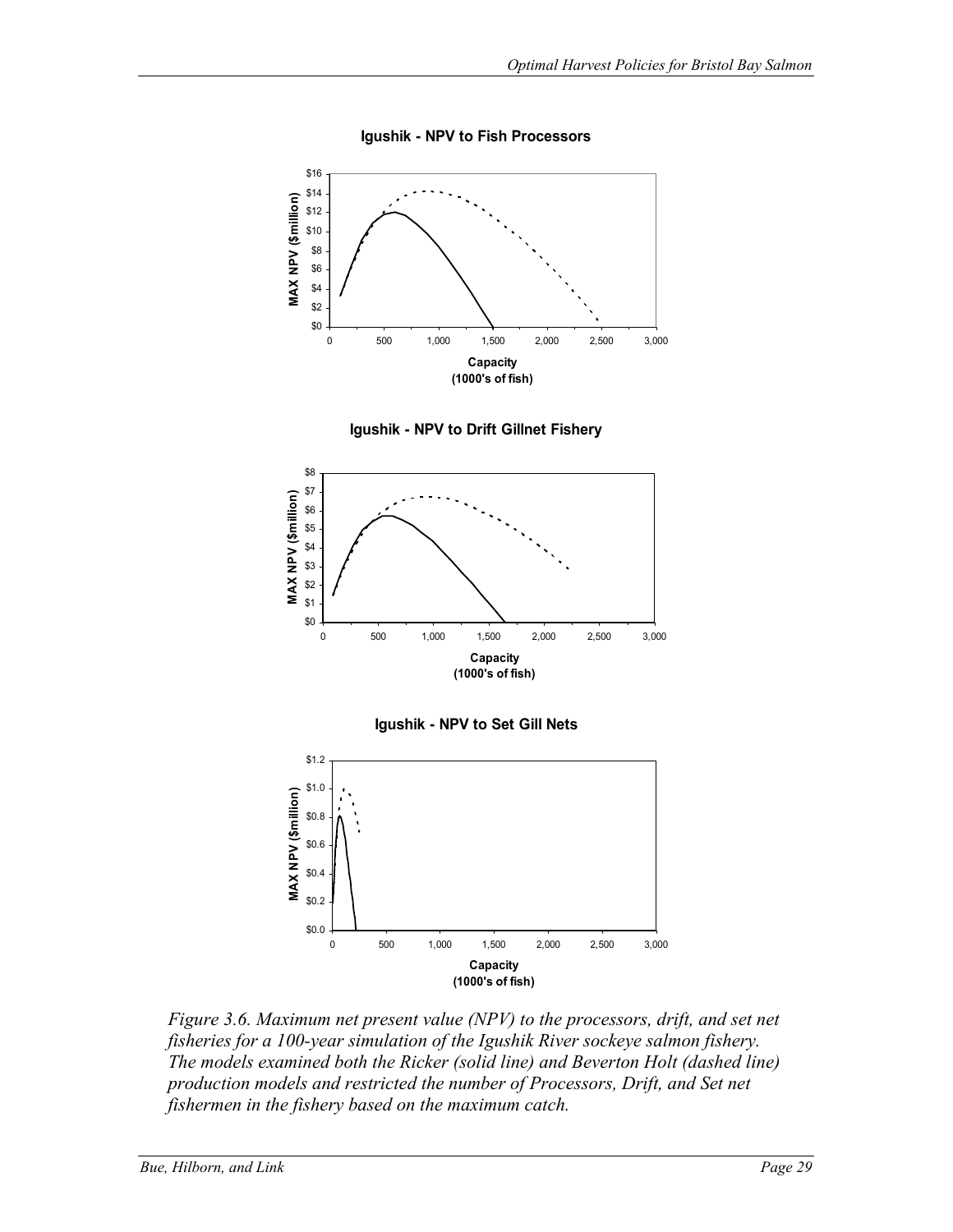











*Figure 3.7. Average net present value (NPV) to the processors, drift, and set net fisheries for a 100-year simulation of the Togiak River sockeye salmon fishery. The models examined both the Ricker (solid line) and Beverton Holt (dashed line) production models and restricted the number of Processors, Drift, and Set net fishermen in the fishery based on the maximum catch.*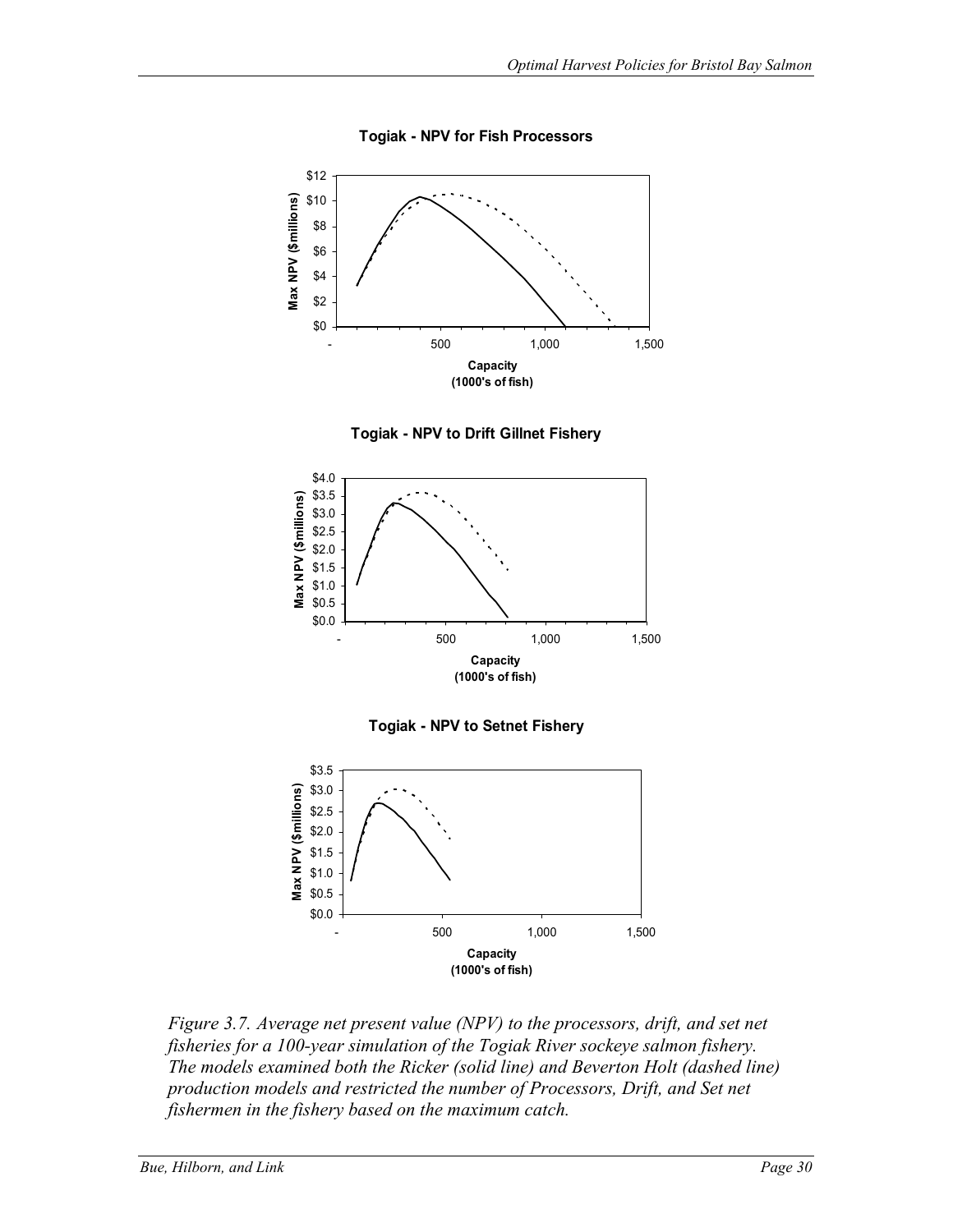

**NPV Relative to the Percent Processed by Shorebased Processors - Egegik**

*Figure 3.8. Results of a sensitivity analysis to examine the effect of changing the percent of the catch processed by shore-based facilities.*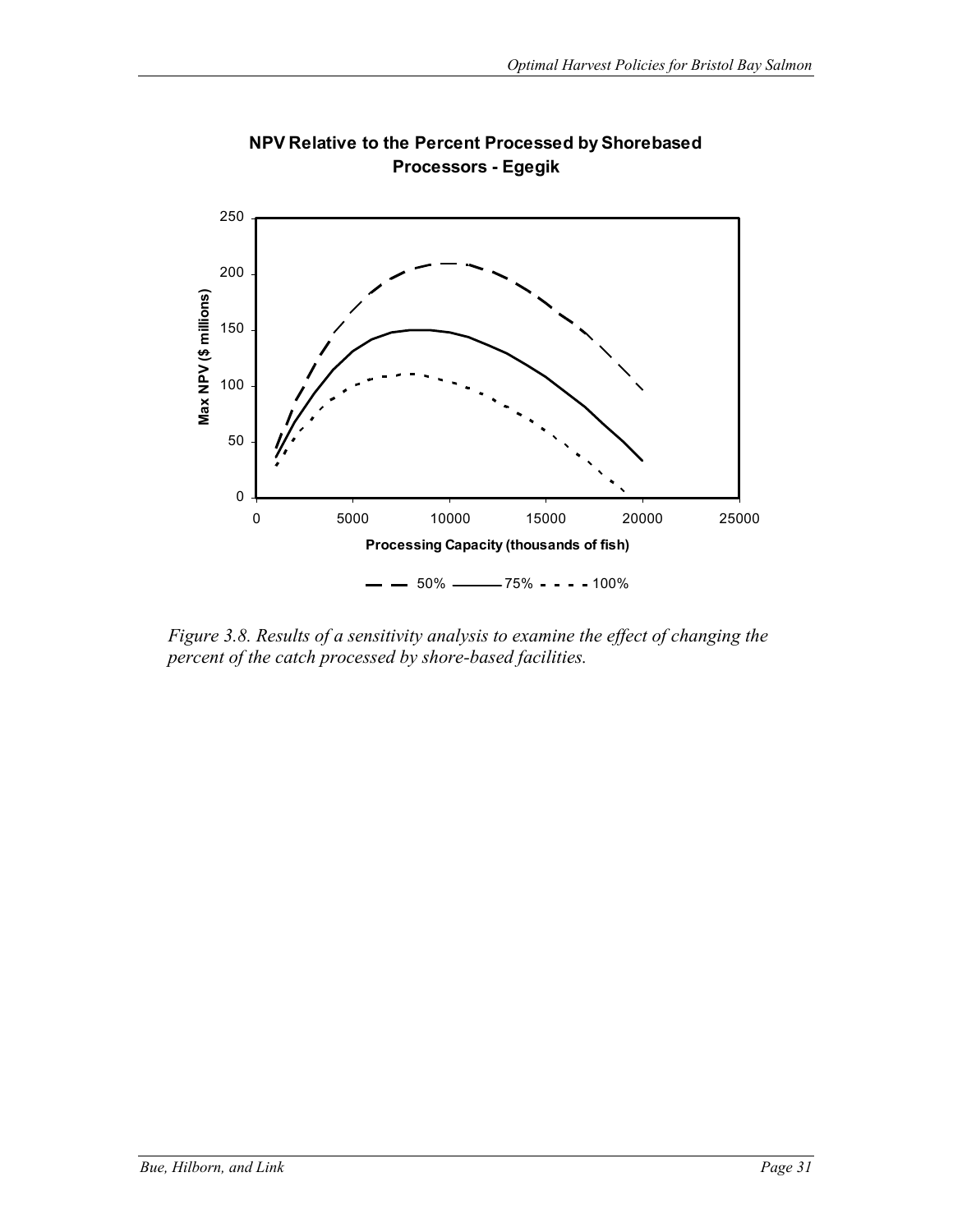

*Figure 3.9. Results of a sensitivity analysis to examine the effect of changing the average capacity per permit for the drift and set net fisheries for Egegik and Wood Rivers.*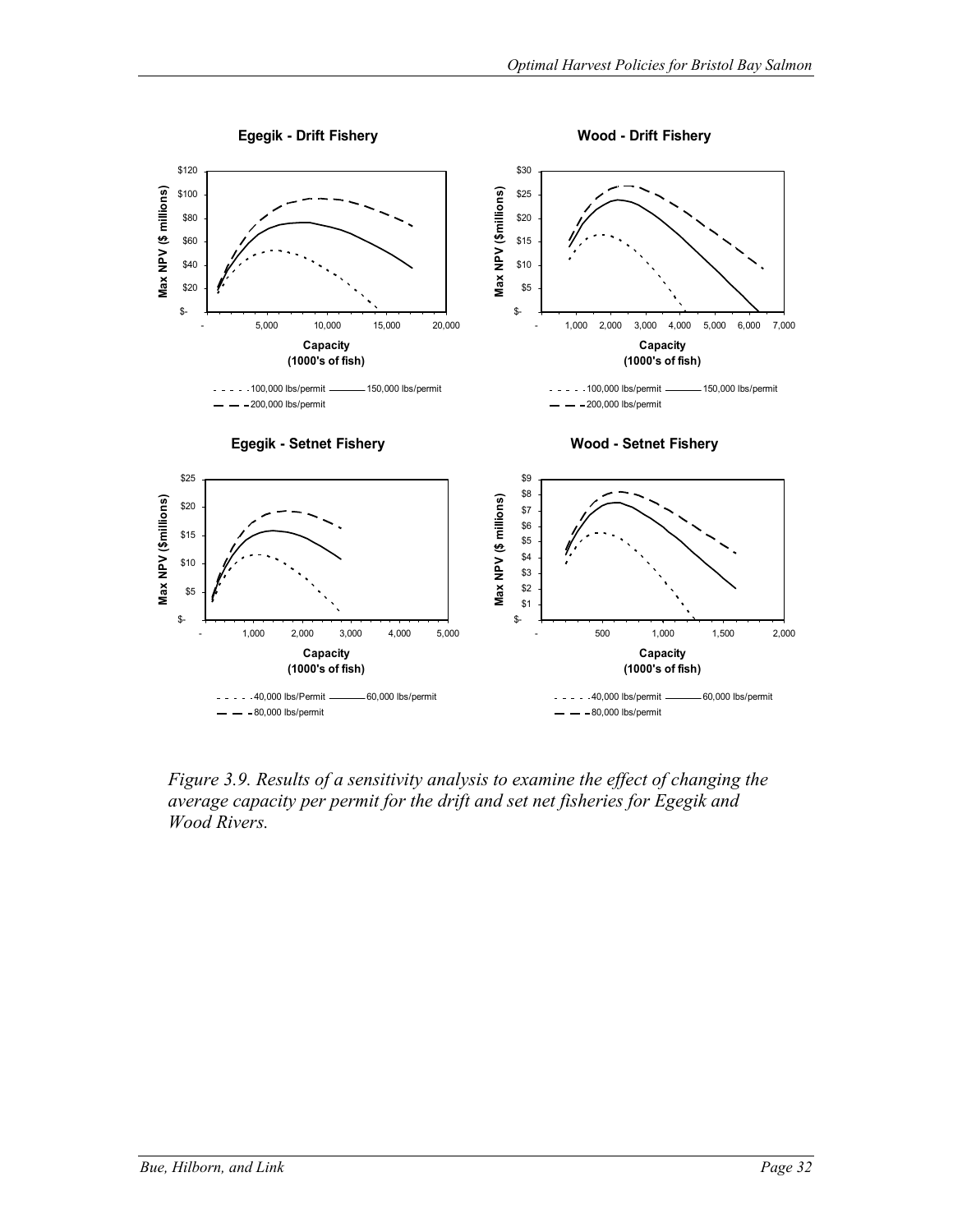

**Egegik -- Ricker Model Contours inticate 90% of Maximum**

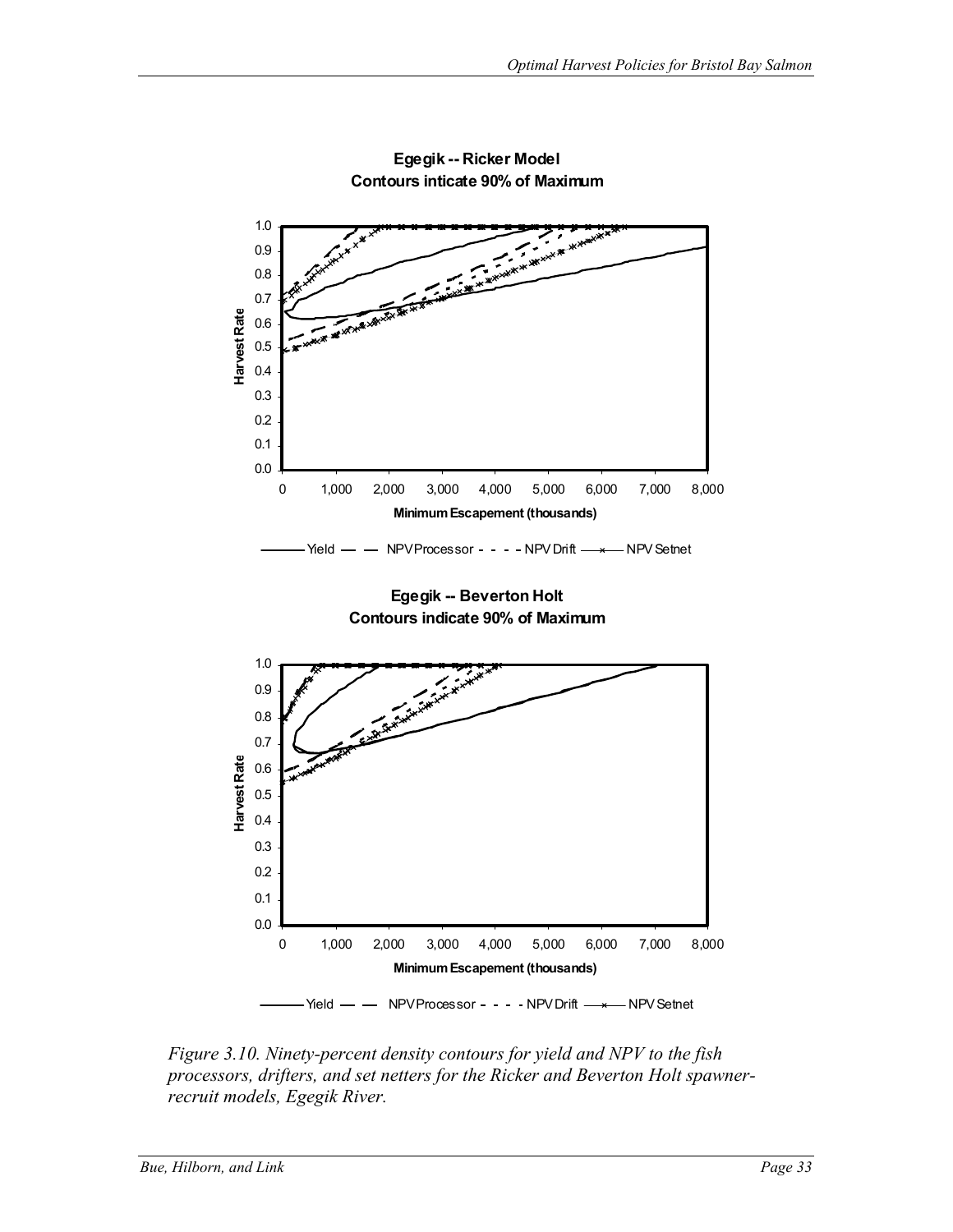| Harvest |          |       |       |       |       |       |       |       |       |       |       |       |       | Minimum Escapement (thousands of fish) |                |       |       |       |       |       |       |       |       |
|---------|----------|-------|-------|-------|-------|-------|-------|-------|-------|-------|-------|-------|-------|----------------------------------------|----------------|-------|-------|-------|-------|-------|-------|-------|-------|
| Rate    | $\Omega$ | 250   | 500   | 750   | 1000  | 1250  | 1500  | 1750  | 2000  | 2250  | 2500  | 2750  | 3000  | 3250                                   | 3500           | 3750  | 4000  | 4250  | 4500  | 4750  | 5000  | 5250  | 5500  |
| 1.00    | 0.064    | 0.298 | 0.469 | 0.596 | 0.694 | 0.769 | 0.828 | 0.874 | 0.910 | 0.937 | 0.959 | 0.974 | 0.986 | 0.993                                  | 0.998          | 1.000 | 1.000 | 0.997 | 0.994 | 0.988 | 0.982 | 0.974 | 0.965 |
| 0.95    | 0.111    | 0.456 | 0.626 | 0.737 | 0.815 | 0.871 | 0.911 | 0.941 | 0.963 | 0.978 | 0.988 | 0.995 | 0.998 | 0.998                                  | 0.996          | 0.992 | 0.986 | 0.979 | 0.971 | 0.961 | 0.951 | 0.940 | 0.928 |
| 0.90    | 0.300    | 0.632 | 0.765 | 0.845 | 0.898 | 0.933 | 0.957 | 0.973 | 0.984 | 0.990 | 0.992 | 0.991 | 0.987 | 0.982                                  | 0.975          | 0.966 | 0.956 | 0.946 | 0.934 | 0.922 | 0.909 | 0.896 | 0.882 |
| 0.85    | 0.547    | 0.773 | 0.860 | 0.911 | 0.942 | 0.961 | 0.973 | 0.979 | 0.981 | 0.979 | 0.974 | 0.968 | 0.960 | 0.950                                  | 0.939          | 0.928 | 0.915 | 0.902 | 0.888 | 0.873 | 0.859 | 0.844 | 0.828 |
| 0.80    | 0.735    | 0.860 | 0.912 | 0.940 | 0.955 | 0.963 | 0.965 | 0.963 | 0.958 | 0.951 | 0.942 | 0.932 | 0.920 | 0.907                                  | 0.894          | 0.879 | 0.865 | 0.849 | 0.834 | 0.818 | 0.802 | 0.785 | 0.769 |
| 0.75    | 0.836    | 0.901 | 0.928 | 0.941 | 0.945 | 0.944 | 0.939 | 0.932 | 0.922 | 0.91' | 0.898 | 0.885 | 0.871 | 0.856                                  | 0.840          | 0.824 | 0.807 | 0.791 | 0.774 | 0.757 | 0.740 | 0.722 | 0.705 |
| 0.70    | 0.876    | 0.908 | 0.918 | 0.920 | 0.917 | 0.910 | 0.900 | 0.888 | 0.875 | 0.861 | 0.846 | 0.830 | 0.814 | 0.797                                  | 0.780          | 0.762 | 0.745 | 0.727 | 0.709 | 0.692 | 0.674 | 0.656 | 0.638 |
| 0.65    | 0.878    | 0.890 | 0.890 | 0.884 | 0.875 | 0.864 | 0.850 | 0.836 | 0.820 | 0.804 | 0.787 | 0.769 | 0.751 | 0.733                                  | 0.715          | 0.697 | 0.678 | 0.660 | 0.642 | 0.623 | 0.605 | 0.587 | 0.568 |
| 0.60    | 0.855    | 0.855 | 0.847 | 0.837 | 0.824 | 0.809 | 0.793 | 0.776 | 0.758 | 0.740 | 0.722 | 0.703 | 0.685 | 0.666                                  | 0.647          | 0.628 | 0.609 | 0.590 | 0.571 | 0.552 | 0.534 | 0.516 | 0.497 |
| 0.55    | 0.815    | 0.807 | 0.795 | 0.781 | 0.765 | 0.747 | 0.729 | 0.711 | 0.692 | 0.673 | 0.653 | 0.634 | 0.614 | 0.595                                  | 0.575          | 0.556 | 0.537 | 0.518 | 0.499 | 0.480 | 0.461 | 0.443 | 0.425 |
| 0.50    | 0.763    | 0.750 | 0.735 | 0.718 | 0.699 | 0.681 | 0.661 | 0.642 | 0.622 | 0.602 | 0.582 | 0.562 | 0.542 | 0.522                                  | 0.502          | 0.482 | 0.463 | 0.444 | 0.425 | 0.407 | 0.388 | 0.370 | 0.353 |
| 0.45    | 0.702    | 0.686 | 0.669 | 0.650 | 0.630 | 0.610 | 0.589 | 0.569 | 0.548 | 0.528 | 0.507 | 0.487 | 0.467 | 0.447                                  | 0.427          | 0.408 | 0.388 | 0.370 | 0.351 | 0.333 | 0.315 | 0.298 | 0.280 |
| 0.40    | 0.636    | 0.618 | 0.598 | 0.578 | 0.557 | 0.536 | 0.515 | 0.494 | 0.473 | 0.452 | 0.431 | 0.411 | 0.391 | 0.37'                                  | $0.35^{\circ}$ | 0.332 | 0.313 | 0.295 | 0.277 | 0.260 | 0.243 | 0.226 | 0.210 |
| 0.35    | 0.565    | 0.545 | 0.524 | 0.503 | 0.481 | 0.459 | 0.438 | 0.416 | 0.395 | 0.374 | 0.354 | 0.333 | 0.314 | 0.294                                  | 0.275          | 0.257 | 0.239 | 0.221 | 0.205 | 0.188 | 0.172 | 0.157 | 0.142 |
| 0.30    | 0.491    | 0.469 | 0.447 | 0.425 | 0.403 | 0.381 | 0.359 | 0.338 | 0.317 | 0.296 | 0.276 | 0.256 | 0.237 | 0.218                                  | 0.200          | 0.183 | 0.166 | 0.150 | 0.135 | 0.120 | 0.106 | 0.092 | 0.080 |
| 0.25    | 0.414    | 0.391 | 0.368 | 0.346 | 0.323 | 0.301 | 0.279 | 0.258 | 0.237 | 0.217 | 0.198 | 0.180 | 0.162 | 0.145                                  | 0.128          | 0.113 | 0.098 | 0.084 | 0.071 | 0.058 | 0.047 | 0.037 | 0.028 |
| 0.20    | 0.334    | 0.311 | 0.288 | 0.265 | 0.242 | 0.220 | 0.199 | 0.179 | 0.159 | 0.140 | 0.123 | 0.106 | 0.090 | 0.076                                  | 0.062          | 0.049 | 0.038 | 0.028 | 0.019 | 0.011 | 0.005 | 0.000 | 0.000 |
| 0.15    | 0.253    | 0.229 | 0.205 | 0.182 | 0.160 | 0.139 | 0.120 | 0.101 | 0.084 | 0.068 | 0.053 | 0.040 | 0.028 | 0.019                                  | 0.010          | 0.003 | 0.000 | 0.000 | 0.000 | 0.000 | 0.000 | 0.000 | 0.000 |
| 0.10    | 0.170    | 0.145 | 0.122 | 0.100 | 0.080 | 0.062 | 0.045 | 0.031 | 0.019 | 0.010 | 0.002 | 0.000 | 0.000 | 0.000                                  | 0.000          | 0.000 | 0.000 | 0.000 | 0.000 | 0.000 | 0.000 | 0.000 | 0.000 |
| 0.05    | 0.085    | 0.061 | 0.040 | 0.023 | 0.009 | 0.001 | 0.000 | 0.000 | 0.000 | 0.000 | 0.000 | 0.000 | 0.000 | 0.000                                  | 0.000          | 0.000 | 0.000 | 0.000 | 0.000 | 0.000 | 0.000 | 0.000 | 0.000 |
| 0.00    | 0.000    | 0.000 | 0.000 | 0.000 | 0.000 | 0.000 | 0.000 | 0.000 | 0.000 | 0.000 | 0.000 | 0.000 | 0.000 | 0.000                                  | 0.000          | 0.000 | 0.000 | 0.000 | 0.000 | 0.000 | 0.000 | 0.000 | 0.000 |

*Table 3.1. Proportion of maximum catch for an array of minimum escapement goals and harvest rates for returns in excess of the minimum escapement, Egegik River, Beverton Holt spawner-recruit relationship. The area inside the polygon indicates the harvest policies that produce yields or average catch that are 90% or greater of the maximum catch.*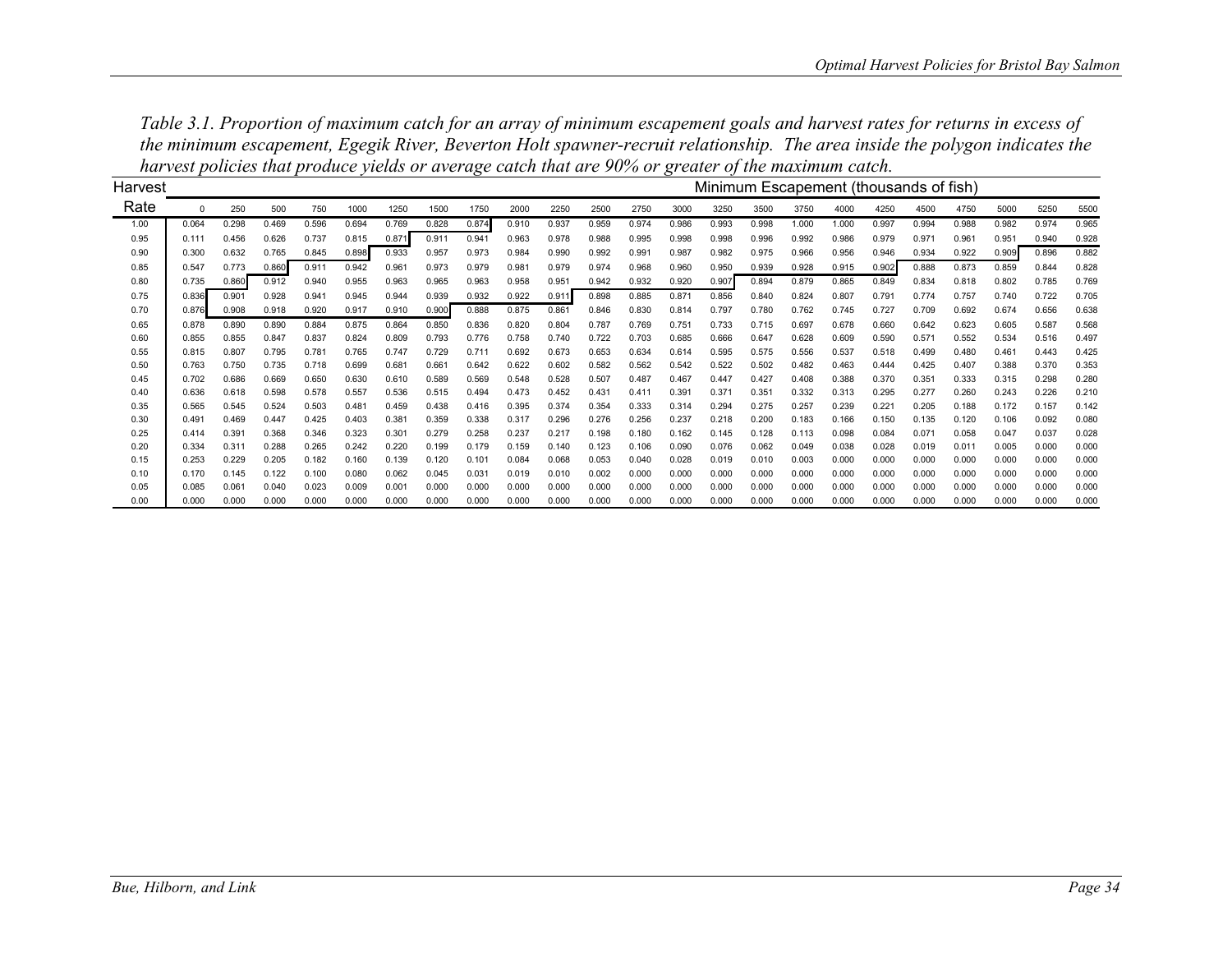|         | $\frac{1}{2}$ |        |        |        |        |        | on me I wore bill, minene wejnied me nam rede |        |        | ponence man pi oum |        |        |        | .                                      |        | $\mathbf{v}$ |        |        |        |        |        |        |        |
|---------|---------------|--------|--------|--------|--------|--------|-----------------------------------------------|--------|--------|--------------------|--------|--------|--------|----------------------------------------|--------|--------------|--------|--------|--------|--------|--------|--------|--------|
| Harvest |               |        |        |        |        |        |                                               |        |        |                    |        |        |        | Minimum Escapement (thousands of fish) |        |              |        |        |        |        |        |        |        |
| Rate    | $\Omega$      | 250    | 500    | 750    | 1000   | 1250   | 1500                                          | 1750   | 2000   | 2250               | 2500   | 2750   | 3000   | 3250                                   | 3500   | 3750         | 4000   | 4250   | 4500   | 4750   | 5000   | 5250   | 5500   |
| 1.00    | 13            | 253    | 498    | 745    | 993    | 1,239  | 1,485                                         | 1,730  | 1,974  | 2,217              | 2,458  | 2,699  | 2,938  | 3,175                                  | 3,412  | 3,647        | 3,880  | 4,112  | 4,343  | 4,573  | 4,801  | 5,027  | 5,252  |
| 0.95    | 58            | 503    | 856    | 1,176  | 1,478  | 1,768  | 2,049                                         | 2,323  | 2,591  | 2,854              | 3,114  | 3,370  | 3,623  | 3,873                                  | 4,121  | 4,365        | 4,607  | 4,847  | 5,084  | 5,320  | 5,553  | 5,784  | 6,013  |
| 0.90    | 335           | 983    | 1,408  | 1,774  | 2,109  | 2,423  | 2,724                                         | 3,014  | 3,297  | 3,573              | 3,844  | 4,109  | 4,370  | 4,627                                  | 4,880  | 5,130        | 5,377  | 5,621  | 5,862  | 6,101  | 6,337  | 6,570  | 6,801  |
| 0.85    | 969           | 1.664  | 2,112  | 2,494  | 2,842  | 3,167  | 3.478                                         | 3.777  | 4.067  | 4,349              | 4.625  | 4,895  | 5.160  | 5.420                                  | 5.677  | 5.930        | 6,179  | 6,425  | 6,667  | 6,907  | 7,144  | 7,378  | 7,609  |
| 0.80    | 1,844         | 2,472  | 2,913  | 3,295  | 3,644  | 3,973  | 4,286                                         | 4,588  | 4,880  | 5,164              | 5,442  | 5,714  | 5,981  | 6,242                                  | 6,500  | 6,753        | 7,003  | 7,249  | 7,491  | 7,731  | 7,967  | 8,200  | 8,430  |
| 0.75    | 2.799         | 3.349  | 3,772  | 4.146  | 4,492  | 4,818  | 5,131                                         | 5,432  | 5,724  | 6,008              | 6,286  | 6,558  | 6,824  | 7,085                                  | 7,342  | 7,594        | 7,843  | 8,088  | 8,329  | 8,567  | 8,801  | 9,033  | 9,261  |
| 0.70    | 3.771         | 4,263  | 4,665  | 5,029  | 5,369  | 5,691  | 6,000                                         | 6,299  | 6,589  | 6,872              | 7,148  | 7,418  | 7.682  | 7,942                                  | 8,197  | 8,447        | 8,694  | 8,937  | 9.176  | 9,412  | 9,644  | 9,872  | 10,097 |
| 0.65    | 4.749         | 5,194  | 5,579  | 5,932  | 6,264  | 6,582  | 6,887                                         | 7,183  | 7,470  | 7,750              | 8,023  | 8,290  | 8,552  | 8,809                                  | 9,061  | 9,309        | 9.553  | 9.793  | 10,029 | 10,26  | 10,490 | 10,714 | 10,935 |
| 0.60    | 5.722         | 6.136  | 6,504  | 6.848  | 7.173  | 7.485  | 7.786                                         | 8,077  | 8.361  | 8,637              | 8,907  | 9.171  | 9.429  | 9.683                                  | 9.932  | 10,176       | 10.417 | 10.653 | 10.884 | 11.112 | 11.335 | 11.555 | 11,771 |
| 0.55    | 6.691         | 7,081  | 7,437  | 7.772  | 8,090  | 8,396  | 8,692                                         | 8,979  | 9,259  | 9,531              | 9,797  | 10,057 | 10,31' | 10,561                                 | 10,806 | 11,046       | 11.281 | 11,512 | 11.739 | 11,960 | 12,178 | 12,391 | 12,599 |
| 0.50    | 7.656         | 8.029  | 8,374  | 8.700  | 9,012  | 9,313  | 9,604                                         | 9,887  | 10,161 | 10,429             | 10,690 | 10,946 | 11.196 | 11.441                                 | 11.680 | 11.914       | 12.144 | 12.368 | 12.587 | 12.802 | 13.011 | 13,216 | 13,417 |
| 0.45    | 8.619         | 8.978  | 9,314  | 9.633  | 9,939  | 10,235 | 10,520                                        | 10,798 | 11,067 | 11,330             | 11,586 | 11,835 | 12,079 | 12,318                                 | 12.550 | 12.778       | 12.999 | 13,215 | 13.426 | 13,631 | 13,832 | 14,026 | 14,216 |
| 0.40    | 9.580         | 9.928  | 10,256 | 10.569 | 10.869 | 11.159 | 11.439                                        | 11.710 | 11.973 | 12,229             | 12.479 | 12,722 | 12.958 | 13.189                                 | 13.413 | 13.631       | 13.842 | 14.048 | 14.248 | 14.442 | 14.630 | 14,812 | 14,988 |
| 0.35    | 10,539        | 10,878 | 11,199 | 11,506 | 11,800 | 12,083 | 12,357                                        | 12,621 | 12,877 | 13,126             | 13,367 | 13,601 | 13,828 | 14,048                                 | 14,261 | 14,467       | 14.666 | 14,858 | 15,043 | 15,222 | 15,395 | 15,560 | 15,720 |
| 0.30    | 11.497        | 11.829 | 12.143 | 12.444 | 12.731 | 13.007 | 13,272                                        | 13,528 | 13,775 | 14,014             | 14.245 | 14,467 | 14.681 | 14,887                                 | 15.085 | 15,275       | 15,457 | 15.631 | 15.798 | 15.957 | 16.110 | 16,256 | 16,392 |
| 0.25    | 12.454        | 12.779 | 13,088 | 13,38' | 13,660 | 13,926 | 14,182                                        | 14,427 | 14,662 | 14,888             | 15,103 | 15,309 | 15,505 | 15,691                                 | 15,868 | 16,036       | 16.195 | 16,346 | 16,487 | 16,616 | 16.734 | 16,84' | 16,937 |
| 0.20    | 13.411        | 13.730 | 14.031 | 14.315 | 14.583 | 14.838 | 15,080                                        | 15.309 | 15,526 | 15,731             | 15,924 | 16,105 | 16.274 | 16,432                                 | 16.580 | 16.714       | 16,834 | 16.939 | 17.032 | 17.113 | 17.184 | 17.233 | 17,233 |
| 0.15    | 14.367        | 14.681 | 14,972 | 15.243 | 15.495 | 15.731 | 15,951                                        | 16,154 | 16,341 | 16,513             | 16,670 | 16,81' | 16,933 | 17,037                                 | 17.124 | 17.196       | 17.233 | 17,233 | 17.233 | 17.233 | 17.233 | 17.233 | 17,233 |
| 0.10    | 15.322        | 15.629 | 15,904 | 16.153 | 16,377 | 16.577 | 16.752                                        | 16,906 | 17.033 | 17,132             | 17,209 | 17,233 | 17.233 | 17,233                                 | 17.233 | 17.233       | 17.233 | 17.233 | 17.233 | 17.233 | 17.233 | 17.233 | 17,233 |
| 0.05    | 16.278        | 16.568 | 16.804 | 16.992 | 17.133 | 17.221 | 17.233                                        | 17.233 | 17.233 | 17,233             | 17,233 | 17,233 | 17.233 | 17,233                                 | 17.233 | 17.233       | 17.233 | 17.233 | 17.233 | 17.233 | 17.233 | 17.233 | 17,233 |
| 0.00    | 17.233        | 17.233 | 17.233 | 17.233 | 17.233 | 17.233 | 17.233                                        | 17.233 | 17.233 | 17.233             | 17.233 | 17.233 | 17.233 | 17.233                                 | 17.233 | 17.233       | 17.233 | 17.233 | 17.233 | 17.233 | 17.233 | 17.233 | 17,233 |

*Table 3.2. Average escapement for an array of minimum escapement goals and harvest rates for returns in excess of the minimum escapement, Egegik River, Beverton Holt spawner-recruit relationship. The outlined polygon corresponds with the same polygon in Table 3.1, which defines the harvest policies that produce 90% or greater of the maximum yield.*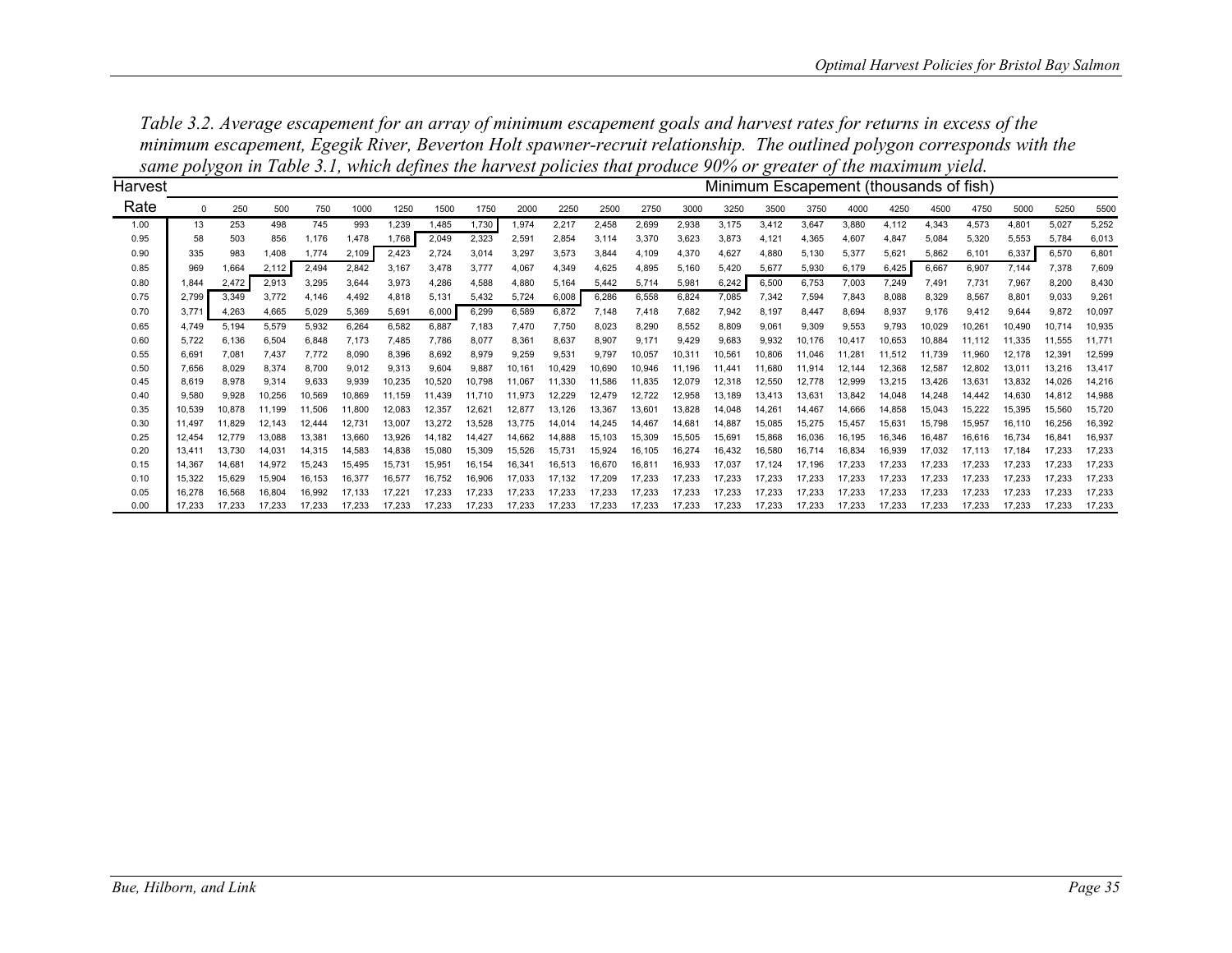*Table 3.3. Proportion of maximum net present value for the processors, for an array of minimum escapement goals and harvest rates for returns in excess of the minimum escapement, Egegik River, Beverton Holt spawner-recruit relationship. The area inside the polygon indicates the harvest policies that produce net present values that are 90% or greater of the maximum net present value.* 

| Harvest |         |         |         |         |         |         |         |         |         |         |         |         |         | Minimum Escapement (thousands of fish) |         |         |         |         |         |         |         |         |               |
|---------|---------|---------|---------|---------|---------|---------|---------|---------|---------|---------|---------|---------|---------|----------------------------------------|---------|---------|---------|---------|---------|---------|---------|---------|---------------|
| Rate    | 0       | 250     | 500     | 750     | 1000    | 1250    | 1500    | 1750    | 2000    | 2250    | 2500    | 2750    | 3000    | 3250                                   | 3500    | 3750    | 4000    | 4250    | 4500    | 4750    | 5000    | 5250    | 5500          |
| 1.00    | 0.63    | 0.77    | 0.87    | 0.92    | 0.96    | 0.99    | 1.00    | 1.00    | 1.00    | 0.99    | 0.98    | 0.96    | 0.94    | 0.92                                   | 0.89    | 0.87    | 0.85    | 0.82    | 0.80    | 0.77    | 0.74    | 0.72    | 0.69          |
| 0.95    | 0.66    | 0.83    | 0.91    | 0.96    | 0.99    | 1.00    | 1.00    | 1.00    | 0.98    | 0.97    | 0.95    | 0.93    | 0.91    | 0.88                                   | 0.86    | 0.83    | 0.80    | 0.78    | 0.75    | 0.72    | 0.69    | 0.67    | 0.64          |
| 0.90    | 0.74    | 0.88    | 0.94    | 0.98    | 0.99    | 0.99    | 0.99    | 0.98    | 0.96    | 0.94    | 0.92    | 0.89    | 0.87    | 0.84                                   | 0.81    | 0.78    | 0.75    | 0.73    | 0.70    | 0.67    | 0.64    | 0.61    | 0.59          |
| 0.85    | 0.82    | 0.93    | 0.97    | 0.99    | 0.99    | 0.98    | 0.97    | 0.95    | 0.93    | 0.90    | 0.88    | 0.85    | 0.82    | 0.79                                   | 0.76    | 0.73    | 0.70    | 0.67    | 0.64    | 0.62    | 0.59    | 0.56    | 0.53          |
| 0.80    | 0.88    | 0.95    | 0.98    | 0.98    | 0.97    | 0.96    | 0.94    | 0.91    | 0.89    | 0.86    | 0.83    | 0.80    | 0.77    | 0.74                                   | 0.71    | 0.68    | 0.65    | 0.62    | 0.59    | 0.56    | 0.53    | 0.50    | 0.47          |
| 0.75    | 0.92    | 0.96    | 0.97    | 0.96    | 0.95    | 0.92    | 0.90    | 0.87    | 0.84    | 0.81    | 0.78    | 0.75    | 0.71    | 0.68                                   | 0.65    | 0.62    | 0.59    | 0.56    | 0.53    | 0.50    | 0.47    | 0.44    | $0.4^{\circ}$ |
| 0.70    | 0.94    | 0.95    | 0.95    | 0.93    | 0.91    | 0.88    | 0.85    | 0.82    | 0.79    | 0.75    | 0.72    | 0.69    | 0.65    | 0.62                                   | 0.59    | 0.56    | 0.53    | 0.50    | 0.47    | 0.44    | 0.41    | 0.38    | 0.35          |
| 0.65    | 0.93    | 0.93    | 0.92    | 0.89    | 0.86    | 0.83    | 0.80    | 0.76    | 0.73    | 0.69    | 0.66    | 0.63    | 0.59    | 0.56                                   | 0.53    | 0.49    | 0.46    | 0.43    | 0.40    | 0.37    | 0.35    | 0.32    | 0.29          |
| 0.60    | 0.91    | 0.89    | 0.87    | 0.84    | 0.81    | 0.77    | 0.74    | 0.70    | 0.67    | 0.63    | 0.60    | 0.56    | 0.52    | 0.49                                   | 0.46    | 0.43    | 0.40    | 0.37    | 0.34    | 0.31    | 0.28    | 0.26    | 0.24          |
| 0.55    | 0.87    | 0.85    | 0.82    | 0.79    | 0.75    | 0.71    | 0.68    | 0.64    | 0.60    | 0.56    | 0.53    | 0.49    | 0.46    | 0.42                                   | 0.39    | 0.36    | 0.33    | 0.30    | 0.27    | 0.25    | 0.22    | 0.20    | 0.18          |
| 0.50    | 0.83    | 0.80    | 0.76    | 0.73    | 0.69    | 0.65    | 0.61    | 0.57    | 0.53    | 0.49    | 0.45    | 0.42    | 0.39    | 0.35                                   | 0.32    | 0.29    | 0.26    | 0.24    | 0.21    | 0.19    | 0.17    | 0.15    | 0.13          |
| 0.45    | 0.77    | 0.74    | 0.70    | 0.66    | 0.62    | 0.58    | 0.53    | 0.49    | 0.45    | 0.42    | 0.38    | 0.35    | 0.31    | 0.28                                   | 0.25    | 0.23    | 0.20    | 0.17    | 0.15    | 0.13    | 0.12    | 0.10    | 0.08          |
| 0.40    | 0.71    | 0.67    | 0.63    | 0.58    | 0.54    | 0.50    | 0.46    | 0.42    | 0.38    | 0.34    | 0.31    | 0.27    | 0.24    | 0.21                                   | 0.18    | 0.16    | 0.14    | 0.12    | 0.10    | 0.08    | 0.07    | 0.06    | 0.04          |
| 0.35    | 0.64    | 0.60    | 0.55    | 0.51    | 0.46    | 0.42    | 0.38    | 0.34    | 0.30    | 0.27    | 0.23    | 0.20    | 0.17    | 0.15                                   | 0.12    | 0.10    | 0.08    | 0.07    | 0.05    | 0.04    | 0.03    | 0.02    | 0.01          |
| 0.30    | 0.57    | 0.52    | 0.47    | 0.43    | 0.38    | 0.34    | 0.29    | 0.26    | 0.22    | 0.19    | 0.16    | 0.13    | 0.11    | 0.09                                   | 0.07    | 0.05    | 0.04    | 0.03    | 0.02    | 0.01    | 0.00    | $-0.01$ | $-0.02$       |
| 0.25    | 0.49    | 0.44    | 0.39    | 0.33    | 0.29    | 0.25    | 0.21    | 0.17    | 0.14    | 0.12    | 0.09    | 0.07    | 0.05    | 0.04                                   | 0.03    | 0.02    | 0.00    | $-0.01$ | $-0.02$ | $-0.04$ | $-0.05$ | $-0.06$ | $-0.06$       |
| 0.20    | 0.40    | 0.35    | 0.30    | 0.25    | 0.20    | 0.16    | 0.13    | 0.10    | 0.07    | 0.05    | 0.04    | 0.02    | 0.01    | $-0.01$                                | $-0.02$ | $-0.04$ | $-0.05$ | $-0.06$ | $-0.09$ | $-0.10$ | $-0.12$ | $-0.13$ | $-0.13$       |
| 0.15    | 0.30    | 0.25    | 0.20    | 0.16    | 0.11    | 0.08    | 0.06    | 0.04    | 0.02    | 0.00    | $-0.02$ | $-0.04$ | $-0.06$ | $-0.09$                                | $-0.11$ | $-0.12$ | $-0.13$ | $-0.13$ | $-0.13$ | $-0.13$ | $-0.13$ | $-0.13$ | $-0.13$       |
| 0.10    | 0.21    | 0.14    | 0.10    | 0.07    | 0.04    | 0.01    | $-0.02$ | $-0.05$ | $-0.08$ | $-0.11$ | $-0.12$ | $-0.13$ | $-0.13$ | $-0.13$                                | $-0.13$ | $-0.13$ | $-0.13$ | $-0.13$ | $-0.13$ | $-0.13$ | $-0.13$ | $-0.13$ | $-0.13$       |
| 0.05    | 0.11    | 0.04    | $-0.02$ | $-0.07$ | $-0.11$ | $-0.13$ | $-0.13$ | $-0.13$ | $-0.13$ | $-0.13$ | $-0.13$ | $-0.13$ | $-0.13$ | $-0.13$                                | $-0.13$ | $-0.13$ | $-0.13$ | $-0.13$ | $-0.13$ | $-0.13$ | $-0.13$ | $-0.13$ | $-0.13$       |
| 0.00    | $-0.13$ | $-0.13$ | $-0.13$ | $-0.13$ | $-0.13$ | $-0.13$ | $-0.13$ | $-0.13$ | $-0.13$ | $-0.13$ | $-0.13$ | $-0.13$ | $-0.13$ | $-0.13$                                | $-0.13$ | $-0.13$ | $-0.13$ | $-0.13$ | $-0.13$ | $-0.13$ | $-0.13$ | $-0.13$ | $-0.13$       |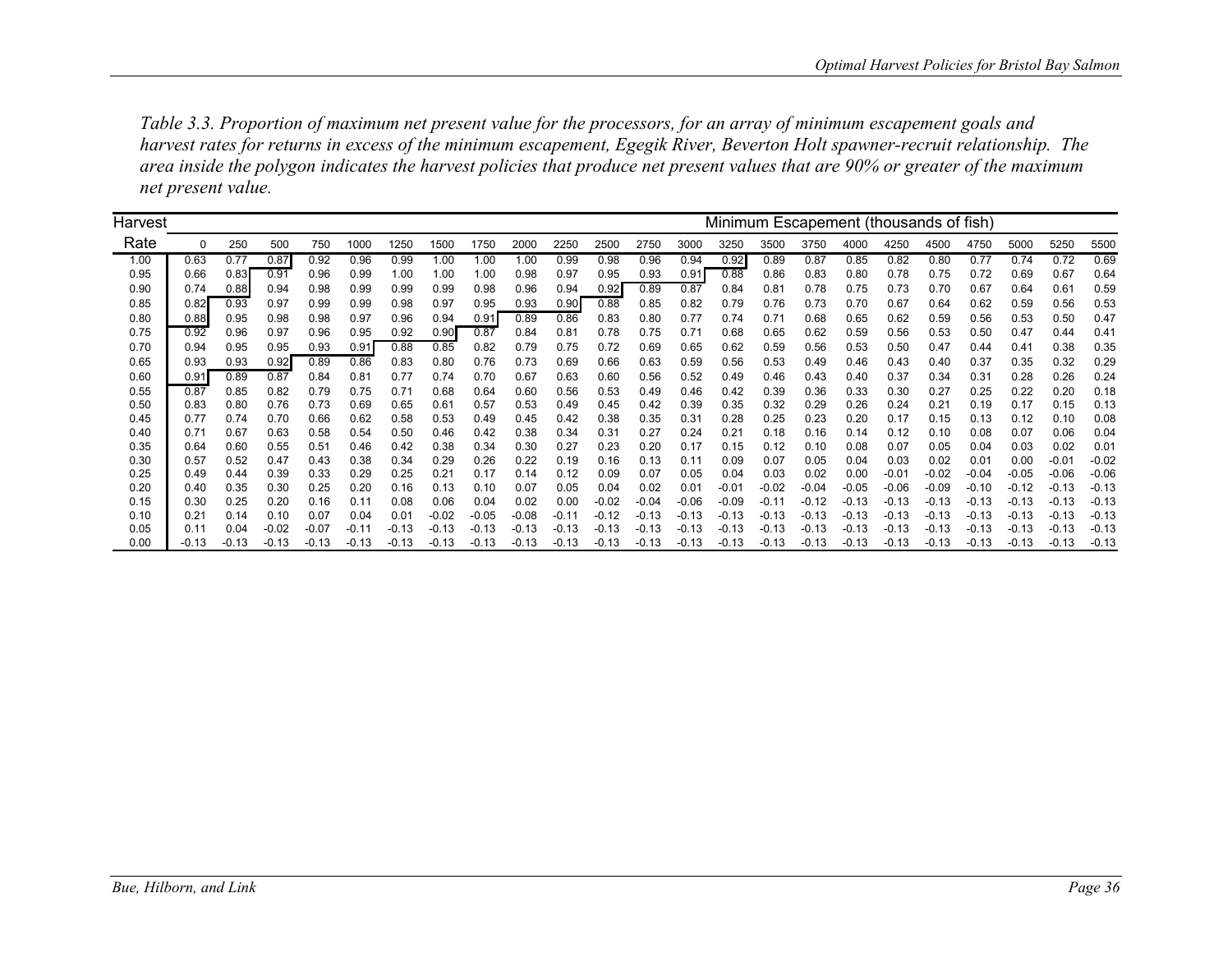## **4. Harvest policies for optimal economic returns from a single aggregate fishery**

Alaska's salmon fisheries are managed for sustained yield with several stocks being managed for maximum sustained yield (MSY). Since adequate escapements are critical to maintaining sustainable salmon fisheries, the Alaska Board of Fisheries (BOF) has developed the Sustainable Salmon Fishery Policy (SSFP, 5 AAC 39.222) and the Policy for Statewide Salmon Escapement Goals (EGP, 5 AAC 39.223) to guide the development of escapement goals.

While Biological Escapement Goals (BEGs) are expected to produce MSY, Sustainable Escapement Goals (SEG) are used in situations where BEGs can not be estimated due to inadequate stock-specific data, and represent escapement levels (or indices of escapement) known to provide sustained yield over a 5-to-10-year period. It is the duty of the Alaska Department of Fish and Game to recommend escapement goals, either BEG or SEG for each of the major stocks of salmon. The Alaska Board of Fisheries can adopt as part of management plans if desired, an Optimum Escapement Goal or OEG, which diverges from the BEG or SEG goal. Typically this occurs when strict adherence to a recommended BEG or SEG causes unreasonable economic hardship to the industry or prevents reaching minimum escapement levels for a stock of concern as designated by the Alaska Board of Fisheries. Two recent examples of Optimum Escapement Goals implemented in Bristol Bay stem from mixed-stock fishery concerns. The Nushagak River OEG (no less than 235,000 fish) deviated below the recommended BEG (340,000 to 760,000 fish) to allow for the prosecution of a more effective fishery on Wood River fish in the Nushagak District. The Naknek River OEG (800,000 to 2,000,000 million fish) diverges above the BEG (800,000 to 1,400,000 fish) and was done to provide managers the ability to adequately protect depressed Kvichak River stocks in the Naknek-Kvichak District. In the case of the Nushagak OEG, the Alaska Board of Fisheries took into consideration economic factors in the setting of the OEG. In both the Nushagak and the Naknek Rivers, the Alaska Board of Fisheries was attempting to meet an objective other than a stock-specific goal.

A harvest policy designed to achieve the BEG goal will not have a fishery when the total return is less than the low point of the BEG range and will harvest all fish in excess of the upper point in the BEG range. In such a situation, the objective to "maximize average catch" would be met, escapement levels vary little, and the catch varies with the size of the return. Other possible harvest policies would attempt to achieve objectives other than maximizing average catch and could result in more or less fish in the escapement than when operating under BEG management. Therefore, an "optimal harvest policy" is defined by the management objective it attempts to address.

In this section, we modeled an aggregate of Bristol Bay salmon stocks to illustrate how the optimal harvest policy for the fishery as a whole differs when different management objectives are considered. We explored four objectives: maximum sustainable yield, maximum gross value of the catch, maximum profit to the harvesting sector, and maximum profit to the processing sector.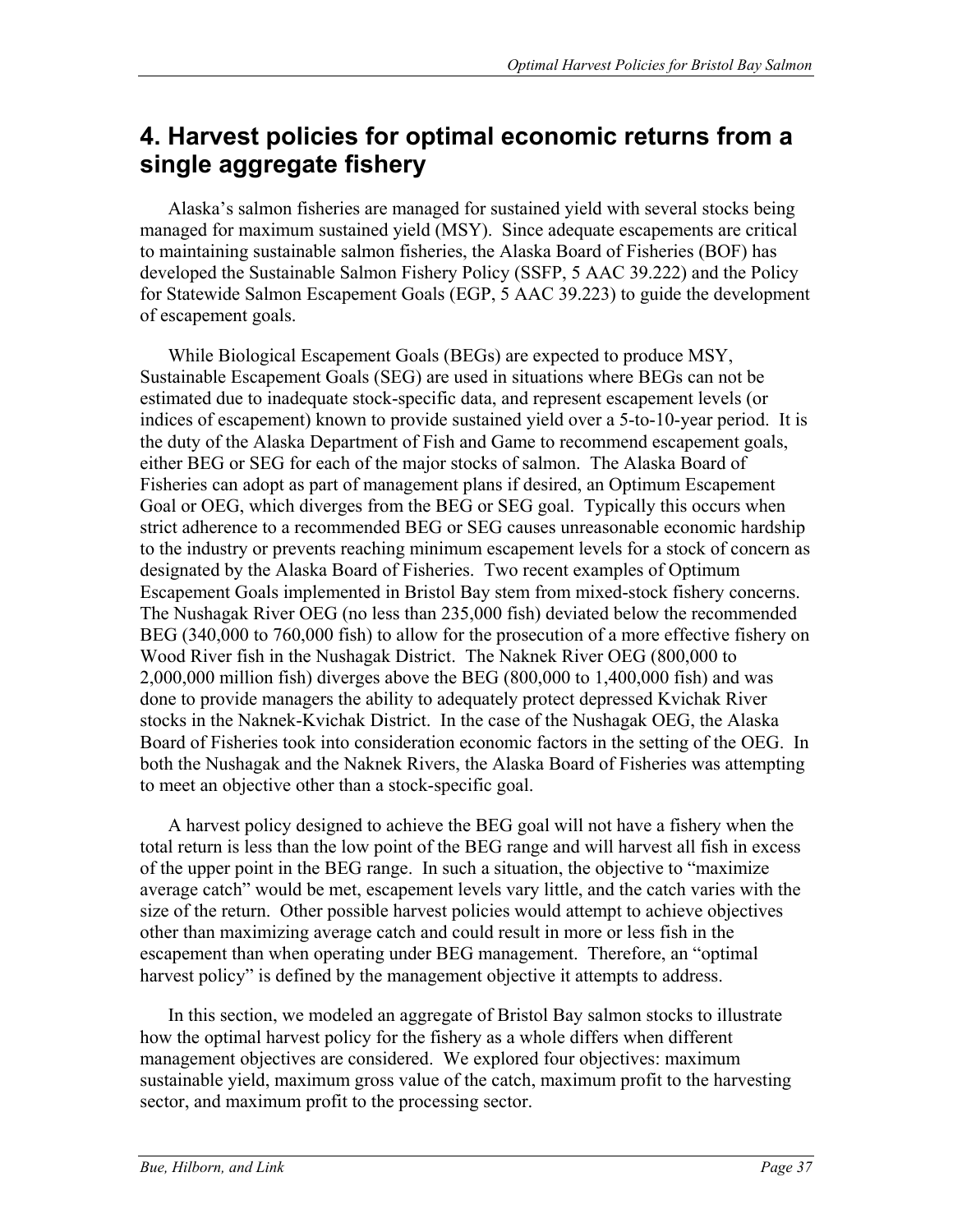To determine the harvest policy that maximized a given objective we modeled the underlying year-to-year dynamics of catch and escapement of an aggregate of Bristol Bay stocks and evaluated the yield and value of harvest from these stocks across a range of harvest policies. Specifically, the steps in this analysis were:

- 1. define the spawner-recruit relationship;
- 2. define the alternative objective functions;
- 3. use stochastic dynamic programming to calculate the harvest policy that maximizes the value of the objective function.

### *4.1. Defining the spawner-recruit relationship*

The data for all the major Bristol Bay river systems less Kvichak and Nushagak were combined into a single spawner-recruit data set. Kvichak was excluded because it dominated Bristol Bay production until the mid 1990's while in recent years has not been a significant contributor to catch. Within the foreseeable future it seems unlikely that yield from he Kvichak will be a major contributor to the Bristol Bay fishery, yet when the data from Kvichak are included in the data set it dominates, thereby reducing the utility of this exercise to reflect current conditions. Nushagak was eliminated because the data were only available for more recent years. For this example we confined the data to brood years 1975 to 1999 the period of high productivity that has generally been ascribed to good ocean conditions and the pacific decadal oscillation. The Beverton-Holt model was then fit using simple sum of squares.

(4.1) 
$$
R = \frac{S}{\frac{1}{\alpha} + \frac{S}{\beta}} \exp(w)
$$

$$
w \approx N(0, \sigma^2)
$$

The three parameters are  $\alpha$ , the initial slope,  $\beta$  the asymptote, and  $\sigma$  the standard deviation of the log recruitment deviates.

The best-fit estimate of the initial slope of this relationship is very high ( $\alpha$ =23) and it is clear from the graph (Figure 4.1) that there is high uncertainty in the fit to the data. This is an unrealistically high  $\alpha$  and suggests an extremely productive stock that would be very robust to intensive harvesting and is atypical of most salmon populations. Therefore we used a value of  $\alpha$  of 4.0 to impose a more realistic model of sockeye salmon biology on our analysis.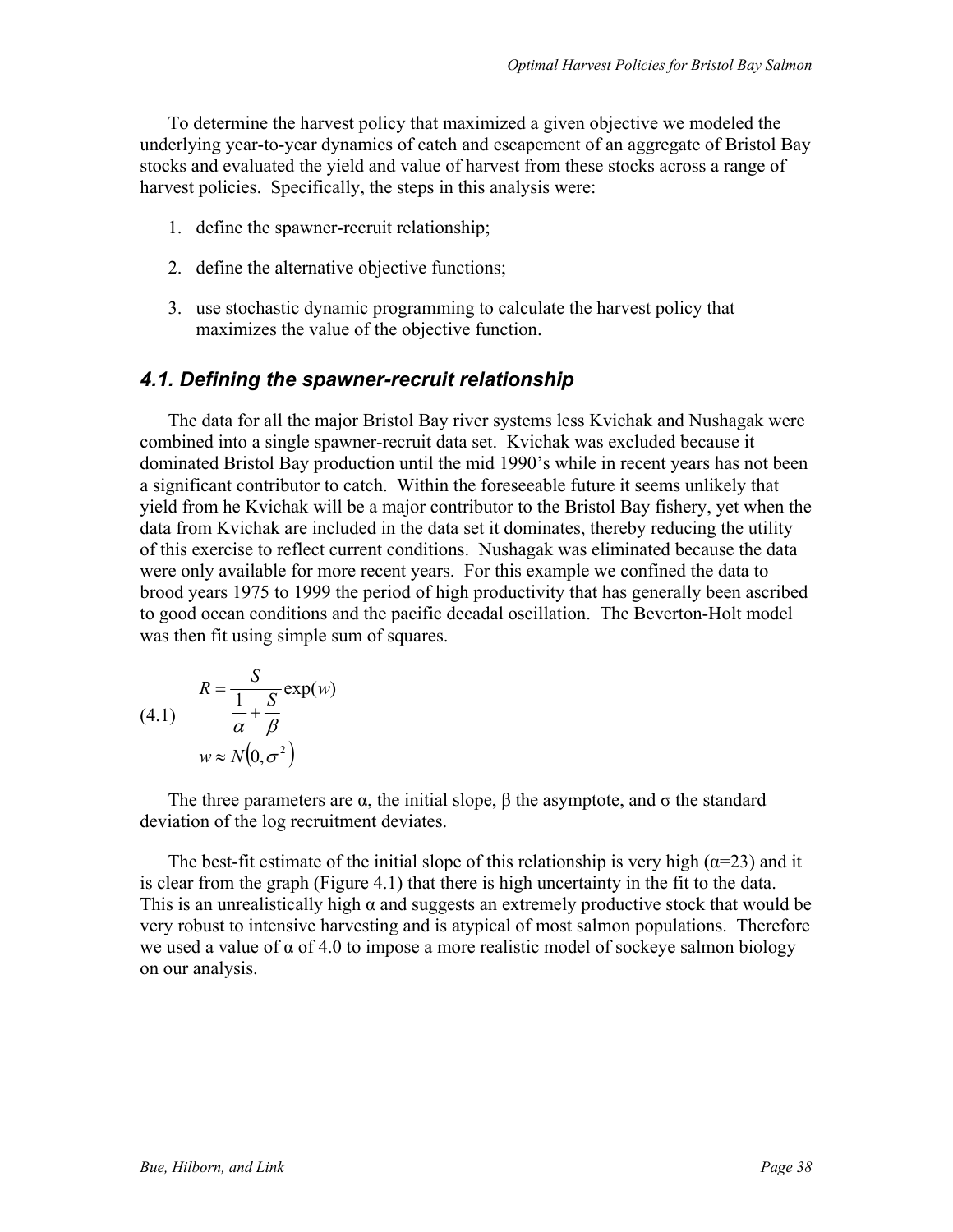### *4.2. Definition of alternative objective functions*

### *4.2.1. Maximum sustainable yield*

The MSY objective was defined as maximizing the average annual catch in numbers of fish. While there is a tendency for Bristol Bay fish to be smaller in years of large returns, we have ignored this consideration assumed each fish to be of equal value regardless of the magnitude of catch.

### *4.2.2. Maximum landed gross value of fish caught*

The landed gross value of catch was calculated using the average weight of fish times the price per pound. Price per pound was estimated using the historical relationship between annual sockeye salmon ex-vessel price, total Bristol Bay salmon production, and the price of farmed coho salmon (from Knapp 2004, method described in section 3.1 of this report).

### *4.2.3. Maximum profit to harvesting sector*

We defined profit to the harvesting sector as ex-vessel value, less fixed costs and variable costs. Fixed costs were estimated to be \$12,787 per vessel and variable costs were 0.24 of the landed value. The impact of different fleet sizes was evaluated in the optimization process, and we were able to determine the fleet size that maximized the total profit to the fishery.

### *4.2.4. Maximum profit to processing sector*

We defined profit to the processing sector as wholesale price of fish, less fixed costs and variable costs. Fixed costs were estimated to be \$1.8 million per capacity to process 1 million fish in shore-based plants, and \$1.2 million per capacity to process 1 million fish in floating processors. We assumed an equal capacity of shore based and floating processors yielding an average fixed cost of \$1.5 million per capacity to process 1 million fish. The variable costs were estimated to be \$0.72 per pound of fish processed (Link et al. 2003), plus the ex-vessel price. The wholesale price of fish was estimated by Knapp (2004) to be  $$1.53 + 2.2 * ex-vessel price$ .

## *4.3. Calculation of optimal harvest policies*

The method of stochastic dynamic programming (DP) has now become standard in calculation of optimal harvest policies (Walters 1975, Hilborn 1976). The DP method is used to determine an optimum policy among many potential policies for complex dynamics occurring over time when there are variable (stochastic) processes at work. The method is ideal for determining an optimal harvest policy for a salmon population or aggregate of salmon populations because it allows for a search across a wide range of modeled "natural" variation in the relationship between spawners and subsequent recruitment while holding a harvest policy constant. The DP then searches over a range of harvest policies to identify the one that maximizes a given objective.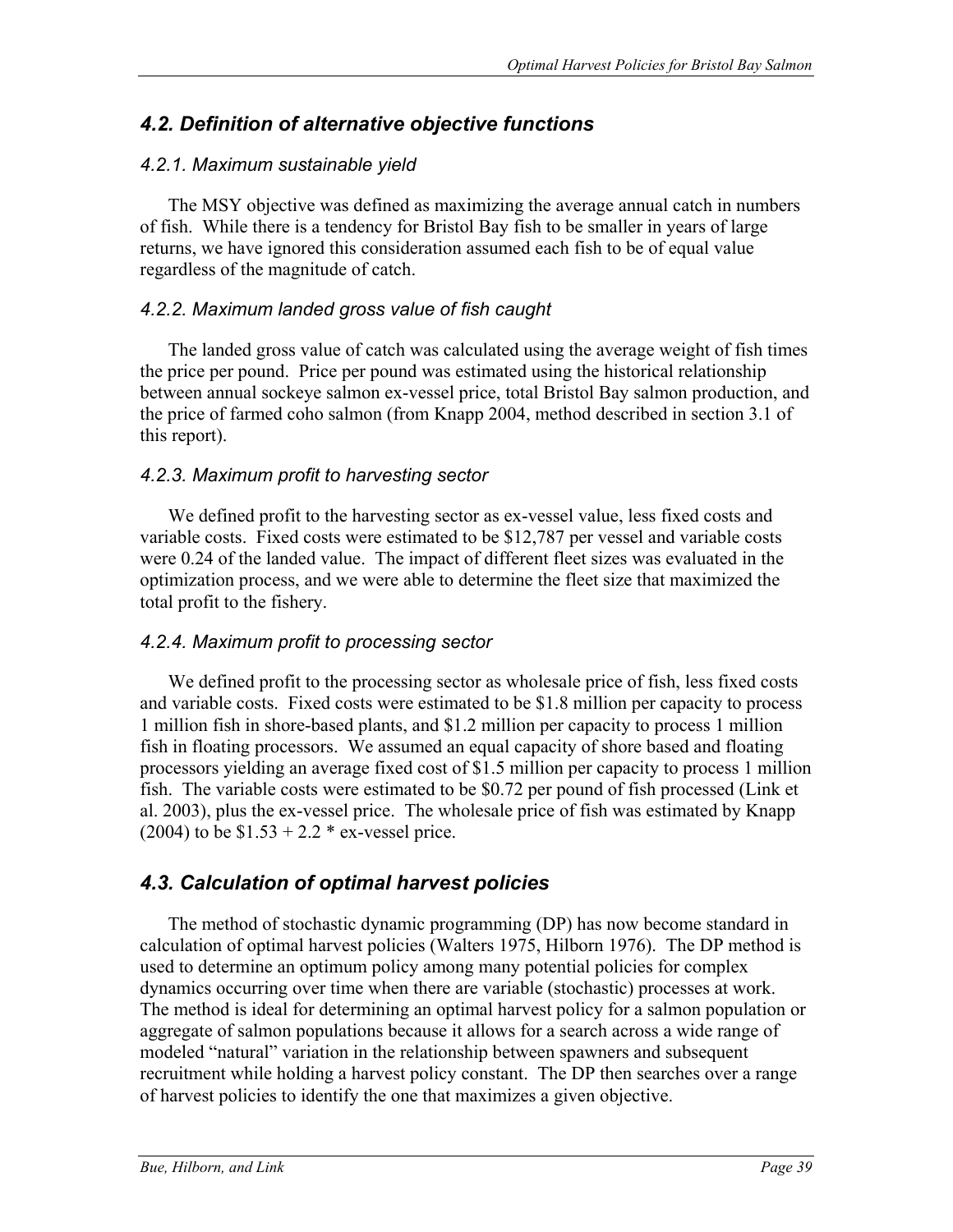We will not describe the full stochastic program methodology here, but will comment on implementation details relevant to our analysis and to facilitate peer review. We used 200 alternative levels of spawning stock size and 200 alternative levels of catch, a very fine grid. We initially calculated a transition matrix giving the probability that each discrete spawning stock size would produce a discrete level of total return (the 200 x 200 matrix). Calculation of this matrix used the standard deviation of the stochastic process. Then in the backwards iteration process of dynamic programming the alternative catch levels were evaluated for each alternative stock size.

The normal practice for DP is to specify a discount rate, and then run the dynamic programming algorithm backwards until the value vector converges. The converged vector corresponds to the net present value of a population of each size. The discount rate to use is a subject of considerable discussion; it is known that the discount rate itself will affect the optimal harvest solution, particularly for unproductive populations. We used a rate of 7% per sockeye salmon generation (we are solving a generation-togeneration model), which corresponds to approximately 2% discount rate.

For the objectives of maximum harvester or processor profit, the harvesting or processing capacity is an additional control variable, but one that we assume is not changing from year to year. This is a considerable simplification but given the nature of the limited entry policy within Alaska it seems reasonable for the harvesting sector. The number of permits is fixed, and while there is discussion about a buy-back or other forms of license reduction, it is hard to imagine at this time that there would be any form of annual adjustment in the number of permits. For the processing industry the situation is more complex because processors having some flexibility by bringing in additional floating processors in years of anticipated high catches, and by their ability to ship fish from Bristol Bay to processing plants elsewhere. For simplicity we are considered the capacity of the processing sector as fixed over all years.

When calculating the optimal harvesting policy for the two "profit" objectives, we ran the DP over a range of different capacities to determine how the net present value changes with different capacities.

### *4.4. Results for optimal economic returns from an aggregate fishery*

Figure 4.2 shows the optimum harvest level across a range of total return given the optimal fleet and processing capacity discussed later. When MSY is the objective, then we obtain the traditional fixed-escapement management result, with no harvest below the escapement goal of a little below 8 million. In addition, there is no catch up to a total return of about 8 million, then the catch increases directly with return (all fish above the escapement goal are taken as catch), and the escapement remains at 8 million. However, when the objective is any of the other options we examined, then the harvest policy is considerably different from the fixed-escapement policy. In all other cases, there is no harvest at very low stock sizes, but they all provide for harvest at almost all stock sizes. For example, at a return of 6 million, rather than no harvest as would occur in MSY fixed-escapement management, the harvest would be about 2 million. Figure 4.3 shows the optimal catch over a broader range of total returns.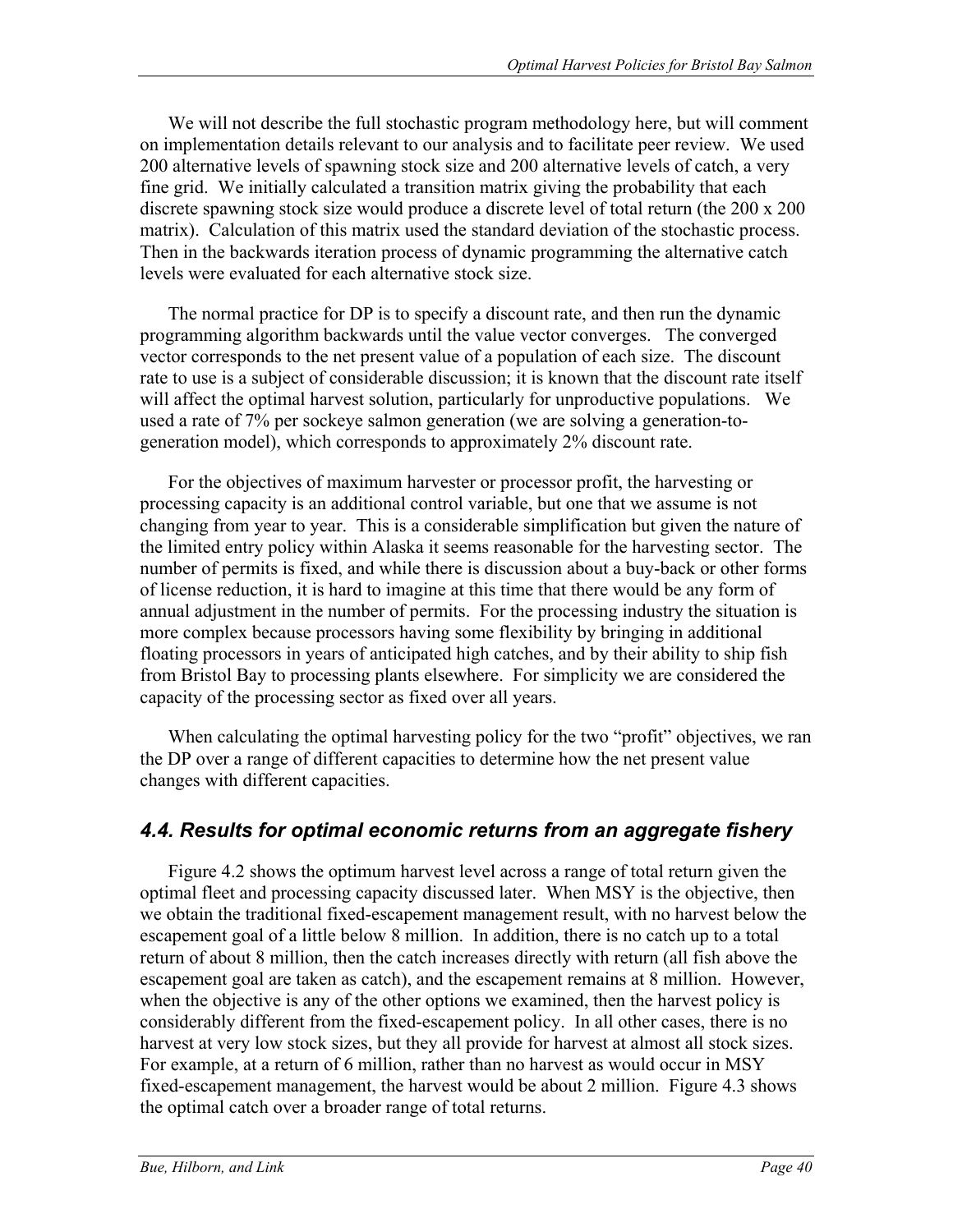At the lower stock sizes, the optimal harvest is for more catch if the objective is revenue, processor profit or harvester profit, with the revenue policy becoming very similar to MSY at about 20 million total return, whereas the optimal policy for profits to both harvesters and processors caps at a catch of 15 million fish, optimal for both harvesting and processing.

The two primary differences between the optimal policies for the different objectives are the capping of catch when runs are large for a processor or harvester profit objective, and the exploitation rates when the stock is less than 8 million for the maximum revenue and maximum profit objectives. Neither of these results is surprising. As soon as one considers fixed costs associated with harvesting and processing, there is going to be a maximum harvesting capacity. The exact level of the optimal harvest capacity will depend on a wide range of factors including the spawner-recruit curve, revenue, and costs.

Under a MSY policy the optimum escapement occurs when the slope of the spawnerrecruit curve  $= 1$ , that is when putting one additional fish in the escapement will produce exactly one additional fish in the future catch. However, when we consider the fact that revenue depends on volume, there will be a reason to harvest at lower stock sizes because the fish will be worth more if harvested because the price will be high because catch will be very small. The offspring of this fish will be worth relatively less in the future because the expected harvest off of an escapement of 6-8 million will be about 20 million fish, commanding a much lower price per fish than when the harvest is only a few million.

Optimum capacity was calculated for the harvesting and processing industries by running the DP optimization over values of capacity from 10 to 30 million fish in 1 million fish intervals and examining the net present value. The net present value depends on the current population size; more fish now are always better, as well as on the fleet capacity. This is shown in Figure 4.4 for 3 different levels of current stock size. We see that more fish is always better, but when fleet capacity is small, the difference between 20 and 30 million fish at present is very small because there isn't the capacity to harvest them now, and the future value of the differences in runs is small because of the asymptotic nature of the spawner-recruit curve (those extra 10 million fish won't make much difference in the next generation).

This example demonstrates that the MSY-based policy is not economically optimal and provides us with qualitative ideas about the impact of considering fixed costs and the impact of volume of harvest on price. We examined at how much was due to price as opposed to the fixed costs. The price effect causes the harvesting at low stock sizes, the fixed costs move the optimum escapement down.

### *4.5. Discussion – policies for optimal economic returns from an aggregate fishery*

The economic perspective from the harvesting and processing sectors provides a very different view on what "optimal" management is compared to traditional MSY-based management. The most striking effect was the importance of capping capacity; it simply does not pay to have large fleets or processing capacity that are only used every few years.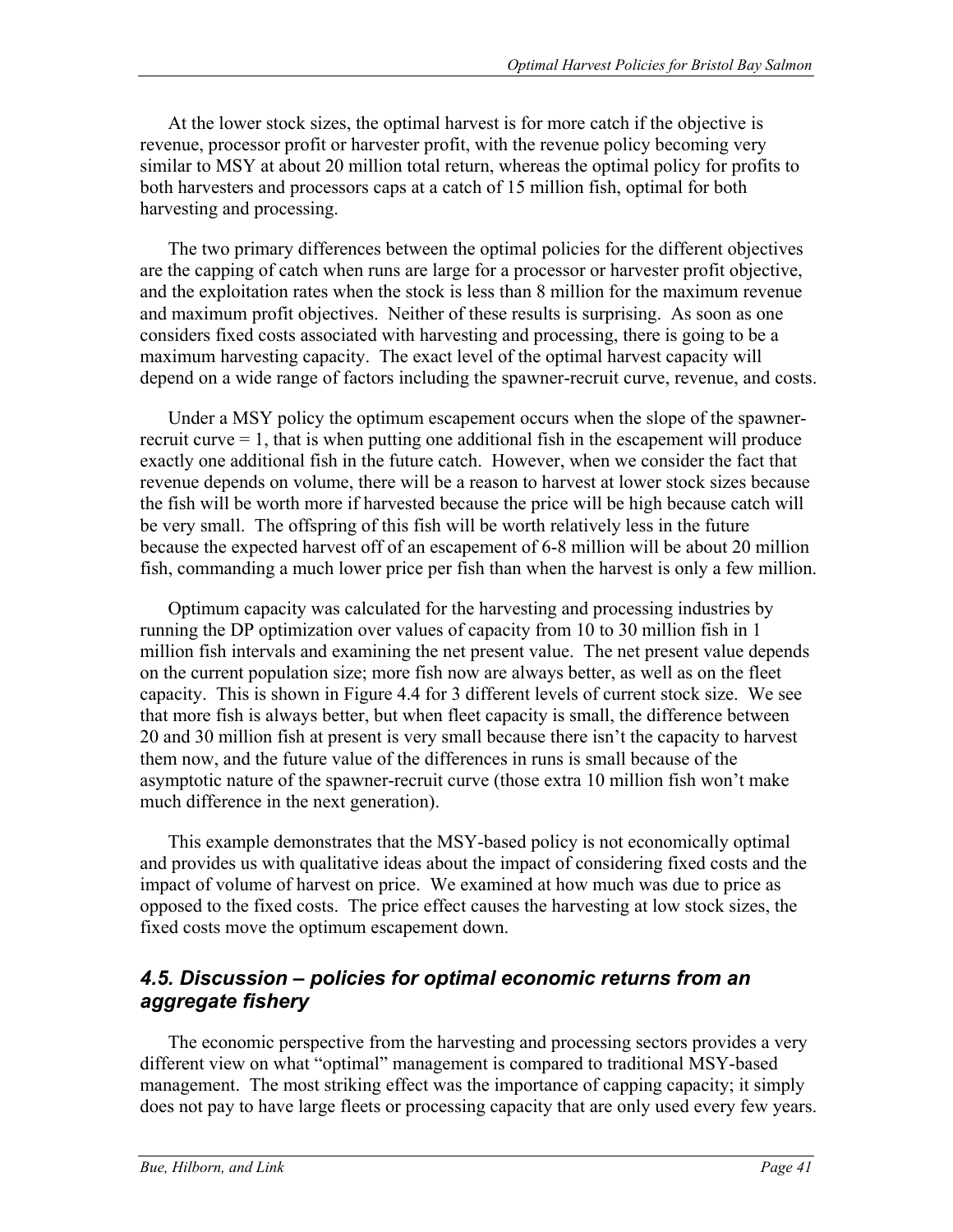This has been recognized by the Commercial Fisheries Entry Commission in its recommendations for a much smaller fleet and by the processing industry who on its own has reduced its capacity in recent years. It would seem appropriate for the official harvesting policy to recognize that the economic viability of the industry would be enhanced if there was a maximum catch limit for the Bay.

Capping maximum catch implies that in years of large return there will be some particularly large escapements. While the Kvichak has had escapements in excess of 20 million fish, there are certainly some concerns that an escapement of 3-10 million fish in Egegik, Naknek, Wood or Ugashik would have major impacts on spawning success and juvenile fish growth. Traditionally there was concern about "overescapement" reducing future production, but there are certainly no data from Bristol Bay that indicate lower production at high escapements, and indeed such data are almost unknown for sockeye salmon. The recent very large escapements in the Alagnak will provide useful information, and before formally adopting harvest policies that have maximum catch built in, a biological evaluation of the risks of high escapement to production in comparison to the benefits of high escapements to other ecosystem components should be considered

The impacts of volume on price seem to primarily affect the harvesting policy at low return sizes, where the analysis suggests that the bottom end of the escapement range should be a "soft landing" rather than a hard floor. When returns are low the price is high, and it is economically optimum to allow some harvesting even at low stock sizes. It is important to note that this applies only to Bay-wide catch, if an individual district has a poor return, but other districts have good returns, then the total Bay-wide production will not be low, and the price will not be particularly high, thus there are few price benefits from some harvesting below the escapement floor in the individual weak district.

While all of our analyses are built on the assumption of a single annual harvest decision, in practice these stocks are managed in-season, and the harvesting and processing capacities are daily or two-day limits rather than annual limits. It would be useful to evaluate the in-season implementation of harvest policies to determine if there are ways to provide for more early-season harvest, which would improve the economics by making a fixed capacity in both harvesting and processing able to handle more fish through a single season. Bristol Bay managers are traditionally reluctant to provide much fishing opportunity until they have some confidence they will reach their minimum escapement goals. The results of the economic analysis suggest that some harvesting below traditional escapement floors is economically optimal – thus the economic performance of the fishery may be enhanced by more aggressive fishing early in the season.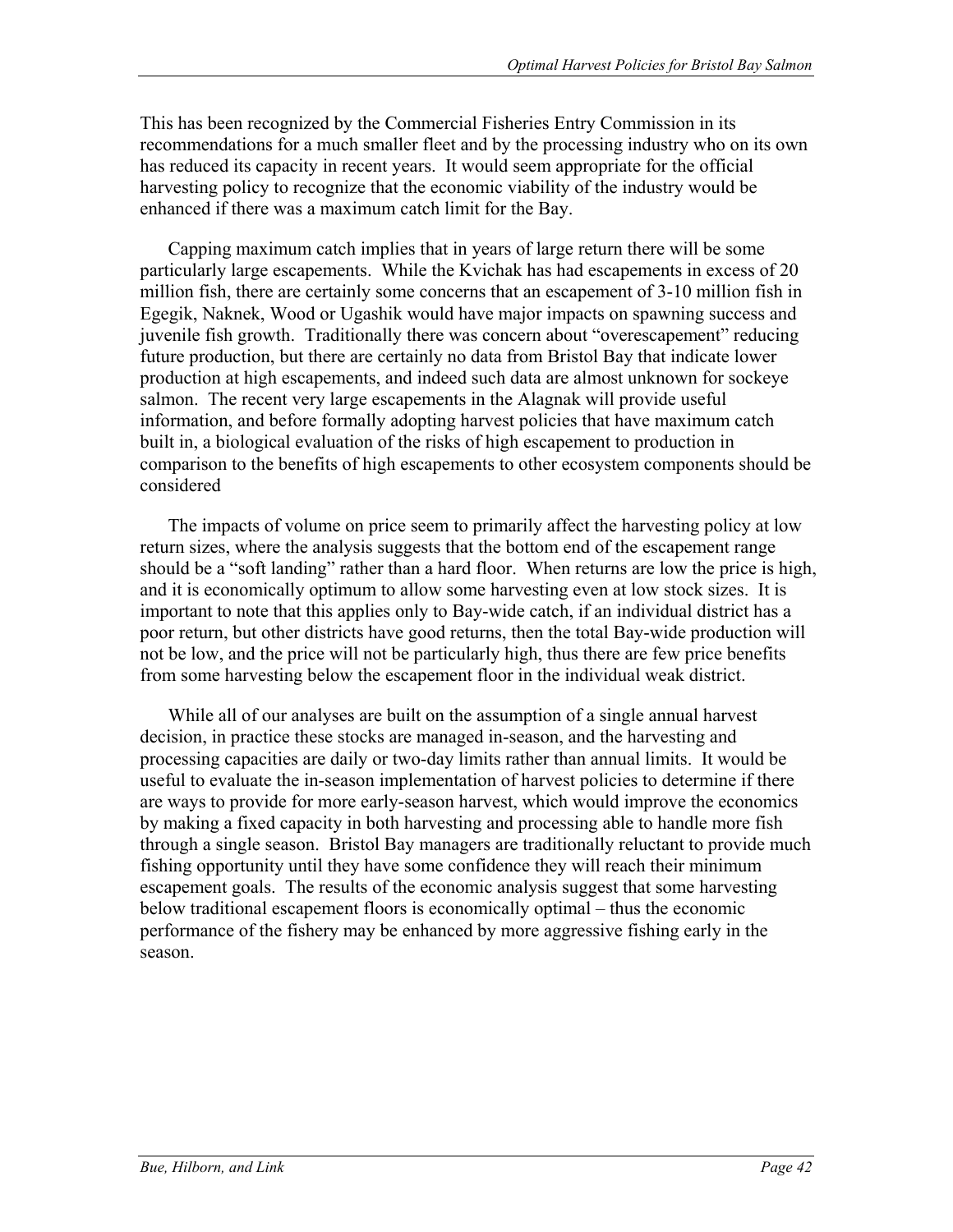

*Figure 4.1. Spawner-recruit curve for Bristol Bay, brood years 1975-1999, all major river systems combined except Kvichak and Nushagak. Solid dots are spawner-recruit data, solid thick line is the best fit curve, and the thin line is the surplus production across the range of spawning stock sizes.* 



*Figure 4.2. Optimal catch as a function of total return for four management objectives at a range of returns from 0 to 10 million fish.*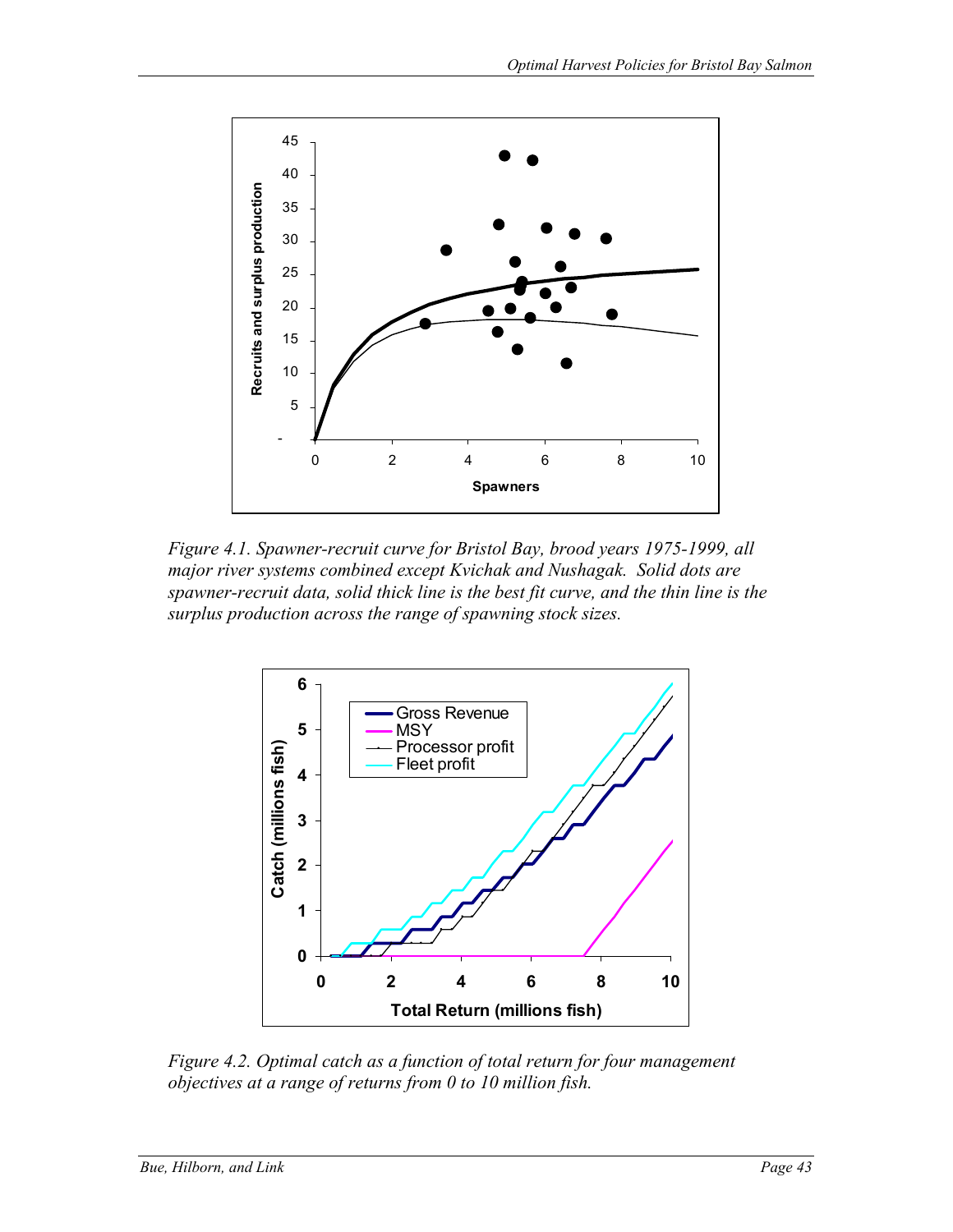

*Figure 4.3. Optimal catch as a function of total return for four management objectives at a range of returns from 0 to 50 million fish.* 



*Figure 4.4. Net present value versus fleet capacity for 3 different levels of current stock size, 10, 20 and 30 million fish.*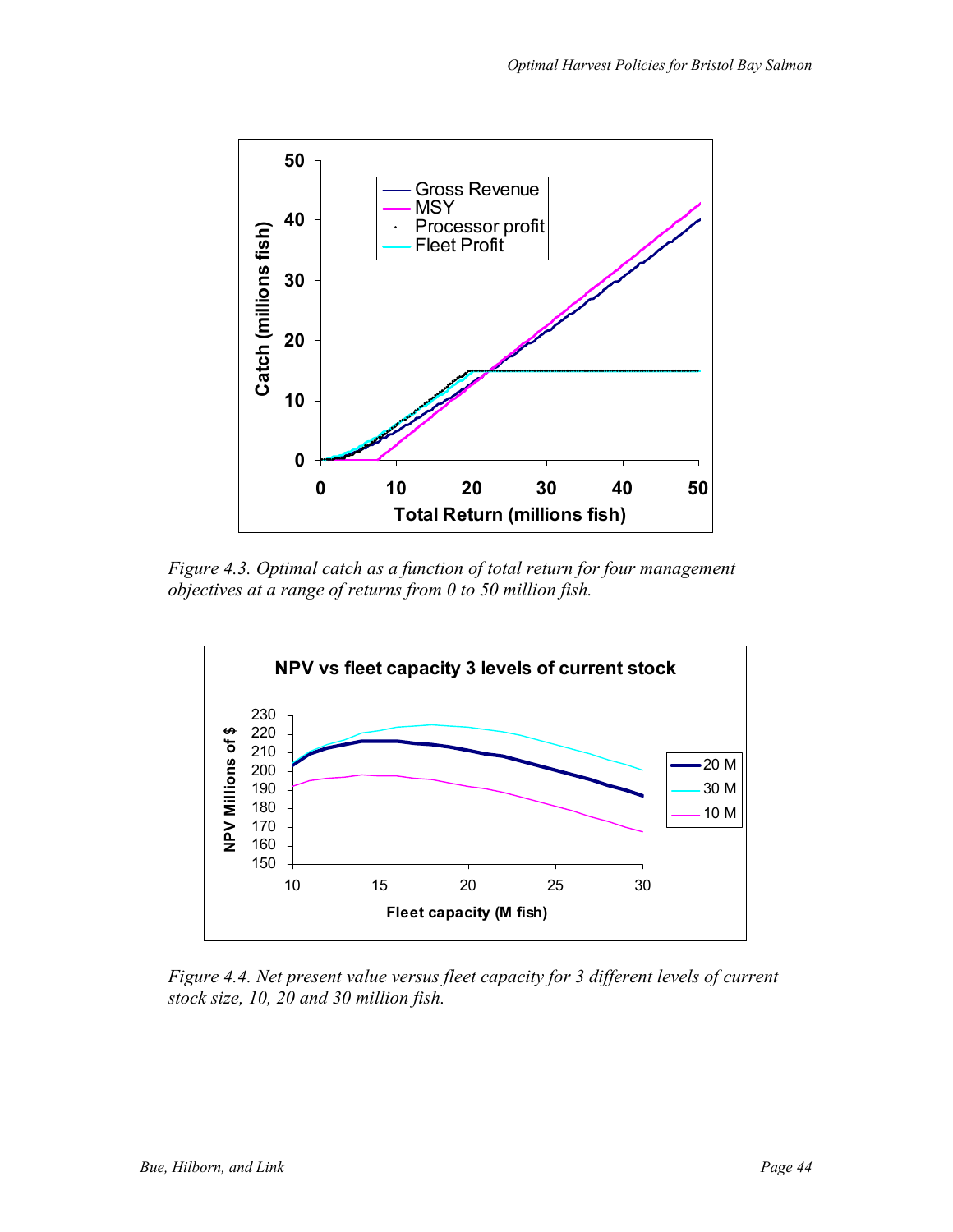# **5. Conclusions**

## *5.1. Estimating BEGs*

Formally taking into account more uncertainty in the relationship between spawners and subsequent recruitment than has been done in the past generally leads to estimates of higher levels and wider ranges for MSY BEGs than those developed by current approaches. Broader ranges for BEGs are a result taking uncertainty into account but care should be taken in interpreting the value of these higher ranges, which can be expected to result in more variability in annual catches than current BEG ranges.

## *5.2. Alternative harvest policies to achieve 90% of MSY yield*

Long-term average yields very similar to those from current fixed-escapement goal policy can be achieved by many different combinations of escapement level and harvest rate. Contrary to the prevailing salmon management approach, our results suggest that yields very similar to those from fixed-escapement goal management can be achieved by many combinations of fixed harvest rates and escapement "floors" that are lower than current BEG ranges in Bristol Bay.

## *5.3. District-specific economic yield*

The net income or NPV of harvests is heavily dependent on the assumed maximum catch level set by the harvest policy (as well as the productivity and dynamics of the stock). The existence of fixed costs in the harvesting and processing sectors results in a maximum catch level that optimizes the net income from a fishery. Using average harvesting and processing capacity, the maximum catch level can be translated into the number of processors and harvesters that maximizes the net income from a specific fishery.

## *5.4. Policies for optimal economic returns from an aggregate fishery*

Considering the economics of the price of fish and the cost structure of fishing and processing, harvesting and processing sectors provide very different views on what "optimal" management is compared to MSY-based management. The most striking effect was the importance of capping capacity; it simply does not pay to have large fleets or processing capacity that are only used every few years. It seems appropriate for the official harvesting policy to recognize that the economic viability of the industry would be enhanced if there was a maximum catch limit for the Bay.

The impacts of volume on fish price seem to primarily affect the harvesting policy at low return sizes, where the analysis suggests that the bottom end of the escapement range should be a "soft landing" rather than a hard floor. When returns are low the price is high, and it is economically optimum to allow some harvesting even at low stock sizes. It is important to note that this applies only to Bay-wide catch, if an individual district has a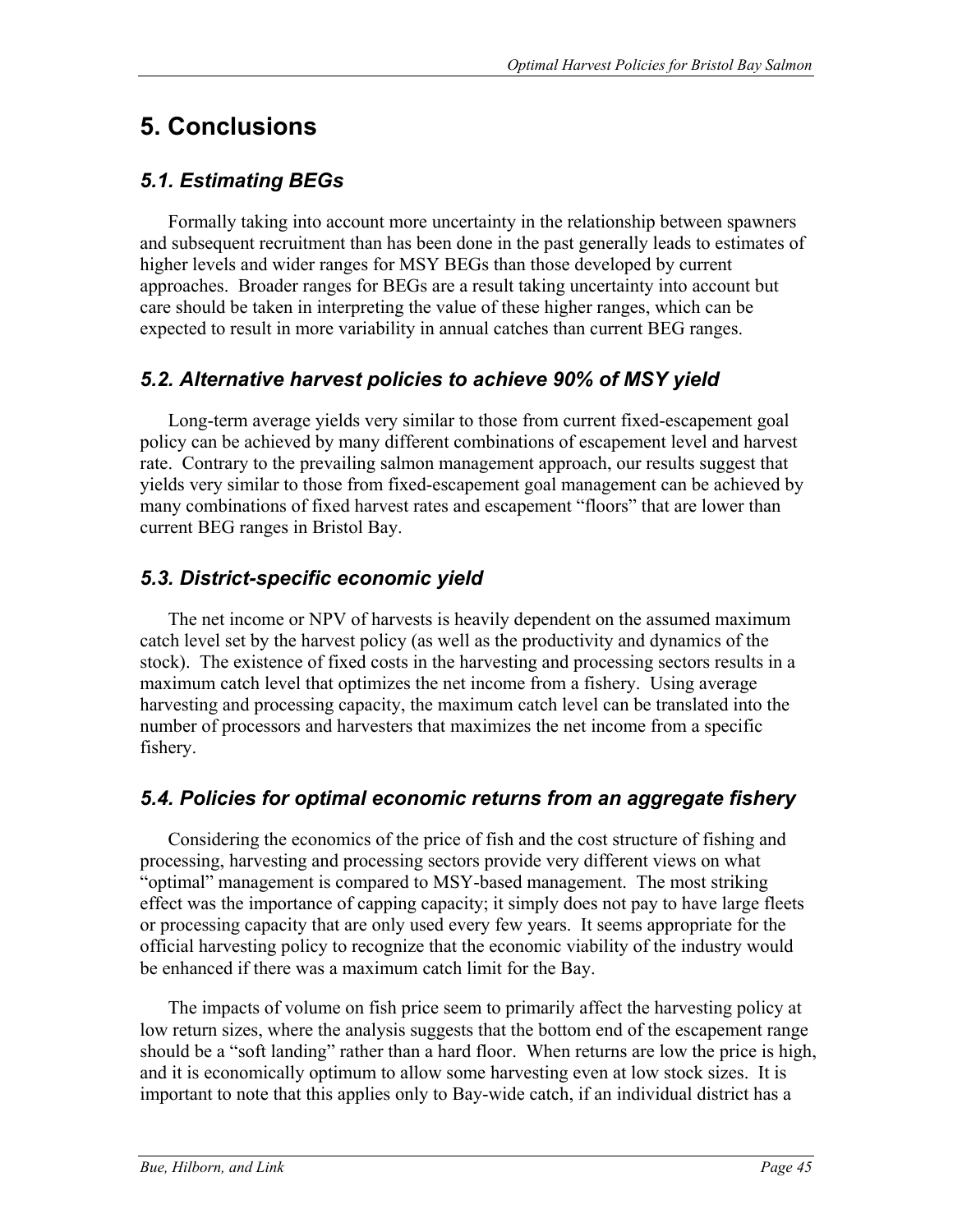poor return, but other districts have good returns, then the total Bay-wide production will not be low, and the price will not be particularly high, thus there are few price benefits from some harvesting below the escapement floor in the individual weak district.

# **6. Future work**

We see several avenues for further work on harvest policies. We have shown that the optimal harvest policy with economic objectives can differ significantly from the BEG. We used published economic data, but we suspect that building on what we have done, some economic analysis and critique of our models would be appropriate. The integration of the annual harvest policy with the reality of in-season management is a high priority and was discussed in an earlier paragraph. A major limitation of the methods used here is the use of brood tables to summarize the life history of the fish. The real biology of many of these stocks has shown great changes in survival over different life history stages, and it seems likely that an analysis based on a more realistic life history model, including explicitly freshwater and marine survival, would provide a better way to understand the role of density dependence in these stocks, and indeed in almost all salmon.

While harvest policies have traditionally been conducted on a district-by-district basis, the harvesting and processing capacity, and the price impacts are Bay-wide phenomena, and it would be very useful to calculate the optimal policies simultaneously for all fishing districts. This would involve looking at the total returns for each district simultaneously. This is now possible with modern computational methods and should be pursued.

Finally, with an increase in interest and some progress toward addressing economic objectives for the fishery (e.g., Naknek and Nushagak OEGs, the implementation of a "general district" in 2004) we should expect more fluctuation in escapement levels in the future than has been observed historically. Further work should be done to design and evaluate monitoring programs that can assess the biological implications of deviations from the recent historical escapement levels.

# **7. Acknowledgements**

We would like to thank the members of the Board of Directors of the Bristol Bay Science and Research Institute for providing the impetus and support to this project. Together these Directors (Hattie Albecker, Ted Angasan, Robert Heyano, Moses Kritz, Hazel Nelson, Robin Samuelsen, Victor Seybert, Moses Tuyakuk) have fished over 250 seasons in Bristol Bay and they have long appreciated the difference between maximizing biological yield and maximizing net income from the fishery. Data were provided by Fred West and Lowell Fair. Lowell Fair and Doug Eggers (ADF&G) reviewed earlier versions and provided helpful suggestions that improved the report.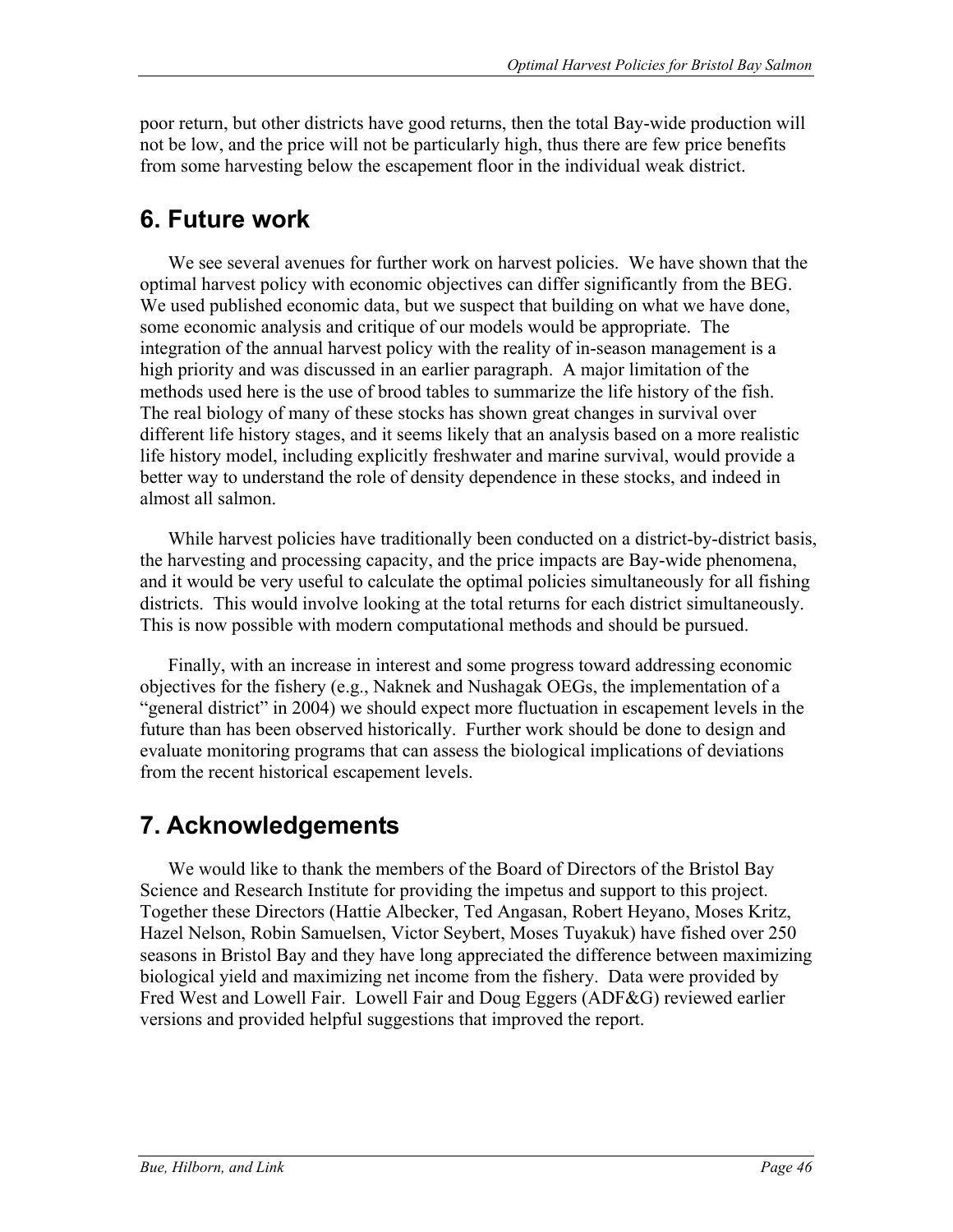# **8. References**

- Adkison, M. D., and Su, Z. M. 2001. A comparison of salmon escapement estimates using a hierarchical Bayesian approach versus separate maximum likelihood estimation of each year's return. Can. J. Fish. Aquat. Sci. 58: 1663-1671.
- Carlin, B. P., and Louis, T. A. 1996. Bayes and empirical Bayes methods for data analysis. Chapman and Hall, London.
- Charles, A. T. 1983. Optimal fisheries investment under uncertainty. Can. J. Fish. Aquat. Sci. 40**:** 2080-2091.
- Clark, C. W. 1976. Mathematical bioeconomics: The optimal management of renewable resources. Wiley-Interscience, New York.
- Commission, C. F. L. E. 2004. Bristol Bay Salmon Drift Gillnet Fishery Optimum Number Report. Commercial Fisheries Limited Entry Commission, 8800 Glacier Highway #109, Juneau AK. No. 04-3.
- Eggers, D. M. 1992. The Benefits and Costs of the Management Program for Natural Sockeye-Salmon Stocks in Bristol Bay, Alaska. Fish Res. 14**:** 159-177.
- Evans, D. G., Browning, J. B., and Bue, B. G. 2000. A Simulation Model for Sockeye Salmon in the Wood and Nushagak Rivers: A tool for evaluating escapement and harvest levels. Alaska Department of Fish and Game, Division of Commercial Fisheries. No. 2A00-40.
- Gelman, A., Carlin, J. B., Stern, H. S., and Rubin, D. B. 1995. Bayesian data analysis. Chapman and Hall, London.
- Hilborn, R. 1976. Optimal exploitation of multiple stocks by a common fishery: a new methodology. J. Fish. Res. Board Can. 33**:** 1-5.
- Hilborn, R. 2001. Stock, recruitment and reference points: assessment and management of Atlantic salmon. In Stock Recruitment and Reference Points: assessment and management of Atlantic Salmon. Edited by E. Prevost and G. Chaptu. Institut-National-de-la-Recherche-Agronomique, Paris. pp. 177-193.
- Hilborn, R. 2006. Fisheries success and failure: the case of the Bristol Bay salmon fishery. Bull. Mar. Sci. 78: 487-498
- Hilborn, R., and Walters, C. J. 1992. Quantitative fisheries stock assessment: choice, dynamics and uncertainty. Chapman and Hall, New York.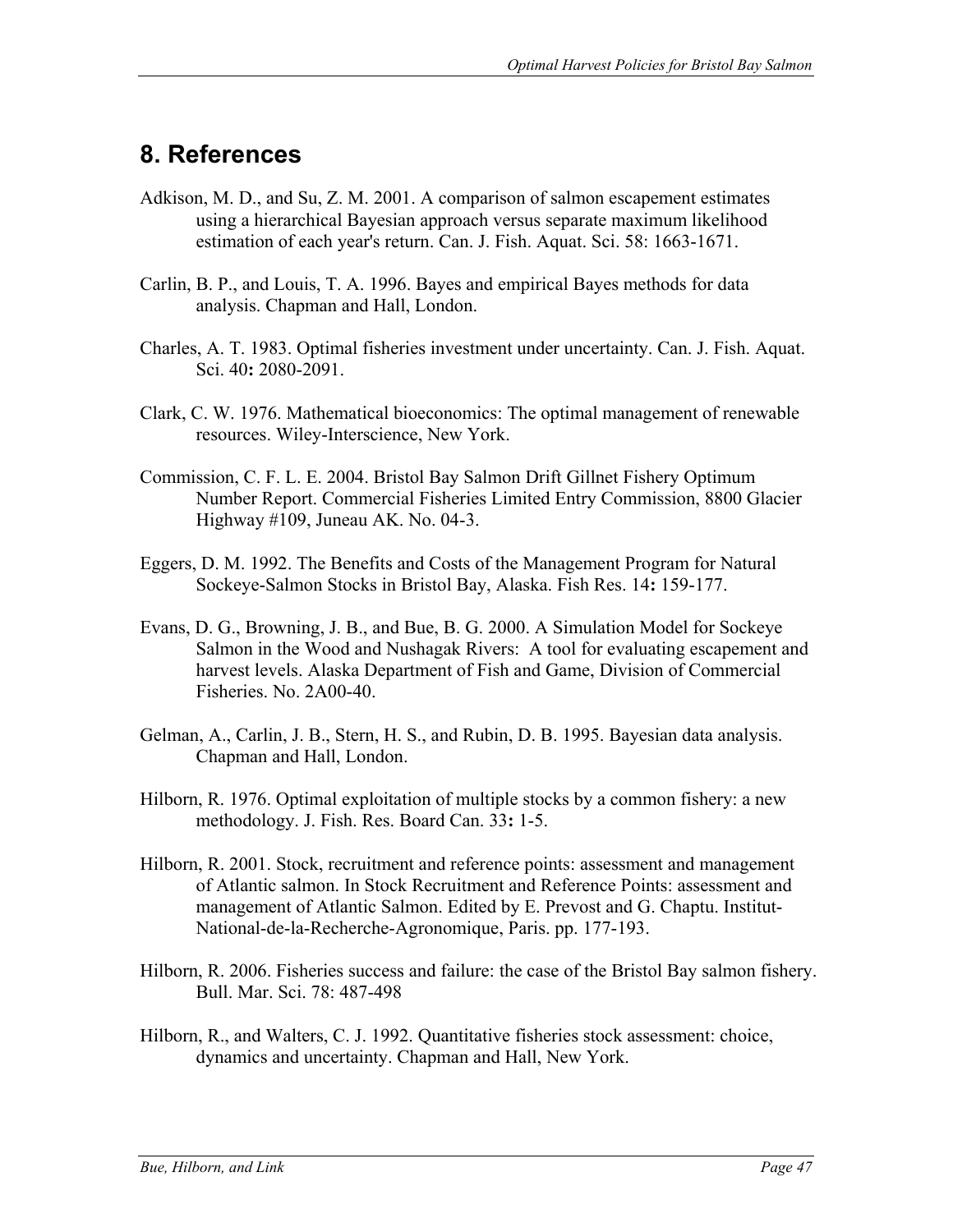- Knapp, G. 2004. Projections of future Bristol Bay salmon prices. Prepared for the State of Alaska Commercial Fisheries Entry Commission.
- Koslow, J. A. 1982. Limited Entry Policy and the Bristol Bay, Alaska Salmon Fishermen. Can. J. Fish. Aquat. Sci. 39**:** 415-425.
- Link, M. R., Hartley, M. L., Miller, S. A., Waldrop, B., Wilen, J., and Barnett, A. 2003. An analysis of options to restructure the Bristol Bay salmon fishery. Bristol Bay Economic Development Corporation. 104 p. + appendices.
- Mangel, M., and Clark, C. W. 1988. Dynamic modeling in behavioral ecology. Princeton University Press, Princeton, New Jersey.
- Minard, R. E., and Meacham, C. P. 1987. Sockeye salmon (*Oncorhynchus nerka*) management in Bristol Bay, Alaska pps. 336-342. In H. D. Smith, L. Margolis and C. C. Wood [ed.] Sockeye salmon (*Oncorhynchus nerka*) population biology and future management. Can. Spec. Publ. Fish. Aquat. Sci. 96.
- Morris, W.F. and Doak, D. F. 2002. Quantative Conservation Biology; Theory and practice of population viability analysis. Sinauer Associates Inc. Sunderland, Ma.
- Punt, A. E., and Hilborn, R. 1997. Fisheries stock assessment and decision analysis: the Bayesian approach. Reviews in Fish Biology and Fisheries. 7: 35-63.
- Quinn, T. J., Jr., and Deriso, R. B. 1999. Quantitative Fish Dynamics. Oxford University Press, New York.
- Walters, C. 1975. Optimal harvest strategies for salmon in relation to environmental variability and uncertain production parameters. J. Fish. Res. Board Can. 32**:**  1777-1784.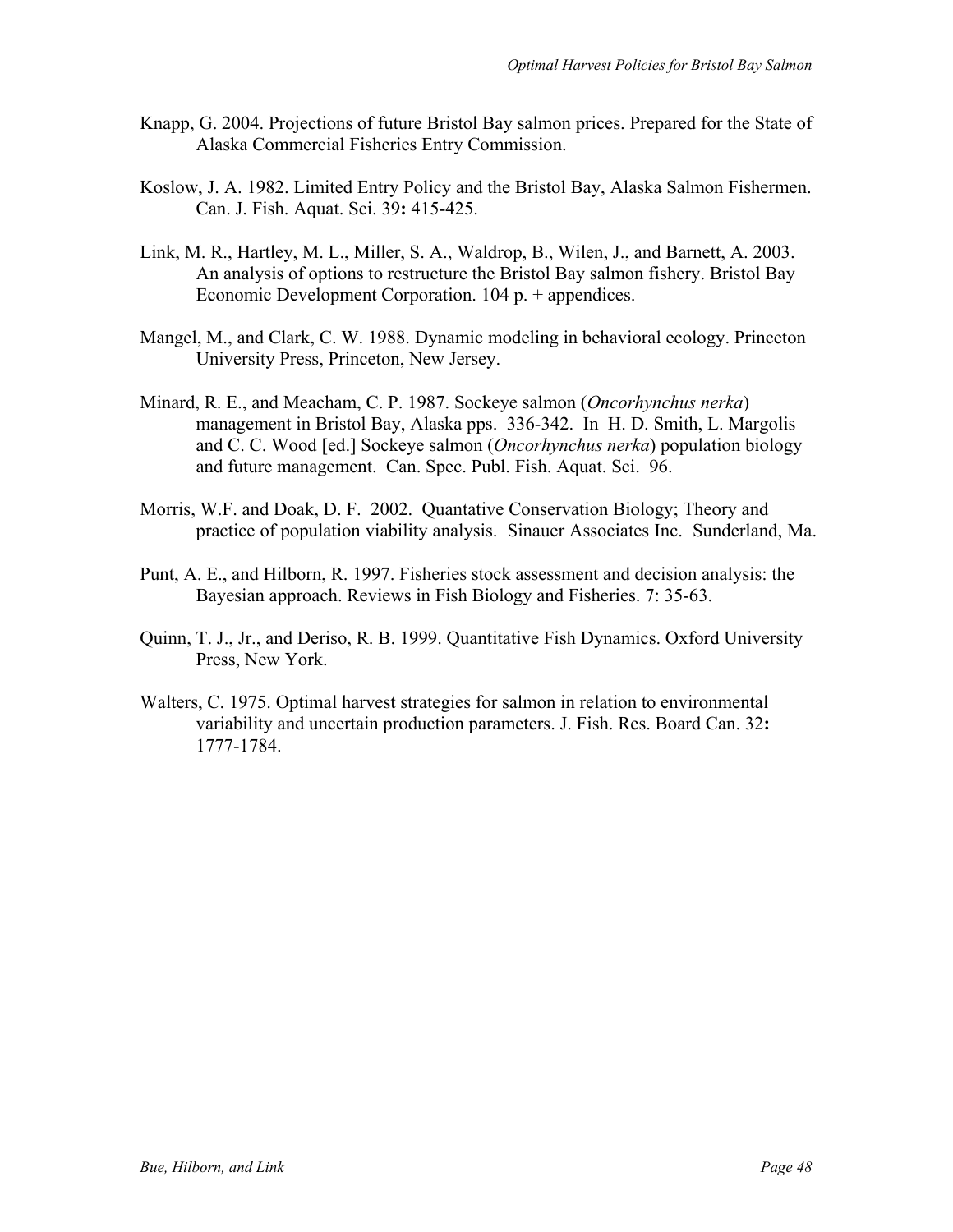**Appendix A. Brood tables for eight Bristol Bay sockeye salmon stocks groups, 1950-2004.**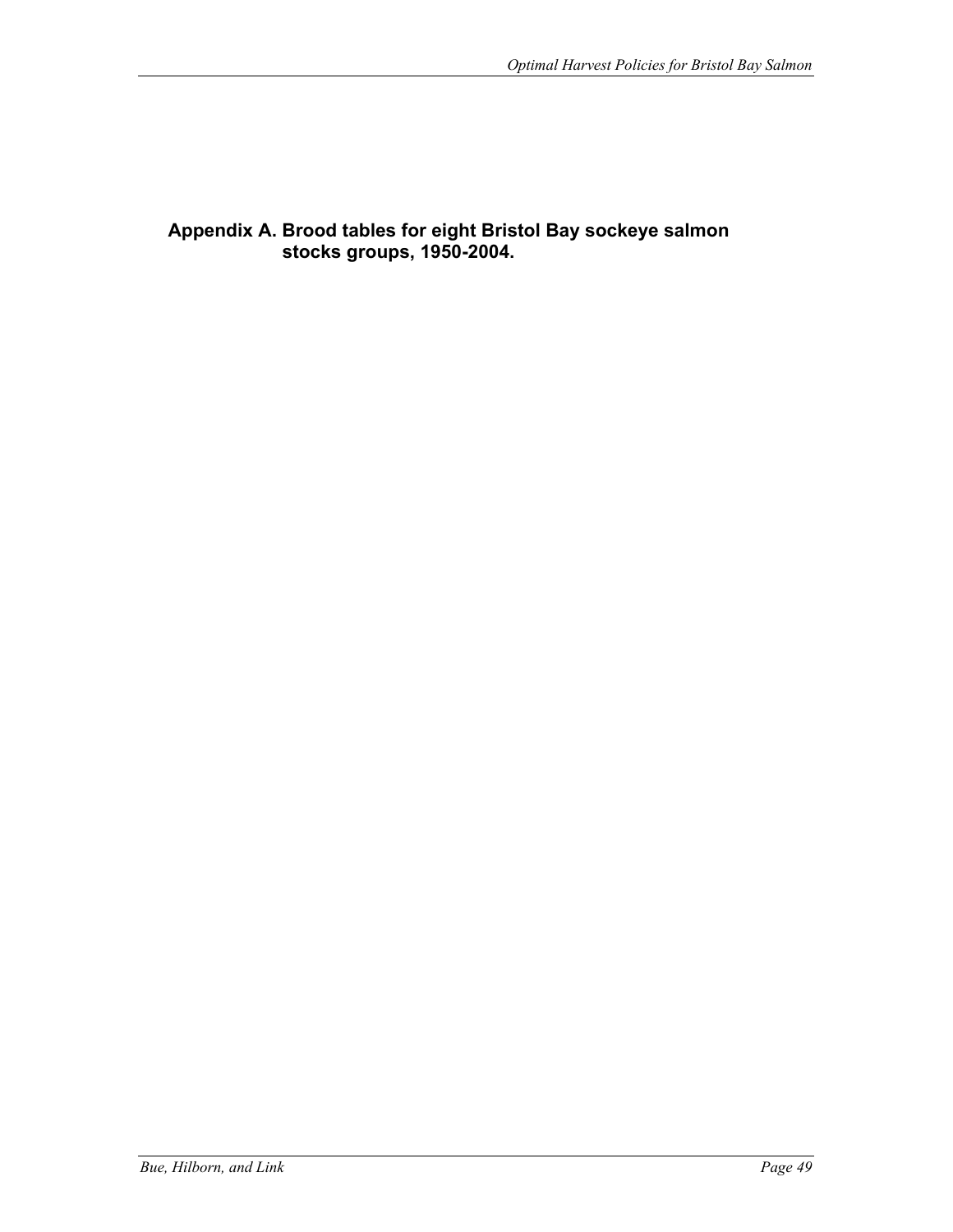|               |                |                         |                             |                         |                      |                |                            |                  | Return by Age Class |                         |                           |                  |                 |                |                  |                               |                |                      |
|---------------|----------------|-------------------------|-----------------------------|-------------------------|----------------------|----------------|----------------------------|------------------|---------------------|-------------------------|---------------------------|------------------|-----------------|----------------|------------------|-------------------------------|----------------|----------------------|
| Brood<br>Year | Escapement     | 0.2                     | 1.1                         | 0.3                     | 1.2                  | 2.1            | 0.4                        | 1.3              | 2.2                 | 3.1                     | 1.4                       | 2.3              | 3.2             | 1.5            | 2.4              | 3.3                           | 3.4            | Total                |
| 1950          | $0~^{\rm b}$   | $0~^{\circ}$            | 0 <sup>c</sup>              | 0 <sup>c</sup>          | $0c$                 | $0~^{\circ}$   | $\mathbf 0$                | $\mathbf 0$      | 0                   | $\mathbf 0$             | 0                         | 274              | 70              | $\mathbf 0$    | $\overline{4}$   | 23                            | 0              | 371 <sup>d</sup>     |
| 1951          | $0~^{\rm b}$   | c<br>0                  | $0~^{\circ}$                | 0                       | 0                    | 0              | $\mathbf 0$                | 325              | 1,018               | $\mathbf 0$             | 1                         | 1,301            | $\overline{2}$  | 0              | 0                | 6                             | $\mathbf 0$    | $2,653$ <sup>d</sup> |
| 1952          | $0~^{\rm b}$   | 0                       | 0                           | 0                       | 623                  | 0              | $\mathbf 0$                | 446              | 241                 | 0                       | 1                         | 295              | 19              | 0              | $\overline{2}$   | 5                             | 0              | 1,632                |
| 1953          | $0~^{\rm b}$   | 0                       | 0                           | 0                       | 26                   | 0              | $\mathbf 0$                | 39               | 435                 | 2                       | 0                         | 337              | 254             | 0              | 0                | 12                            | 0              | 1,105                |
| 1954          | 0 <sup>b</sup> | 0                       | 0                           | 0                       | 11                   | 4              | 0                          | 13               | 1,190               | 0                       | 0                         | 641              | 87              | 0              | 0                | 46                            | 0              | 1,992                |
| 1955          | 0 <sup>b</sup> | 0                       | 1                           | 0                       | 20                   | 0              | $\mathbf 0$                | 163              | 672                 | 0                       | 0                         | 396              | 6               | 0              | 1                | 6                             | 0              | 1,265                |
| 1956          | 1,104          | 0                       | 6                           | $\mathbf 0$             | 2,025                | 0              | $\mathbf 0$                | 3,190            | 925                 | 0                       | $\overline{2}$            | 685              | $\mathbf{1}$    | 0              | 0                | 12                            | 0              | 6,846                |
| 1957          | 391            | 0                       | 0                           | 0                       | 37                   | 0              | $\pmb{0}$                  | 43               | 1,096               | 0                       | 0                         | 927              | 70              | 0              | 0                | 62                            | 0              | 2,235                |
| 1958          | 246            | 0                       | $\pmb{0}$                   | 0                       | 42                   | $\overline{2}$ | $\mathbf 0$                | 73               | 817                 | 0                       | 0                         | 308              | 16              | 0              | 0                | 3                             | 0              | 1,261                |
| 1959          | 1,053          | 0                       | $\pmb{0}$                   | 0                       | 73                   | $\mathbf 2$    | $\mathbf 0$                | 164              | 1,037               | 0                       | 0                         | 467              | 14              | 0              | 0                | 24                            | 0              | 1,781                |
| 1960          | 1,799          | 8                       | 0                           | 0                       | 447                  | 21             | $\mathbf 0$                | 328              | 4,447               | 0                       | 1                         | 2,560            | 49              | 0              | 0                | 50                            | 0              | 7,911                |
| 1961          | 702            | 0                       | 0                           | 3                       | 82                   | 0              | 0                          | 229              | 446                 | 0                       | 1                         | 791              | 28              | 0              | 0                | 10                            | 0              | 1,590                |
| 1962          | 1,027          | 0                       | 0                           | 0                       | 22                   | $\mathbf 0$    | $\mathbf 0$                | 69               | 950                 | $\mathbf 0$             | $\mathbf 0$               | 375              | 28              | 0              | 0                | 30                            | 0              | 1,474                |
| 1963          | 998            | 0                       | 0                           | 1                       | 16                   | $\overline{2}$ | $\mathbf 0$                | 112              | 538                 | 1                       | 1                         | 506              | 74              | 0              | 0                | $\overline{7}$                | 0              | 1,258                |
| 1964          | 850            | 0                       | 1                           | 0                       | 126                  | 6              | 0                          | 69               | 1,454               | 1                       | 0                         | 242              | 73              | 0              | 0                | 12                            | 0              | 1,983                |
| 1965          | 1,445          | 0                       | 0                           | 0                       | 104                  | 35             | 0                          | 72               | 2,016               | 0                       | 4                         | 845              | 6               | 0              | $\overline{2}$   | 20                            | 0              | 3,104                |
| 1966          | 804            | 0                       | 0                           | 1                       | 249                  | 0              | 0                          | 752              | 600                 | 0                       | $\overline{2}$            | 890              | 7               | 0              | 0                | 10                            | 0              | 2,511                |
| 1967          | 637            | 0                       | 0                           | $\overline{\mathbf{c}}$ | 60                   | $\overline{2}$ | 0                          | 257              | 665                 | 0                       | 0                         | 622              | 1               | 0              | 1                | $\overline{2}$                | 0              | 1,612                |
| 1968          | 339            | 0                       | 0                           | 0                       | 41                   | 0              | 0                          | 56               | 87                  | 0                       | 0                         | 258              | 3               | 0              | 5                | 9                             | 0              | 459                  |
| 1969          | 1,016          | 0                       | 0                           | $\mathbf 0$             | 12                   | 1              | 0                          | 111              | 1,096               | 0                       | 0                         | 1,141            | 279             | 0              | $\overline{2}$   | 113                           | 0              | 2,755                |
| 1970          | 920            | 0                       | 0                           | 0                       | 59                   | 0              | 0                          | 89               | 796                 | 0                       | 1                         | 175              | 95              | 0              | 0                | 25                            | 0              | 1,240                |
| 1971          | 634            | 0                       | 0                           | 0                       | 45                   | $\overline{2}$ | 0                          | 109              | 1,477               | 0                       | 0                         | 970              | 74              | 0              | 1                | 55                            | $\mathbf 0$    | 2,733                |
| 1972          | 546            | 0                       | 0                           | 1                       | 57                   | $\overline{2}$ | $\mathbf 0$                | 61               | 1,508               | 0                       | 0                         | 1,264            | 48              | 0              | 0                | 18                            | 0              | 2,959                |
| 1973          | 329            | 0                       | $\mathbf 0$                 | 0                       | 76                   | $\mathbf 0$    | $\mathbf 0$                | 135              | 578                 | 0                       | 0                         | 851              | 35              | 0              | 0                | $\overline{4}$                | 0              | 1,679                |
| 1974          | 1,276          | 0                       | 0                           | 0                       | 131                  | 18             | $\mathbf 0$                | 99               | 2,224               | 0                       | 0                         | 496              | 54              | 0              | 0                | 3                             | 0              | 3,025                |
| 1975          | 1,174          | 0                       | $\mathbf 0$                 | 0                       | 148                  | 9              | $\mathbf 0$                | 241              | 2.449               | $\overline{2}$          | 0                         | 797              | 14              | 0              | $\overline{2}$   | 1                             | 0              | 3,664                |
| 1976          | 509            | $\mathbf{1}$            | $\mathbf{1}$                | $\overline{2}$          | 612                  | 59             | $\mathbf 0$                | 789              | 3,003               | 0                       | 4                         | 846              | $\mathbf 0$     | 0              | 0                | 0                             | 0              | 5,317                |
| 1977          | 693            | 0                       | $\overline{2}$              | 0                       | 823                  | 1              | $\mathbf 0$                | 1.969            | 688                 | 0                       | 14                        | 655              | 52              | 0              | 0                | 13                            | 0              | 4,217                |
| 1978          | 896            | 0                       | $\mathbf 0$                 | $\overline{2}$          | 398                  | 6              | $\mathbf 0$                | 510              | 6,071               | 0                       | 0                         | 2,184            | 25              | 0              | 4                | 8                             | 0              | 9,208                |
| 1979          | 1,032          | 0                       | 3                           | $\mathbf 0$             | 712                  | 9              | 3                          | 520              | 3,036               | 0                       | 4                         | 1,659            | 0               | 0              | 0                | $\mathsf 0$                   | 0              | 5,947                |
| 1980          | 1,061          | 0<br>0                  | $\mathbf{1}$<br>$\mathsf 0$ | 13<br>6                 | 803<br>544           | 26<br>64       | $\mathbf 0$<br>$\mathbf 0$ | 2,225            | 4,576               | 0<br>0                  | 6<br>11                   | 917              | 7<br>9          | 0<br>0         | 0<br>$\mathbf 0$ | $\mathbf 0$<br>$\overline{7}$ | 0<br>0         | 8,575                |
| 1981          | 695<br>1,035   | $\overline{2}$          | $\overline{2}$              | $\overline{\mathbf{4}}$ | 988                  | 12             | $\mathbf 0$                | 953<br>1,874     | 3,284<br>1,796      | 0                       | 9                         | 1,438<br>1,638   | 11              | 0              | $\overline{2}$   | $\overline{2}$                | 0              | 6,316<br>6,339       |
| 1982          | 792            | 0                       | 3                           | 0                       |                      | 7              | 1                          | 2,763            | 3,235               | 0                       | $\overline{\mathfrak{c}}$ |                  | 21              | 0              | 23               |                               | 0              |                      |
| 1983          |                | 0                       | $\mathbf{1}$                | 8                       | 1,748<br>608         | 85             | $\mathbf 0$                | 978              | 6,539               | 3                       | 10                        | 2,822<br>5,029   | 215             | 0              | 13               | 16<br>39                      | $\mathbf 0$    | 10,646<br>13,528     |
| 1984<br>1985  | 1,165<br>1,095 | 4                       | 0                           | 9                       | 567                  | 32             | 0                          | 1,404            | 4,358               | 0                       | 9                         | 1,262            | 8               | 0              | $\mathbf 0$      | 18                            | 0              | 7,671                |
| 1986          | 1,152          | 0                       | $\overline{2}$              | 14                      | 1,850                | 10             | $\mathbf 0$                | 3,733            | 3,912               | 0                       | 92                        | 4,515            | 86              | 0              | 83               | 34                            | 0              | 14,331               |
| 1987          | 1,274          | $\overline{\mathbf{c}}$ | 0                           | 9                       | 886                  | 66             | $\mathbf 0$                | 4,561            | 8,863               | 3                       | 101                       | 11,239           | 133             | 0              | 31               | 57                            | 0              | 25,951               |
| 1988          | 1,599          | 0                       | 1                           | 0                       | 413                  | 62             | 0                          | 1,278            | 11,061              | 0                       | 4                         | 5,650            | 261             | 0              | 3                | 152                           | 0              | 18,885               |
| 1989          | 1,612          | 1                       | 0                           | 6                       | 513                  | 34             | 0                          | 456              | 6,063               | 1                       | 6                         | 3,979            | 170             | 0              | 1                | 31                            | 0              | 11,261               |
| 1990          | 2,192          | 0                       | 0                           | $\overline{2}$          | 403                  | 66             | 0                          | 867              | 9,598               | 1                       | 3                         | 4,721            | 21              | 0              | 28               | 30                            | 0              | 15,739               |
| 1991          | 2,787          | 4                       | 1                           | 3                       | 1,397                | 20             | $\overline{2}$             | 3,939            | 3,113               | 0                       | 47                        | 2,607            | 19              | 0              | $\overline{2}$   | 9                             | 0              | 11,163               |
| 1992          | 1,946          | 5                       | 0                           | 32                      | 335                  | 54             | 3                          | 1,117            | 4,963               | $\overline{\mathbf{c}}$ | 4                         | 3,099            | 53              | 0              | 16               | 17                            | 0              | 9,701                |
| 1993          | 1,517          | 0                       | $\overline{2}$              | 10                      | 497                  | 31             | $\mathbf 0$                | 573              | 880                 | 0                       | 11                        | 992              | 6               | 0              | $\mathbf 0$      | $\mathbf{1}$                  | 0              | 3,002                |
| 1994          | 1,898          | 1                       | 8                           | 0                       | 368                  | 65             | $\mathbf 0$                | 982              | 4,228               | 0                       | 0                         | 3,071            | 11              | 0              | 15               | 9                             | 0              | 8,758                |
| 1995          | 1,267          | 0                       | 7                           | 0                       | 3,151                | $\overline{4}$ | $\mathbf 0$                | 3,175            | 1,644               | 0                       | 16                        | 1,455            | 10              | 0              | 11               | 12                            | 0              | 9,485                |
| 1996          | 1,076          | 0                       | $\mathbf{1}$                | 0                       | 497                  | 5              | $\mathbf 0$                | 1,791            | 515                 | 3                       | 40                        | 1,727            | 28              | 0              | 4                | 7                             | $0^{\circ}$    | 4,617                |
| 1997          | 1,104          | 0                       | 0                           | 0                       | 34                   | 19             | $\mathbf 0$                | 322              | 3,572               | 9                       | 3                         | 1,971            | 246             | 0e             | 7e               | 39 <sup>e</sup>               | $0d$           | 6,678                |
| 1998          | 1,111          | 0                       | $\mathbf 0$                 | 0                       | 104                  | 13             | $\mathbf 0$                | 206              | 602                 | 1                       | $2^e$                     | 672 <sup>e</sup> | 20 <sup>e</sup> | 0 <sup>d</sup> | 0 <sup>d</sup>   | $0d$                          | $0d$           |                      |
| 1999          | 1,728          | 1                       | $\mathbf 0$                 | 0                       | 249                  | 213            | $0$ $^{\rm e}$             | 659 <sup>e</sup> | $9,685$ $^{\rm e}$  | $0^{\circ}$             | $0d$                      | $0d$             | $0d$            | $0d$           | 0 <sup>d</sup>   | $0d$                          | $0d$           | 1,631<br>15,918      |
| 2000          | 1,032          | 0                       | $\overline{2}$              | $0^e$                   | $1,745$ <sup>e</sup> | $28\,^{\rm e}$ | $0d$                       | 0 <sup>d</sup>   | $0d$                | $0d$                    | $0d$                      | $0d$             | $0d$            | $0d$           | $0d$             | $0d$                          | $0d$           |                      |
| 2001          | 969            | $0^{\circ}$             | $0^e$                       | 0 <sup>d</sup>          | $0d$                 | 0 <sup>d</sup> | $0d$                       | $0d$             | $0d$                | 0 <sup>d</sup>          | $0d$                      | $0d$             | $0d$            | $0d$           | 0 <sup>d</sup>   | $0d$                          | $0d$           |                      |
| 2002          | 1,036          | $0d$                    | $0d$                        | $0d$                    | $0d$                 | $0d$           | 0 <sup>d</sup>             | 0 <sup>d</sup>   | $0d$                | $0d$                    | $0d$                      | $0d$             | 0 <sup>d</sup>  | $0d$           | 0 <sup>d</sup>   | $0d$                          | 0 <sup>d</sup> |                      |
| 2003          | 1,152          | $0d$                    | $0d$                        | $0d$                    | $0d$                 | $0d$           | $0d$                       | $0d$             | $0d$                | $0d$                    | 0 <sup>d</sup>            | $0d$             | $0d$            | $0d$           | 0 <sup>d</sup>   | $0d$                          | $0d$           |                      |
| 2004          | 1,290          | $0d$                    | $0d$                        | 0 <sup>d</sup>          | $0d$                 | $0d$           | $0d$                       | $0d$             | $0d$                | $0d$                    | $0d$                      | $0d$             | $0d$            | 0 <sup>d</sup> | 0 <sup>d</sup>   | $0d$                          | $0d$           |                      |

*Table A-1. Egegik River sockeye salmon escapement and return by brood year including estimated interception catch (in thousands), 1949 - 2004.* 

<sup>a</sup> R/S = return per spawner.<br>
<sup>b</sup> Escapement not available.<br>
<sup>d</sup> Incomplete returns from brood year escapement.<br>
<sup>e</sup> Estimate from 2004 preliminary return numbers.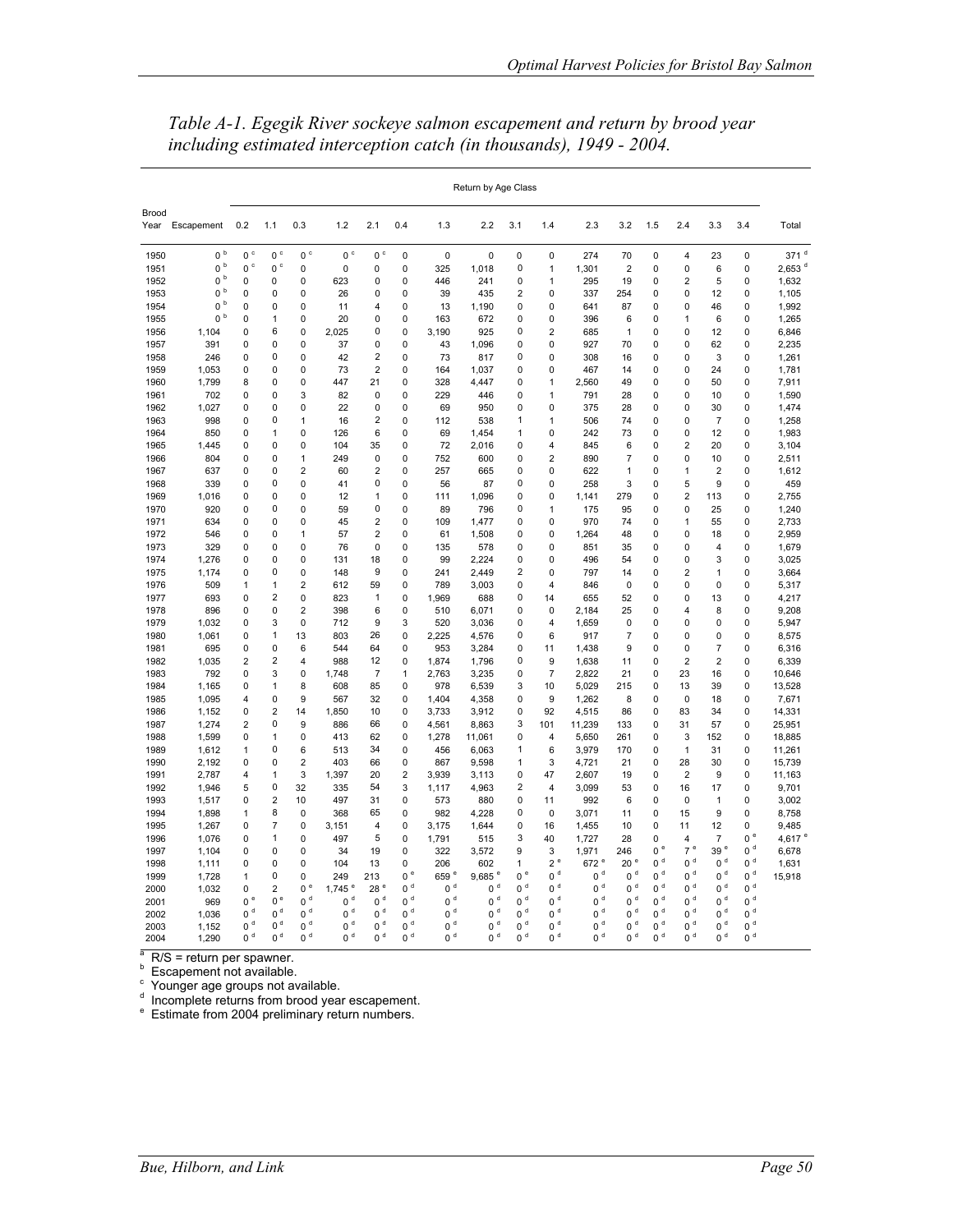| Return by Age Class |                 |                |                         |                                  |                        |                |                  |                  |                        |                |                         |                |                         |                |                                  |                |                  |                       |
|---------------------|-----------------|----------------|-------------------------|----------------------------------|------------------------|----------------|------------------|------------------|------------------------|----------------|-------------------------|----------------|-------------------------|----------------|----------------------------------|----------------|------------------|-----------------------|
| Brood               | Year Escapement | 0.2            | 1.1                     | 0.3                              | 1.2                    | 2.1            | 0.4              | 1.3              | 2.2                    | 3.1            | 1.4                     | 2.3            | 3.2                     | 1.5            | 2.4                              | 3.3            | 3.4              | Total                 |
| 1950                | 0 <sup>b</sup>  | $0~^{\circ}$   | $0~^{\circ}$            | $0~^{\circ}$                     | $0~^{\circ}$           | $0~^{\circ}$   | $0\,$ $^{\circ}$ | $0\,$ $^{\circ}$ | $0~^{\circ}$           | $0~^{\circ}$   | 0                       | 248            | 0                       | 0              | 0                                | $\mathbf 0$    | $\mathbf 0$      | 248 <sup>d</sup>      |
| 1951                | $0~^{\rm b}$    | $0~^{\circ}$   | $0\ ^{\circ}$           | $0~^{\circ}$                     | 0 <sup>c</sup>         | $0\ ^{\circ}$  | 0                | 221              | 3.377                  | 0              | $\mathbf 0$             | 983            | 0                       | 0              | 1                                | $\mathbf 0$    | $\mathbf 0$      | 4.582 $°$             |
| 1952                | $0~^{\rm b}$    | $0~^{\circ}$   | $0~^{\circ}$            | 0                                | 9,954                  | 0              | 0                | 6,681            | 2,956                  | 0              | 0                       | 654            | 1                       | 0              | 0                                | 1              | $\pmb{0}$        | $20,247$ <sup>d</sup> |
| 1953                | $0~^{\rm b}$    | 0              | 0                       | 0                                | 91                     | 0              | 0                | 62               | 365                    | 0              | $\mathbf 0$             | 60             | 0                       | 0              | 0                                | $\mathbf 0$    | 16               | 594                   |
| 1954                | $0~^{\rm b}$    | 0              | 0                       | 0                                | 81                     | 17             | 0                | 29               | 638                    | 0              | 0                       | $\mathbf 0$    | 0                       | 0              | 0                                | 29             | $\pmb{0}$        | 794                   |
| 1955                | $0~^{\rm b}$    | 0              | 0                       | 0                                | 249                    | 14             | 0                | 100              | 588                    | 0              | $\mathbf 0$             | 531            | 20                      | 0              | 0                                | $\mathbf 0$    | 0                | 1,502                 |
| 1956                | 9,443           | 0              | 14                      | $\Omega$                         | 24.246                 | $\mathbf 0$    | 0                | 6.968            | 6,472                  | 0              | 0                       | 1,308          | 0                       | 0              | $\Omega$                         | $\Omega$       | $\mathbf 0$      | 39.008                |
| 1957                | 2,843           | 8              | 0                       | 0                                | 243                    | 0              | 0                | 244              | 3,333                  | 0              | $\overline{\mathbf{c}}$ | 259            | 0                       | $\mathbf 0$    | 0                                | $\overline{2}$ | $\mathbf 0$      | 4,091                 |
| 1958                | 535             | 0              | 0                       | 0                                | 76                     | 0<br>1         | 0                | 48               | 135                    | 0              | 0                       | 26             | 0                       | 0              | 0                                | 3              | $\mathbf 0$      | 288                   |
| 1959                | 674             | 0              | 0                       | 0                                | 212                    |                | 0                | 117              | 206                    | 0              | 0                       | 11             | 0                       | 0<br>0         | 0                                | 0<br>6         | 0<br>$\mathbf 0$ | 547                   |
| 1960                | 14,602          | 0              | 0<br>0                  | 1                                | 1,314                  | 134<br>0       | 0                | 563              | 46,746                 | 0<br>0         | 0                       | 6,472          | 10                      |                | 0                                |                |                  | 55,246                |
| 1961                | 3,706           | 1<br>0         | $\overline{0}$          | 0<br>$\mathbf 0$                 | 334<br>104             | $\overline{2}$ | 0<br>$\mathsf 0$ | 190              | 2,287                  | $\mathsf 0$    | 0<br>0                  | 679            | 5<br>12                 | 0<br>0         | 0<br>0                           | 0<br>4         | 0<br>$\pmb{0}$   | 3,496                 |
| 1962<br>1963        | 2,581<br>339    | 0              | 0                       | 0                                | 49                     | 3              | 0                | 152<br>50        | 4,675<br>639           | 0              | $\mathbf 0$             | 408<br>366     | 3                       | 0              | $\Omega$                         | 9              | $\mathbf 0$      | 5,357<br>1,119        |
| 1964                | 957             | 0              | 8                       | 0                                | 2,232                  | 105            | 0                | 407              | 2,341                  | 0              | 0                       | 647            | 8                       | 0              | 0                                | 3              | $\mathbf 0$      | 5,751                 |
| 1965                | 24,326          | 0              | 25                      | 0                                | 9,853                  | 484            | 0                | 471              | 32,951                 | 0              | 0                       | 1,239          | $\overline{2}$          | 0              | 0                                | 1              | $\mathbf 0$      | 45,026                |
| 1966                | 3,755           | 4              | 11                      | 6                                | 497                    | 11             | 0                | 1,086            | 4,262                  | 0              | 0                       | 385            | 0                       | 0              | 1                                | 0              | 0                | 6,263                 |
| 1967                | 3,216           | 0              | 0                       | 5                                | 349                    | $\overline{2}$ | $\mathsf 0$      | 272              | 812                    | 0              | 0                       | 86             | 0                       | 0              | 0                                | $\mathbf 0$    | $\pmb{0}$        | 1,526                 |
| 1968                | 2,557           | 0              | 0                       | 0                                | 293                    | $\mathbf 0$    | 0                | 34               | 77                     | 0              | 5                       | 132            | 0                       | 0              | 0                                | $\overline{2}$ | $\mathbf 0$      | 543                   |
| 1969                | 8,394           | 0              | 0                       | 1                                | 129                    | 7              | $\mathsf 0$      | 321              | 4,221                  | 0              | 0                       | 595            | 19                      | 0              | 0                                | 11             | $\pmb{0}$        | 5,304                 |
| 1970                | 13,935          | 0              | 1                       | 0                                | 43                     | 40             | 0                | 13               | 14,463                 | 6              | 0                       | 848            | 412                     | 0              | 0                                | $\overline{7}$ | 0                | 15,832                |
| 1971                | 2,387           | $\Omega$       | 0                       | $\mathbf 0$                      | 244                    | 18             | $\mathsf 0$      | 93               | 2,169                  | 0              | 0                       | 303            | $\overline{\mathbf{c}}$ | $\mathbf 0$    | 0                                | $\mathbf 0$    | $\mathbf 0$      | 2,829                 |
| 1972                | 1,010           | $\mathbf 0$    | 0                       | $\mathbf 0$                      | 255                    | $\mathbf{1}$   | $\mathsf 0$      | 159              | 1,206                  | 0              | 22                      | 297            | 0                       | $\mathbf 0$    | 0                                | $\mathbf 0$    | $\mathbf 0$      | 1,940                 |
| 1973                | 227             | $\Omega$       | 0                       | $\overline{2}$                   | 576                    | $\overline{2}$ | $\overline{2}$   | 1.028            | 274                    | 0              | 3                       | 543            | 28                      | $\Omega$       | $\Omega$                         | $\Omega$       | $\mathbf 0$      | 2.458                 |
| 1974                | 4,434           | 0              | 9                       | 1                                | 6,328                  | 309            | 0                | 2,009            | 16,725                 | 0              | 8                       | 763            | 23                      | 0              | $\Omega$                         | 5              | 0                | 26,180                |
| 1975                | 13,140          | 0              | 5                       | $\mathbf 0$                      | 5,683                  | 302            | 0                | 1,232            | 30,263                 | 0              | 0                       | 599            | $\overline{\mathbf{c}}$ | 0              | 0                                | 0              | 0                | 38,087                |
| 1976                | 1,965           | 0              | 5                       | 11                               | 5,298                  | 43             | 0                | 826              | 4,115                  | 0              | 4                       | 273            | 0                       | 0              | 0                                | $\mathbf 0$    | 0                | 10,575                |
| 1977                | 1,341           | 11             | 43                      | 6                                | 1,934                  | $\overline{2}$ | $\mathsf 0$      | 935              | 208                    | 0              | 0                       | 99             | 0                       | 0              | 0                                | $\mathbf 0$    | $\pmb{0}$        | 3,239                 |
| 1978                | 4,149           | 0              | 0                       | $\mathbf 0$                      | 1,835                  | 16             | 0                | 1,157            | 1,318                  | 0              | 0                       | 817            | 11                      | 0              | 0                                | 6              | $\mathbf 0$      | 5,160                 |
| 1979                | 11,218          | 1              | 57                      | 3                                | 18,331                 | 73             | $\mathsf 0$      | 2,234            | 17,931                 | 0              | 0                       | 3,512          | 0                       | $\mathbf 0$    | 0                                | $\mathbf 0$    | $\pmb{0}$        | 42,142                |
| 1980                | 17.505          | 0              | $\overline{2}$          | 5                                | 2,889                  | 20             | 0                | 1,641            | 8,076                  | 0              | $\overline{\mathbf{c}}$ | 413            | 0                       | 0              | 0                                | $\mathbf 0$    | $\mathbf 0$      | 13,048                |
| 1981                | 1,754           | $\mathbf 0$    | 0                       | 12                               | 789                    | 0              | 0                | 231              | 931                    | 0              | 0                       | 167            | 0                       | 0              | $\mathbf 0$                      | $\mathbf 0$    | 0                | 2,130                 |
| 1982                | 1,135           | 25             | 0                       | 2                                | 445                    | 1              | 0                | 544              | 524                    | 0              | 6                       | 139            | 0                       | 0              | 0                                | 0              | 0                | 1,686                 |
| 1983                | 3,570           | 0              | 1                       | 5                                | 8,596                  | 3              | 0                | 3.010            | 1,195                  | 0              | 5                       | 573            | 0                       | 0              | 2                                | 1              | $\mathbf 0$      | 13,391                |
| 1984                | 10,491          | 0              | 0                       | 4                                | 2,532                  | 44             | $\mathbf{1}$     | 1,924            | 16,952                 | 0              | 0                       | 2,483          | 8                       | 0              | 0                                | $\overline{2}$ | $\pmb{0}$        | 23,950                |
| 1985                | 7,211           | $\overline{4}$ | 7                       | 30                               | 1,024                  | 29             | 0                | 1,282            | 13,465                 | 0              | $\overline{\mathbf{c}}$ | 1,560          | 1                       | 0              | 15                               | $\overline{2}$ | 0                | 17,421                |
| 1986                | 1,179           | 10             | 0                       | 27                               | 688                    | $\mathbf 0$    | $\mathbf{1}$     | 1,079            | 1,390                  | 0              | 25                      | 1,332          | $\overline{\mathbf{c}}$ | $\mathbf 0$    | $\Omega$                         | 4              | $\pmb{0}$        | 4,558                 |
| 1987                | 6,066           | 29             | 4                       | 69                               | 4,179                  | 31             | 4                | 2,519            | 4,499                  | $\mathbf 0$    | 5                       | 700            | $\overline{\mathbf{4}}$ | $\mathbf 0$    | 0                                | $\overline{2}$ | $\mathbf 0$      | 12,045                |
| 1988                | 4,065           | 11             | 5                       | 19                               | 2,503                  | 19             | $\mathbf{1}$     | 2,470            | 4,385                  | 0              | 5                       | 557            | 11                      | 0              | $\Omega$                         | 6              | $\mathbf 0$      | 9,991                 |
| 1989                | 8,318           | 29             | $\overline{\mathbf{c}}$ | 54                               | 2,147                  | 117            | $\overline{2}$   | 1,679            | 18,841                 | 0              | $\overline{\mathbf{c}}$ | 3,316          | 13                      | 0              | 1                                | $\mathbf 0$    | $\mathbf 0$      | 26,203                |
| 1990                | 6,970           | 6              | 8                       | 11                               | 1.542                  | 83             | 0                | 1,192            | 21,105                 | 0              | 0                       | 1,162          | 0                       | 0              | 1                                | $\mathbf 0$    | $\mathbf 0$      | 25,110                |
| 1991                | 4,223           | 0              | 1                       | 4                                | 2,688                  | $\overline{2}$ | 0                | 1,232            | 699                    | 0              | 6                       | 170            | 0                       | 0              | 0                                | 0              | 0                | 4,802                 |
| 1992                | 4,726           | $\overline{c}$ | 0                       | 13                               | 429                    | $\overline{2}$ | $\mathsf 0$      | 226              | 567                    | $\mathsf 0$    | 0                       | 175            | 0                       | 0              | 0                                | 6              | $\pmb{0}$        | 1,420                 |
| 1993                | 4,025           | 0              | 1                       | 1                                | 852                    | 1              | 4                | 890              | 624                    | 0              | 8                       | 574            | 0                       | 0              | 0                                | $\mathbf 0$    | $\mathsf 0$      | 2,955                 |
| 1994                | 8,356           | $\mathbf 0$    | 3                       | $\mathbf 0$                      | 1,811                  | 29             | $\mathsf 0$      | 1,204            | 3,777                  | $\mathbf 0$    | $\mathbf{1}$            | 250            | 1                       | $\mathbf 0$    | 0                                | $\mathbf 0$    | $\pmb{0}$        | 7,076                 |
| 1995                | 10,039          | 0              | 17                      | 0                                | 7,736                  | $\mathbf 0$    | 0                | 1,810            | 600                    | 0              | 5                       | 76             | 0                       | 0              | 0                                | $\mathbf 0$    | 0                | 10,244                |
| 1996                | 1,451           | 4              | 0                       | 0                                | 369                    | 0              | 0                | 1,202            | 19                     | 0              | 9                       | 16             | 0                       | 0              | 0                                | 0              | 0 <sup>f</sup>   | 1,619                 |
| 1997                | 1,504           | 0              | 0                       | 4                                | 130                    | 0              | $\mathbf{1}$     | 107              | 263                    | 0              | 0                       | 75             | 0                       | 0 <sup>f</sup> | 5 <sup>f</sup>                   | 0 <sup>f</sup> | $0d$             | 585                   |
| 1998                | 2.296           | 0              | 0                       | $\overline{2}$                   | 323                    | 1              | $\overline{4}$   | 278              | 245                    | 0              | 6 <sup>f</sup>          | 56<br>d        | 0 <sup>f</sup>          | 0 <sup>d</sup> | 0 <sup>d</sup>                   | 0 <sup>d</sup> | $0d$             | 917                   |
| 1999                | 6,197           | 4              | 1                       | 0                                | 1,070                  | 78             | 0                | 232<br>d         | $5,712$ <sup>f</sup>   | 0 <sup>f</sup> | $0d$                    | 0              | $0d$                    | $0d$           | $0^{\,d}$                        | $0^{\,d}$      | $0d$             | 7,677                 |
| 2000                | 1,828           | 0              | 0                       | 12 <sup>f</sup>                  | 1.736                  | $0^{\dagger}$  | 0 <sup>d</sup>   | $\mathbf 0$      | $0^{\,d}$              | $0d$           | $0^{\,d}$               | $0d$           | $0d$                    | $0d$           | $0d$                             | $0d$           | $0d$             |                       |
| 2001                | 1,095           | 0 <sup>1</sup> | 0'                      | 0 <sup>d</sup>                   | 0 <sup>d</sup>         | 0 <sup>d</sup> | 0 <sup>d</sup>   | 0 <sup>d</sup>   | $0d$                   | 0 <sup>d</sup> | 0 <sup>d</sup>          | 0 <sup>d</sup> | $0d$                    | 0 <sup>d</sup> | 0 <sup>d</sup>                   | 0 <sup>d</sup> | $0d$             |                       |
| 2002                | 704             | 0 <sup>d</sup> | 0 <sup>d</sup>          | $0d$                             | $0d$                   | 0 <sup>d</sup> | $0d$             | 0 <sup>d</sup>   | $0d$                   | $0d$           | 0 <sup>d</sup>          | 0 <sup>d</sup> | $0d$                    | $0d$           | 0 <sup>d</sup>                   | $0d$           | $0d$             |                       |
| 2003                | 1.687           | 0 <sup>d</sup> | $0d$                    | 0 <sup>d</sup><br>0 <sup>d</sup> | $0d$<br>0 <sup>d</sup> | $0d$           | $0d$<br>$0d$     | $0d$             | $0d$<br>0 <sup>d</sup> | $0d$           | $0d$                    | $0d$<br>$0d$   | $0d$                    | 0 <sup>d</sup> | 0 <sup>d</sup><br>0 <sup>d</sup> | $0d$           | 0 <sup>d</sup>   |                       |
| 2004                | 5,500           | 0 <sup>d</sup> | $0d$                    |                                  |                        | $0d$           |                  | 0 <sup>d</sup>   |                        | $0d$           | $0d$                    |                | $0d$                    | $0d$           |                                  | $0d$           | $0d$             |                       |

*Table A-2. Kvichak River sockeye salmon escapement and return by brood year including estimated interception catch (in thousands), 1950 – 2004.* 

 $\sqrt{a}$  R/S = return per spawner.

**Escapement not available.** 

<sup>c</sup> Younger age groups not available.

d Incomplete returns from brood year escapement.

<sup>e</sup> The 1980 brood year escapement of 22.5 million was reduced to 17.5 million in the brood table to reflect the estimated 5 million sockeye salmon that did not spawn successfully because of the extreme velocity barrier at the falls on the Newhalen River.

Estimate from 2004 preliminary return numbers.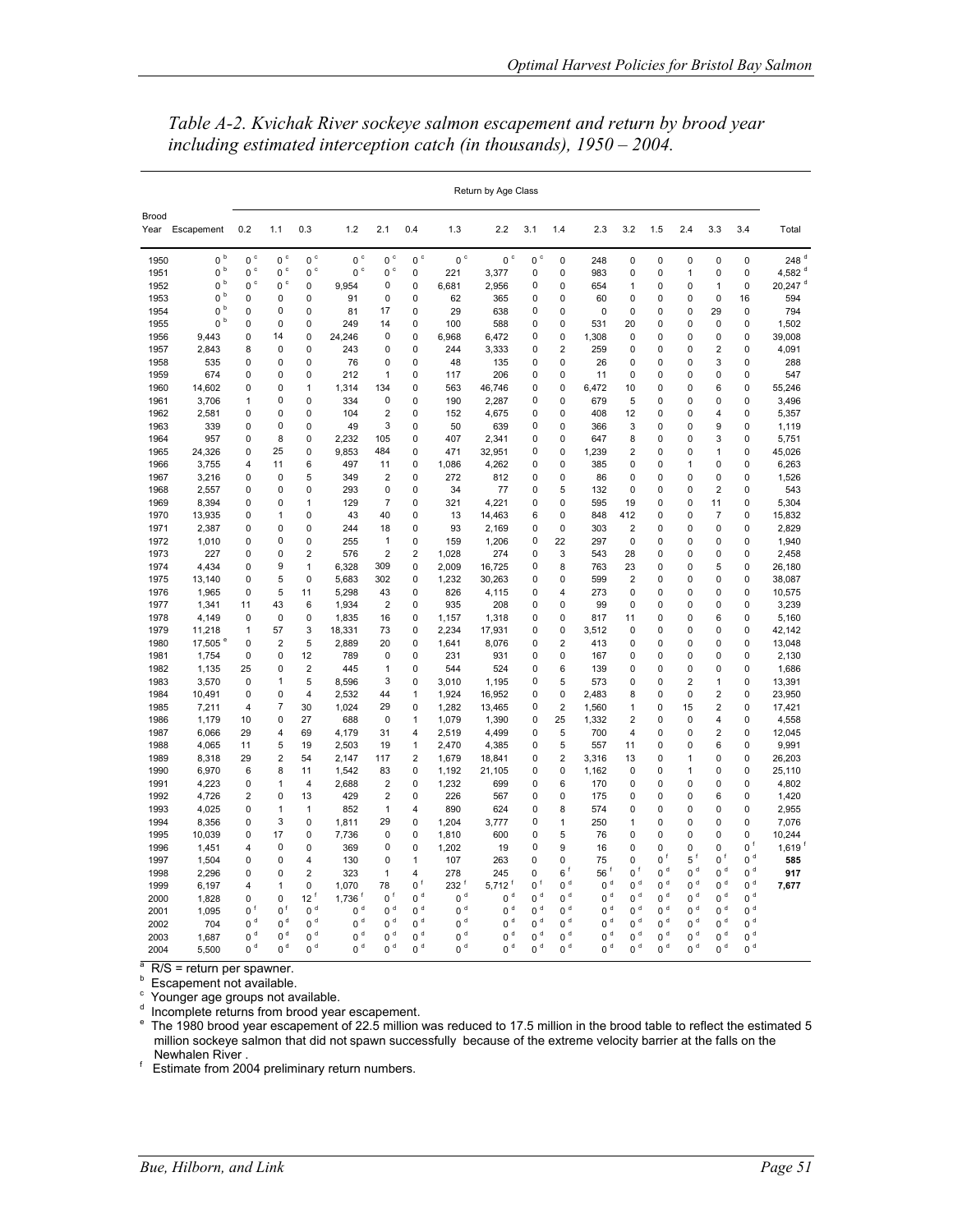|               |                |                        |                        |                                  |                        |                |                        |                                        | Return by Age Class      |                        |                         |                        |                         |                        |                         |                         |                  |                      |
|---------------|----------------|------------------------|------------------------|----------------------------------|------------------------|----------------|------------------------|----------------------------------------|--------------------------|------------------------|-------------------------|------------------------|-------------------------|------------------------|-------------------------|-------------------------|------------------|----------------------|
| Brood<br>Year | Escapement     | 0.2                    | 1.1                    | 0.3                              | 1.2                    | 2.1            | 0.4                    | 1.3                                    | 2.2                      | 3.1                    | 1.4                     | 2.3                    | 3.2                     | 1.5                    | 2.4                     | 3.3                     | 3.4              | Total                |
| 1950          | 0 <sup>b</sup> | 0 <sup>c</sup>         | 0 <sup>c</sup>         | 0 <sup>c</sup>                   | 0 <sup>c</sup>         | 0 <sup>c</sup> | 0 <sup>c</sup>         | $0^{\circ}$                            | 0 <sup>c</sup>           | 0 <sup>c</sup>         | 0                       | 1,093                  | $\mathbf 0$             | 0                      | $\overline{\mathbf{c}}$ | 5                       | 0                | $1,100$ <sup>d</sup> |
| 1951          | $0~^{\rm b}$   | $0\ ^{\circ}$          | $0~^{\circ}$           | $0~^{\circ}$                     | $0~^{\circ}$           | $0\ ^{\circ}$  | 0                      | 1,295                                  | 688                      | 0                      | $\mathbf 0$             | 1,250                  | $\mathbf 0$             | $\pmb{0}$              | 1                       | 0                       | 0                | $3,234$ <sup>d</sup> |
| 1952          | $0~^{\rm b}$   | $0\ ^{\circ}$          | 0 <sup>c</sup>         | 0                                | 79                     | 0              | 0                      | 1,199                                  | 108                      | 0                      | $\overline{7}$          | 176                    | 1                       | 0                      | 0                       | $\overline{2}$          | 0                | 1,572 $d$            |
| 1953          | 0 <sup>b</sup> | 0                      | 0                      | 0                                | 24                     | 0              | 0                      | 135                                    | 177                      | 3                      | 0                       | 206                    | 42                      | 0                      | 0                       | 1                       | 1                | 589                  |
| 1954          | $0~^{\rm b}$   | 0                      | 0                      | 0                                | 85                     | 19             | 0                      | 302                                    | 2,129                    | 0                      | 0                       | 587                    | $\mathbf 0$             | 0                      | 13                      | 3                       | 0                | 3,138                |
| 1955          | b<br>0         | 0                      | 0                      | 0                                | 720                    | 1              | 0                      | 820                                    | 214                      | 0                      | $\mathbf 0$             | 88                     | $\overline{2}$          | 0                      | 4                       | $\overline{\mathbf{c}}$ | $\mathbf 0$      | 1,851                |
| 1956          | 1,773          | 0                      | $\mathbf{1}$           | 0                                | 473                    | 0              | 0                      | 1,701                                  | 3                        | 0                      | 17                      | 304                    | 0                       | 0                      | 0                       | 0                       | 0                | 2,499                |
| 1957          | 635            | 0                      | 0                      | 0                                | 53                     | $\overline{2}$ | 0                      | 329                                    | 505                      | 0                      | $\mathbf{1}$            | 674                    | 5                       | $\mathbf 0$            | $\mathbf 0$             | 3                       | $\mathbf 0$      | 1,572                |
| 1958          | 278            | 0                      | 0                      | 0                                | 112                    | 4              | 0                      | 211                                    | 539                      | 0                      | $\mathbf 0$             | 168                    | 3                       | 0                      | 0                       | $\overline{\mathbf{c}}$ | 0                | 1,039                |
| 1959          | 2,232          | 0                      | 0                      | 0                                | 349                    | $\overline{7}$ | 0                      | 351                                    | 742                      | 0                      | $\mathbf 0$             | 705                    | $\mathbf 0$             | 0                      | 0                       | 0                       | 0                | 2,154                |
| 1960          | 828            | 0                      | 1                      | $\mathbf{1}$                     | 1,408                  | 9              | 0                      | 625                                    | 696                      | 0                      | $\mathbf 0$             | 1,278                  | 1                       | 0                      | 1                       | $\overline{\mathbf{c}}$ | 0                | 4,022                |
| 1961          | 351            | 0                      | 0                      | 0                                | 239                    | 3              | 0                      | 744                                    | 315                      | 0                      | 3                       | 640                    | 0                       | 0                      | 0                       | 8                       | 0                | 1,952                |
| 1962          | 723            | 0                      | 0                      | 0                                | 76                     | 4              | 0                      | 230                                    | 351                      | 0                      | $\overline{\mathbf{c}}$ | 397                    | 13                      | 0                      | $\mathbf 0$             | $\overline{1}$          | 0                | 1,074                |
| 1963          | 905            | 0                      | 0                      | 0                                | 136                    | 8              | 0                      | 390                                    | 833                      | 0                      | 0                       | 627                    | $\overline{7}$          | 0                      | 0                       | 1                       | 0                | 2,002                |
| 1964          | 1,350          | 0                      | 1                      | 0                                | 447                    | 24             | 0                      | 264                                    | 1,135                    | 0                      | 0                       | 177                    | 11                      | 0                      | 0                       | 1                       | 0                | 2,060                |
| 1965          | 718            | 0                      | 5                      | 0                                | 540                    | 44             | 0                      | 360                                    | 732                      | 0                      | 0                       | 437                    | 1                       | 0                      | 0                       | 1                       | 0                | 2,120                |
| 1966          | 1,016          | 1                      | 4                      | 0                                | 728                    | 2              | 0                      | 2,304                                  | 167                      | 0                      | 1                       | 630                    | $\mathbf 0$             | 0                      | 1                       | 0                       | 0                | 3,839                |
| 1967          | 756            | 0                      | 0                      | $\overline{\mathbf{c}}$          | 326                    | 6              | $\overline{0}$         | 625                                    | 401                      | 0                      | $\mathbf 0$             | 356                    | $\mathbf 0$             | 0                      | 1                       | 0                       | 0                | 1,717                |
| 1968          | 1,023          | 0                      | 3                      | 0                                | 152                    | 0              | 0                      | 234                                    | 83                       | 0                      | $\mathbf 0$             | 269                    | $\overline{2}$          | $\mathbf 0$            | 0                       | $\overline{\mathbf{c}}$ | $\mathbf 0$      | 745                  |
| 1969          | 1,331          | 0                      | 0                      | 0                                | 47                     | 3              | 0                      | 307                                    | 976                      | 0                      | 0                       | 1,211                  | 5                       | 0                      | 0                       | 3                       | 0                | 2,552                |
| 1970          | 733            | 0                      | 1                      | 0                                | 154                    | 19             | 0                      | 318                                    | 1,845                    | 0                      | $\mathbf 0$             | 370                    | 12                      | 0                      | $\mathbf 0$             | 0                       | 0                | 2,718                |
| 1971          | 936            | 0                      | 1                      | 0                                | 397                    | 24             | 0                      | 559                                    | 1,428                    | 0                      | $\mathbf 0$             | 1,844                  | 3                       | 0                      | 9                       | 8                       | 0                | 4,273                |
| 1972          | 587            | 0                      | 3                      | 0                                | 245                    | 3              | 0                      | 241                                    | 161                      | 0                      | 3                       | 599                    | 9                       | 0                      | 0                       | 1                       | 0                | 1,264                |
| 1973          | 357            | 0                      | 0                      | 0                                | 494                    | 0              | 0                      | 618                                    | 524                      | 0                      | 0                       | 598                    | $\mathbf 0$             | 0                      | $\mathbf 0$             | 0                       | 0                | 2,234                |
| 1974          | 1,241          | 0                      | 2                      | 0                                | 232                    | 3              | 0                      | 228                                    | 1,026                    | 0                      | 1                       | 783                    | 5                       | 0                      | 0                       | 5                       | 0                | 2,284                |
| 1975          | 2,027          | 0                      | 1                      | 0                                | 425                    | 11             | 0                      | 1.746                                  | 1,393                    | 0                      | $\mathbf 0$             | 1.641                  | 1                       | 0                      | 8                       | 0                       | 0                | 5,226                |
| 1976          | 1,321          | 0                      | 4                      | 0                                | 1,084                  | 3              | 0                      | 4,048                                  | 1,575                    | 0                      | 21                      | 1,491                  | 0                       | 0                      | 28                      | 1                       | 0                | 8,255                |
| 1977          | 1,086          | $\overline{2}$         | 10                     | 7                                | 635                    | 0              | 0                      | 2,272                                  | 95                       | 0                      | 64                      | 401                    | 0                       | 0                      | 1                       | 5                       | 0                | 3,492                |
| 1978          | 813            | 0                      | $\mathbf{1}$           | 0                                | 331                    | 4              | 0                      | 1,695                                  | 1,121                    | 0                      | 11                      | 530                    | $\overline{2}$          | 0                      | $\mathbf 0$             | 0                       | $\mathbf 0$      | 3,695                |
| 1979          | 925            | 0                      | 4                      | 1                                | 2,438                  | 4              | 0                      | 973                                    | 792                      | 0                      | 9                       | 408                    | $\overline{4}$          | 0                      | $\mathbf 0$             | 3                       | $\mathbf 0$      | 4,636                |
| 1980          | 2,645          | 0                      | $\mathbf{1}$           | $\mathbf{1}$                     | 723                    | 14             | 0                      | 1,505                                  | 1,192                    | 0                      | 9                       | 828                    | $\mathbf 0$             | 0                      | $\overline{2}$          | $\mathbf 0$             | $\Omega$         | 4,275                |
| 1981          | 1,796          | 0                      | 4                      | 0                                | 782                    | 9              | 0                      | 2,568                                  | 473                      | 0                      | 12                      | 937                    | $\mathbf 0$             | 0                      | 3                       | $\mathbf 0$             | 0                | 4,789                |
| 1982          | 1,156          | 0                      | 3                      | 3                                | 185                    | 0              | 0                      | 1,172                                  | 191                      | 0                      | 23                      | 457                    | 0                       | 0                      | 9                       | 0                       | 0                | 2,043                |
| 1983          | 888            | 0                      | 0                      | $\mathbf{1}$                     | 163                    | $\overline{7}$ | 0                      | 484                                    | 336                      | 0                      | 5                       | 480                    | $\mathbf 0$             | 0                      | $\mathbf 0$             | $\mathbf{1}$            | 0                | 1.477                |
| 1984          | 1,242          | 0                      | 1                      | 0                                | 469                    | 23             | 0                      | 911                                    | 1,214                    | 0                      | 21                      | 1,828                  | 5                       | 0                      | 1                       | 4                       | 0                | 4,477                |
| 1985          | 1,850          | 0                      | 2                      | 6                                | 656                    | 20             | 1                      | 3,533                                  | 1,293                    | 0                      | 44                      | 1,441                  | 0                       | 0                      | 28                      | 10                      | 0                | 7,034                |
| 1986          | 1,978          | 0                      | 3                      | 6                                | 1,981                  | 6              | $\mathbf{1}$           | 7,167                                  | 1,276                    | 0                      | 367                     | 2,817                  | 1                       | 0                      | 38                      | $\overline{2}$          | 0                | 13,665               |
| 1987          | 1,062          | 3                      | 0                      | 12                               | 336                    | 4              | 1                      | 1,251                                  | 565                      | 0                      | 95                      | 3,225                  | $\overline{2}$          | 0                      | 12                      | 0                       | 0                | 5,506                |
| 1988          | 1,038          | 0                      | 0                      | 0                                | 273                    | 13             | 0                      | 796                                    | 516                      | 0                      | 37                      | 544                    | $\overline{\mathbf{c}}$ | $\overline{0}$         | $\overline{\mathbf{c}}$ | $\mathbf{1}$            | 0                | 2,184                |
| 1989          | 1,162          | 0                      | $\mathbf{1}$           | 0                                | 226                    | 5              | 0                      | 930                                    | 1,154                    | 0                      | $\pmb{0}$               | 566                    | $\overline{4}$          | 0                      | 0                       | $\mathbf{1}$            | 0                | 2,887                |
| 1990          | 2,093          | 0                      | 0                      | 0                                | 405                    | 46             | 0                      | 1,236                                  | 1,345                    | 0                      | 12                      | 1,316                  | 3                       | 0                      | 12                      | 0                       | 0                | 4,375                |
| 1991          | 3,579          | 1                      | 13                     | 0                                | 546                    | $\mathbf{1}$   | 0                      | 5,209                                  | 250                      | 0                      | 45                      | 343                    | $\mathbf 0$             | $\mathbf 0$            | $\mathbf{1}$            | $\mathbf 0$             | $\mathbf 0$      | 6,408                |
| 1992          | 1,607          | 0                      | 0                      | 16                               | 268                    | 1              | 0                      | 552                                    | 250                      | 1                      | 10                      | 379                    | 5                       | 0                      | $\overline{2}$          | 0                       | 0                | 1,484                |
| 1993          | 1,536          | 0                      | 0                      | 2                                | 293                    | 12             | 0                      | 1,390                                  | 473                      | 0                      | 23                      | 692                    | 0                       | 0                      | 0                       | 0                       | 0                | 2,885                |
| 1994          | 991            | 0                      | 6                      | 0                                | 503                    | 15             | 0                      | 631                                    | 553                      | 0                      | $\overline{7}$          | 526                    | $\overline{4}$          | 0                      | $\overline{7}$          | 0                       | 0                | 2,251                |
| 1995          | 1,111          | 0                      | 9                      | 0                                | 2,067                  | 1              | 1                      | 3,896                                  | 156                      | 0                      | 65                      | 280                    | 0                       | 0                      | 5<br>$\overline{2}$     | 0                       | 0<br>$0^{\circ}$ | 6,479                |
| 1996          | 1,078          | 1                      | $\mathbf{1}$           | 0<br>$\overline{\mathbf{c}}$     | 345                    | 0              | 0                      | 6,117                                  | 83                       | 0                      | 109                     | 354                    | 1                       | 0<br>0 <sup>e</sup>    | 7 <sup>e</sup>          | 0<br>0 <sup>e</sup>     | 0 <sup>d</sup>   | 7,013                |
| 1997          | 1,026          | 0                      | 0                      |                                  | 119                    | 9              | 0                      | 854                                    | 824                      | 0                      | 19                      | 1,596                  | 5                       | 0 <sup>d</sup>         |                         | 0 <sup>d</sup>          | 0 <sup>d</sup>   | 3,435                |
| 1998          | 1,202          | 0                      | 1                      | 0                                | 625                    | 3              | 0                      | 2,099                                  | 598                      | 0<br>0 <sup>e</sup>    | 11 <sup>e</sup><br>$0d$ | 709 <sup>e</sup>       | 0 °                     |                        | 0 <sup>d</sup>          |                         | $0d$             | 4,053                |
| 1999          | 1,625          | 0                      | 0                      | 0                                | 854                    | 7              | 0 <sup>e</sup><br>$0d$ | $1,355$ <sup>e</sup><br>0 <sup>d</sup> | 718 <sup>e</sup><br>$0d$ | $0d$                   | $0d$                    | 0 <sup>d</sup>         | $0d$<br>$0d$            | $0d$<br>$0d$           | 0 <sup>d</sup><br>$0d$  | $0d$<br>$0d$            | $0d$             | 3,818                |
| 2000          | 1,375          | 0                      | 3<br>0 <sup>e</sup>    | 1 <sup>e</sup><br>0 <sup>d</sup> | 1,197 $e$              | 0 <sup>e</sup> | $0d$                   | 0 <sup>d</sup>                         |                          | 0 <sup>d</sup>         |                         | 0 <sup>d</sup>         | 0 <sup>d</sup>          | 0 <sup>d</sup>         |                         |                         | $0d$             |                      |
| 2001          | 1,830          | 0 <sup>e</sup><br>$0d$ | 0 <sup>d</sup>         | $0d$                             | 0 <sup>d</sup>         | $0d$<br>$0d$   | $0d$                   | $0d$                                   | 0 <sup>d</sup>           |                        | 0 <sup>d</sup>          | 0 <sup>d</sup>         | $0d$                    | 0 <sup>d</sup>         | 0 <sup>d</sup><br>$0d$  | 0 <sup>d</sup><br>$0d$  | $0d$             |                      |
| 2002          | 1,264          | $0d$                   |                        | $0d$                             | $0d$                   | $0d$           | $0d$                   | $0d$                                   | $0d$<br>$0d$             | $0d$<br>0 <sup>d</sup> | $0d$<br>$0d$            | 0 <sup>d</sup>         | $0d$                    |                        |                         | $0d$                    | $0d$             |                      |
| 2003          | 1,831          | $0d$                   | $0d$<br>0 <sup>d</sup> | $0d$                             | $0d$<br>0 <sup>d</sup> | 0 <sup>d</sup> |                        | 0 <sup>d</sup>                         | $0d$                     | 0 <sup>d</sup>         | $0d$                    | $0d$<br>0 <sup>d</sup> | 0 <sup>d</sup>          | $0d$<br>0 <sup>d</sup> | $0d$<br>0 <sup>d</sup>  | $0d$                    | $0d$             |                      |
| 2004          | 1,939          |                        |                        |                                  |                        |                | 0 <sup>d</sup>         |                                        |                          |                        |                         |                        |                         |                        |                         |                         |                  |                      |

*Table A-3. Naknek River sockeye salmon escapement and return by brood year including estimated interception catch (in thousands), 1950 – 2004.* 

<sup>a</sup> R/S = return per spawner.<br><sup>b</sup> Escapement not available.

<sup>c</sup> Younger age groups not available.<br><sup>d</sup> Incomplete returns from brood year escapement.<br><sup>e</sup> Estimate from 2004 preliminary return numbers.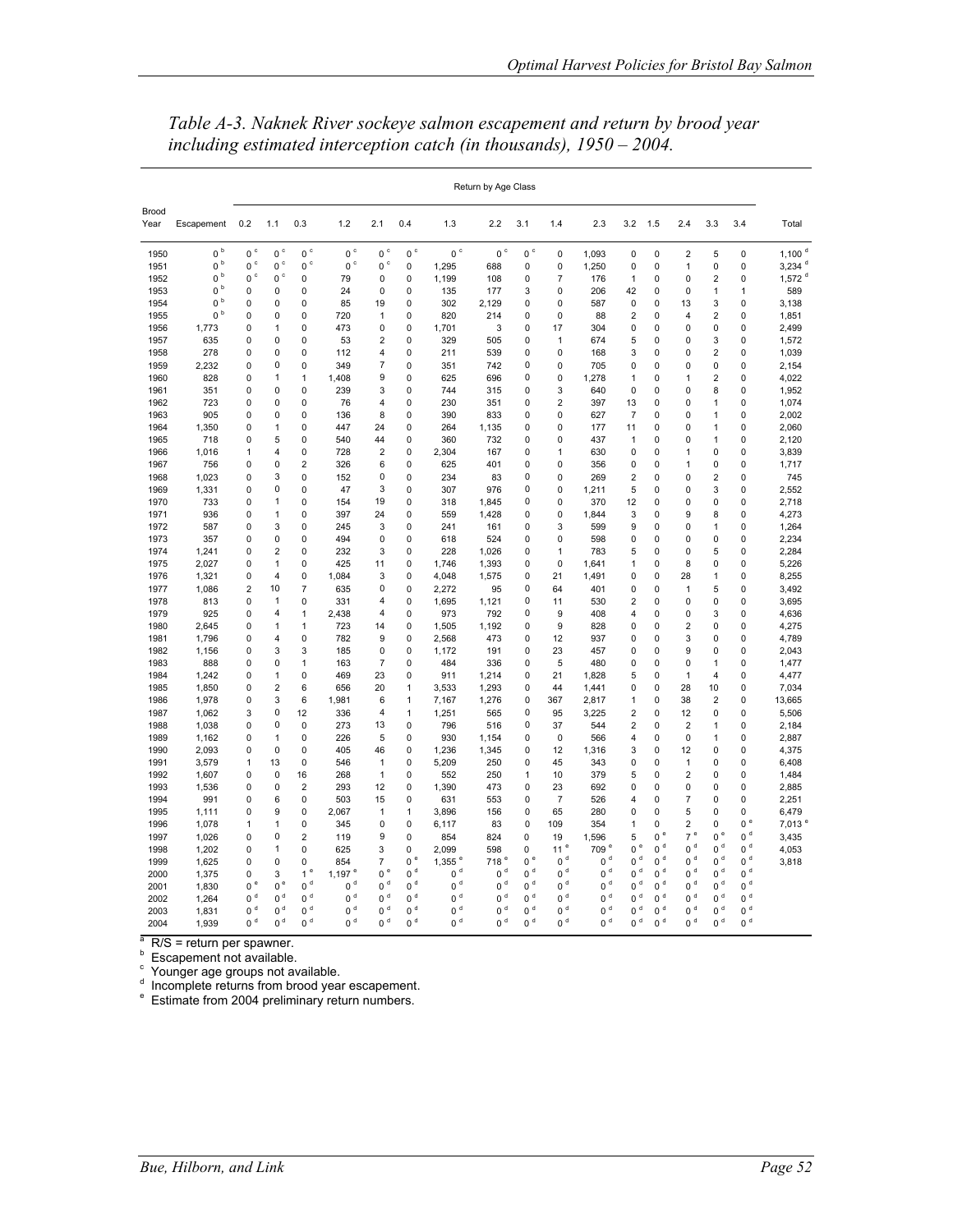|               |                |                |                |                     |                |                                                    |                |                  | Return by Age Class  |             |                  |                  |                         |             |                |                         |                |                 |
|---------------|----------------|----------------|----------------|---------------------|----------------|----------------------------------------------------|----------------|------------------|----------------------|-------------|------------------|------------------|-------------------------|-------------|----------------|-------------------------|----------------|-----------------|
| Brood<br>Year | Escapement     | 0.2            | 1.1            | 0.3                 | 1.2            | 2.1                                                | 0.4            | 1.3              | 2.2                  | 3.1         | 1.4              | 2.3              | 3.2                     | 1.5         | 2.4            | 3.3                     | 3.4            | Total           |
| 1950          | $0~^{\rm b}$   | $0~^{\circ}$   | $0~^{\circ}$   | $0~^{\circ}$        | $0\ ^{\circ}$  | $0~^{\circ}$                                       | $\mathbf 0$    | $\mathbf 0$      | $\mathbf 0$          | 0           | $\mathbf{1}$     | 45               | 0                       | 0           | $\mathbf 0$    | 3                       | 0              | 49 <sup>d</sup> |
| 1951          | $0~^{\rm b}$   | $0~^{\circ}$   | $0~^{\circ}$   | 0                   | 0              | 0                                                  | 1              | 47               | 174                  | 0           | $\overline{2}$   | 118              | 1                       | 0           | 0              | 0                       | 0              | 343 $d$         |
| 1952          | $0~^{\rm b}$   | 0              | 0              | $\mathbf{1}$        | 508            | 0                                                  | 0              | 391              | 209                  | 0           | $\mathbf 0$      | 78               | 2                       | 0           | 0              | 0                       | 0              | 1,189           |
| 1953          | 0 <sup>b</sup> | 0              | 0              | 0                   | 216            | 0                                                  | 0              | 249              | 420                  | 0           | $\mathbf 0$      | 216              | $\overline{7}$          | 0           | 0              | 0                       | 0              | 1,108           |
| 1954          | $0~^{\rm b}$   | 0              | 0              | 0                   | 24             | 3                                                  | 0              | 28               | 395                  | 0           | $\mathbf 0$      | 61               | 0                       | 0           | 0              | 0                       | 0              | 511             |
| 1955          | $0~^{\rm b}$   | 0              | 0              | 1                   | 17             | 1                                                  | 0              | 33               | 118                  | 0           | $\mathbf 0$      | 7                | 0                       | 0           | 0              | 0                       | 0              | 178             |
| 1956          | 425            | 1              | 12             | 0                   | 3,165          | 0                                                  | 0              | 837              | 80                   | 0           | $\overline{c}$   | 35               | 0                       | 0           | 0              | 0                       | 0              | 4,132           |
| 1957          | 215            | $\mathbf 0$    | 0              | $\mathbf{1}$        | 35             | 0                                                  | 0              | 105              | 354                  | 0           | $\overline{2}$   | 100              | 4                       | 0           | 0              | $\overline{\mathbf{c}}$ | 0              | 603             |
| 1958          | 280            | 0              | 0              | 0                   | 63             | 0                                                  | 0              | 105              | 444                  | 0           | $\mathbf 0$      | 66               | 0                       | 0           | 0              | 0                       | 0              | 678             |
| 1959          | 219            | 0              | 0              | 0                   | 18             | 0                                                  | 0              | 38               | 310                  | 0           | $\mathbf 0$      | 132              | 0                       | 0           | 0              | 1                       | 0              | 499             |
| 1960          | 2,304          | 0              | 0              | 0                   | 674            | 11                                                 | 0              | 296              | 1,563                | 0           | 0                | 487              | 0                       | 0           | 0              | 0                       | 0              | 3,031           |
| 1961          | 349            | 0              | 0              | 3<br>$\overline{2}$ | 240            | $\overline{\mathbf{c}}$<br>$\overline{\mathbf{c}}$ | 0              | 500              | 247                  | 0           | 1                | 120              | 0                       | 0           | 0              | 0<br>0                  | 0<br>0         | 1,114           |
| 1962          | 255            | 0              | 0              | 0                   | 77             | 0                                                  | 0<br>0         | 130              | 185                  | 0           | 0<br>$\mathbf 0$ | 27               | 0                       | 0           | 0              | 0                       | 0              | 423             |
| 1963          | 388            | 0              | 0<br>0         | 0                   | 13             | 9                                                  | 0              | 21<br>16         | 91                   | 0           | $\mathbf 0$      | 23               | 0<br>0                  | 0<br>0      | 0              | $\overline{2}$          | 0              | 148<br>322      |
| 1964          | 473<br>997     | 0<br>0         | 0              | 0                   | 31<br>86       | $\overline{\mathbf{c}}$                            | 0              | 38               | 245<br>249           | 0<br>0      | 1                | 18<br>162        | 1                       | 0           | 0<br>0         | 0                       | 0              | 539             |
| 1965<br>1966  | 704            | 1              | 0              | $\overline{2}$      | 723            | 0                                                  | 0              | 1,478            | 90                   | 0           | $\mathbf 0$      | 21               | 0                       | 0           | 0              | 0                       | 0              | 2,315           |
| 1967          | 239            | 0              | 0              | 0                   | 56             | 0                                                  | 0              | 50               | 44                   | 0           | 0                | 34               | 0                       | 0           | 0              | 0                       | 0              | 184             |
| 1968          | 71             | 0              | 0              | 0                   | 14             | 0                                                  | 0              | $\overline{7}$   | 15                   | 0           | $\mathbf 0$      | 3                | 0                       | 0           | 0              | 0                       | 0              | 39              |
| 1969          | 160            | 0              | 0              | 0                   | 4              | 0                                                  | 0              | 5                | 53                   | 0           | 0                | 26               | 2                       | 0           | $\Omega$       | $\overline{\mathbf{c}}$ | 0              | 92              |
| 1970          | 735            | 0              | 0              | 0                   | 4              | 1                                                  | 0              | $\overline{2}$   | 256                  | 0           | 1                | 28               | 2                       | 0           | $\Omega$       | 1                       | 0              | 295             |
| 1971          | 530            | 0              | 0              | 0                   | 178            | 0                                                  | 0              | 236              | 290                  | 0           | 0                | 130              | 0                       | 0           | 0              | 1                       | 0              | 835             |
| 1972          | 79             | 0              | 0              | 0                   | 35             | 0                                                  | 0              | 58               | 119                  | 0           | 0                | 41               | $\overline{2}$          | 0           | 0              | 3                       | 0              | 258             |
| 1973          | 39             | 0              | 0              | 1                   | 16             | 0                                                  | 0              | 8                | 17                   | 0           | $\mathbf 0$      | 46               | 4                       | 0           | 0              | 0                       | 0              | 92              |
| 1974          | 62             | 0              | 0              | 0                   | 13             | 10                                                 | 0              | 15               | 602                  | 0           | $\pmb{0}$        | 83               | $\overline{\mathbf{c}}$ | 0           | 0              | 0                       | 0              | 725             |
| 1975          | 429            | 0              | 3              | 0                   | 1,484          | 4                                                  | 0              | 575              | 1,721                | 0           | $\mathbf 0$      | 325              | $\overline{2}$          | 0           | 1              | $\mathbf 0$             | 0              | 4,116           |
| 1976          | 356            | 0              | 0              | $\overline{2}$      | 2,027          | 58                                                 | 0              | 1,527            | 1,248                | 0           | $\overline{7}$   | 437              | 0                       | 0           | 0              | 3                       | 0              | 5,309           |
| 1977          | 202            | $\Omega$       | $\overline{2}$ | 18                  | 585            | $\mathbf 0$                                        | 0              | 1,614            | 266                  | $\Omega$    | 10               | 186              | 6                       | 0           | 1              | 4                       | 0              | 2,692           |
| 1978          | 82             | 0              | 0              | 5                   | 247            | $\overline{7}$                                     | 0              | 413              | 863                  | 0           | 6                | 523              | 1                       | 0           | 0              | 0                       | 0              | 2,065           |
| 1979          | 1,707          | 0              | 20             | 0                   | 3,076          | 8                                                  | 0              | 851              | 1,471                | 0           | 14               | 562              | 0                       | 0           | 5              | 0                       | 0              | 6,006           |
| 1980          | 3,335          | 0              | $\mathbf{1}$   | 13                  | 1,183          | 39                                                 | 0              | 2,309            | 3,371                | 0           | 10               | 850              | 3                       | 0           | $\overline{2}$ | 0                       | 0              | 7,781           |
| 1981          | 1,328          | 0              | $\overline{2}$ | 10                  | 1,603          | 4                                                  | 0              | 2,632            | 2,278                | 0           | 4                | 933              | 1                       | 0           | 1              | 0                       | 0              | 7,468           |
| 1982          | 1,186          | 0              | 1              | 15                  | 423            | 1                                                  | 1              | 713              | 606                  | 0           | 9                | 737              | 0                       | 0           | 2              | 0                       | 0              | 2,508           |
| 1983          | 1,001          | 0              | 0              | 10                  | 650            | 6                                                  | 1              | 342              | 632                  | 0           | 3                | 319              | 1                       | 0           | 1              | 0                       | 0              | 1,965           |
| 1984          | 1,270          | 0              | 0              | 5                   | 472            | 55                                                 | 0              | 568              | 3,635                | 0           | 13               | 709              | 3                       | 0           | 0              | 4                       | 0              | 5,464           |
| 1985          | 1,006          | 2              | $\mathbf{1}$   | 6                   | 508            | 2                                                  | 0              | 721              | 978                  | 0           | $\overline{4}$   | 469              | $\mathbf 0$             | 0           | 5              | $\mathbf 0$             | 0              | 2,695           |
| 1986          | 1,016          | 5              | 1              | 46                  | 503            | $\mathbf{1}$                                       | 0              | 2.427            | 1,874                | 0           | 71               | 1.750            | 4                       | 0           | 15             | $\Omega$                | 0              | 6,696           |
| 1987          | 687            | 7              | 1              | 9                   | 828            | 11                                                 | 0              | 1,626            | 1,875                | 0           | 25               | 2,310            | 10                      | 0           | 20             | 24                      | 0              | 6,745           |
| 1988          | 654            | 1              | $\overline{2}$ | $\mathbf{1}$        | 463            | 27                                                 | 0              | 692              | 2.144                | 0           | 37               | 2,252            | 22                      | 0           | 3              | $\overline{7}$          | 0              | 5.650           |
| 1989          | 1,713          | 3              | $\overline{7}$ | $\overline{7}$      | 694            | 14                                                 | 0              | 391              | 2,479                | 0           | 12               | 955              | 6                       | $\mathbf 0$ | 1              | 4                       | 0              | 4,573           |
| 1990          | 749            | 0              | $\mathbf{1}$   | 13                  | 345            | 15                                                 | $\overline{2}$ | 709              | 2,302                | 0           | $\overline{2}$   | 1,218            | 2                       | 0           | $\overline{2}$ | 0                       | 0              | 4,611           |
| 1991          | 2,482          | 1              | 6              | 0                   | 2,034          | 1                                                  | 0              | 3,167            | 597                  | 0           | 14               | 326              | 0                       | 0           | 4              | 0                       | 0              | 6,151           |
| 1992          | 2,195          | 6              | 3              | 49                  | 191            | 4                                                  | 1              | 597              | 1,013                | 0           | $\mathbf{1}$     | 827              | 0                       | 0           | 10             | 1                       | 0              | 2,703           |
| 1993          | 1,413          | 1              | $\overline{2}$ | $\overline{2}$      | 265            | $\overline{7}$                                     | 0              | 352              | 241                  | 0           | 17               | 198              | 0                       | 0           | $\mathbf 0$    | 1                       | 0              | 1,086           |
| 1994          | 1,095          | 0              | 12             | $\overline{4}$      | 333            | 12                                                 | 0              | 327              | 689                  | 0           | 6                | 274              | $\mathbf{1}$            | 0           | $\overline{c}$ | 0                       | 0              | 1,660           |
| 1995          | 1,321          | 3              | 18             | $\overline{7}$      | 2,808          | 1                                                  | 0              | 1,562            | 185                  | 0           | 19               | 82               | $\mathbf 0$             | 0           | 1              | 0                       | 0              | 4,686           |
| 1996          | 692            | 0              | 0              | 40                  | 231            | 0                                                  | 3              | 978              | 36                   | 0           | 16               | 81               | 1                       | 0           | 1              | $\mathbf{1}$            | 0e             | 1,388 $e$       |
| 1997          | 657            | 1              | 0              | $\overline{2}$      | 234            | $\mathbf 0$                                        | 0              | 701              | 1,553                | 0           | 11               | 534              | 23                      | $0^{\circ}$ | $0^e$          | $2e$                    | $0d$           | 3,061           |
| 1998          | 925            | 0              | $\mathbf{1}$   | 0                   | 204            | 1                                                  | 0              | 292              | 603                  | 0           | $4$ $^{\rm e}$   | 230 <sup>e</sup> | 2e                      | $0d$        | $0d$           | $0d$                    | $0d$           | 1,339           |
| 1999          | 1,662          | 0              | 6              | 3                   | 1,088          | 25                                                 | $0^{\circ}$    | 767 <sup>e</sup> | $1,420$ <sup>e</sup> | $0^{\circ}$ | $0d$             | $0d$             | $0d$                    | $0d$        | $0d$           | $0d$                    | $0d$           | 3,929           |
| 2000          | 638            | 0              | 3              | $2e$                | 1,719e         | 0 <sup>e</sup>                                     | $0d$           | 0 <sup>d</sup>   | $0d$                 | $0d$        | $0d$             | $0d$             | $0d$                    | $0d$        | $0d$           | $0d$                    | $0d$           |                 |
| 2001          | 866            | 1 <sup>e</sup> | $2^e$          | $0d$                | $0d$           | $0d$                                               | $0d$           | $0d$             | $0d$                 | $0d$        | $0d$             | $0d$             | $0d$                    | $0d$        | $0d$           | $0d$                    | 0 <sup>d</sup> |                 |
| 2002          | 892            | $0d$           | $0d$           | $0d$                | $0d$           | $0d$                                               | $0d$           | $0d$             | 0 <sup>d</sup>       | $0d$        | $0d$             | $0d$             | $0d$                    | $0d$        | $0d$           | $0d$                    | $0d$           |                 |
| 2003          | 790            | $0d$           | $0d$           | $0d$                | 0 <sup>d</sup> | 0 <sup>d</sup>                                     | $0d$           | $0d$             | $0d$                 | $0d$        | $0d$             | 0 <sup>d</sup>   | $0d$                    | $0d$        | 0 <sup>d</sup> | 0 <sup>d</sup>          | $0d$           |                 |
| 2004          | 815            | $0d$           | $0d$           | $0d$                | 0 <sup>d</sup> | $0d$                                               | 0 <sup>d</sup> | $0d$             | $0d$                 | $0d$        | $0d$             | $0d$             | $0d$                    | $0d$        | 0 <sup>d</sup> | 0 <sup>d</sup>          | $0d$           |                 |

*Table A-4. Ugashik River sockeye salmon escapement and return by brood year including estimated interception catch (in thousands), 1950 – 2004.* 

<sup>a</sup> R/S = return per spawner.<br>
<sup>b</sup> Escapement not available.<br>
<sup>d</sup> Incomplete returns from brood year escapement.<br>
<sup>e</sup> Estimate from 2004 preliminary return numbers.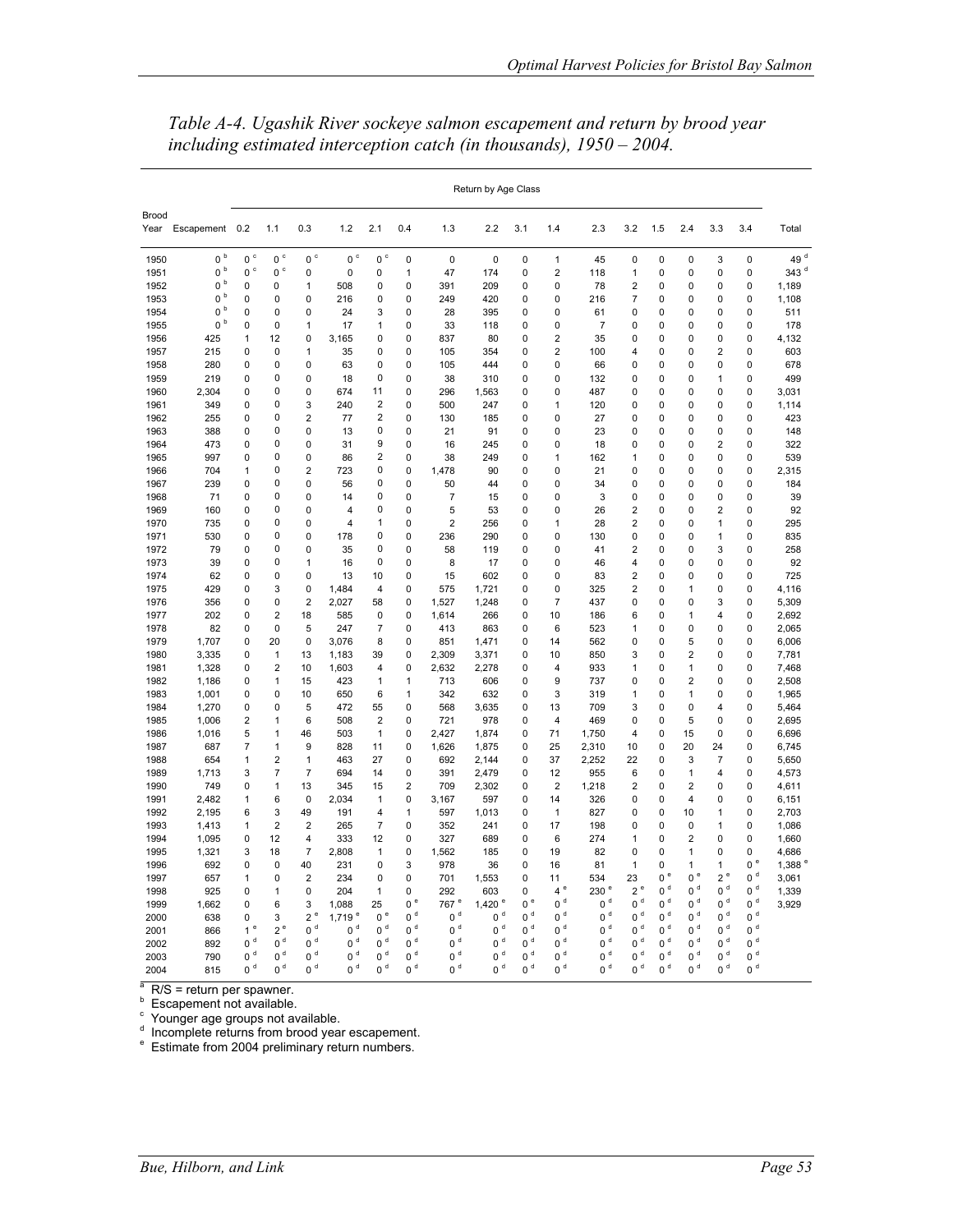|                      |                   | Return by Age Class |                |                |                  |                |                |              |             |                |                  |                 |                |                  |                |                     |                |                      |
|----------------------|-------------------|---------------------|----------------|----------------|------------------|----------------|----------------|--------------|-------------|----------------|------------------|-----------------|----------------|------------------|----------------|---------------------|----------------|----------------------|
| <b>Brood</b><br>Year | Escapement 0.2    |                     | 1.1            | 0.3            | 1.2              | 2.1            | 0.4            | 1.3          | 2.2         | 3.1            | 1.4              | 2.3             | 3.2            | 1.5              | 2.4            | 3.3                 | 3.4            | Total                |
| 1950                 | $0~^{\rm b}$      | $0~^{\circ}$        | $0~^{\circ}$   | $0~^{\circ}$   | $0~^{\circ}$     | $0~^{\circ}$   | $0~^\circ$     | $0~^{\circ}$ | $0^{\circ}$ | $0~^{\circ}$   | $\mathbf{1}$     | 57              | $\mathbf 0$    | 0                | 0              | $\mathbf 0$         | $\pmb{0}$      | $58$ $^{\rm d}$      |
| 1951                 | $0~^{\rm b}$      | $0~^{\circ}$        | $0~^{\circ}$   | $0~^{\circ}$   | $0~^{\circ}$     | $0~^{\circ}$   | 0              | 456          | 290         | 0              | 3                | 54              | 0              | 0                | $\Omega$       | $\mathbf{1}$        | 0              | 804 <sup>d</sup>     |
| 1952                 | $0~^{\rm b}$<br>b | $0~^{\circ}$        | $0~^{\circ}$   | $\Omega$       | 690              | 0              | $\Omega$       | 558          | 29          | $\Omega$       | $\overline{2}$   | 34              | 0              | $\mathbf 0$      | 0              | 0                   | 0              | 1,313 $d$            |
| 1953                 | $\mathbf 0$<br>b  | 0                   | 0              | 0              | 301              | 0              | 0              | 331          | 139         | 0              | $\overline{2}$   | 34              | 0              | $\overline{0}$   | 0              | 1                   | $\mathbf 0$    | 808                  |
| 1954                 | 0<br>b            | 0                   | 0              | 0              | 1,237            | $\Omega$       | 0              | 140          | 1,085       | 0              | $\mathbf{1}$     | 66              | 0              | 0                | 0              | 0                   | 0              | 2,529                |
| 1955                 | 0                 | 0                   | 0              | 0              | 2,407            | 0              | 0              | 833          | 401         | 0              | 5                | 143             | 0              | 0                | 0              | 0                   | 0              | 3,789                |
| 1956                 | 773               | 0                   | 0              | 48             | 774              | 0              | 0              | 627          | 24          | 0              | $\mathbf 0$      | $\mathbf 0$     | 0              | $\mathbf 0$      | 0              | 0                   | 0              | 1,473                |
| 1957                 | 289               | 0                   | 0              | 21             | 136              | 0              | 0              | 257          | 35          | $\mathbf 0$    | 0                | 0               | 0              | 0                | 0              | $\mathbf 0$         | $\mathbf 0$    | 449                  |
| 1958                 | 960               | 0                   | 1              | $\pmb{0}$      | 2,145            | 1              | 0              | 389          | 75          | 0              | $\mathbf 0$      | 32              | 0              | 0                | 0              | $\mathbf 0$         | $\mathbf 0$    | 2,643                |
| 1959                 | 2,209             | 0                   | 0              | $\mathbf{1}$   | 979              | 10             | 0              | 398          | 359         | 0              | 1                | 55              | 0              | 0                | 0              | $\overline{2}$      | 0              | 1,805                |
| 1960                 | 1,016             | 0                   | 6              | $\mathbf 0$    | 1,474            | $\mathbf 0$    | 0              | 1,039        | 106         | $\mathbf 0$    | $\overline{2}$   | 105             | 1              | 0                | 0              | 0                   | 0              | 2,734                |
| 1961                 | 461               | $\mathbf 0$         | 0              | 10             | 255              | $\mathbf 0$    | 0              | 1,183        | 24          | $\mathbf 0$    | $\overline{2}$   | 20              | $\mathbf 0$    | 0                | 1              | 1                   | $\mathbf 0$    | 1,496                |
| 1962                 | 874               | 1                   | $\overline{2}$ | $\mathbf 0$    | 992              | 1              | $\overline{2}$ | 340          | 116         | $\mathbf 0$    | 6                | 43              | 0              | 0                | 0<br>O         | 0                   | 0              | 1,503                |
| 1963                 | 721               | 0<br>0              | 0<br>1         | 0<br>6         | 536<br>452       | 1<br>0         | 0<br>0         | 769<br>347   | 76<br>338   | 0              | 0<br>$\mathbf 0$ | 46<br>74        | 0<br>0         | 0<br>$\mathbf 0$ |                | 0<br>$\overline{2}$ | 0<br>0         | 1,428                |
| 1964<br>1965         | 1,076<br>675      | $\overline{2}$      | 1              | 8              | 472              | 1              | 0              | 999          | 90          | 0<br>0         | $\mathbf 0$      | 213             | 0              | $\mathbf 0$      | 0<br>0         | 1                   | 0              | 1,220<br>1,786       |
| 1966                 | 1,209             | 0                   | 7              | 29             | 974              | 0              | 0              | 988          | 46          | 0              | $\overline{7}$   | 69              | 0              | 0                | 0              | 1                   | 0              | 2,121                |
| 1967                 | 516               | 0                   | 3              | 21             | 642              | 0              | 0              | 269          | 75          | 0              | $\overline{2}$   | 80              | 0              | 0                | 0              | $\mathbf 0$         | 0              | 1,092                |
| 1968                 | 649               | 0                   | 1              | 0              | 514              | 0              | 0              | 565          | 5           | $\mathbf 0$    | $\overline{4}$   | 19              | 0              | 0                | 0              | 0                   | 0              | 1,108                |
| 1969                 | 604               | $\mathbf 0$         | 0              | $\overline{4}$ | 57               | $\mathbf 0$    | 0              | 445          | 201         | $\mathbf 0$    | 10               | 116             | $\mathbf 0$    | $\mathbf 0$      | 0              | $\mathbf 0$         | $\mathbf 0$    | 833                  |
| 1970                 | 1,162             | 0                   | $\overline{2}$ | $\pmb{0}$      | 1,539            | 0              | 0              | 1,002        | 231         | 0              | $\mathbf 0$      | 26              | 0              | 0                | 0              | $\mathbf 0$         | $\mathbf 0$    | 2,800                |
| 1971                 | 851               | 3                   | 0              | 18             | 456              | $\Omega$       | 0              | 576          | 198         | $\Omega$       | $\mathbf{1}$     | 49              | 0              | 0                | $\Omega$       | 0                   | 0              | 1,301                |
| 1972                 | 431               | $\overline{2}$      | 1              | 22             | 779              | 0              | 0              | 631          | 32          | $\mathbf 0$    | 20               | 27              | 0              | 0                | 0              | 0                   | 0              | 1,514                |
| 1973                 | 330               | 1                   | 1              | $\mathbf 0$    | 213              | 0              | 0              | 1,148        | 74          | 0              | 3                | 44              | 0              | 0                | 0              | $\mathbf 0$         | $\mathbf 0$    | 1,484                |
| 1974                 | 1,709             | 0                   | 3              | 6              | 2,956            | 4              | 0              | 1,698        | 421         | 0              | 5                | 71              | 0              | 0                | 0              | 0                   | 0              | 5,164                |
| 1975                 | 1,270             | 13                  | 47             | 12             | 1,592            | $\overline{2}$ | 0              | 1,977        | 406         | 0              | $\overline{2}$   | 734             | 0              | 0                | 0              | 0                   | 0              | 4,785                |
| 1976                 | 817               | $\mathbf 0$         | 3              | $\mathbf 0$    | 2,278            | 3              | 0              | 2,589        | 572         | 0              | 10               | 265             | 0              | 0                | 0              | 0                   | $\mathbf 0$    | 5,720                |
| 1977                 | 562               | 0                   | 20             | $\pmb{0}$      | 1,029            | 0              | 0              | 2,173        | 40          | 0              | 0                | 26              | $\overline{c}$ | 0                | 0              | 0                   | 0              | 3,290                |
| 1978                 | 2,267             | 0                   | 0              | $\pmb{0}$      | 1,364            | 3              | 0              | 1,029        | 784         | 0              | 12               | 96              | 0              | 0                | 0              | $\mathbf 0$         | $\mathbf 0$    | 3,288                |
| 1979                 | 1,706             | 0                   | 10             | $\mathbf 0$    | 2,643            | $\mathbf 0$    | 0              | 1,491        | 24          | 0              | $\mathbf{1}$     | 13              | 0              | $\mathbf 0$      | 0              | $\mathbf 0$         | $\mathbf 0$    | 4,182                |
| 1980                 | 2,969             | $\mathbf 0$         | $\mathbf 0$    | $\mathbf 0$    | 453              | $\mathbf 0$    | 0              | 978          | 72          | $\mathbf 0$    | $\mathbf{1}$     | 101             | $\mathbf 0$    | $\mathbf 0$      | 0              | $\mathbf 0$         | $\mathbf 0$    | 1,605                |
| 1981                 | 1,233             | 0                   | 0              | $\mathbf 0$    | 626              | 0              | 0              | 1,137        | 60          | $\mathbf 0$    | $\mathbf 0$      | 86              | 0              | 0                | 0              | 0                   | $\mathbf 0$    | 1,909                |
| 1982                 | 976               | 0                   | 4              | $\pmb{0}$      | 522              | 0              | 0              | 765          | 121         | $\mathbf 0$    | 12               | 14              | 0              | 0                | 0              | 0                   | 0              | 1,438                |
| 1983                 | 1,361             | 0                   | 1              | 5              | 1.940            | 0              | $\overline{2}$ | 1.154        | 15          | 0              | $\overline{2}$   | 75              | 0              | 0                | 0              | 0                   | 0              | 3,194                |
| 1984                 | 1,003             | 0                   | 0              | $\pmb{0}$      | 586              | 0              | $\overline{2}$ | 1,340        | 32          | 0              | 15               | 23              | 0              | 0                | 0              | 0                   | $\mathbf 0$    | 1,998                |
| 1985                 | 939               | 8                   | 3              | 15             | 1,127            | 0              | $\mathbf{1}$   | 1,390        | 29          | $\mathbf 0$    | $\overline{2}$   | 12              | 0              | 0                | 1              | $\mathbf 0$         | $\mathbf 0$    | 2,588                |
| 1986                 | 819               | $\overline{7}$      | $\overline{c}$ | 25             | 1,179            | 0              | $\mathbf{1}$   | 1,970        | 70          | 0              | 12               | 64              | 0              | 0                | 0              | 0                   | 0              | 3,330                |
| 1987                 | 1,337             | 25                  | 0              | 30             | 1,334            | 0              | 14             | 756          | 98          | $\mathbf 0$    | 8                | 92              | 0              | $\mathbf 0$      | 1              | $\mathbf 0$         | $\mathbf 0$    | 2,358                |
| 1988                 | 867               | 4                   | 1              | 8              | 1,613            | $\mathbf 0$    | 3              | 1,425        | 90          | 0              | 15               | 34              | 0              | 0                | 0              | $\mathbf 0$         | $\mathbf 0$    | 3,193                |
| 1989                 | 1,186             | $\mathbf{1}$        | 4              | 16             | 2,293            | $\mathbf 0$    | 0              | 1,922        | 13          | $\mathbf 0$    | $\overline{2}$   | 39              | $\mathbf 0$    | $\mathbf 0$      | 0              | $\mathbf 0$         | $\mathbf 0$    | 4,290                |
| 1990                 | 1,069             | 10                  | 1              | 10             | 1,104            | 1              | 3              | 1,208        | 286         | $\Omega$       | $\overline{2}$   | 169             | 0              | 0                | 0              | 0                   | 0              | 2,794                |
| 1991                 | 1,160             | $\mathbf 0$         | 12             | 9              | 2,633            | 0              | 0              | 2.466        | 54          | $\mathbf 0$    | 65               | 71              | 0              | 0                | $\Omega$       | 0                   | $\mathbf 0$    | 5,310                |
| 1992                 | 1,286             | 10                  | 1              | 57             | 2,398            | 0              | $\overline{2}$ | 1,674        | 90          | 0              | $\mathbf 0$      | 49              | 0              | 0                | 0              | 1                   | $\mathbf 0$    | 4,282                |
| 1993                 | 1,176             | 14                  | 0              | 3              | 1,715            | 0              | 9              | 1,161        | 129         | 0              | 3                | 191             | 0              | 0                | 0              | 0                   | 0              | 3,225                |
| 1994                 | 1,472             | 0                   | 10             | 0              | 2,747            | 1              | 0              | 1,993        | 448         | 0              | $\overline{2}$   | 91              | 0              | 0                | 0              | 0                   | 0              | 5,292                |
| 1995                 | 1,482             | 1                   | 5              | $\mathbf 0$    | 3,524            | 0              | 0              | 2,594        | 149         | 0              | 61               | 35              | 0              | 0                | 0              | 0                   | 0              | 6,369                |
| 1996                 | 1,650             | 0                   | 0              | $\pmb{0}$      | 2,705            | 0              | 0              | 3,675        | 3           | 0              | 58               | 13              | 0              | 0                | 0              | 0                   | $0^e$          | $6,454$ <sup>e</sup> |
| 1997                 | 1,512             | 4                   | 0              | 63             | 174              | 0              | 4              | 675          | 164         | 0              | 25               | 203             | 0              | $0^e$            | 0 <sup>e</sup> | $0^e$               | $0d$           | 1,312                |
| 1998                 | 1,756             | 0                   | 3              | 11             | 2,910            | 1              | 0              | 3,516        | 176         | $\Omega$       | $5~^{\rm e}$     | 96 <sup>e</sup> | 0 <sup>e</sup> | $0d$             | 0 <sup>d</sup> | $0^{\,d}$           | $0d$           | 6,717                |
| 1999                 | 1,512             | 4                   | 2              | 42             | 1,778            | $\mathbf{1}$   | 0 <sup>e</sup> | 1.896 $e$    | 403 $e$     | 0 <sup>e</sup> | $0d$             | 0 <sup>d</sup>  | 0 <sup>d</sup> | $0d$             | 0 <sup>d</sup> | 0 <sup>d</sup>      | $0d$           | 4,245                |
| 2000                 | 1,300             | 0                   | 3              | 2 <sup>e</sup> | 3,218 $^{\circ}$ | 0 <sup>e</sup> | $0d$           | $0d$         | $0d$        | 0 <sup>d</sup> | $0d$             | $0d$            | 0 <sup>d</sup> | $0d$             | $0d$           | $0d$                | $0d$           |                      |
| 2001                 | 1,459             | 6                   | $0$ $^{\rm e}$ | $0d$           | $0d$             | $0d$           | $0d$           | $0d$         | $0d$        | $0d$           | $0d$             | $0d$            | $0d$           | $0d$             | $0d$           | $0d$                | $0d$           |                      |
| 2002                 | 1,284             | $0d$                | 0 <sup>d</sup> | $0d$           | $0d$             | $0d$           | $0d$           | $0d$         | $0d$        | 0 <sup>d</sup> | $0d$             | 0 <sup>d</sup>  | 0 <sup>d</sup> | 0 <sup>d</sup>   | 0 <sup>d</sup> | $0d$                | 0 <sup>d</sup> |                      |
| 2003                 | 1.460             | $0d$                | $0d$           | $0d$           | $0d$             | $0d$           | $0d$           | $0d$         | $0^{\,d}$   | $0d$           | $0d$             | d<br>0          | $0d$           | d<br>0           | $0d$           | $0^{\,d}$           | 0 <sup>d</sup> |                      |
| 2004                 | 1,543             | $0d$                | $0d$           | $0d$           | $0d$             | $0d$           | $0d$           | $0d$         | $0d$        | 0 <sup>d</sup> | $0d$             | $0d$            | $0d$           | $0d$             | $0d$           | $0d$                | $0d$           |                      |

*Table A-5. Wood River sockeye salmon escapement and return by brood year including estimated interception catch (in thousands), 1950 – 2004.* 

<sup>a</sup> R/S = return per spawner.<br>
<sup>b</sup> Escapement not available.<br>
<sup>d</sup> Incomplete returns from brood year escapement.<br>
<sup>e</sup> Estimate from 2004 preliminary return numbers.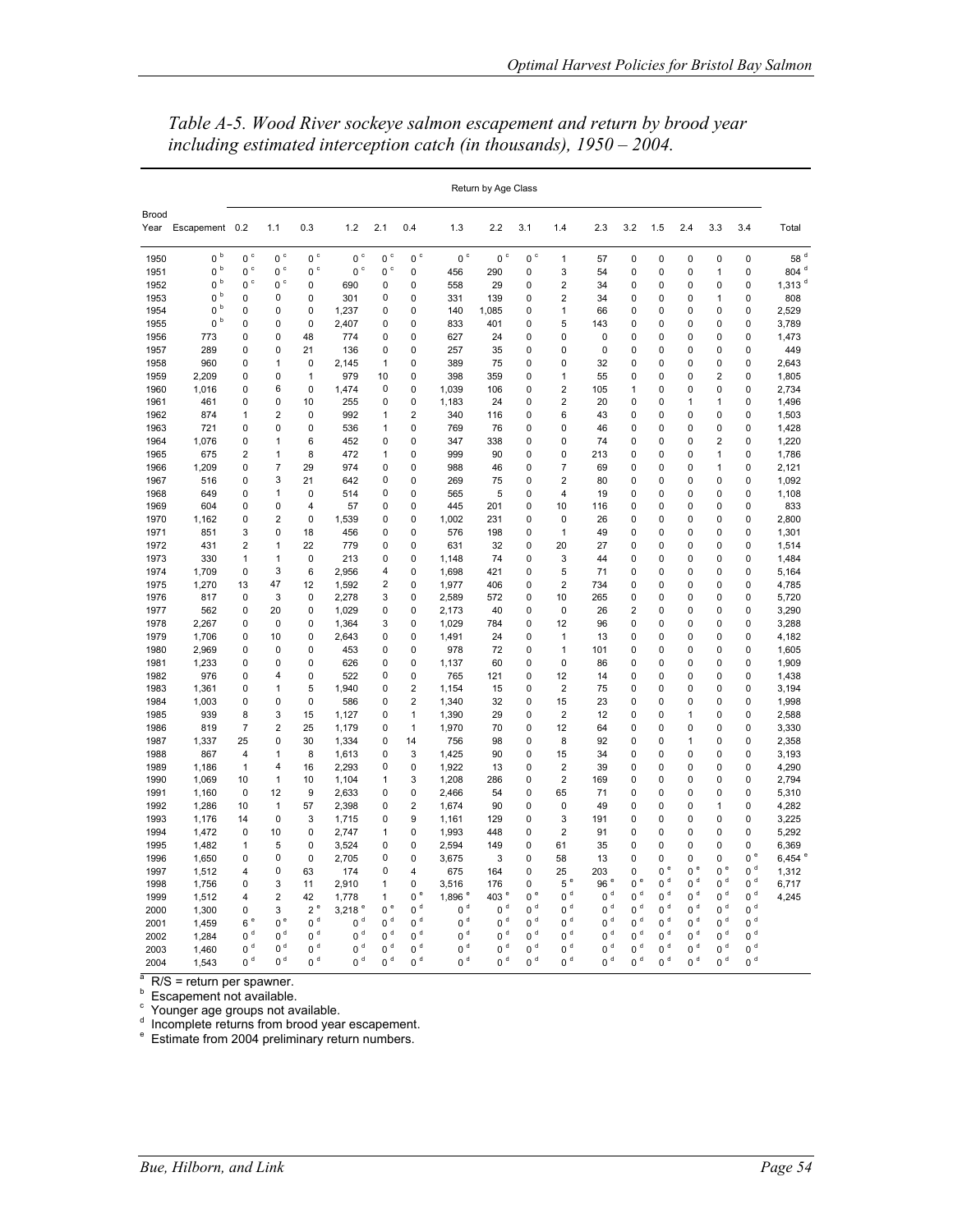|                      |                |                            |                  |                                  |                         |                |                                  |                                    |                         | Return by Age Class        |                              |                |                                  |                                  |              |                            |                        |                      |
|----------------------|----------------|----------------------------|------------------|----------------------------------|-------------------------|----------------|----------------------------------|------------------------------------|-------------------------|----------------------------|------------------------------|----------------|----------------------------------|----------------------------------|--------------|----------------------------|------------------------|----------------------|
| <b>Brood</b><br>Year | Escapement 0.2 |                            | 1.1              | 0.3                              | 1.2                     | 2.1            | 0.4                              | 1.3                                | 2.2                     | 3.1                        | 1.4                          | 2.3            | 3.2                              | 1.5                              | 2.4          | 3.3                        | 3.4                    | Total                |
| 1950                 | $0~^{\rm b}$   | 0 <sup>c</sup>             | $0~^{\circ}$     | 0 <sup>c</sup>                   | $0^{\circ}$             | $0~^{\circ}$   | $0~^{\circ}$                     | $0~^{\circ}$                       | $0^{\circ}$             | $0~^{\circ}$               | $\mathbf{1}$                 | 78             | 0                                | 0                                | 0            | 0                          | 0                      | 79 $d$               |
| 1951                 | $0~^{\rm b}$   | $0~^{\circ}$               | $0\,$ $^{\circ}$ | $0~^{\circ}$                     | 0 <sup>c</sup>          | $0~^{\circ}$   | 0                                | 615                                | 62                      | 0                          | 1                            | 29             | 0                                | 0                                | 0            | $\overline{\mathbf{c}}$    | 0                      | 709 <sup>d</sup>     |
| 1952                 | $0~^{\rm b}$   | 0 <sup>c</sup>             | 0 <sup>c</sup>   | 0                                | 147                     | 0              | 0                                | 303                                | 9                       | 0                          | 5                            | 73             | 0                                | 0                                | 0            | 0                          | 0                      | 537 <sup>d</sup>     |
| 1953                 | $0~^{\rm b}$   | 0                          | 0                | 0                                | 98                      | 0              | 0                                | 1                                  | 20                      | 0                          | 3                            | 65             | 0                                | 0                                | 0            | 1                          | 0                      | 188                  |
| 1954                 | b<br>0         | 0                          | 0                | 0                                | 175                     | 0              | 0                                | 269                                | 204                     | 0                          | 0                            | 113            | 0                                | 0                                | 1            | 0                          | 0                      | 762                  |
| 1955                 | b<br>0         | 0                          | 0                | 0                                | 454                     | 0              | 0                                | 781                                | 113                     | 0                          | 0                            | 94             | 0                                | 0                                | 0            | 0                          | 0                      | 1,442                |
| 1956                 | 400            | 0                          | 0                | $\mathbf 0$                      | 169                     | 0              | $\mathbf 0$                      | 523                                | 12                      | 0                          | 3                            | 36             | 0                                | $\overline{0}$                   | 0            | $\mathbf 0$                | 0                      | 743                  |
| 1957                 | 130            | 0                          | 0                | 0                                | $\overline{\mathbf{c}}$ | 0              | 0                                | 35                                 | 19                      | 0                          | 0                            | 20             | 0                                | $\overline{0}$                   | 0            | 0                          | 0                      | 76                   |
| 1958<br>1959         | 107            | $\mathbf 0$<br>0           | 0<br>0           | $\mathbf 0$<br>0                 | 14<br>101               | 0<br>0         | $\mathbf 0$<br>0                 | 71<br>155                          | 20<br>93                | 0<br>0                     | 0<br>0                       | 28<br>22       | 0<br>0                           | $\overline{0}$<br>$\overline{0}$ | 0<br>0       | $\mathbf 0$<br>0           | 0<br>0                 | 133<br>371           |
| 1960                 | 644<br>495     | $\mathbf 0$                | 0                | 1                                | 61                      | 0              | $\mathbf 0$                      | 310                                | 44                      | 0                          | 0                            | 57             | 0                                | $\overline{0}$                   | 0            | $\mathbf 0$                | 0                      | 473                  |
| 1961                 | 294            | $\pmb{0}$                  | 0                | 1                                | 33                      | 0              | 1                                | 364                                | 20                      | 0                          | 0                            | 17             | 0                                | 0                                | 0            | $\pmb{0}$                  | 0                      | 436                  |
| 1962                 | 16             | $\mathbf 0$                | 0                | 8                                | 20                      | 0              | $\mathbf 0$                      | 280                                | 9                       | 0                          | 0                            | 9              | 0                                | $\overline{0}$                   | 0            | $\mathbf 0$                | $\mathbf 0$            | 326                  |
| 1963                 | 92             | $\mathbf 0$                | 0                | 3                                | 254                     | 0              | 0                                | 190                                | 36                      | $\mathbf 0$                | 0                            | 25             | 0                                | $\overline{0}$                   | 0            | $\mathbf 0$                | 0                      | 508                  |
| 1964                 | 129            | $\pmb{0}$                  | 0                | 1                                | 162                     | 0              | 0                                | 585                                | 133                     | 0                          | 0                            | 49             | 0                                | $\overline{0}$                   | 0            | $\mathbf 0$                | 0                      | 930                  |
| 1965                 | 181            | $\mathbf 0$                | 0                | 0                                | 371                     | 0              | 0                                | 436                                | 203                     | $\mathbf 0$                | 0                            | 80             | 0                                | $\overline{0}$                   | 0            | $\mathbf 0$                | 0                      | 1,090                |
| 1966                 | 206            | $\mathbf 0$                | 0                | $\mathbf 0$                      | 66                      | 0              | $\mathbf 0$                      | 383                                | 6                       | $\mathbf 0$                | 0                            | 15             | 0                                | $\overline{0}$                   | 0            | $\mathbf 0$                | 0                      | 470                  |
| 1967                 | 282            | $\mathbf 0$                | 0                | 3                                | 57                      | 0              | 0                                | 90                                 | 13                      | $\mathbf 0$                | 0                            | 12             | 0                                | $\overline{0}$                   | 0            | 0                          | 0                      | 175                  |
| 1968                 | 195            | $\mathbf 0$<br>$\mathbf 0$ | 0<br>0           | $\mathbf 0$<br>$\mathbf 0$       | 43                      | 0<br>0         | $\mathbf 0$                      | 120                                | 0<br>301                | $\mathbf 0$<br>$\mathbf 0$ | $\overline{\mathbf{c}}$      | 10             | 0<br>0                           | $\overline{0}$<br>$\overline{0}$ | 0<br>0       | $\mathbf 0$<br>$\mathbf 0$ | 0<br>0                 | 175                  |
| 1969<br>1970         | 512<br>371     | $\mathbf 0$                | 0                | $\mathbf{1}$                     | $\mathbf{1}$<br>26      | 0              | 0<br>0                           | 131<br>170                         | 41                      | $\mathbf 0$                | $\overline{\mathbf{c}}$<br>0 | 103<br>71      | 0                                | $\overline{0}$                   | 0            | $\mathbf 0$                | 0                      | 538<br>309           |
| 1971                 | 211            | $\mathbf 0$                | 0                | 1                                | 48                      | 0              | 0                                | 164                                | 60                      | $\mathbf 0$                | 0                            | 30             | 0                                | $\overline{0}$                   | 0            | $\mathbf 0$                | 0                      | 303                  |
| 1972                 | 60             | $\mathbf 0$                | 0                | 4                                | 89                      | 0              | $\mathbf 0$                      | 109                                | 6                       | $\mathbf 0$                | 8                            | 13             | 0                                | $\overline{0}$                   | 0            | $\mathbf 0$                | 0                      | 229                  |
| 1973                 | 60             | $\mathbf 0$                | 0                | 0                                | 19                      | 0              | 0                                | 650                                | 25                      | $\mathbf 0$                | $\overline{\mathbf{c}}$      | 29             | 0                                | 0                                | 0            | $\mathbf 0$                | 0                      | 725                  |
| 1974                 | 359            | $\mathbf 0$                | 0                | $\overline{7}$                   | 441                     | 1              | 0                                | 750                                | 346                     | $\mathbf 0$                | 4                            | 25             | 0                                | $\overline{0}$                   | 0            | $\mathbf 0$                | 0                      | 1,574                |
| 1975                 | 241            | $\mathbf 0$                | 0                | 0                                | 783                     | 0              | 0                                | 2,556                              | 137                     | 0                          | $\overline{\mathbf{c}}$      | 503            | 0                                | 0                                | 0            | 0                          | 0                      | 3,981                |
| 1976                 | 186            | $\mathbf 0$                | 0                | $\mathbf 0$                      | 551                     | 3              | $\mathbf 0$                      | 1,411                              | 194                     | $\mathbf 0$                | 20                           | 215            | 0                                | $\overline{0}$                   | 0            | $\mathbf 0$                | 0                      | 2,394                |
| 1977                 | 96             | $\mathbf 0$                | 0                | 6                                | 294                     | 0              | 0                                | 1,689                              | 9                       | 0                          | 8                            | 9              | 0                                | $\overline{0}$                   | 0            | 0                          | 0                      | 2,015                |
| 1978                 | 536            | $\mathbf 0$                | 0                | $\mathbf 0$                      | 96                      | 0              | 0                                | 330                                | 84                      | 0                          | $\mathbf{1}$                 | 15             | 0                                | $\overline{0}$                   | 0            | 0                          | 0                      | 526                  |
| 1979                 | 860            | 0                          | 0                | $\mathbf 0$                      | 422                     | 0              | $\mathbf 0$                      | 406                                | 13                      | 0                          | 0                            | 5              | 0                                | $\overline{0}$                   | 0            | 0                          | 0                      | 846                  |
| 1980                 | 1,988          | 0<br>$\mathbf 0$           | 0<br>0           | $\mathbf 0$<br>0                 | 20                      | 0<br>0         | 0<br>0                           | 271<br>779                         | 25                      | 0<br>0                     | 0<br>$\mathbf{1}$            | 56<br>49       | 0<br>0                           | $\overline{0}$<br>$\overline{0}$ | 0<br>0       | 0<br>$\mathbf 0$           | 0<br>0                 | 372<br>1,025         |
| 1981<br>1982         | 591<br>424     | 0                          | 0                | $\overline{7}$                   | 188<br>57               | 0              | $\mathbf 0$                      | 434                                | 8<br>9                  | 0                          | $\overline{\mathbf{c}}$      | 10             | 0                                | $\overline{0}$                   | 0            | $\mathbf 0$                | 0                      | 519                  |
| 1983                 | 180            | 1                          | 0                | 0                                | 151                     | 0              | 0                                | 353                                | 8                       | 0                          | $\overline{\mathbf{c}}$      | 29             | 0                                | $\overline{0}$                   | 0            | 0                          | 0                      | 544                  |
| 1984                 | 185            | 0                          | 0                | 0                                | 41                      | 0              | $\mathbf 0$                      | 641                                | 56                      | 0                          | 5                            | 36             | 0                                | 0                                | 1            | 0                          | 0                      | 780                  |
| 1985                 | 212            | $\mathbf 0$                | 0                | $\overline{7}$                   | 515                     | 0              | $\mathbf 0$                      | 938                                | 86                      | 0                          | $\overline{7}$               | 79             | 0                                | 0                                | 1            | 0                          | 0                      | 1,633                |
| 1986                 | 308            | 3                          | 0                | 14                               | 236                     | 0              | 1                                | 2,231                              | 27                      | 0                          | 15                           | 30             | 0                                | 0                                | 0            | 0                          | 0                      | 2,557                |
| 1987                 | 169            | $\overline{2}$             | 0                | 11                               | 158                     | 0              | 0                                | 587                                | $\overline{7}$          | $\mathbf 0$                | 12                           | 29             | 0                                | 0                                | 0            | 0                          | 0                      | 806                  |
| 1988                 | 170            | $\mathbf 0$                | 0                | $\mathbf{1}$                     | 189                     | 0              | 1                                | 1,056                              | 41                      | 0                          | 3                            | 36             | 0                                | 0                                | 0            | 0                          | 0                      | 1,327                |
| 1989                 | 462            | 0                          | 0                | 15                               | 508                     | 0              | 0                                | 1,119                              | 59                      | 0                          | $\overline{7}$               | 53             | 0                                | 0                                | 0            | 0                          | 0                      | 1,761                |
| 1990                 | 366            | 1                          | 0                | 3                                | 159                     | 0              | 0                                | 1,429                              | 183                     | 0                          | 4                            | 146            | 0                                | 0                                | 0            | 0                          | 0                      | 1,925                |
| 1991                 | 756            | 0                          | 0                | 1                                | 318                     | 0              | 0                                | 1,314                              | 3                       | 0                          | 5                            | 20             | 0                                | 0                                | 0            | 0                          | 0                      | 1,661                |
| 1992<br>1993         | 305<br>406     | 0<br>0                     | 0<br>0           | 3<br>1                           | 44<br>132               | 0<br>0         | 0<br>$\overline{2}$              | 148<br>316                         | 8<br>20                 | 0<br>0                     | 0<br>0                       | 26<br>35       | 0<br>0                           | 0<br>0                           | 0<br>0       | 0<br>0                     | 0<br>0                 | 229<br>506           |
| 1994                 | 446            | 0                          | 0                | 0                                | 238                     | 0              | 0                                | 846                                | 92                      | 0                          | $\mathbf{1}$                 | 26             | 0                                | 0                                | 0            | 0                          | 0                      | 1,203                |
| 1995                 | 473            | 0                          | 0                | 0                                | 653                     | 0              | 0                                | 1,599                              | 15                      | 0                          | 21                           | 13             | 0                                | 0                                | 0            | 0                          | 0                      | 2,301                |
| 1996                 | 401            | 0                          | 0                | 0                                | 171                     | 0              | 0                                | 1,237                              | 1                       | 0                          | 4                            | 4              | 0                                | 0                                | 0            | 0                          | 0 <sup>e</sup>         | $1,417$ <sup>e</sup> |
| 1997                 | 128            | 0                          | 0                | 19                               | 34                      | 0              | 0                                | 52                                 | 10                      | 0                          | 5                            | 58             | 0                                | $0^e$                            | $0^{\circ}$  | $0^{\circ}$                | $0d$                   | 178                  |
| 1998                 | 216            | 0                          | 0                | 0                                | 143                     | 0              | 0                                | 732                                | 28                      | 0                          | e<br>8<br>$0d$               | 37e            | 0 <sup>e</sup><br>0 <sup>d</sup> | $0d$<br>$0d$                     | $0d$<br>$0d$ | d<br>$\Omega$<br>$0d$      | $0d$<br>0 <sup>d</sup> | 948                  |
| 1999<br>2000         | 446<br>413     | $\mathbf 0$<br>0           | 0<br>0           | $\overline{7}$<br>0 <sup>e</sup> | 206<br>102 <sup>e</sup> | 0<br>0e        | $0$ $^{\rm e}$<br>0 <sup>d</sup> | 376 <sup>e</sup><br>0 <sup>d</sup> | 67 <sup>e</sup><br>$0d$ | 0 <sup>e</sup><br>$0d$     | 0 <sup>d</sup>               | $0d$<br>$0d$   | 0 <sup>d</sup>                   | 0 <sup>d</sup>                   | $0d$         | $0d$                       | 0 <sup>d</sup>         | 692                  |
| 2001                 | 410            | 0 <sup>e</sup>             | 0 <sup>e</sup>   | 0 <sup>d</sup>                   | 0 <sup>d</sup>          | $0d$           | 0 <sup>d</sup>                   | $0d$                               | $0d$                    | $0d$                       | $0d$                         | $0d$           | $0d$                             | $0d$                             | $0d$         | d<br>$\mathbf 0$           | d<br>0                 |                      |
| 2002                 | 123            | $0d$                       | 0 <sup>d</sup>   | $0d$                             | $0d$                    | 0 <sup>d</sup> | 0 <sup>d</sup>                   | $0d$                               | $0d$                    | $0d$                       | $0d$                         | 0 <sup>d</sup> | $0d$                             | 0 <sup>d</sup>                   | $0d$         | $0d$                       | d<br>0                 |                      |
| 2003                 | 194            | $0d$                       | $0d$             | $0d$                             | $0d$                    | 0 <sup>d</sup> | $0d$                             | $0d$                               | $0d$                    | $0d$                       | $0d$                         | $0d$           | $0d$                             | $0d$                             | $0d$         | $0d$                       | d<br>0                 |                      |
| 2004                 | 110            | 0 <sup>d</sup>             | $0d$             | 0 <sup>d</sup>                   | 0 <sup>d</sup>          | 0 <sup>d</sup> | 0 <sup>d</sup>                   | 0 <sup>d</sup>                     | $0d$                    | 0 <sup>d</sup>             | 0 <sup>d</sup>               | 0 <sup>d</sup> | 0 <sup>d</sup>                   | 0 <sup>d</sup>                   | $0d$         | 0 <sup>d</sup>             | d<br>0                 |                      |

*Table A-6. Igushik River sockeye salmon escapement and return by brood year including estimated interception catch (in thousands), 1950 – 2004.* 

<sup>a</sup> R/S = return per spawner.<br><sup>b</sup> Escapement not available.

<sup>c</sup> Younger age groups not available.<br><sup>d</sup> Incomplete returns from brood year escapement.<br><sup>e</sup> Estimate from 2004 preliminary return numbers.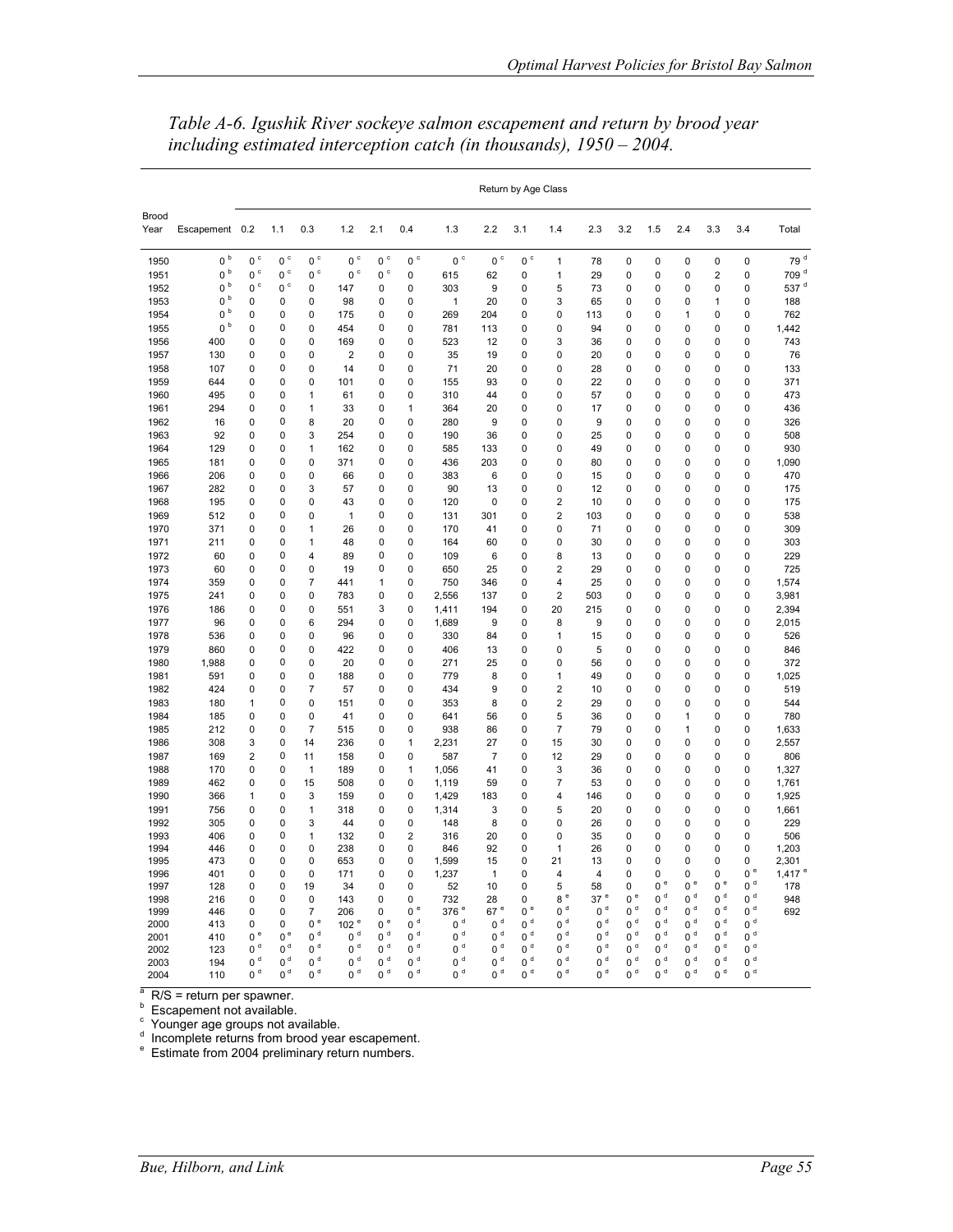|               |                         | Return by Age Class |                |                 |                  |                |                |                |                |                |               |                  |                |                |                         |                |                |                      |
|---------------|-------------------------|---------------------|----------------|-----------------|------------------|----------------|----------------|----------------|----------------|----------------|---------------|------------------|----------------|----------------|-------------------------|----------------|----------------|----------------------|
| Brood<br>Year | Escapement <sup>a</sup> | 0.2                 | 1.1            | 0.3             | 1.2              | 2.1            | 0.4            | 1.3            | 2.2            | 3.1            | 1.4           | 2.3              | 3.2            | 1.5            | 2.4                     | 3.3            | 3.4            | Total                |
| 1974          | 185                     | c                   | c              | c               | c                | c              | ċ              | c              | c              | c              | c             | $\mathbf{c}$     | c              | c              | $\mathbf{c}$            | $\mathbf c$    | $\mathsf 0$    |                      |
| 1975          | 752                     | c                   | c              | c               | c                | c              | Ċ              | c              | c              | c              | c             | c                | c              | $\Omega$       | 1                       | 0              | 0              | 1 <sup>d</sup>       |
| 1976          | 470                     | c                   | c              | c               | c                | c              | c              | Ċ              | $\mathbf c$    | $\mathbf c$    | 38            | 281              | $\mathbf 0$    | 0              | $\Omega$                | $\mathbf 0$    | 0              | 319 $d$              |
| 1977          | 553                     | c                   | c              | c.              | c                | $\mathbf c$    | 67             | 1,946          | 3              | $\mathbf 0$    | 134           | 11               | 1              | 0              | 0                       | 0              | 0              | $2,162$ <sup>d</sup> |
| 1978          | 664                     | $\mathbf{c}$        | c              | 436             | 100              | 0              | 149            | 779            | 20             | $\mathbf 0$    | $\mathbf{1}$  | 6                | 0              | 0              | 1                       | 0              | 0              | 1,491                |
| 1979          | 499                     | 18                  | 1              | 466             | 494              | 0              | 16             | 854            | 6              | 0              | 42            | 5                | $\Omega$       | 0              | $\Omega$                | 0              | 0              | 1,902                |
| 1980          | 3,317                   | 19                  | $\mathbf 0$    | 447             | 84               | 0              | 67             | 344            | 162            | $\Omega$       | 4             | 156              | $\Omega$       | 0              | 0                       | 0              | 0              | 1,284                |
| 1981          | 1,012                   | 9                   | 0              | 137             | 170              | 0              | 14             | 1,476          | $\overline{2}$ | 0              | 86            | 32               | 0              | 0              | 0                       | 0              | 0              | 1,926                |
| 1982          | 601                     | 35                  | 0              | 351             | 164              | 0              | 49             | 894            | $\overline{2}$ | 0              | 62            | $\overline{7}$   | 0              | 0              | 0                       | 0              | 0              | 1,563                |
| 1983          | 404                     | 100                 | 0              | 608             | 114              | 0              | 122            | 553            | 6              | 0              | 16            | 3                | 0              | 0              | 0                       | 0              | 0              | 1,521                |
| 1984          | 593                     | 10                  | 0              | 226             | 51               | 0              | 32             | 566            | $\overline{2}$ | 0              | 20            | 6                | 0              | 0              | $\mathbf 0$             | 0              | 0              | 912                  |
| 1985          | 498                     | 68                  | 0              | 510             | 64               | 0              | 62             | 612            | 6              | 0              | 13            | 16               | 0              | 0              | 1                       | 0              | 0              | 1,351                |
| 1986          | 990                     | 68                  | 0              | 837             | 114              | 0              | 58             | 676            | 0              | 0              | 182           | 64               | $\mathbf 0$    | 0              | $\mathbf 0$             | 0              | 0              | 1,999                |
| 1987          | 388                     | 140                 | 0              | 933             | 36               | 0              | 253            | 535            | 36             | 0              | 101           | 10               | $\mathbf 0$    | 0              | 1                       | 0              | 0              | 2,047                |
| 1988          | 483                     | 68                  | $\mathbf 0$    | 546             | 214              | 0              | 120            | 1,426          | 12             | $\mathbf 0$    | 62            | 8                | $\mathbf 0$    | 0              | $\mathbf 0$             | $\mathbf 0$    | 0              | 2,457                |
| 1989          | 513                     | 68                  | $\mathbf 0$    | 483             | 124              | 0              | 35             | 703            | $\mathbf{1}$   | $\mathbf 0$    | 18            | $\overline{4}$   | 0              | 0              | 0                       | 0              | 0              | 1,436                |
| 1990          | 680                     | 53                  | $\mathbf 0$    | 761             | 36               | $\Omega$       | 104            | 253            | 18             | $\mathbf 0$    | 11            | $\overline{7}$   | $\mathbf 0$    | 0              | 4                       | $\mathbf 0$    | 0              | 1,247                |
| 1991          | 493                     | 10                  | 1              | 137             | 172              | 0              | 6              | 1,010          | 3              | 0              | 131           | 19               | 0              | 0              | 0                       | 0              | 0              | 1,491                |
| 1992          | 695                     | 85                  | 0              | 496             | 228              | $\Omega$       | 11             | 650            | 9              | 0              | 63            | 11               | 0              | 0              | 0                       | 0              | 0              | 1,551                |
| 1993          | 715                     | 43                  | 0              | 43              | 63               | $\Omega$       | $\overline{2}$ | 803            | 1              | $\Omega$       | 119           | 49               | 0              | 0              | 0                       | 0              | 0              | 1,124                |
| 1994          | 509                     | 0                   | $\mathbf 0$    | 55              | 81               | $\Omega$       | $\overline{2}$ | 665            | 6              | 0              | 9             | 53               | 0              | 0              | $\Omega$                | 0              | 0              | 872                  |
| 1995          | 281                     | 5                   | 1              | 8               | 143              | 0              | $\mathbf 0$    | 923            | 34             | $\mathbf 0$    | 106           | 15               | 0              | 0              | 0                       | 0              | 0              | 1.236                |
| 1996          | 504                     | 0                   | 0              | 6               | 502              | 0              | 5              | 1,795          | 3              | $\mathbf 0$    | 58            | 5                | 0              | 0              | 0                       | 0              | e<br>0         | 2,374 <sup>e</sup>   |
| 1997          | 373                     | 0                   | 0              | 129             | 71               | $\Omega$       | 6              | 254            | 14             | 0              | 19            | 86               | $\Omega$       | $3e$           | $\mathbf e$<br>1        | e<br>0         | d<br>0         | 583                  |
| 1998          | 459                     | $\overline{2}$      | $\mathbf 0$    | 10              | 312              | $\Omega$       | 3              | 1,633          | 64             | $\Omega$       | e<br>190      | 82 <sup>e</sup>  | $0^e$          | $0d$           | d<br>$\Omega$           | d<br>0         | $0d$           | 2,296                |
| 1999          | 312                     | 4                   | $\mathbf 0$    | 40              | 421              | 0              | 5e             | 1.793 $e$      | e<br>24        | 0 <sup>e</sup> | d<br>0        | d<br>$\mathbf 0$ | 0 <sup>d</sup> | $0d$           | $\mathbf d$<br>0        | d<br>0         | 0 <sup>d</sup> | 2,382                |
| 2000          | 404                     | $\overline{7}$      | 0              | 88 <sup>e</sup> | 234 <sup>e</sup> | 0 <sup>e</sup> | 0 <sup>d</sup> | 0 <sup>d</sup> | d<br>0         | 0 <sup>d</sup> | d<br>0        | d<br>0           | $0d$           | $0d$           | $\mathbf d$<br>$\Omega$ | d<br>0         | d<br>0         |                      |
| 2001          | 811                     | 13 <sup>e</sup>     | 0 <sup>e</sup> | 0 <sup>d</sup>  | 0 <sup>d</sup>   | 0 <sup>d</sup> | 0 <sup>d</sup> | 0 <sup>d</sup> | 0 <sup>d</sup> | 0 <sup>d</sup> | d<br>0        | d<br>0           | 0 <sup>d</sup> | $0d$           | 0 <sup>d</sup>          | d<br>0         | d<br>0         |                      |
| 2002          | 316                     | 0 <sup>d</sup>      | 0 <sup>d</sup> | 0 <sup>d</sup>  | 0 <sup>d</sup>   | 0 <sup>d</sup> | 0 <sup>d</sup> | 0 <sup>d</sup> | 0 <sup>d</sup> | 0 <sup>d</sup> | d<br>0        | d<br>0           | 0 <sup>d</sup> | $0d$           | 0 <sup>d</sup>          | 0 <sup>d</sup> | d<br>0         |                      |
| 2003          | 581                     | 0 <sup>d</sup>      | 0 <sup>d</sup> | $0d$            | $0d$             | 0 <sup>d</sup> | 0 <sup>d</sup> | 0 <sup>d</sup> | 0 <sup>d</sup> | 0 <sup>d</sup> | d<br>$\Omega$ | d<br>0           | 0 <sup>d</sup> | $0d$           | d<br>$\Omega$           | d<br>0         | d<br>0         |                      |
| 2004          | 492                     | 0 <sup>d</sup>      | 0 <sup>d</sup> | 0 <sup>d</sup>  | 0 <sup>d</sup>   | 0 <sup>d</sup> | 0 <sup>d</sup> | 0 <sup>d</sup> | 0 <sup>d</sup> | 0 <sup>d</sup> | d<br>$\Omega$ | d<br>$\Omega$    | d<br>$\Omega$  | 0 <sup>d</sup> | d<br>$\Omega$           | d<br>0         | d<br>0         |                      |

*Table A-7. Nushagak River sockeye salmon escapement and return by brood year including estimated interception catch (in thousands), 1950 – 2004.* 

a Escapement for brood years 1974 - 1983 and 1985 - 1986 based on Nuyakuk tower plus aerial survey estimates. Escapement for brood years 1984 and 1987 - present based on Nushagak sonar estimates.<br>b BIC = reture nor enounce

 $R/S$  = return per spawner.<br>  $S_{\text{S}}$  Escapement not available.

<sup>a</sup> Younger age groups not available.<br><sup>e</sup> Incomplete returns from brood year escapement.

f Estimate from 2004 preliminary return numbers.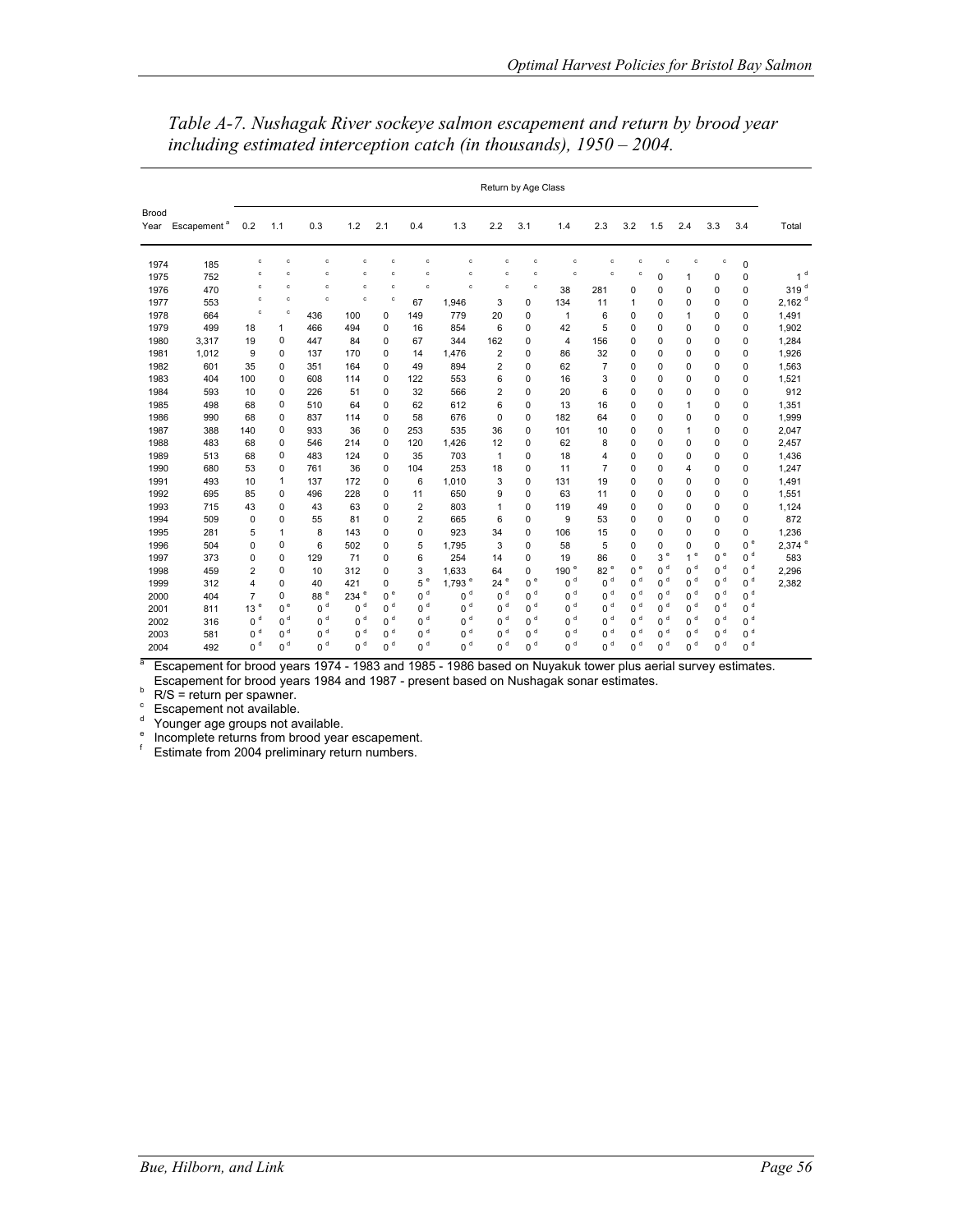|               |                              | Return by Age Class    |                                  |                         |                        |                  |                         |                  |                         |                            |                        |                 |                             |              |              |                            |                        |                                   |
|---------------|------------------------------|------------------------|----------------------------------|-------------------------|------------------------|------------------|-------------------------|------------------|-------------------------|----------------------------|------------------------|-----------------|-----------------------------|--------------|--------------|----------------------------|------------------------|-----------------------------------|
| Brood<br>Year | Escapement                   | 0.2                    | 1.1                              | 0.3                     | 1.2                    | 2.1              | 0.4                     | 1.3              | 2.2                     | 3.1                        | 1.4                    | 2.3             | 3.2                         | 1.5          | 2.4          | 3.3                        | 3.4                    | Total                             |
| 1950          | $0~^{\rm b}$                 | $0~^{\circ}$           | $0~^{\circ}$                     | $0\,$ $^{\circ}$        | $0~^{\circ}$           | $0\,$ $^{\circ}$ | $0~^{\circ}$            | $0~^{\circ}$     | $0~^{\circ}$            | $0~^{\circ}$               | 0                      | 28              | $\mathbf 0$                 | 0            | 0            | $\mathbf 0$                | $\mathbf 0$            | 28 <sup>d</sup>                   |
| 1951          | $0\,$ $^{\rm b}$             | $0\,$ $^{\circ}$       | $0\,$ $^{\circ}$                 | $0\,$ $^{\circ}$        | 0 <sup>c</sup>         | $0~^{\circ}$     | 0                       | 98               | 53                      | 0                          | 0                      | 9               | 0                           | 0            | 0            | 0                          | 0                      | 160 <sup>d</sup>                  |
| 1952          | $0~^{\rm b}$                 | $0\,$ $^{\circ}$       | $0~^{\circ}$                     | 0                       | 152                    | 0                | 0                       | 58               | 9                       | 0                          | 0                      | 6               | 0                           | 0            | 0            | 0                          | 0                      | 225 <sup>d</sup>                  |
| 1953          | $0^{\,b}$                    | 0                      | 0                                | 1                       | 31                     | 0                | 0                       | 84               | 8                       | $\mathbf 0$                | 0                      | 16              | $\mathbf 0$                 | 0            | 0            | 0                          | 0                      | 140                               |
| 1954          | $0~^{\rm b}$<br>$0~^{\rm b}$ | 0                      | 0<br>0                           | 0                       | 20                     | 0<br>0           | 0                       | 146              | 12                      | $\mathbf 0$                | 0                      | 17              | $\overline{2}$              | 0            | 0            | 0                          | 0                      | 197                               |
| 1955          |                              | 0                      | 0                                | $\mathbf 0$             | 136                    |                  | $\mathbf 0$             | 190              | $\boldsymbol{9}$        | $\mathbf 0$                | 1                      | 38              | $\mathbf 0$                 | 0            | 0            | $\mathbf 0$                | 0                      | 374                               |
| 1956<br>1957  | 225<br>25                    | 0<br>$\overline{2}$    | 0                                | $\overline{4}$<br>5     | 114<br>48              | 0<br>0           | 0<br>0                  | 306<br>70        | 22<br>20                | $\mathbf 0$<br>$\mathbf 0$ | 1<br>0                 | 13<br>36        | $\mathbf 0$<br>$\mathbf{1}$ | 0<br>0       | 0<br>0       | $\mathbf 0$<br>$\mathbf 0$ | 0<br>0                 | 460<br>182                        |
| 1958          | 72                           | 0                      | 1                                | $\overline{2}$          | 68                     | 0                | 0                       | 115              | 59                      | $\mathbf 0$                | 0                      | 25              | $\mathbf 0$                 | 0            | 0            | $\mathbf 0$                | 0                      | 270                               |
| 1959          | 210                          | 0                      | 0                                | 0                       | 141                    | 0                | 0                       | 92               | 56                      | $\mathbf 0$                | 0                      | $\overline{7}$  | $\mathbf 0$                 | 0            | 0            | $\mathbf 0$                | 0                      | 296                               |
| 1960          | 163                          | 0                      | 0                                | $\overline{2}$          | 191                    | 0                | 0                       | 274              | 22                      | 0                          | 0                      | 52              | 0                           | 0            | 0            | 0                          | 0                      | 541                               |
| 1961          | 122                          | 1                      | 0                                | 3                       | 85                     | 0                | 0                       | 216              | 15                      | 0                          | 1                      | 19              | 0                           | 0            | 0            | 0                          | 0                      | 340                               |
| 1962          | 62                           | 0                      | 0                                | $\overline{7}$          | 48                     | 0                | 0                       | 102              | $\overline{4}$          | $\mathbf 0$                | 0                      | 8               | $\mathbf 0$                 | 0            | 0            | $\mathbf 0$                | $\mathbf 0$            | 169                               |
| 1963          | 116                          | 0                      | 0                                | $\overline{2}$          | 43                     | 0                | 0                       | 65               | 18                      | $\mathbf 0$                | 0                      | 24              | $\mathbf 0$                 | 0            | 0            | 0                          | 0                      | 152                               |
| 1964          | 105                          | 0                      | $\mathbf 0$                      | $\mathbf{1}$            | 43                     | 0                | $\mathbf 0$             | 84               | 41                      | $\mathbf 0$                | 0                      | 6               | $\mathbf 0$                 | 0            | 0            | $\mathbf 0$                | $\mathbf 0$            | 175                               |
| 1965          | 96                           | 0                      | 0                                | $\overline{2}$          | 154                    | 0                | 0                       | 181              | 31                      | $\mathbf 0$                | 0                      | 37              | $\mathbf 0$                 | 0            | 0            | 0                          | 0                      | 405                               |
| 1966          | 104                          | $\mathbf{1}$           | 0                                | 6                       | 200                    | 0                | 0                       | 419              | $\overline{4}$          | $\mathbf 0$                | $\mathbf{1}$           | 9               | $\mathbf 0$                 | 0            | 0            | $\mathbf 0$                | $\mathbf 0$            | 640                               |
| 1967          | 81                           | $\mathbf{1}$           | 0                                | 6                       | 18                     | 0                | 0                       | 99               | 16                      | $\mathbf 0$                | 1                      | 40              | $\mathbf 0$                 | 0            | 0            | $\mathbf 0$                | 0                      | 181                               |
| 1968          | 50                           | 0                      | 0                                | $\mathbf{1}$            | 49                     | 0                | 0                       | 190              | 6                       | $\mathbf 0$                | 3                      | 13              | $\mathbf 0$                 | 0            | 0            | $\mathbf 0$                | 0                      | 262                               |
| 1969          | 117                          | 0                      | 0                                | 5                       | 28                     | 0                | 0                       | 142              | 25                      | 0                          | 3                      | 13              | 0                           | 0            | 0            | 0                          | 0                      | 216                               |
| 1970          | 203                          | 0                      | 0                                | 1                       | 54                     | 0                | 0                       | 226              | 55                      | 0                          | 1                      | 70              | 0                           | 0            | 0            | 0                          | 0                      | 407                               |
| 1971          | 200                          | 0                      | 0                                | $\overline{4}$          | 106                    | 0                | 0                       | 317              | 62                      | $\mathbf 0$                | 1                      | 68              | 0                           | 0            | 0            | 0                          | 0                      | 558                               |
| 1972          | 79                           | 0                      | 0                                | $\overline{2}$          | 93                     | 0                | 0                       | 150              | 21                      | $\mathbf 0$                | $\overline{2}$         | 34              | $\mathbf 0$                 | 0            | 0            | 0                          | 0                      | 302                               |
| 1973          | 107                          | 1                      | $\mathbf 0$                      | 10                      | 151                    | 0                | 0                       | 442              | 18                      | $\mathbf 0$                | 1                      | 31              | $\mathbf 0$                 | 0            | $\mathbf 0$  | $\pmb{0}$                  | 0                      | 654                               |
| 1974          | 104                          | 0                      | 0                                | $\overline{\mathbf{c}}$ | 271                    | 0                | 0                       | 307              | 73                      | $\mathbf 0$                | 3                      | 45              | $\mathbf 0$                 | 0            | 1            | $\mathbf 0$                | 0                      | 702                               |
| 1975          | 181                          | 1                      | 0                                | $\overline{7}$          | 195                    | 0                | 0                       | 848              | 87                      | $\mathbf 0$                | $\overline{2}$         | 59              | $\mathbf 0$                 | 0            | 0            | $\mathbf 0$                | 0                      | 1,199                             |
| 1976          | 189                          | $\mathbf 0$            | 0                                | $\mathbf{1}$            | 189                    | 0                | 0                       | 558              | 142                     | $\mathbf 0$                | 4                      | 175             | $\mathbf 0$                 | 0            | 0            | $\mathbf 0$                | 0                      | 1,069                             |
| 1977          | 163                          | $\mathbf 0$            | 0                                | 5                       | 232                    | 0                | 0                       | 617              | 14                      | $\Omega$                   | 4                      | 14              | $\mathbf 0$                 | 0            | 0            | $\mathbf 0$                | $\mathbf 0$            | 886                               |
| 1978          | 306                          | $\mathbf 0$            | 0                                | 12                      | 149                    | 0                | 0                       | 430              | 65                      | $\mathbf 0$                | $\mathbf{1}$           | 25              | $\mathbf 0$                 | 0            | 0            | $\mathbf 0$                | 0                      | 682                               |
| 1979          | 198                          | 1                      | 0                                | 1                       | 270                    | 0                | 0                       | 293              | 12                      | 0                          | 2                      | 5               | 0                           | 0            | 0            | 0                          | 0                      | 584                               |
| 1980          | 527                          | 0                      | 0                                | 5                       | 45                     | 0                | 1                       | 224              | 10                      | 0                          | 0                      | 19              | 0                           | 0            | 0            | 0                          | 0                      | 304                               |
| 1981          | 307                          | $\overline{2}$         | 0                                | 11                      | 53                     | 0                | 0                       | 245              | 15                      | $\mathbf 0$                | 1                      | 16              | $\mathbf 0$                 | 0            | 0            | 0                          | 0                      | 343                               |
| 1982          | 289                          | 0                      | $\mathbf 0$                      | 16                      | 109                    | 0                | 0                       | 255              | 14                      | $\mathbf 0$                | 5                      | 26              | $\mathbf 0$                 | 0            | 0            | 0                          | 0                      | 425                               |
| 1983          | 213                          | 1                      | $\pmb{0}$                        | 3                       | 285                    | 0                | $\overline{\mathbf{c}}$ | 924              | 9                       | 0                          | $\overline{2}$         | 21              | 0                           | 0            | 0            | 0                          | 0                      | 1,247                             |
| 1984          | 151                          | 0                      | 0                                | 14                      | 21                     | 0                | 0                       | 109              | $\overline{\mathbf{4}}$ | $\mathbf 0$                | 1                      | 17              | $\mathbf 0$                 | 0            | 0            | $\mathbf 0$                | 0                      | 166                               |
| 1985          | 153                          | $\mathbf 0$            | 0                                | $\overline{7}$          | 35                     | 0                | 0                       | 194              | 35                      | $\mathbf 0$                | $\mathbf{1}$           | 77              | $\mathbf 0$                 | 0            | $\mathbf{1}$ | $\mathbf 0$                | 0                      | 350                               |
| 1986          | 203                          | $\mathbf 0$            | $\mathbf 0$                      | 18                      | 77                     | 0                | 1                       | 445              | 83                      | $\mathbf 0$                | 14                     | 121             | $\mathbf 0$                 | 0            | $\mathbf 0$  | $\mathbf 0$                | $\mathbf 0$            | 759                               |
| 1987          | 278                          | 0                      | $\mathbf 0$                      | $\overline{7}$          | 190                    | 0                | $\mathbf{1}$            | 575              | 31                      | 0                          | $\overline{7}$         | 81              | 0                           | 0            | 0            | $\Omega$                   | 0                      | 892                               |
| 1988          | 309                          | $\mathbf{1}$           | 0                                | 9                       | 111                    | 0                | 3                       | 403              | 34                      | $\mathbf 0$                | 3                      | 53              | $\mathbf 0$                 | 0            | 0            | $\mathbf 0$                | 0                      | 617                               |
| 1989          | 104                          | 0                      | 0                                | 36                      | 132                    | 0                | 1                       | 328              | $\overline{7}$          | 0                          | 1                      | 41              | 0                           | 0            | 0            | 0                          | 0                      | 546                               |
| 1990          | 166                          | $\mathbf{1}$           | 0                                | 23                      | 101                    | 0                | 1                       | 460              | 75                      | $\mathbf 0$                | 5                      | 37              | 0                           | 0            | 0            | 0                          | 0                      | 703                               |
| 1991          | 254                          | 1                      | 3                                | 3                       | 189                    | 0                | 1                       | 429              | 28                      | $\mathbf 0$                | 8                      | 29              | $\mathbf 0$                 | 0            | 0            | $\mathbf 0$                | $\mathbf 0$            | 691                               |
| 1992          | 210                          | 1                      | 0                                | 35                      | 50                     | 0                | 1                       | 124              | 33                      | 0                          | 1                      | 30              | 0                           | 0            | 0            | 0                          | 0                      | 275                               |
| 1993          | 189                          | 0                      | 0                                | 4                       | 64                     | 0                | 0                       | 229              | 6                       | 0                          | 4                      | 15              | $\mathbf 0$                 | 0            | 0            | $\mathbf 0$                | 0                      | 322                               |
| 1994          | 174                          | $\mathbf{1}$           | 0                                | 3                       | 43                     | 0                | 0                       | 167              | 31                      | $\mathbf 0$                | 1                      | 8               | $\mathbf 0$                 | 0            | 0            | $\mathbf 0$                | 0                      | 254                               |
| 1995          | 211                          | 0                      | $\mathbf{1}$                     | 6                       | 341                    | 0                | 1                       | 1,010            | 11                      | $\mathbf 0$                | 5                      | 66              | $\mathbf 0$                 | 0            | 0            | $\mathbf 0$                | $\mathbf 0$            | 1.441                             |
| 1996          | 187                          | $\mathbf{1}$           | $\mathbf 0$                      | 9                       | 87                     | 0                | 0                       | 987              | $\overline{\mathbf{4}}$ | $\mathbf 0$                | 8                      | 21              | $\mathbf{1}$                | 0            | 0            | $\mathbf 0$                | 0 <sup>e</sup><br>$0d$ | $1.444$ <sup><math>e</math></sup> |
| 1997          | 152                          | 0                      | 0                                | 5                       | 43                     | 0                | 0                       | 305              | 16                      | $\mathbf 0$                | 5                      | 87              | 0                           | $0^e$        | 2e           | 0 <sup>e</sup>             |                        | 463                               |
| 1998          | 175                          | 0                      | 0                                | $\mathbf{1}$            | 54                     | 0                | 0                       | 633              | 24                      | $\mathbf 0$<br>e           | $5e$                   | 92 <sup>e</sup> | $0^{\circ}$                 | $0d$         | $0d$         | $0d$                       | $0d$                   | 809                               |
| 1999          | 196                          | 0                      | 0                                | 11                      | 137                    | 0                | $0$ $^{\rm e}$          | 290 <sup>e</sup> | 29 $e$                  | $\mathbf 0$                | 0 <sup>d</sup>         | $0d$            | $0d$                        | $0d$         | $0d$         | $0d$                       | 0 <sup>d</sup>         | 505                               |
| 2000          | 352                          | 0                      | 0                                | $4e$<br>0 <sup>d</sup>  | 87 <sup>e</sup>        | $0^{\circ}$      | $0d$<br>$0d$            | $0d$<br>$0d$     | 0 <sup>d</sup>          | $0d$                       | 0 <sup>d</sup><br>$0d$ | $0d$<br>$0d$    | $0d$                        | $0d$         | $0d$         | $0d$<br>0 <sup>d</sup>     | $0d$                   |                                   |
| 2001          | 303                          | 0 <sup>e</sup><br>$0d$ | 0 <sup>e</sup><br>0 <sup>d</sup> | $0d$                    | 0 <sup>d</sup><br>$0d$ | $0d$<br>$0d$     | $0d$                    |                  | 0 <sup>d</sup><br>$0d$  | $0d$<br>$0d$               | 0 <sup>d</sup>         |                 | $0d$<br>0 <sup>d</sup>      | $0d$<br>$0d$ | $0d$<br>d    | $0d$                       | $0d$<br>0 <sup>d</sup> |                                   |
| 2002          | 162                          | $0d$                   | 0 <sup>d</sup>                   | $0d$                    | $0d$                   | $0d$             | $0d$                    | $0d$<br>$0d$     | $0d$                    | $0d$                       | $0d$                   | $0d$<br>$0d$    | $0d$                        | $0d$         | 0<br>$0d$    | $0d$                       | $0d$                   |                                   |
| 2003          | 232                          | $0d$                   | 0 <sup>d</sup>                   | $0d$                    | $0d$                   | $0d$             | 0 <sup>d</sup>          | $0d$             | $0d$                    | d                          | 0 <sup>d</sup>         | $0d$            | d                           | $0d$         | d            | $0d$                       | 0 <sup>d</sup>         |                                   |
| 2004          | 136                          |                        |                                  |                         |                        |                  |                         |                  |                         | $\mathbf 0$                |                        |                 | $\mathbf 0$                 |              | 0            |                            |                        |                                   |

*Table A-8. Togiak River sockeye salmon escapement and return by brood year including estimated interception catch (in thousands), 1950 – 2004.* 

<sup>a</sup> R/S = return per spawner.<br>
<sup>b</sup> Escapement not available.<br>
<sup>d</sup> Incomplete returns from brood year escapement.<br>
<sup>e</sup> Estimate from 2004 preliminary return numbers.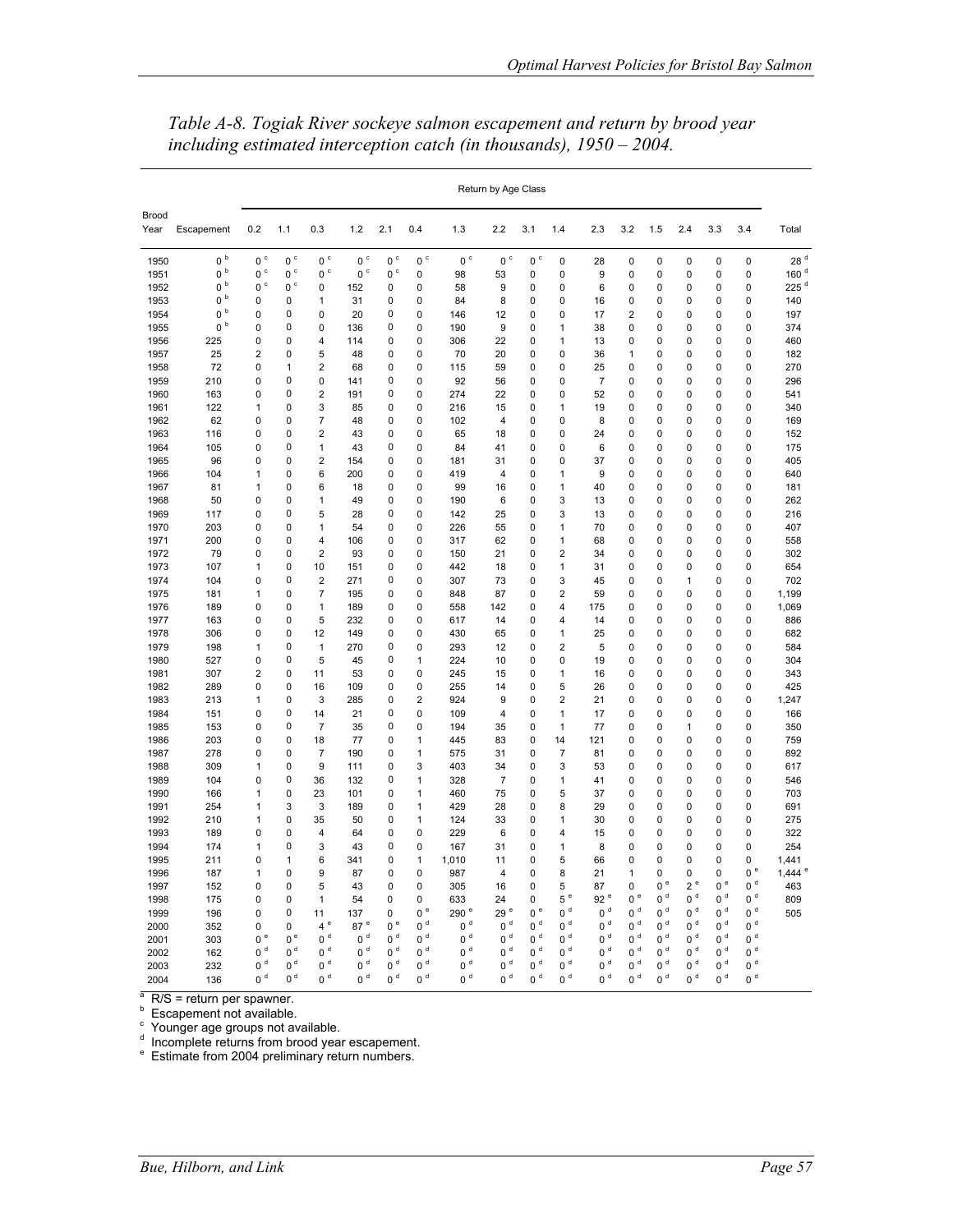**Appendix B. Distributions of parameter estimates obtained from the Markov Chain Monte Carlo (MCMC) and the biological and economic parameters used in the modeling effort**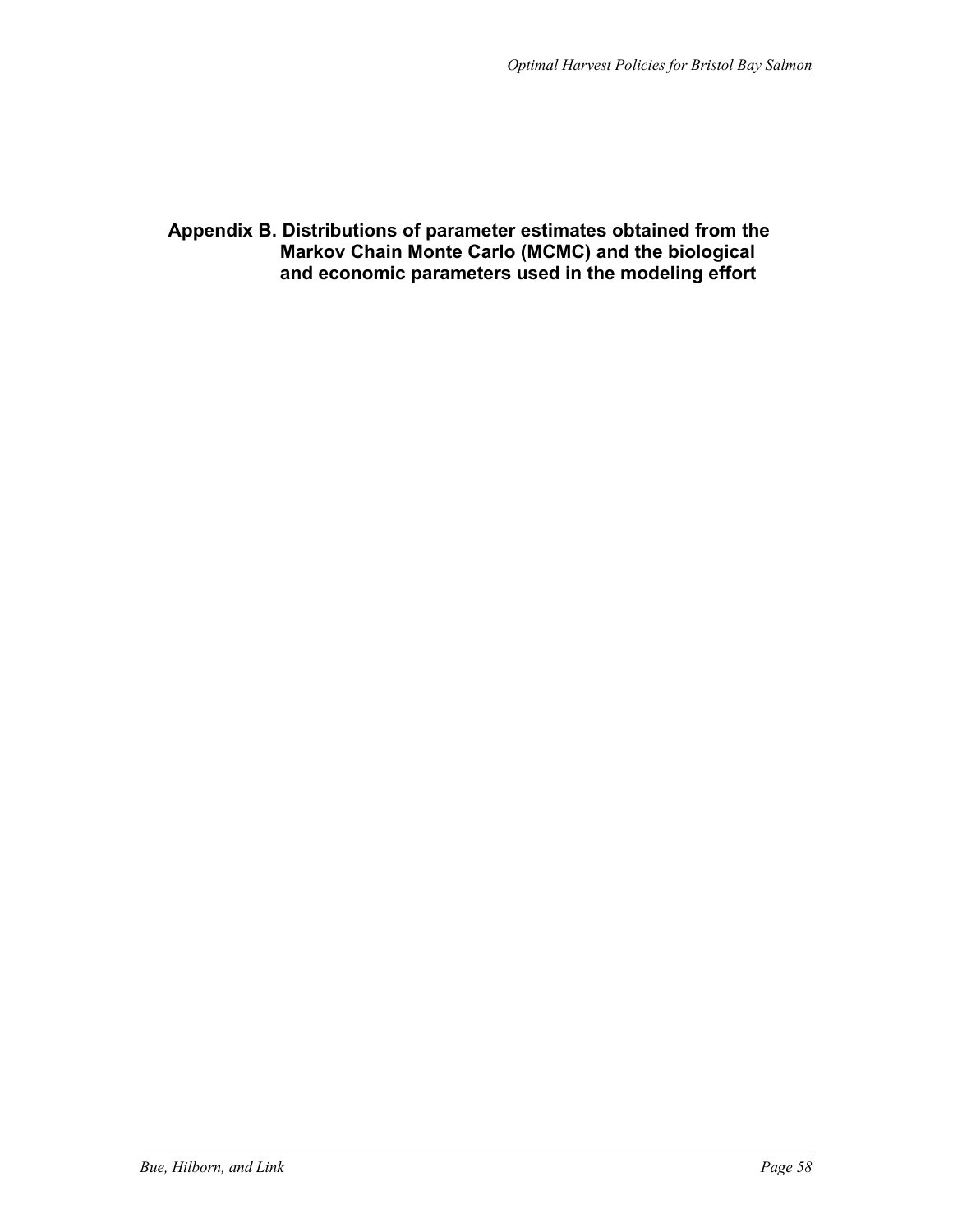#### **Naknek River**



*Figure B-1. Distributions of the parameter estimates obtained from the Markov Chain Monte Carlo (MCMC) for the Ricker and Beverton Holt models for Naknek River.* 

60 62 64 66 68 70 72 74 76 78 80

0

0 0.11 0.21 0.32 0.42 0.53 0.63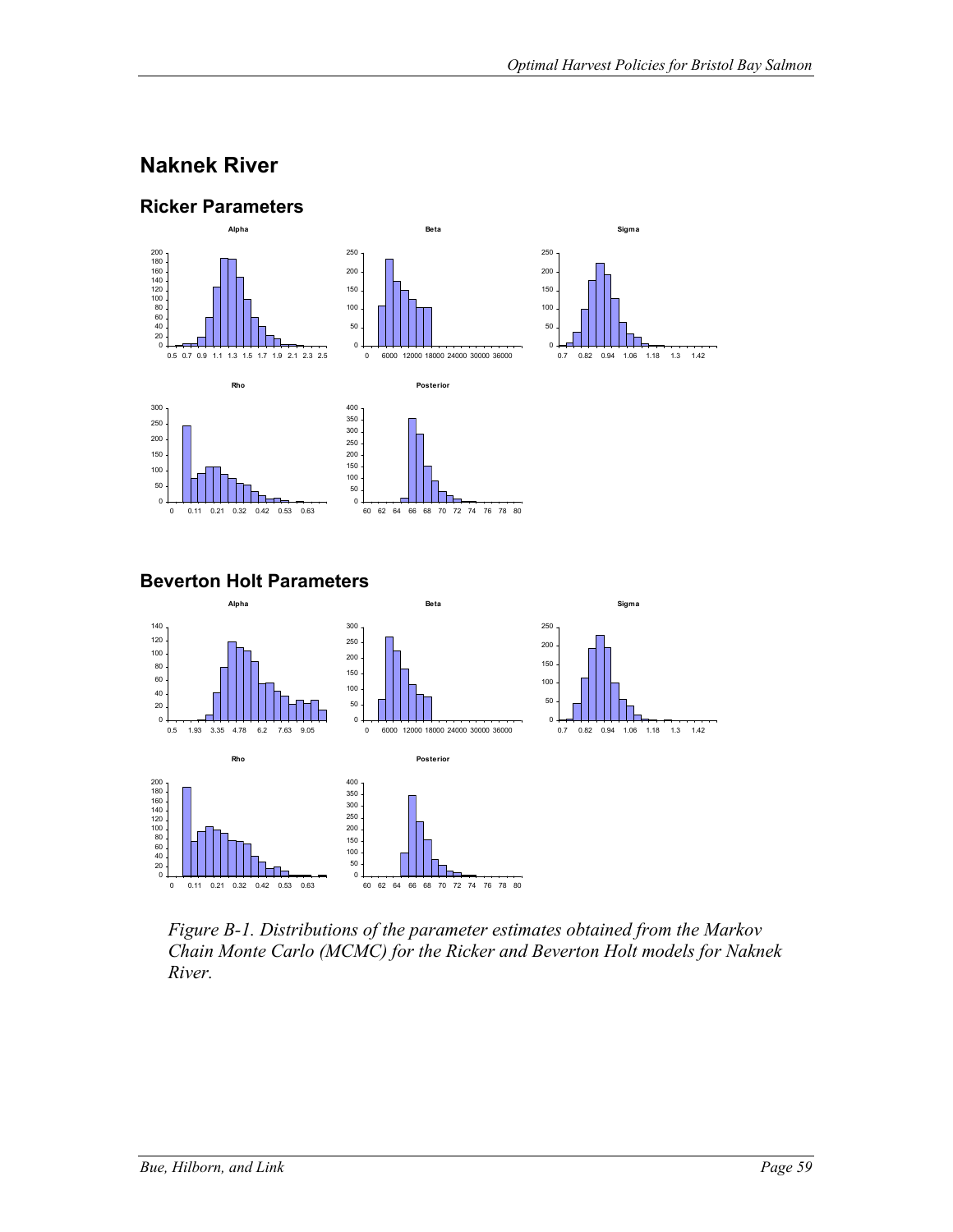# **Ugashik River**



**Beverton Holt Parameters** 



*Figure B-2. Distributions of the parameter estimates obtained from the Markov Chain Monte Carlo (MCMC) for the Ricker and Beverton Holt models for Ugashik River.*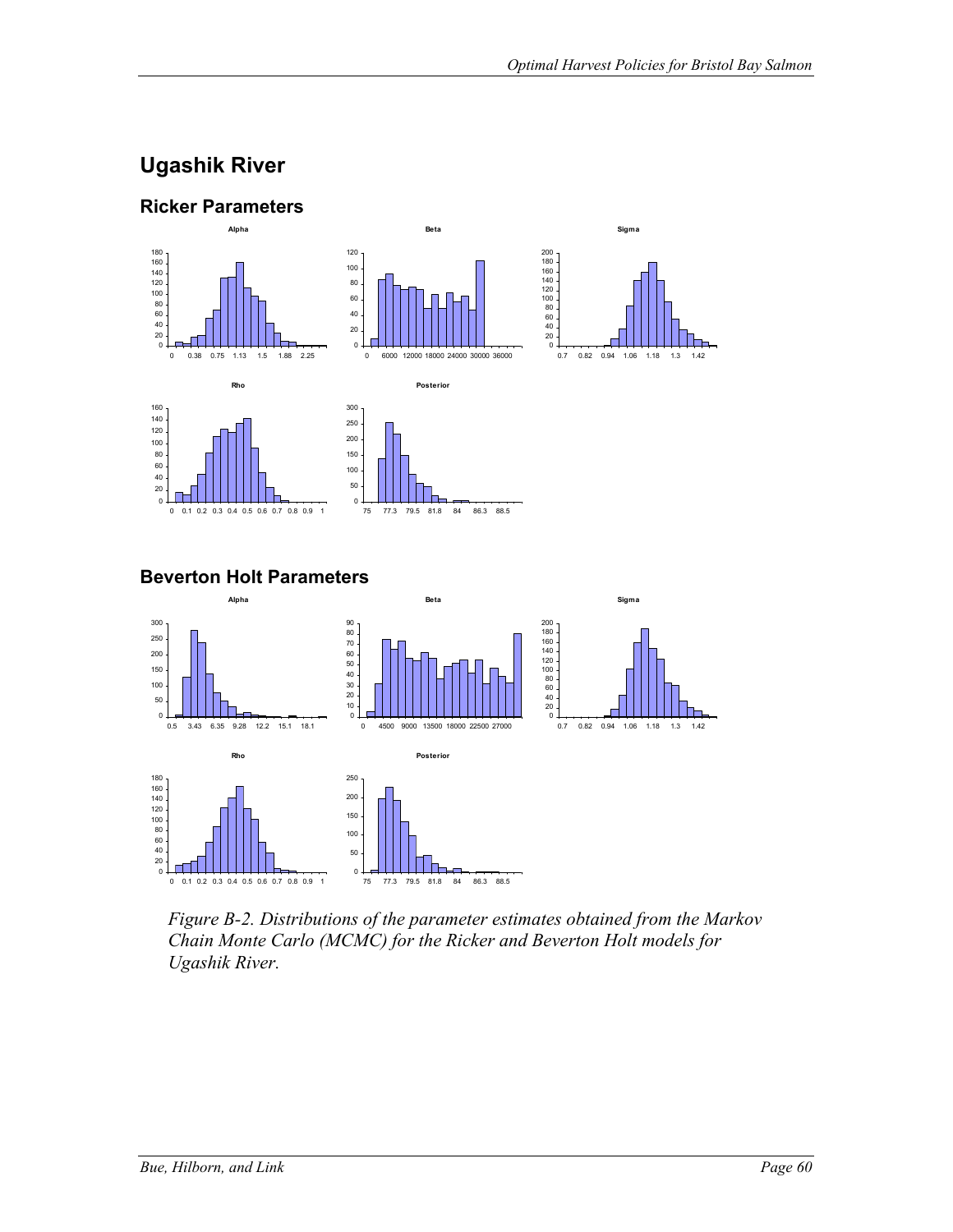### **Wood River**



*Figure B-3. Distributions of the parameter estimates obtained from the Markov Chain Monte Carlo (MCMC) for the Ricker and Beverton Holt models for Wood River.*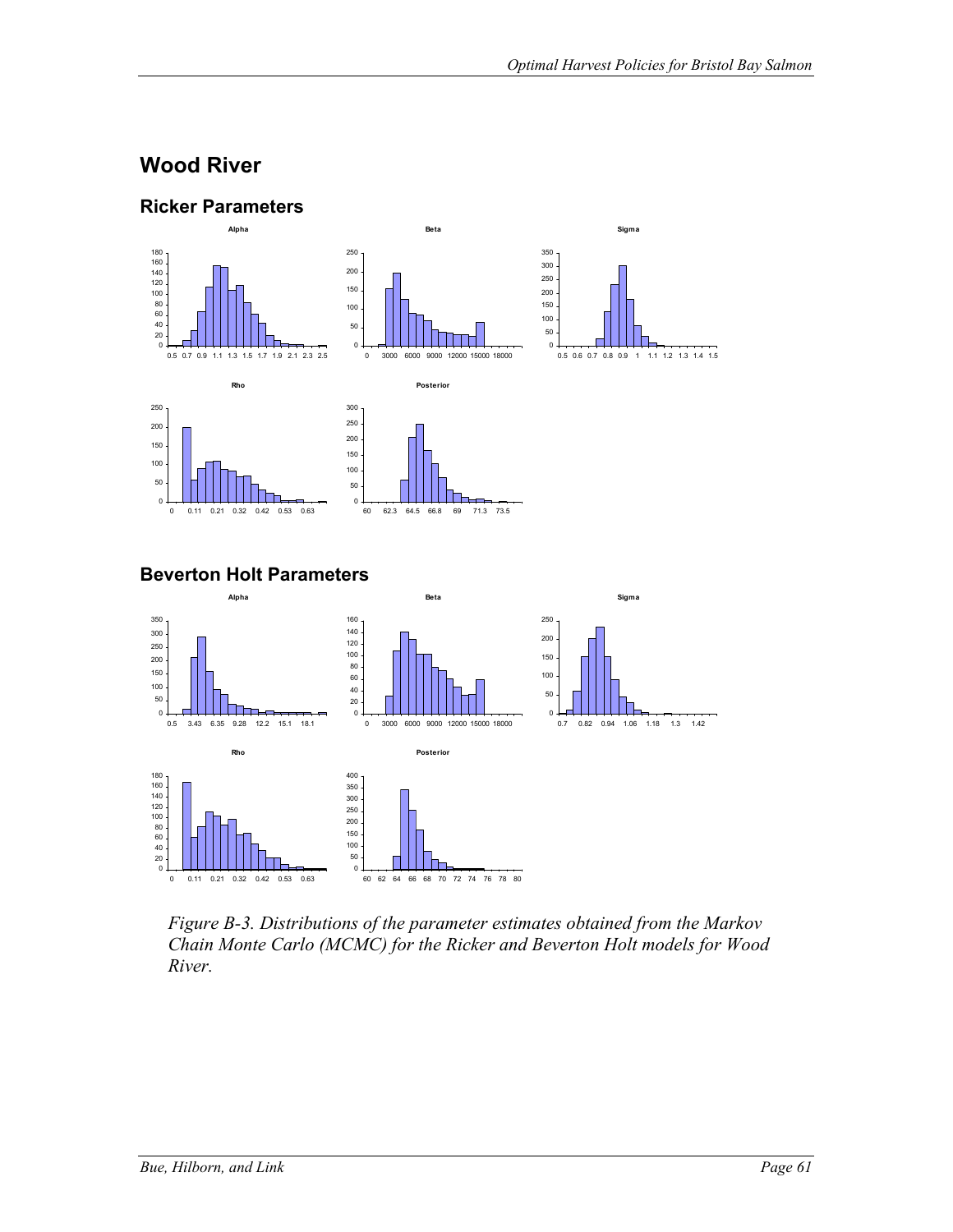### **Igushik River**



**Beverton Holt Parameters** 



*Figure B-4. Distributions of the parameter estimates obtained from the Markov Chain Monte Carlo (MCMC) for the Ricker and Beverton Holt models for Igushik River.*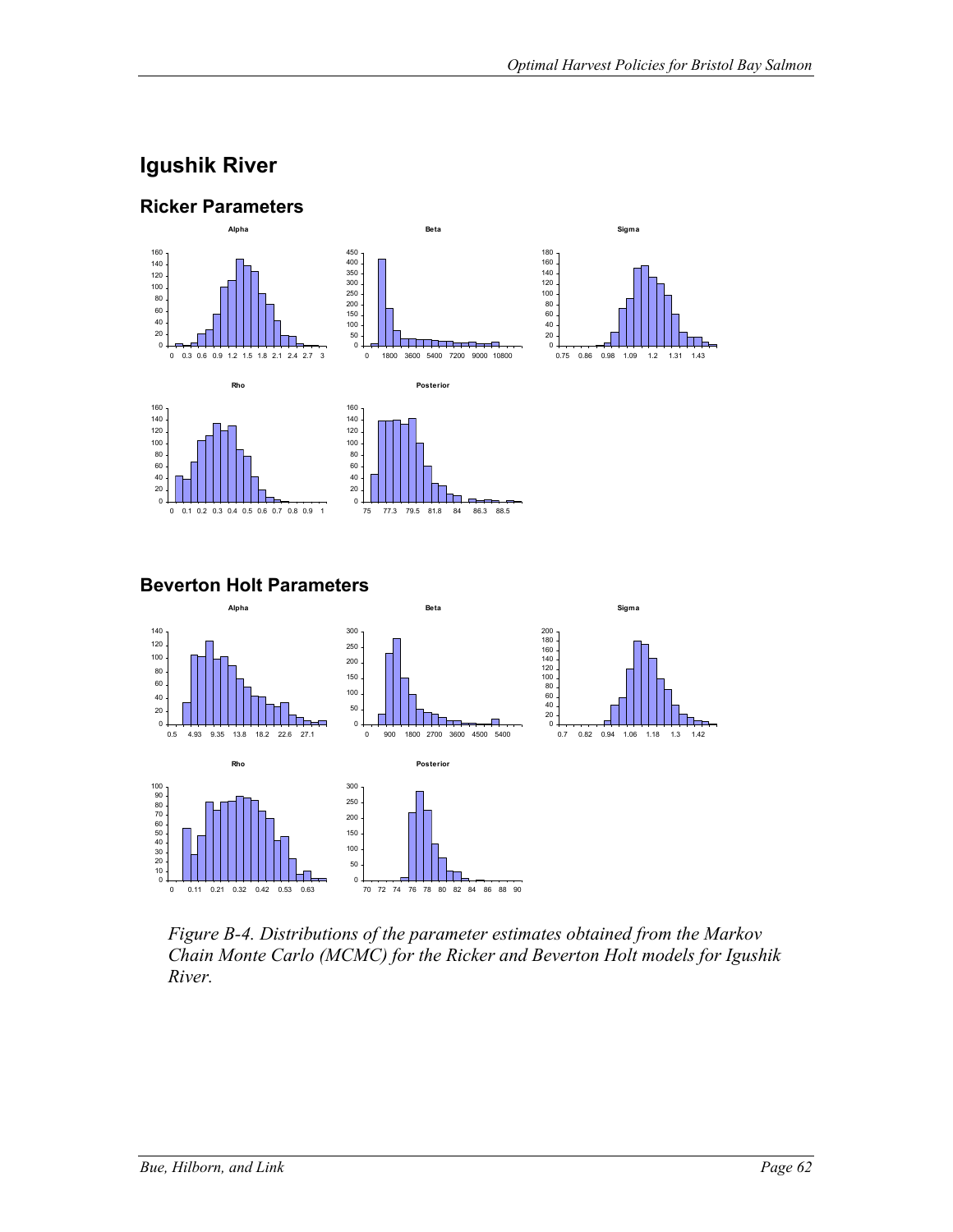# **Togiak River**



0 1500 3000 4500 6000 7500 9000

i Timer

**Posterior**

65 66 67 68 69 70 71 72 73 74 75

 $\mathbf{0}$ .

0.7 0.82 0.94 1.06 1.18 1.3 1.42

*Figure B-5. Distributions of the parameter estimates obtained from the Markov Chain Monte Carlo (MCMC) for the Ricker and Beverton Holt models for Togiak River.*

 $0<sub>1</sub>$ 

0.5 3.43 6.35 9.28 12.2 15.1 18.1

**Rho**

0 0.11 0.21 0.32 0.42 0.53 0.63

 $\overline{0}$ .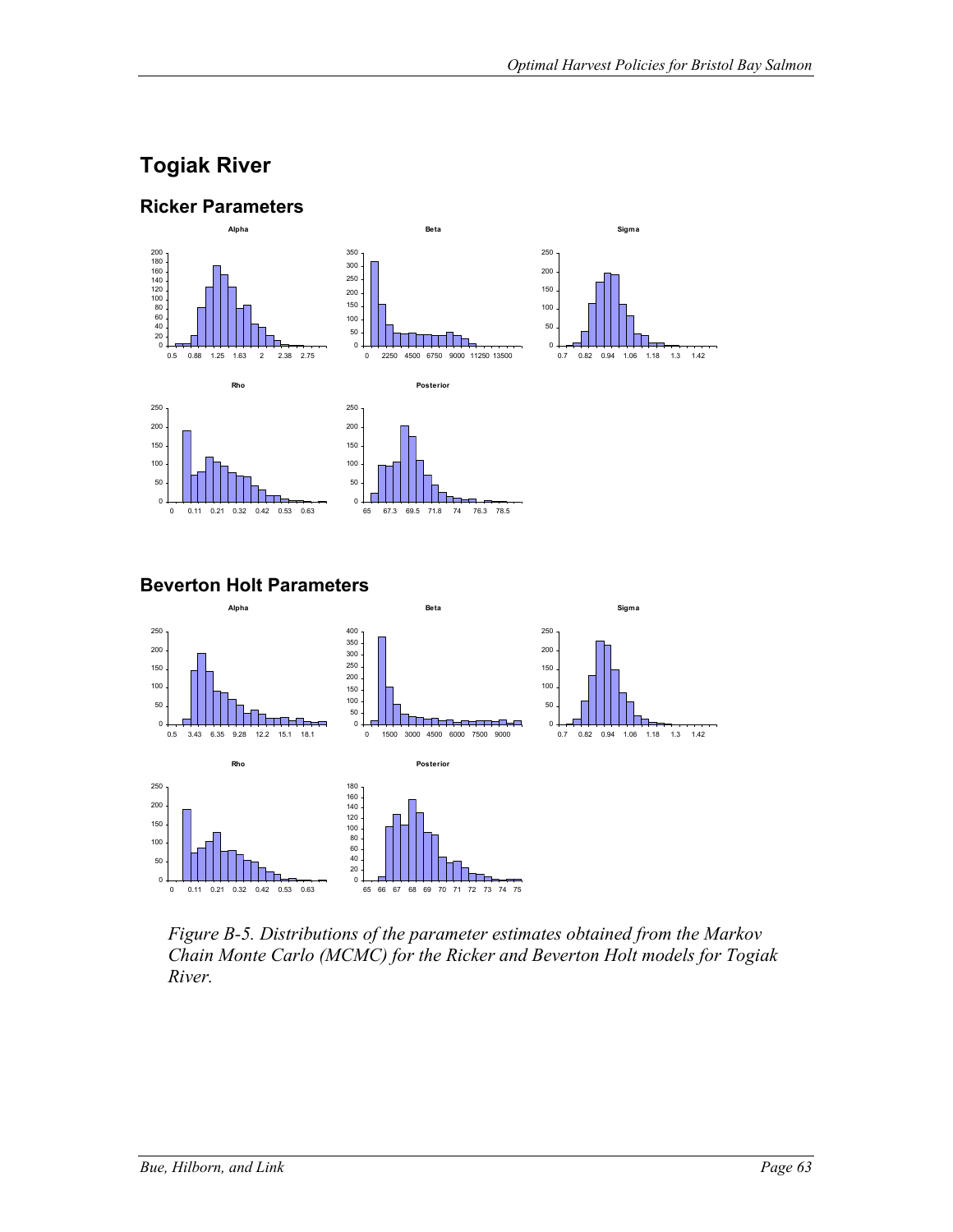|          | $\alpha$ |                         |          |        |                 |              |       | $\sigma$                |         |       |                  |           |  |
|----------|----------|-------------------------|----------|--------|-----------------|--------------|-------|-------------------------|---------|-------|------------------|-----------|--|
|          | Prior    | Prior $\sigma^{\alpha}$ | Min/Max  | Prior  | Prior $\sigma'$ | Min/Max      | Prior | Prior $\sigma^{\sigma}$ | Min/Max | Prior | Prior $\sigma^2$ | Min/Max   |  |
|          |          |                         |          |        |                 |              |       |                         |         |       |                  |           |  |
| Naknek   | 4.0      | 10.0                    | 0.1/20.0 | 10.000 | 50,000          | 1,000/15,000 | 1.0   | 10.0                    | 0.0/2.0 | 0.20  | 10.0             | 0.05/0.90 |  |
| Egegik   | 4.0      | 10.0                    | 0.1/20.0 | 30,000 | 50,000          | 2.000/50.000 | 1.0   | 10.0                    | 0.0/2.0 | 0.20  | 10.0             | 0.05/0.90 |  |
| Ugahsik  | 4.0      | 10.0                    | 0.1/20.0 | 20,000 | 50,000          | 1.000/30.000 | 1.0   | 10.0                    | 0.0/2.0 | 0.20  | 10.0             | 0.05/0.90 |  |
| Wood     | 4.0      | 10.0                    | 0.1/20.0 | 10.000 | 50,000          | ,000/15,000  | 1.0   | 10.0                    | 0.0/2.0 | 0.20  | 10.0             | 0.05/0.90 |  |
| Nushagak | 4.0      | 10.0                    | 0.1/20.0 | 10.000 | 50,000          | ,000/15,000  | 1.0   | 10.0                    | 0.0/2.0 | 0.20  | 10.0             | 0.05/0.90 |  |
| Igushik  | 4.0      | 10.0                    | 0.1/20.0 | 2,000  | 50.000          | 200/10.000   | 1.0   | 10.0                    | 0.0/2.0 | 0.20  | 10.0             | 0.05/0.90 |  |
| Togiak   | 4.0      | 10.0                    | 0.1/20.0 | 2,000  | 50,000          | 100/10,000   | 1.0   | 10.0                    | 0.0/2.0 | 0.20  | 10.0             | 0.05/0.90 |  |
|          |          | $R \cdot \cdot$ can can |          |        |                 |              |       |                         |         |       |                  |           |  |

*Table B-1. Priors used to initialize and constrain the Markov Chain Monte Carlo used to estimate the Ricker and Beverton Holt spawner recruit models.* 

 $\beta$  is in terms of thousands of fish.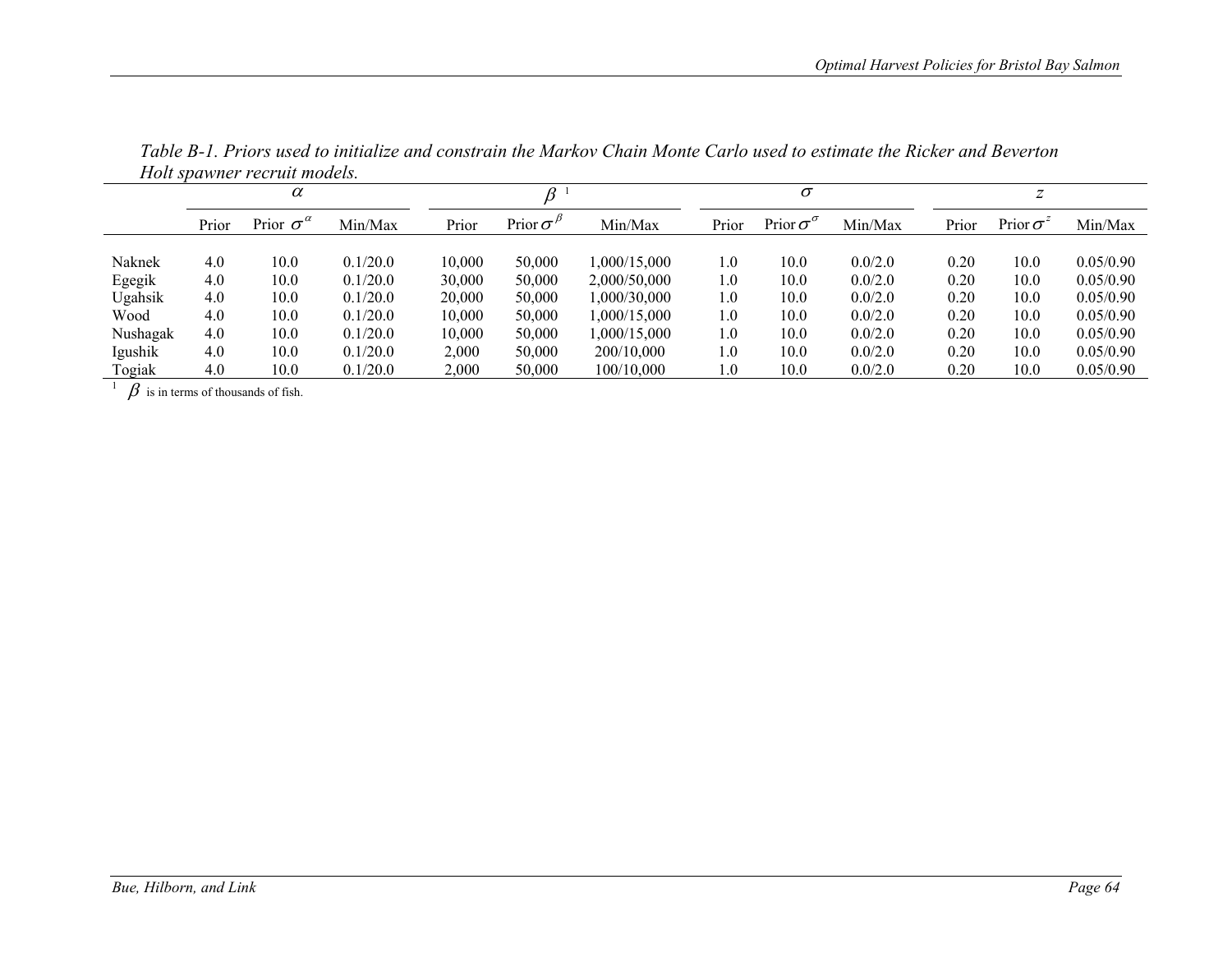|                 | $\mu$ outlook systems.<br><b>Age Classes</b> |        |        |        |  |  |  |  |  |
|-----------------|----------------------------------------------|--------|--------|--------|--|--|--|--|--|
|                 | 1.2                                          | 1.3    | 2.2    | 2.3    |  |  |  |  |  |
| Kvichak         |                                              |        |        |        |  |  |  |  |  |
| Obs Mean        | 0.260                                        | 0.150  | 0.488  | 0.093  |  |  |  |  |  |
| Theor Mean      | 0.246                                        | 0.174  | 0.435  | 0.145  |  |  |  |  |  |
| Obs Variance    | 0.0388                                       | 0.0189 | 0.0704 | 0.0059 |  |  |  |  |  |
| Theor Variance  | 0.0324                                       | 0.0250 | 0.0429 | 0.0216 |  |  |  |  |  |
| <b>Naknek</b>   |                                              |        |        |        |  |  |  |  |  |
| Obs Mean        | 0.147                                        | 0.353  | 0.236  | 0.252  |  |  |  |  |  |
| Theor Mean      | 0.176                                        | 0.347  | 0.212  | 0.265  |  |  |  |  |  |
| Obs Variance    | 0.0090                                       | 0.0389 | 0.0242 | 0.0161 |  |  |  |  |  |
| Theor Variance  | 0.0171                                       | 0.0268 | 0.0198 | 0.0230 |  |  |  |  |  |
| Egegik          |                                              |        |        |        |  |  |  |  |  |
| Obs Mean        | 0.078                                        | 0.147  | 0.454  | 0.295  |  |  |  |  |  |
| Theor Mean      | 0.099                                        | 0.147  | 0.444  | 0.310  |  |  |  |  |  |
| Obs Variance    | 0.0052                                       | 0.0156 | 0.0306 | 0.0129 |  |  |  |  |  |
| Theor Variance  | 0.0089                                       | 0.0125 | 0.0246 | 0.0214 |  |  |  |  |  |
| <b>Ugashik</b>  |                                              |        |        |        |  |  |  |  |  |
| Obs Mean        | 0.203                                        | 0.234  | 0.383  | 0.165  |  |  |  |  |  |
| Theor Mean      | 0.217                                        | 0.240  | 0.351  | 0.192  |  |  |  |  |  |
| Obs Variance    | 0.0249                                       | 0.0268 | 0.0466 | 0.0120 |  |  |  |  |  |
| Theor Variance  | 0.0254                                       | 0.0273 | 0.0341 | 0.0232 |  |  |  |  |  |
| Wood            |                                              |        |        |        |  |  |  |  |  |
| Obs Mean        | 0.442                                        | 0.452  | 0.063  | 0.033  |  |  |  |  |  |
| Theor Mean      | 0.433                                        | 0.452  | 0.068  | 0.046  |  |  |  |  |  |
| Obs Variance    | 0.0220                                       | 0.0205 | 0.0047 | 0.0013 |  |  |  |  |  |
| Theor Variance  | 0.0194                                       | 0.0196 | 0.0050 | 0.0035 |  |  |  |  |  |
| <b>Nushagak</b> |                                              |        |        |        |  |  |  |  |  |
| Obs Mean        | 0.085                                        | 0.529  | 0.013  | 0.021  |  |  |  |  |  |
| Theor Mean      | 0.213                                        | 0.586  | 0.088  | 0.113  |  |  |  |  |  |
| Obs Variance    | 0 0 0 2 1                                    | 0.0380 | 0.0009 | 0.0009 |  |  |  |  |  |
| Theor Variance  | 0.0504                                       | 0.0730 | 0.0242 | 0.0302 |  |  |  |  |  |
| Igushik         |                                              |        |        |        |  |  |  |  |  |
| Obs Mean        | 0.192                                        | 0.652  | 0.082  | 0.067  |  |  |  |  |  |
| Theor Mean      | 0.189                                        | 0.651  | 0.072  | 0.088  |  |  |  |  |  |
| Obs Variance    | 0.0140                                       | 0.0249 | 0.0109 | 0.0040 |  |  |  |  |  |
| Theor Variance  | 0.0157                                       | 0.0233 | 0.0069 | 0.0082 |  |  |  |  |  |
| Togiak          |                                              |        |        |        |  |  |  |  |  |
| Obs Mean        | 0.227                                        | 0.591  | 0.073  | 0.079  |  |  |  |  |  |
| Theor Mean      | 0.236                                        | 0.595  | 0.079  | 0.090  |  |  |  |  |  |
| Obs Variance    | 0.0088                                       | 0.0117 | 0.0033 | 0.0033 |  |  |  |  |  |
| Theor Variance  | 0.0122                                       | 0.0163 | 0.0049 | 0.0055 |  |  |  |  |  |

*Table B-2. Statistics reflecting the fit of the Dirichlet distribution to the age composition data for the major sockeye salmon producing systems.*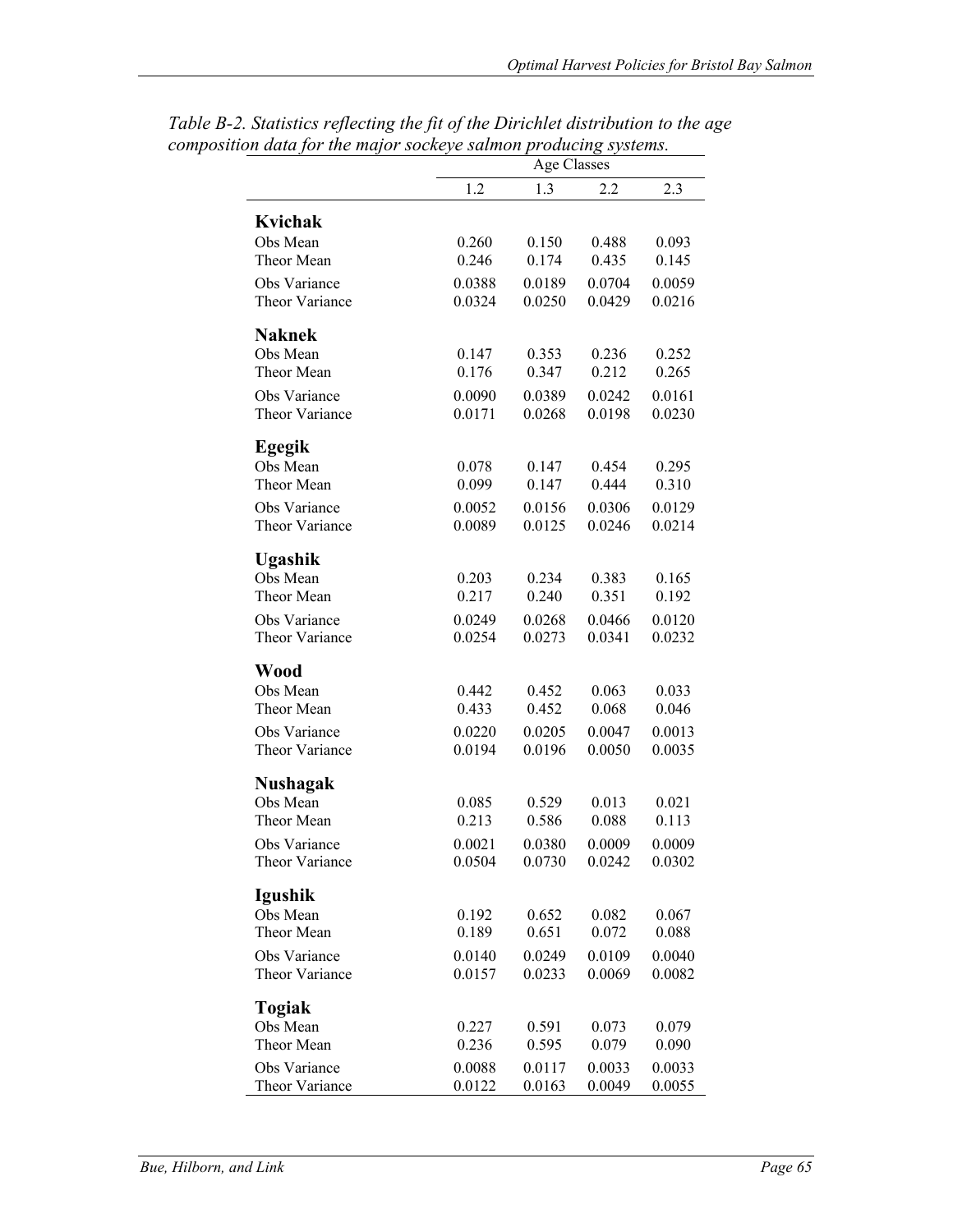|         |                                                       | Bristol Bay Sockeye salmon<br><b>Wholesale Price</b>                                                                                                                                                                                                                                                          |                |                     |                      |                     |
|---------|-------------------------------------------------------|---------------------------------------------------------------------------------------------------------------------------------------------------------------------------------------------------------------------------------------------------------------------------------------------------------------|----------------|---------------------|----------------------|---------------------|
|         | Ex-Vessel <sup>a</sup>                                | Harvest <sup>b</sup>                                                                                                                                                                                                                                                                                          | Average        | Number <sup>c</sup> |                      | Farmed <sup>e</sup> |
| Year    | Price                                                 | (metric tons)                                                                                                                                                                                                                                                                                                 | Weight<br>(Kg) | Of Fish             | Sockeye <sup>d</sup> | Coho                |
| 1980    | \$1.08                                                | 60,264                                                                                                                                                                                                                                                                                                        |                |                     | \$4.93               |                     |
| 1981    | \$1.35                                                | 71,991                                                                                                                                                                                                                                                                                                        |                |                     | \$4.76               |                     |
| 1982    | \$1.14                                                | 43,806                                                                                                                                                                                                                                                                                                        |                |                     | \$4.42               |                     |
| 1983    | \$1.05                                                | 96,029                                                                                                                                                                                                                                                                                                        | 2.57           | 37,372,031          | \$3.38               |                     |
| 1984    | \$1.04                                                | 63,238                                                                                                                                                                                                                                                                                                        | 2.56           | 24,710,306          | \$3.86               |                     |
| 1985    | \$1.28                                                | 61,758                                                                                                                                                                                                                                                                                                        | 2.61           | 23,702,883          | \$4.54               |                     |
| 1986    | \$2.15                                                | 43,223                                                                                                                                                                                                                                                                                                        | 2.74           | 15,776,056          | \$5.20               |                     |
| 1987    | \$2.10                                                | 43,465                                                                                                                                                                                                                                                                                                        | 2.71           | 16,068,775          | \$5.35               |                     |
| 1988    | \$3.15                                                | 39,821                                                                                                                                                                                                                                                                                                        | 2.85           | 13,989,757          | \$7.91               |                     |
| 1989    | \$1.82                                                | 74,370                                                                                                                                                                                                                                                                                                        | 2.59           | 28,735,306          | \$5.50               |                     |
| 1990    | \$1.50                                                | 87,223                                                                                                                                                                                                                                                                                                        | 2.60           | 33,523,127          | \$4.64               |                     |
| 1991    | \$0.99                                                | 67,818                                                                                                                                                                                                                                                                                                        | 2.63           | 25,821,180          | \$3.39               | \$3.62              |
| 1992    | \$1.42                                                | 82,810                                                                                                                                                                                                                                                                                                        | 2.60           | 31,879,696          | \$4.33               | \$4.36              |
| 1993    | \$0.83                                                | 110,476                                                                                                                                                                                                                                                                                                       | 2.73           | 40,462,124          | \$3.33               | \$4.46              |
| 1994    | \$1.19                                                | 88,660                                                                                                                                                                                                                                                                                                        | 2.52           | 35,224,050          | \$4.64               | \$3.86              |
| 1995    | \$0.93                                                | 110,299                                                                                                                                                                                                                                                                                                       | 2.49           | 44,266,217          | \$3.14               | \$3.33              |
| 1996    | \$0.92                                                | 84,349                                                                                                                                                                                                                                                                                                        | 2.85           | 29,588,297          | \$3.40               | \$3.01              |
| 1997    | \$1.05                                                | 32,989                                                                                                                                                                                                                                                                                                        | 2.71           | 12,158,777          | \$3.67               | \$2.72              |
| 1998    | \$1.32                                                | 26,175                                                                                                                                                                                                                                                                                                        | 2.61           | 10,035,574          | \$4.09               | \$2.52              |
| 1999    | \$0.92                                                | 61,572                                                                                                                                                                                                                                                                                                        | 2.40           | 25,657,889          | \$3.16               | \$3.11              |
| 2000    | \$0.72                                                | 56,962                                                                                                                                                                                                                                                                                                        | 2.78           | 20,457,452          | \$2.49               | \$2.44              |
| 2001    | \$0.44                                                | 43,380                                                                                                                                                                                                                                                                                                        | 3.06           | 14,178,605          | \$2.07               | \$1.59              |
| 2002    | \$0.50                                                | 29,473                                                                                                                                                                                                                                                                                                        | 2.76           | 10,676,320          | \$2.31               | \$1.51              |
| 2003    | \$0.50                                                | 42,362                                                                                                                                                                                                                                                                                                        | 2.87           | 14,742,456          | \$2.14               | \$1.96              |
| Average | \$1.22                                                | 63,438                                                                                                                                                                                                                                                                                                        | 2.68           | 24,239,375          | \$4.03               | \$2.96              |
| Minimum | \$0.44                                                | 26,175                                                                                                                                                                                                                                                                                                        | 2.40           | 10,035,574          | \$2.07               | \$1.51              |
| Maximum | \$3.15                                                | 110,476                                                                                                                                                                                                                                                                                                       | 3.06           | 44,266,217          | \$7.91               | \$4.46              |
|         | Bristol Bay ex-vessel price in 2003 dollars per pound | Bristol Bay sockeye salmon commercial harvest in metric tons(CFEC data)<br>Bristol Bay sockeye salmon commercial harvest in fish (ADFG 2004)<br>August Japanese wholesale price in 2003 dollars per pound<br>Average Japanese wholesale price for frozen farmed Chilean coho salmon in 2003 dollars per pound |                |                     |                      |                     |

*Table B-3. Data used for the development of the ex-vessel and August Japanese wholesale price sub models.*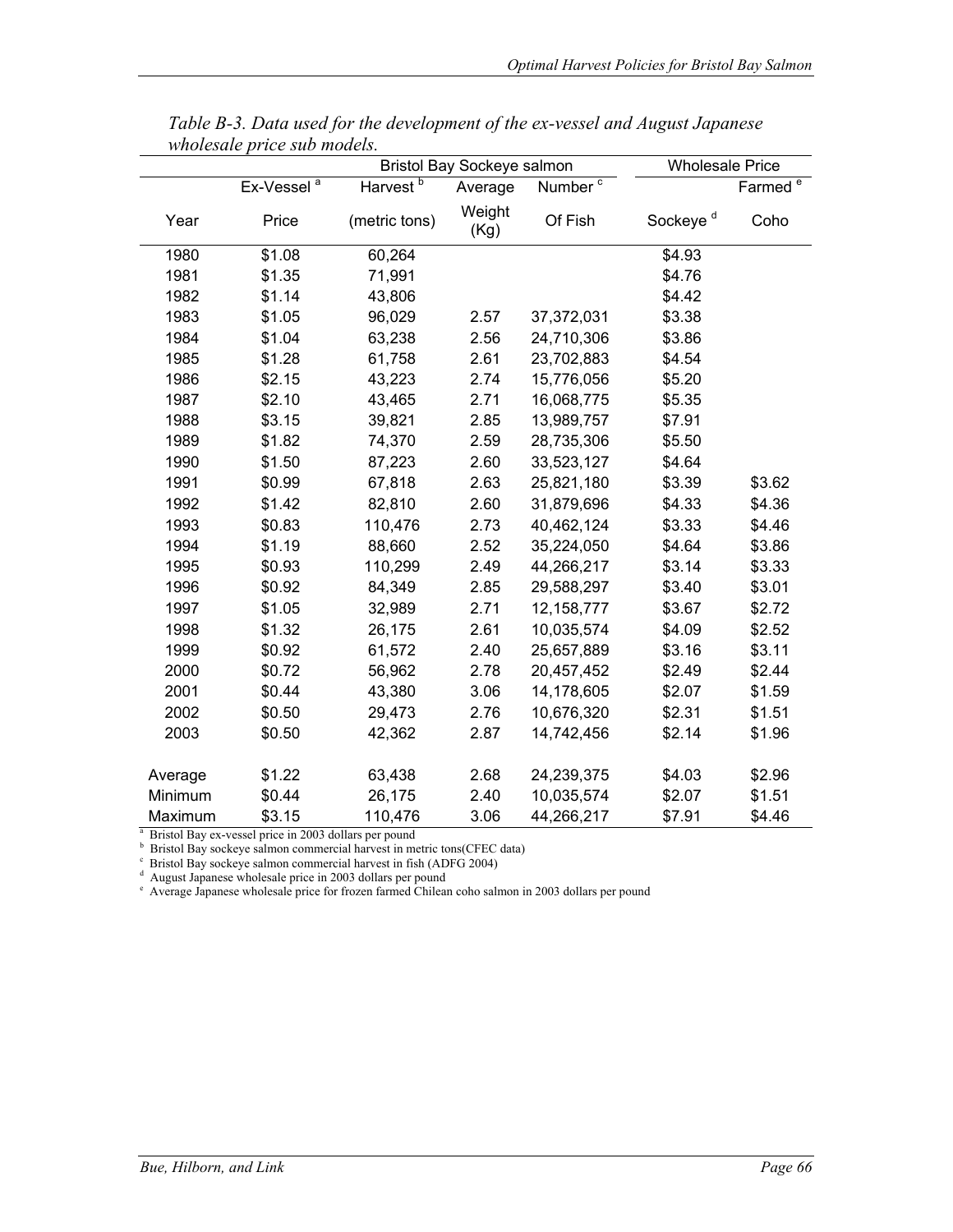|                                                            | Processor Type |             |  |  |
|------------------------------------------------------------|----------------|-------------|--|--|
|                                                            | Shorebased     | Floating    |  |  |
|                                                            |                |             |  |  |
| <b>Operating Parameters</b>                                |                |             |  |  |
| Processor Capacity in fish                                 | 1,600,000      | 800,000     |  |  |
| <b>Product Recovery Rate</b>                               | 0.77           | 0.80        |  |  |
| <b>Facility Overhead (Fixed Costs)</b>                     | \$1,900,000    | \$1,500,000 |  |  |
| <b>Processing Variable Costs</b>                           |                |             |  |  |
| Cost per pound purchased for labor                         | \$0.20         | \$0.21      |  |  |
| Cost per pound purchased for packaging                     | \$0.10         | \$0.05      |  |  |
| Cost per pound purchased for miscellaneous                 | \$0.01         | \$0.01      |  |  |
| Cost per pound purchased for utilities (fuel, water, etc.) | \$0.04         | \$0.08      |  |  |
| Carrying cost                                              | \$0.01         |             |  |  |
| <b>FOB Freight</b>                                         | \$0.04         |             |  |  |
| <b>Raw Fish Costs</b>                                      |                |             |  |  |
| Tendering costs per Ib                                     | \$0.48         | \$0.13      |  |  |
| Fish Taxes per Ib                                          | \$0.02         | \$0.03      |  |  |
| Total Variable costs per pound purchased                   | \$0.90         | \$0.51      |  |  |

*Table B-4. Parameters used to simulate processor operating costs. From Link et al. (2003).*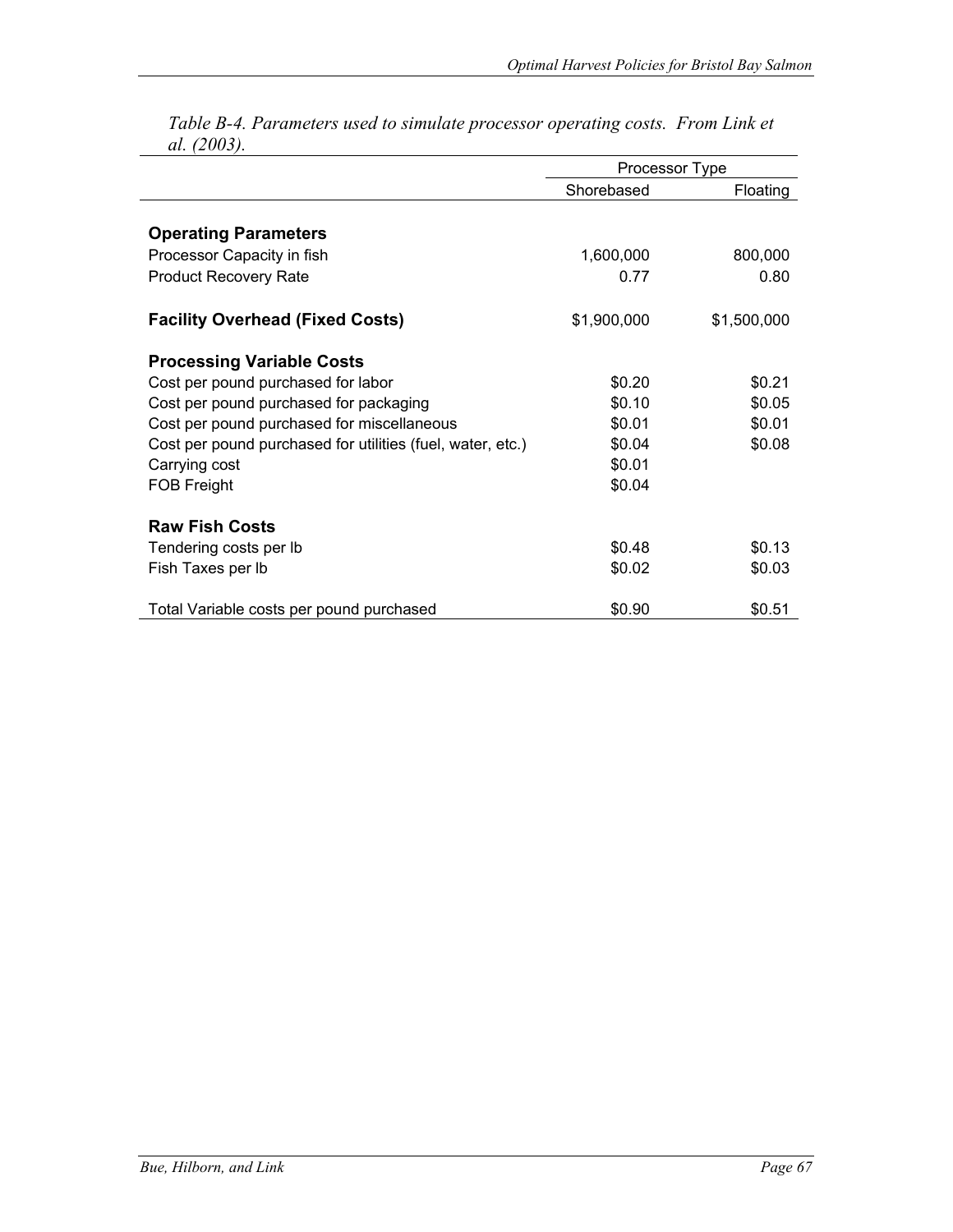|                                      |             | Residency of Permit Holder |                 |
|--------------------------------------|-------------|----------------------------|-----------------|
|                                      | Local       | Other<br>Alaskan           | Non-<br>Alaskan |
| <b>Crew Parameters</b>               |             |                            |                 |
| Average No. of Paid Crew             | 1.4         | 1.7                        | 1.7             |
| Average Crew Share (prop of gross)   | 0.14        | 0.13                       | 0.13            |
| <b>Variable Costs</b>                |             |                            |                 |
| Total Crew Share (prop of gross)     | 0.196       | 0.221                      | 0.221           |
| Raw Fish Tax (prop of gross)         | 0.020       | 0.029                      | 0.030           |
| Total Variable Costs (Prop pf gross) | 0.216       | 0.250                      | 0.251           |
| <b>Fixed Costs</b>                   |             |                            |                 |
| Fuel, Oil, Lubricants                | \$1,451.00  | \$1,192.00                 | \$1,325.00      |
| Maintenance                          | \$2,360.00  | \$1,944.00                 | \$2,008.00      |
| <b>Nets</b>                          | \$1,474.00  | \$1,218.00                 | \$1,205.00      |
| Miscellaneous gear and supplies      | \$600.00    | \$634.00                   | \$586.00        |
| <b>Administrative Services</b>       | \$408.00    | \$537.00                   | \$734.00        |
| Transportation                       | \$1,054.00  | \$1,423.00                 | \$2,296.00      |
| Food                                 | \$1,383.00  | \$1,009.00                 | \$1,259.00      |
| Insurance                            | \$1,608.00  | \$1,643.00                 | \$1,802.00      |
| Moorage, Gear storage, Haulout       | \$652.00    | \$1,478.00                 | \$1,477.00      |
| Property Tax                         | \$369.00    | \$568.00                   | \$515.00        |
| <b>Vessel License fees</b>           | \$48.00     | \$47.00                    | \$48.00         |
| Permit renewal fees                  | \$188.00    | \$202.00                   | \$572.00        |
| Total Fixed Costs                    | \$11,595.00 | \$11,895.00                | \$13,829.00     |

*Table B-5. Parameters used to simulate drift gillnet operating cost. From Link et al. (2003).*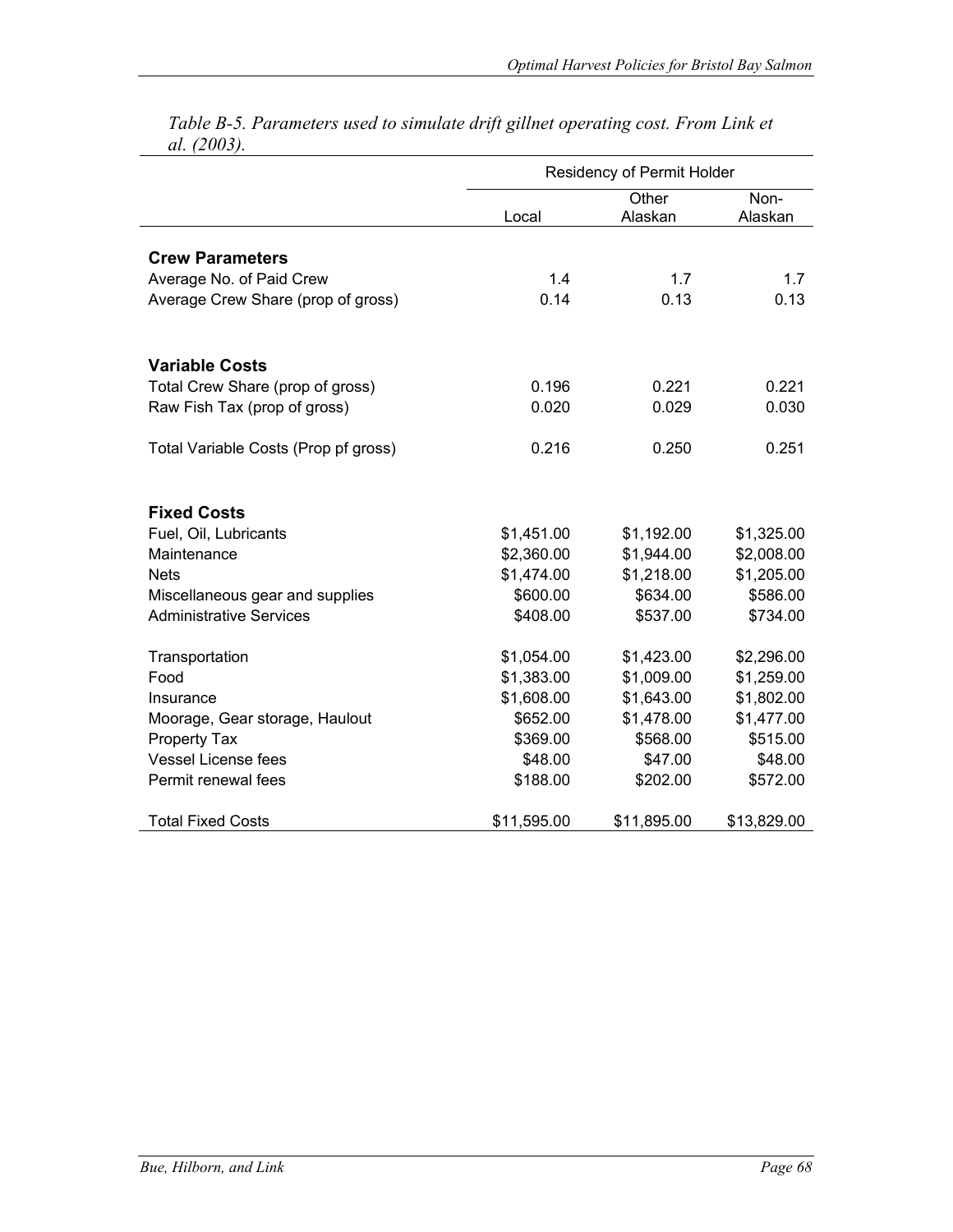|                                      |                | Residency of Permit Holder |                 |
|--------------------------------------|----------------|----------------------------|-----------------|
|                                      | Local          | Other<br>Alaskan           | Non-<br>Alaskan |
| <b>Crew Parameters</b>               |                |                            |                 |
| Average No. of Paid Crew             | $\overline{2}$ | 2                          | 2               |
| Average Crew Share (prop of gross)   | 0.05           | 0.05                       | 0.05            |
| <b>Variable Costs</b>                |                |                            |                 |
| Total Crew Share (prop of gross)     | 0.10           | 0.10                       | 0.10            |
| Raw Fish Tax (prop of gross)         | 0.05           | 0.05                       | 0.05            |
| Total Variable Costs (Prop of gross) | 0.15           | 0.15                       | 0.15            |
| <b>Fixed Costs</b>                   |                |                            |                 |
| Fuel, Oil, Lubricants                | \$346.00       | \$328.00                   | \$291.00        |
| Maintenance                          | \$838.00       | \$824.00                   | \$796.00        |
| <b>Nets</b>                          | \$573.00       | \$563.00                   | \$545.00        |
| Miscellaneous gear and supplies      | \$1,092.00     | \$1,074.00                 | \$1,038.00      |
| <b>Administrative Services</b>       | \$179.00       | \$170.00                   | \$151.00        |
| Transportation                       | \$0,00         | \$501.00                   | \$1,000.00      |
| Food                                 | \$626.00       | \$621.00                   | \$613.00        |
| Insurance                            | \$175.00       | \$174.00                   | \$171.00        |
| Moorage, Gear storage, Haulout       | \$165.00       | \$160.00                   | \$150.00        |
| <b>Vessel License fees</b>           | \$100.00       | \$100.00                   | \$100.00        |
| Permit renewal fees                  | \$312.00       | \$312.00                   | \$312.00        |
| <b>Total Fixed Costs</b>             | \$4,406.00     | \$4,827.00                 | \$5,167.00      |

*Table B-6. Parameters used to simulate set gillnet operating costs. From Link et al. (2003).*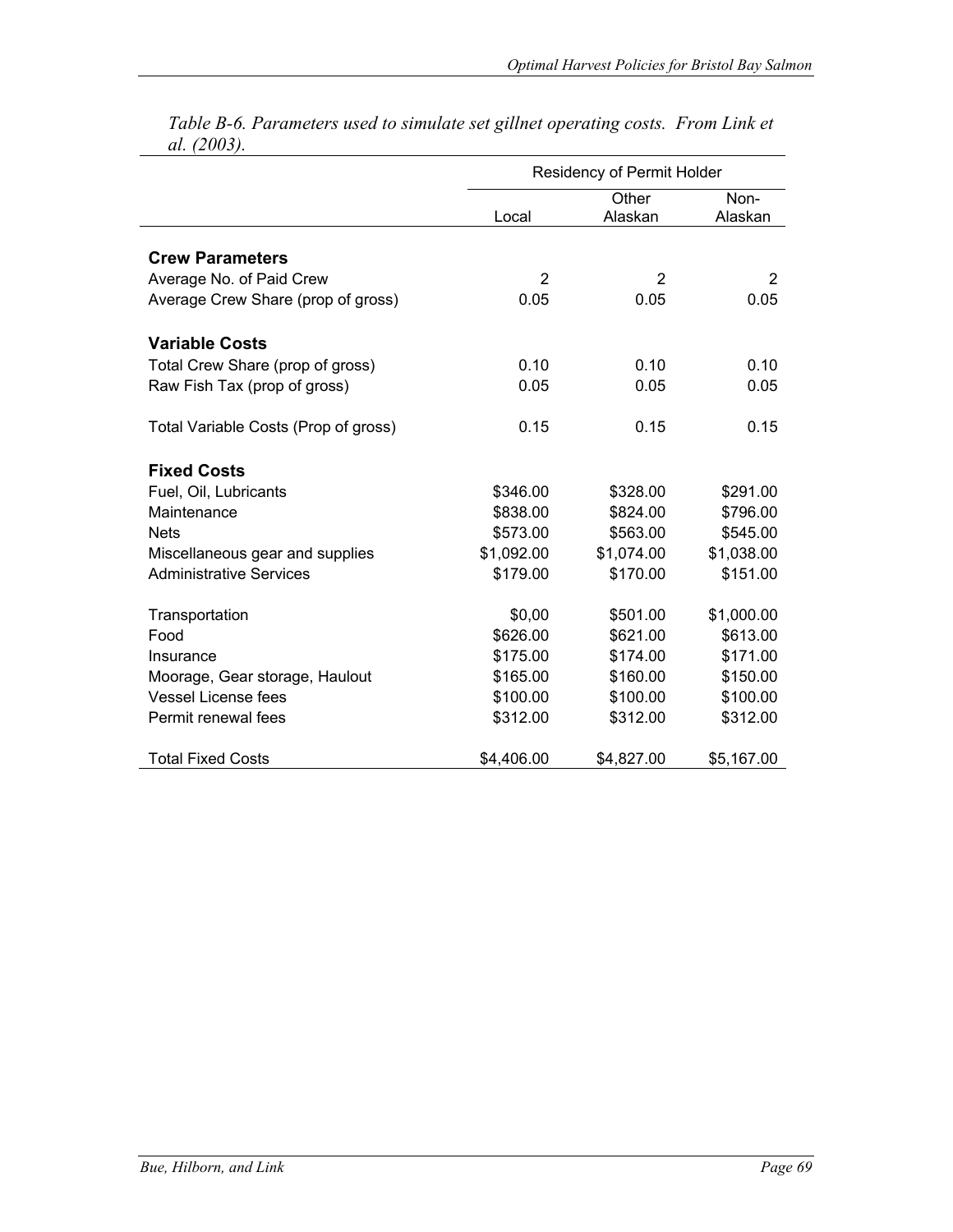|                 |                                       | <b>Average Capacity</b><br>per Permit <sup>1</sup> |         |                                     |                     |                    |
|-----------------|---------------------------------------|----------------------------------------------------|---------|-------------------------------------|---------------------|--------------------|
| River<br>System | Catch to<br>Other<br><b>Districts</b> | Drift                                              | Set net | Proportion<br><b>Shore</b><br>based | Drift<br>Allocation | Discount<br>Factor |
| Naknek          | 22,000,000                            | 150,000                                            | 60,000  | 0.75                                | 0.84                | 0.07               |
| Egegik          | 16,000,000                            | 150,000                                            | 60,000  | 0.75                                | 0.86                | 0.07               |
| Ugashik         | 21,700,000                            | 150,000                                            | 60,000  | 0.75                                | 0.90                | 0.07               |
| Wood            | 21,800,000                            | 150,000                                            | 60,000  | 0.75                                | 0.80                | 0.07               |
| Igushik         | 26,000,000                            | 150,000                                            | 60,000  | 0.75                                | 0.90                | 0.07               |
| Togiak          | 24,000,000                            | 150,000                                            | 60,000  | 0.75                                | 0.60                | 0.07               |

*Table B-7. Additional model inputs for the estimation of net present value (NPV).* 

 $1$  Average Maximum Catch per permit is the average capacity for a drift boat on an annual basis in pounds.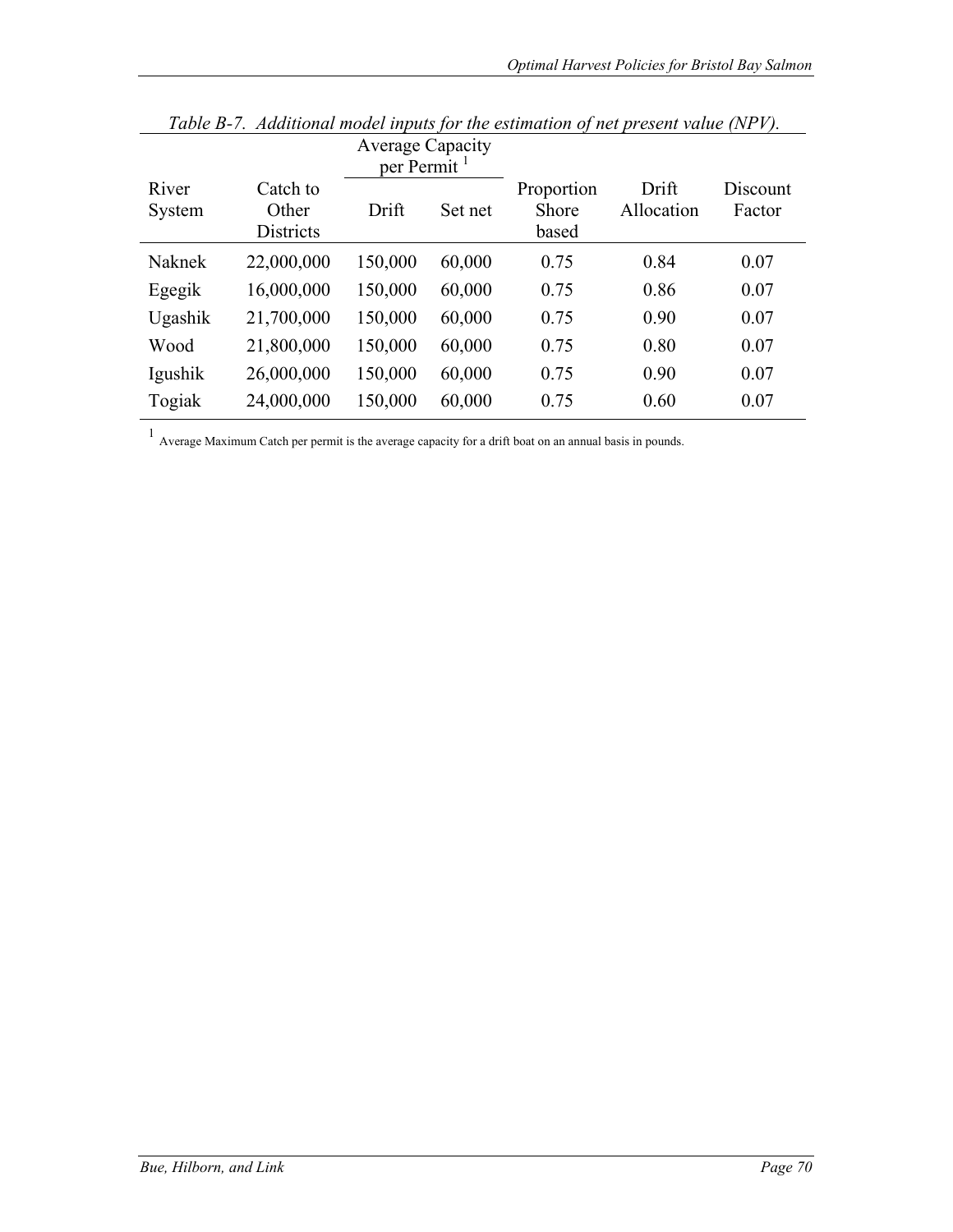**Appendix C. Results from economic analysis for all districts.**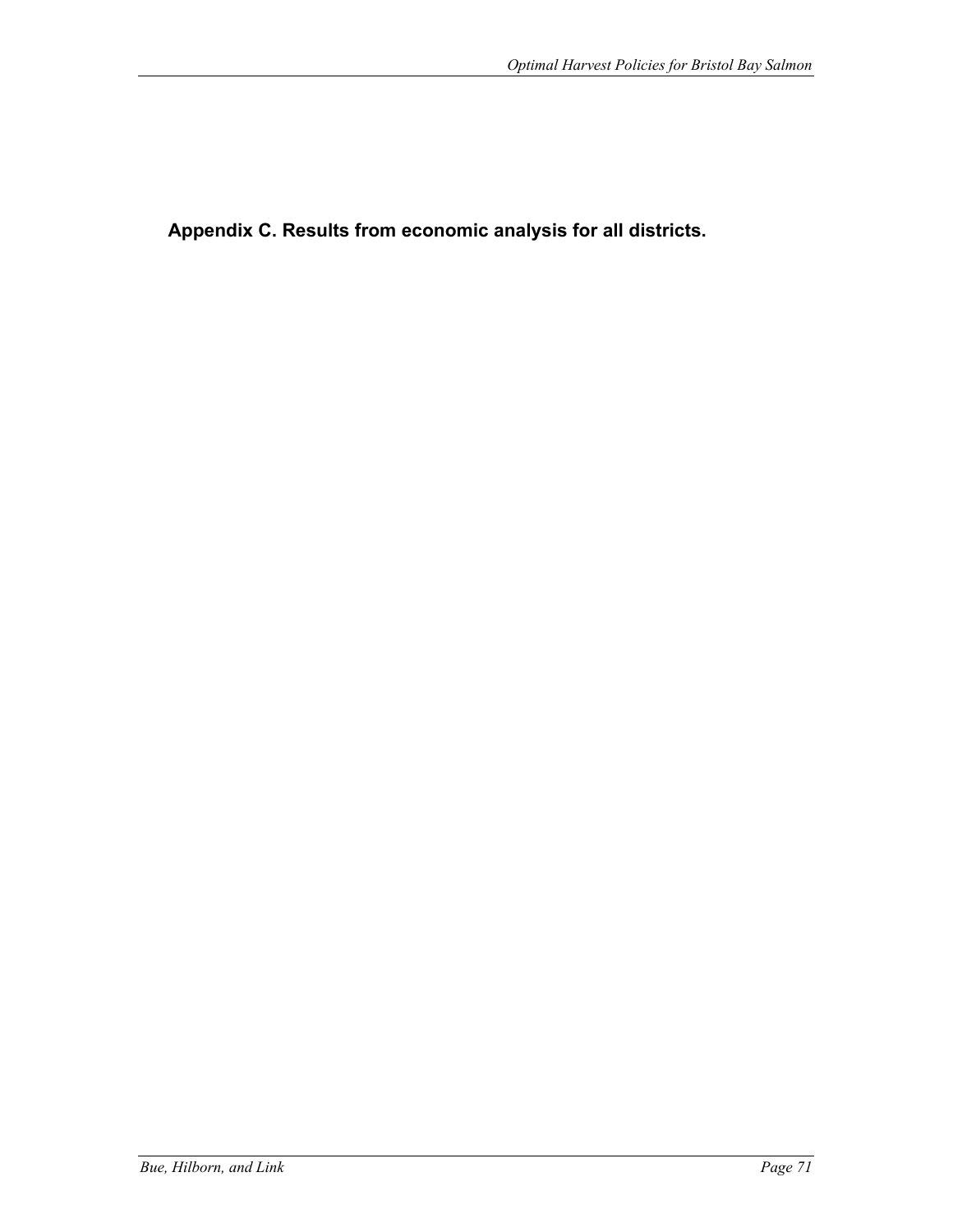

**Naknek - Ricker Contours indicate 90% of Maximum**

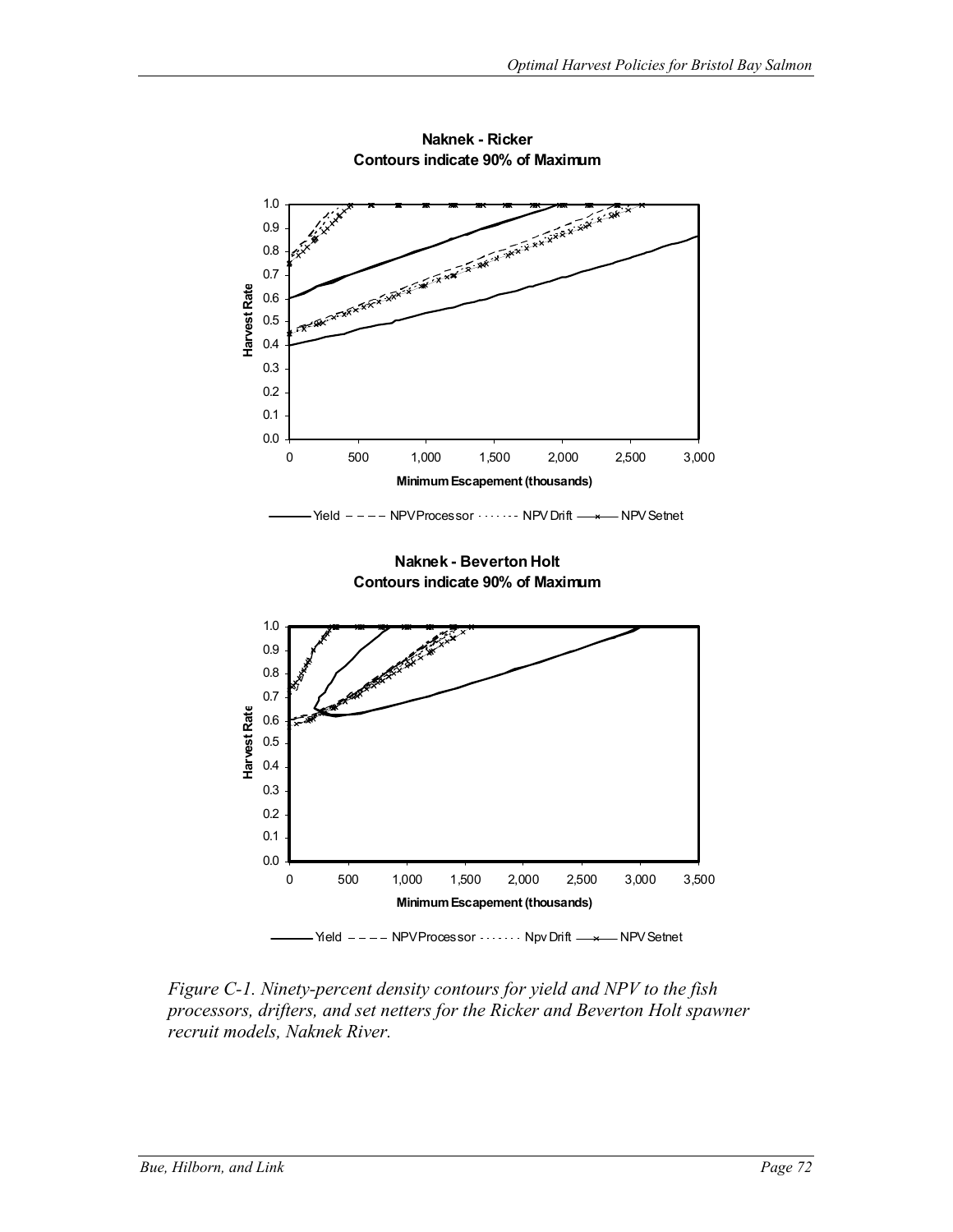

**Ugashik River - Ricker Model Contours indicate 90% of Maximum**

*Figure C-2. Ninety-percent density contours for yield and NPV to the fish processors, drifters, and set netters for the Ricker and Beverton Holt spawner recruit models, Ugashik River.*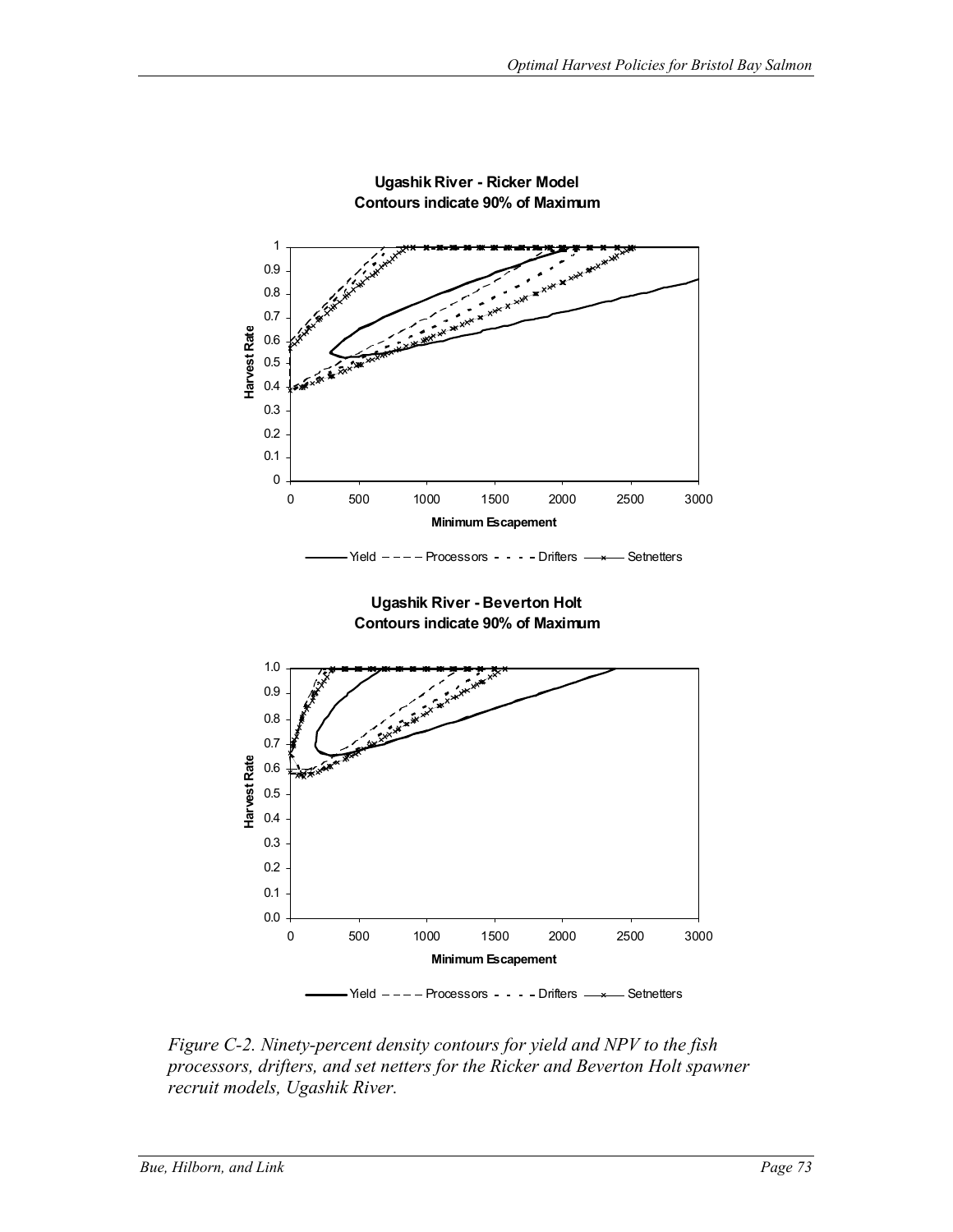

**Wood River - Ricker Model Contours indicate 90% of Maximum**

*Figure C-3. Ninety-percent density contours for yield and NPV to the fish processors, drifters, and set netters for the Ricker and Beverton Holt spawner recruit models, Wood River.*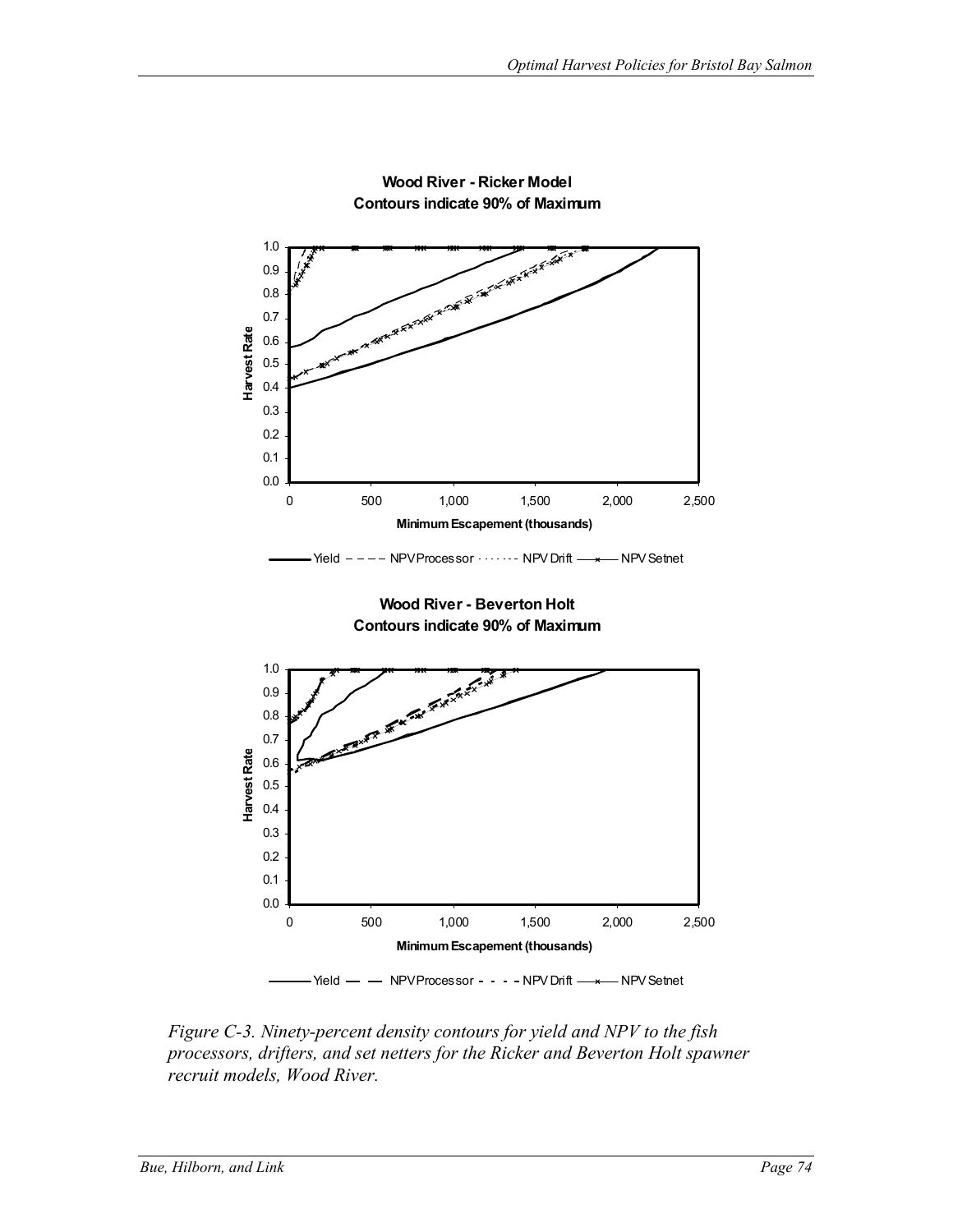

**Igushik - Ricker Contours indicate 90% of Maximum**

*Figure C-4. Ninety-percent density contours for yield and NPV to the fish processors, drifters, and set netters for the Ricker and Beverton Holt spawner recruit models, Igushik River.*